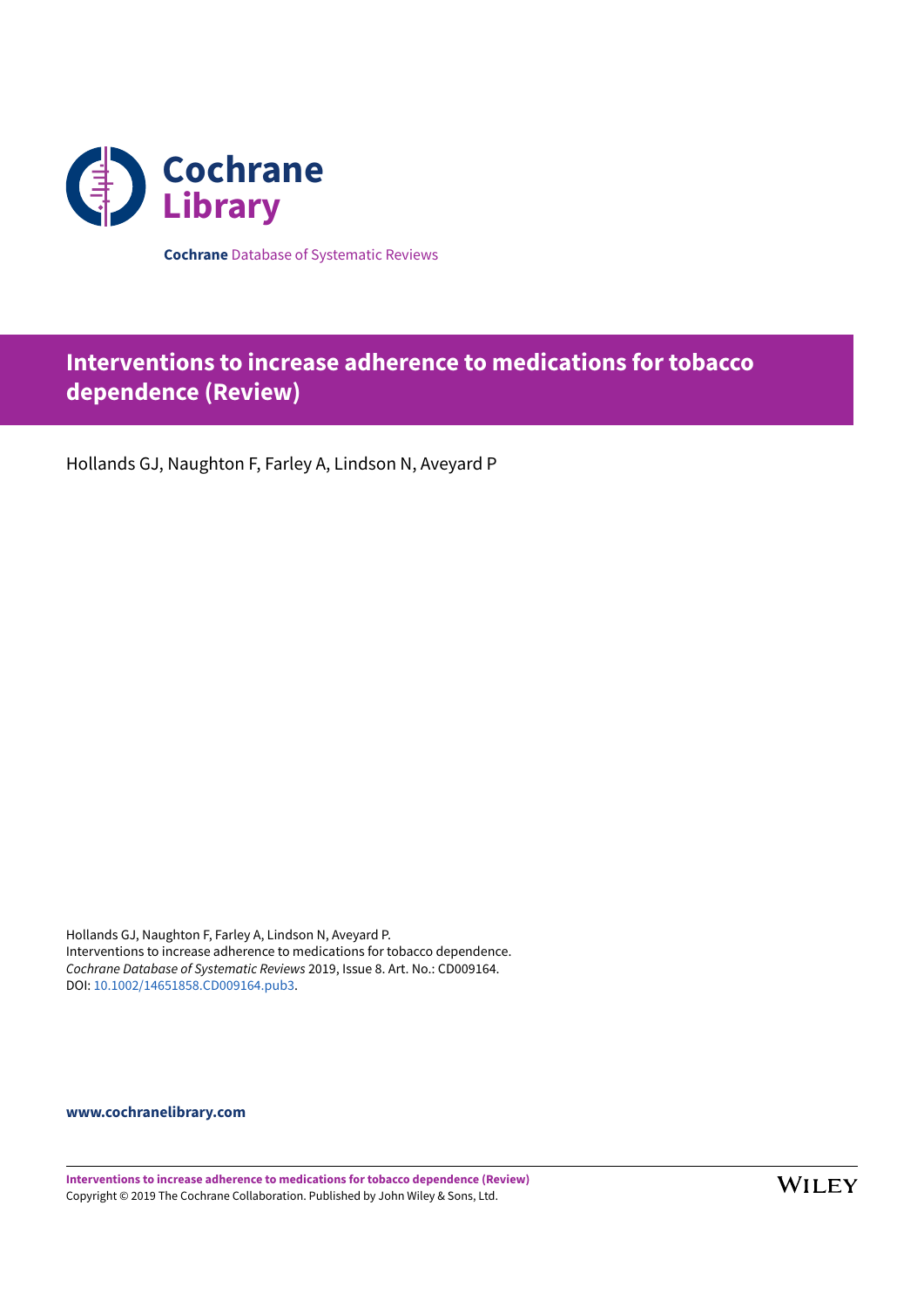

# TABLE OF CONTENTS

| Analysis 1.1. Comparison 1 Medication adherence intervention plus standard care versus standard care alone, Outcome 1        |
|------------------------------------------------------------------------------------------------------------------------------|
|                                                                                                                              |
| Analysis 1.2. Comparison 1 Medication adherence intervention plus standard care versus standard care alone, Outcome 2        |
| Analysis 1.3. Comparison 1 Medication adherence intervention plus standard care versus standard care alone, Outcome 3        |
| Analysis 1.4. Comparison 1 Medication adherence intervention plus standard care versus standard care alone, Outcome 4        |
| Analysis 1.5. Comparison 1 Medication adherence intervention plus standard care versus standard care alone, Outcome 5        |
| Analysis 1.6. Comparison 1 Medication adherence intervention plus standard care versus standard care alone, Outcome 6        |
| Analysis 1.7. Comparison 1 Medication adherence intervention plus standard care versus standard care alone, Outcome 7        |
| Analysis 1.8. Comparison 1 Medication adherence intervention plus standard care versus standard care alone, Outcome 8 Short- |
| Analysis 1.9. Comparison 1 Medication adherence intervention plus standard care versus standard care alone, Outcome 9 Long-  |
|                                                                                                                              |
|                                                                                                                              |
|                                                                                                                              |
|                                                                                                                              |
| DECLARATIONS OF INTEREST measurements and contact the control of the control of the control of the control of                |
|                                                                                                                              |
|                                                                                                                              |
|                                                                                                                              |
|                                                                                                                              |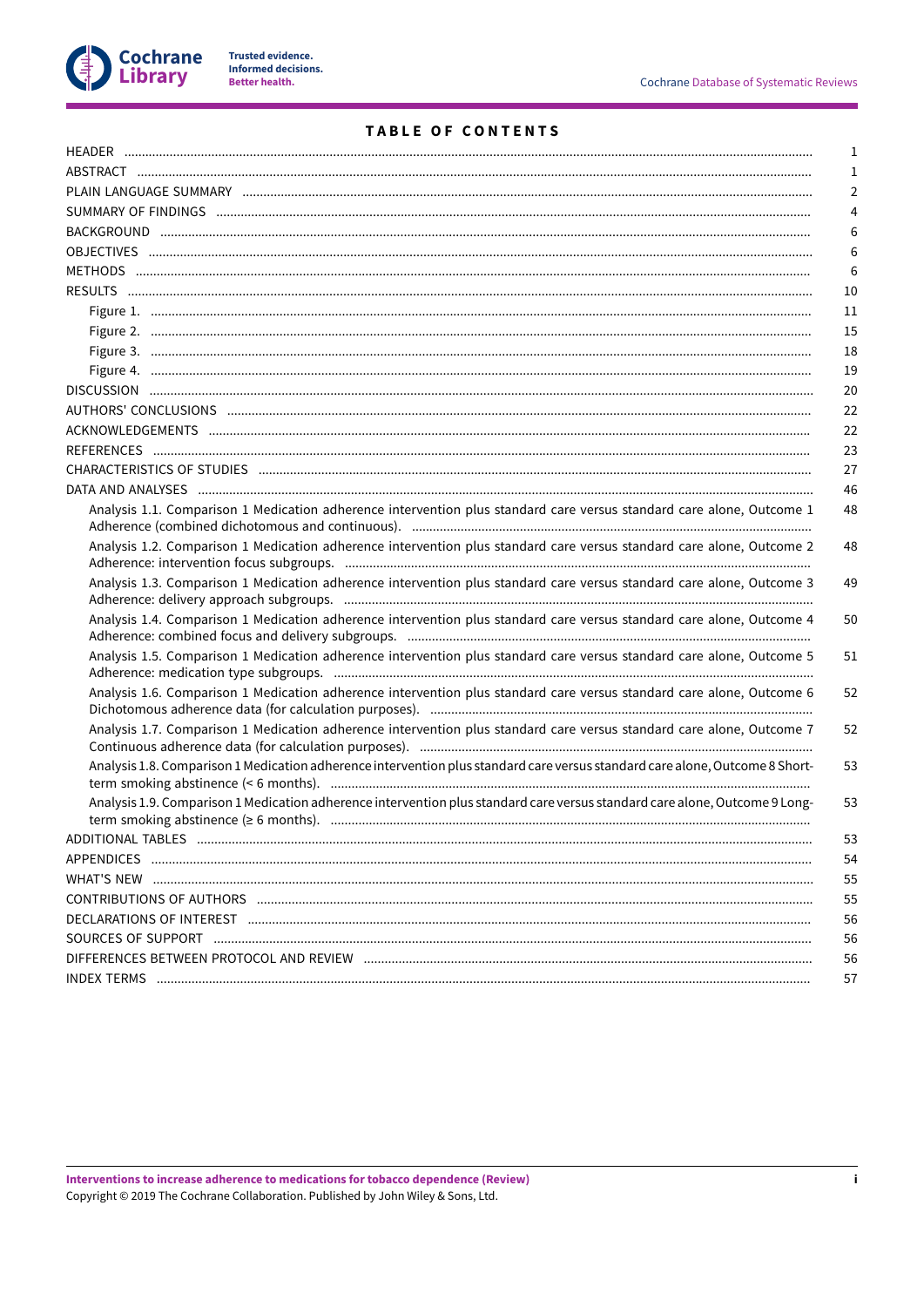# <span id="page-2-0"></span>**[Intervention Review]**

# **Interventions to increase adherence to medications for tobacco dependence**

Gareth J Hollands 1, Felix Naughton2, Amanda Farley3, Nicola Lindson4, Paul Aveyard4

<sup>1</sup>Behaviour and Health Research Unit, University of Cambridge, Cambridge, UK. <sup>2</sup>School of Health Sciences, University of East Anglia, Norwich, UK. <sup>3</sup>Public Health, Epidemiology and Biostatistics, University of Birmingham, Birmingham, UK. <sup>4</sup>Nuffield Department of Primary Care Health Sciences, University of Oxford, Oxford, UK

Contact address: Gareth JHollands, Behaviour and Health Research Unit, University of Cambridge, Forvie Site, Robinson Way, Cambridge, CB2 0SR, UK. [gareth.hollands@medschl.cam.ac.uk](mailto:gareth.hollands@medschl.cam.ac.uk).

**Editorial group:** Cochrane Tobacco Addiction Group **Publication status and date:** New search for studies and content updated (no change to conclusions), published in Issue 8, 2019.

**Citation:** Hollands GJ, Naughton F, Farley A, Lindson N, Aveyard P. Interventions to increase adherence to medications for tobacco dependence. *Cochrane Database of Systematic Reviews* 2019, Issue 8. Art. No.: CD009164. DOI: [10.1002/14651858.CD009164.pub3.](https://doi.org/10.1002/14651858.CD009164.pub3)

Copyright © 2019 The Cochrane Collaboration. Published by John Wiley & Sons, Ltd.

# **A B S T R A C T**

#### <span id="page-2-1"></span>**Background**

Pharmacological treatments for tobacco dependence, such as nicotine replacement therapy (NRT), have been shown to be safe and effective interventions for smoking cessation. Higher levels of adherence to these medications increase the likelihood of sustained smoking cessation, but many smokers use them at a lower dose and for less time than is optimal. It is important to determine the effectiveness of interventions designed specifically to increase medication adherence. Such interventions may address motivation to use medication, such as influencing beliefs about the value of taking medications, or provide support to overcome problems with maintaining adherence.

#### **Objectives**

To assess the effectiveness of interventions aiming to increase adherence to medications for smoking cessation on medication adherence and smoking abstinence compared with a control group typically receiving standard care.

### **Search methods**

We searched the Cochrane Tobacco Addiction Group Specialized Register, and clinical trial registries (ClinicalTrials.gov and the WHO International Clinical Trials Registry Platform) to the 3 September 2018. We also conducted forward and backward citation searches.

#### **Selection criteria**

Randomised, cluster-randomised or quasi-randomised studies in which adults using active pharmacological treatment for smoking cessation were allocated to an intervention arm where there was a principal focus on increasing adherence to medications for tobacco dependence, or a control arm providing standard care. Dependent on setting, standard care may have comprised minimal support or varying degrees of behavioural support. Included studies used a measure that allowed assessment of the degree of medication adherence.

#### **Data collection and analysis**

Two authors independently screened studies for eligibility, extracted data for included studies and assessed risk of bias. For continuous outcome measures, we calculated effect sizes as standardised mean differences (SMDs). For dichotomous outcome measures, we calculated effect sizes as risk ratios (RRs). In meta-analyses for adherence outcomes, we combined dichotomous and continuous data using the generic inverse variance method and reported pooled effect sizes as SMDs; for abstinence outcomes, we reported and pooled dichotomous outcomes. We obtained pooled effect sizes with 95% confidence intervals (CIs) using random-effects models. We conducted subgroup analyses to assess whether the primary focus of the adherence treatment ('practicalities' versus 'perceptions' versus both), the delivery approach (participant versus clinician-centred) or the medication type were associated with effectiveness.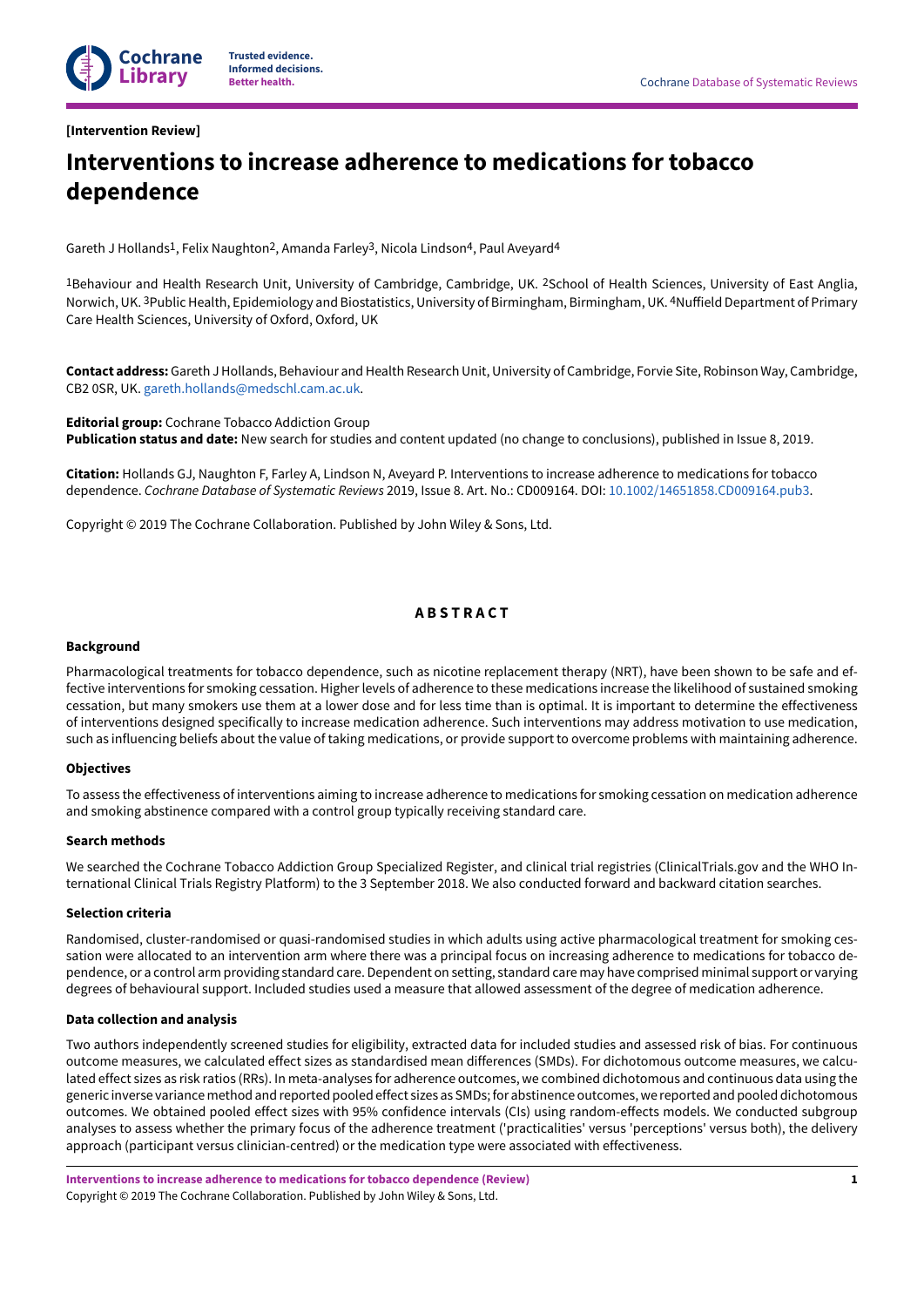

#### **Main results**

We identified two new studies, giving a total of 10 studies, involving 3655 participants. The medication adherence interventions studied were all provided in addition to standard behavioural support.They typically provided further information on the rationale for, and emphasised the importance of, adherence to medication or supported the development of strategies to overcome problems with maintaining adherence (or both). Seven studies targeted adherence to NRT, two to bupropion and one to varenicline. Most studies were judged to be at high or unclear risk of bias, with four of these studies judged at high risk of attrition or detection bias. Only one study was judged to be at low risk of bias.

Meta-analysis of all 10 included studies (12 comparisons) provided moderate-certainty evidence that adherence interventions led to small improvements in adherence (i.e. the mean amount of medication consumed; SMD 0.10, 95% CI 0.03 to 0.18;  $I^2 = 6\%$ ; n = 3655), limited by risk of bias. Subgroup analyses for the primary outcome identified no significant subgroup effects, with effect sizes for subgroups imprecisely estimated. However, there was a very weak indication that interventions focused on the 'practicalities' of adhering to treatment (i.e. capabilities, resources, levels of support or skills) may be effective (SMD 0.21, 95% CI 0.03 to 0.38; I<sup>2</sup> = 39%; n = 1752), whereas interventions focused on treatment 'perceptions' (i.e. beliefs, cognitions, concerns and preferences; SMD 0.10, 95% CI-0.03 to 0.24; I<sup>2</sup> = 0%; n = 839) or on both (SMD 0.04, 95% CI –0.08 to 0.16;  $I^2 = 0$ %; n = 1064), may not be effective. Participant-centred interventions may be effective (SMD 0.12, 95% CI 0.02 to 0.23;  $I^2 = 20\%$ ; n = 2791), whereas those that are clinician-centred may not (SMD 0.09, 95% CI -0.05 to 0.23;  $I^2 = 0\%$ ; n = 864).

Five studies assessed short-term smoking abstinence (five comparisons), while an overlapping set of five studies (seven comparisons) assessed long-term smoking abstinence of six months or more. Meta-analyses resulted in low-certainty evidence that adherence interventions may slightly increase short-term smoking cessation rates (RR 1.08, 95% CI 0.96 to 1.21;  $I^2 = 0\%$ ; n = 1795) and long-term smoking cessation rates (RR 1.16, 95% CI 0.96 to 1.40;  $I^2$  = 48%; n = 3593). In both cases, the evidence was limited by risk of bias and imprecision, with CIs encompassing minimal harm as well as moderate benefit, and a high likelihood that further evidence will change the estimate of the effect. There was no evidence that interventions to increase adherence to medication led to any adverse events. Studies did notreport on factors plausibly associated with increases in adherence, such as self-efficacy, understanding of and attitudes toward treatment, and motivation and intentions to quit.

### **Authors' conclusions**

In people who are stopping smoking and receiving behavioural support, there is moderate-certainty evidence that enhanced behavioural support focusing on adherence to smoking cessation medications can modestly improve adherence. There is only low-certainty evidence that this may slightly improve the likelihood of cessation in the shorter or longer-term. Interventions to increase adherence can aim to address the practicalities of taking medication, change perceptions about medication, such as reasons to take it or concerns about doing so, or both. However, there is currently insufficient evidence to confirm which approach is more effective. There is no evidence on whether such interventions are effective for people who are stopping smoking without standard behavioural support.

# <span id="page-3-0"></span>**P L A I N L A N G U A G E S U M M A R Y**

### **Can we help smokers to increase their use of stop-smoking medicines?**

#### **Background**

Medicines designed to make it easier for people to stop smoking, such as nicotine replacement therapy (NRT), bupropion and varenicline, are safe and successfully help people to quit. However, people often do not follow the instructions that come with the medicines properly, which may mean that the medicines do not work as well as they could. This probably reduces a person's chances of giving up smoking for good. In this review, we looked at whether there are ways to help people to use stop-smoking medicines correctly, and whether this makes people more likely to quit smoking.

#### **Study characteristics**

We searched for studies up to September 2018, and we found 10 studies, including 3655 people. All of these people were smokers, over 18 years of age. Studies tested different ways of helping people use their stop-smoking medicines properly. Typically this meant providing additional information about the medicine or helping people to overcome problems they had with taking the medicine. One study delivered support by telephone, and the rest provided at least some face-to-face support. All included studies measured the amount that people used their medicines and all but one measured how many people quit smoking.

#### **Key results**

People who received help to improve their use of medicines to stop smoking used their medicines slightly more than people who did not receive this help. There was some evidence that this also led to slightly more people quitting smoking.

#### **Quality of the evidence**

The evidence that helping people improve their use of stop-smoking medicines can successfully boost the use of these medicines is of moderate quality, meaning that more evidence could make us feel more certain of this effect. This is because there were problems with

**Interventions to increase adherence to medications for tobacco dependence (Review)** Copyright © 2019 The Cochrane Collaboration. Published by John Wiley & Sons, Ltd.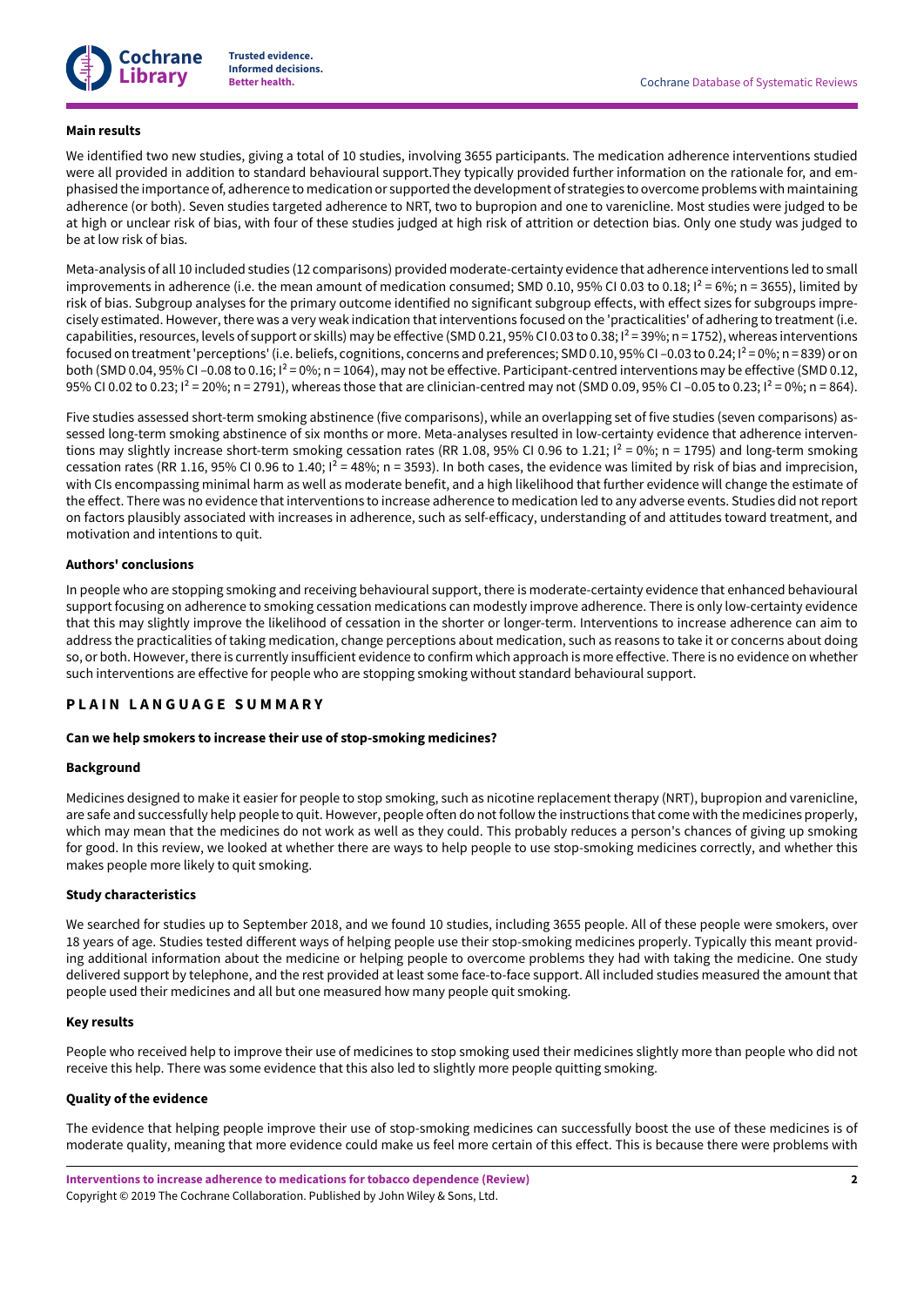

the methods of some of the included studies. The evidence suggesting that approaches to improve the use of stop-smoking medicines can help more people to quit smoking is of low quality, which means that we are not confident that they do actually help more people to quit and further evidence may or may not strengthen our confidence in this effect. This is because there were problems with some of the study methods and because it is unclear whether providing extra support to encourage people to use their medicines leads to more or fewer people successfully quitting smoking.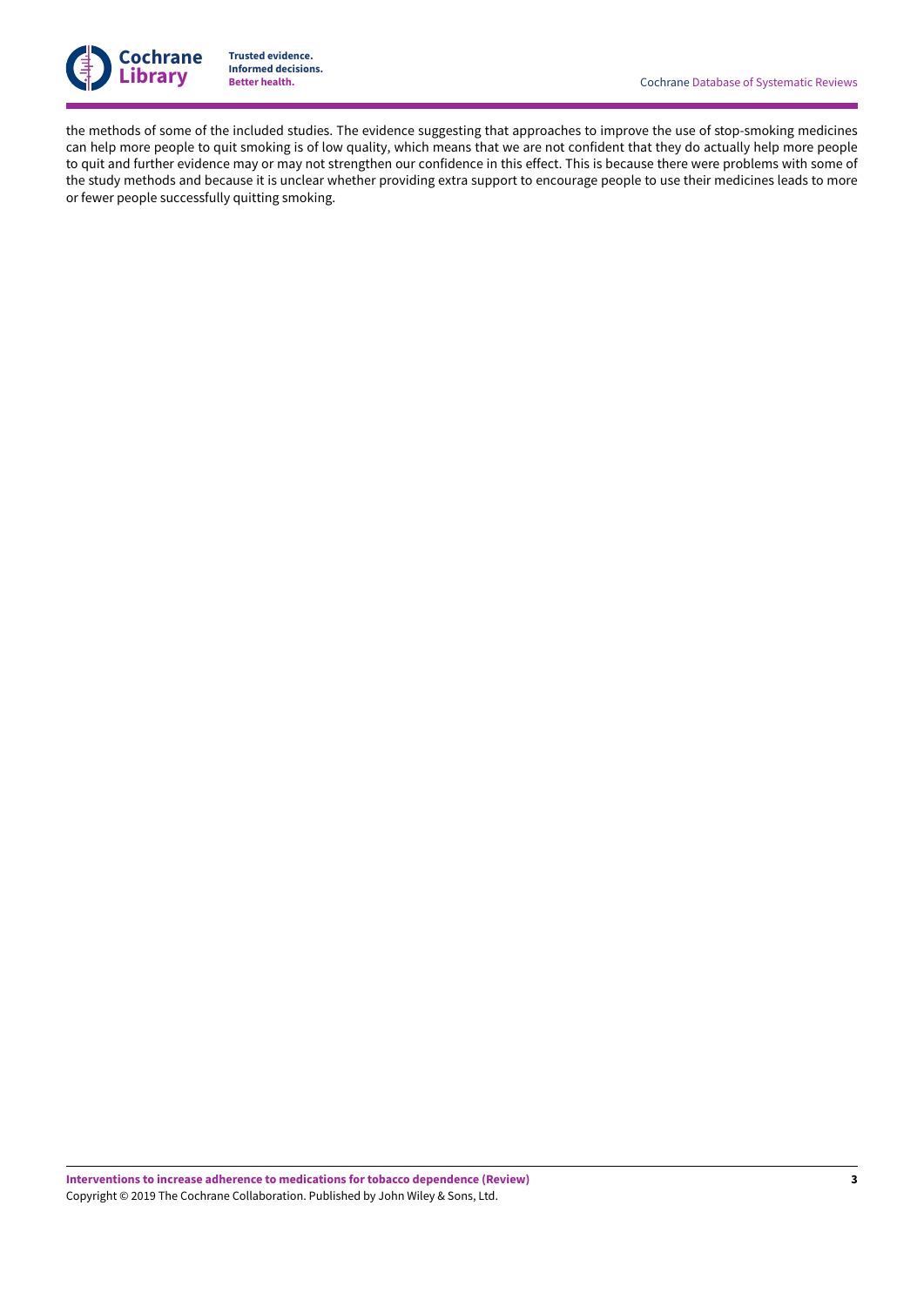# **S U M M A R Y O F F I N D I N G S**

Summary of findings for the main comparison. Interventions to increase adherence compared to standard care for improving adherence to **medications for tobacco dependence and abstinence from smoking**

Interventions to increase adherence compared to standard care for improving adherence to medications for tobacco dependence and abstinence from smoking

**Patient or population:** adult smokers

**Settings:** typically in-person clinical settings (China, UK, USA)

**Intervention:** interventions to increase adherence through providing information and facilitating problem-solving

**Comparison:** behavioural support for smoking cessation

<span id="page-5-0"></span>

| <b>Outcomes</b>                                                 | Relative effect (95% CI)                    |                                                                                               | Illustrative comparative risks (95% CI)                                                                                     | <b>No of participants</b><br>(studies; comparisons) | <b>Certainty of the evidence</b><br>(GRADE)               |
|-----------------------------------------------------------------|---------------------------------------------|-----------------------------------------------------------------------------------------------|-----------------------------------------------------------------------------------------------------------------------------|-----------------------------------------------------|-----------------------------------------------------------|
|                                                                 |                                             | <b>Assumed risk</b>                                                                           | <b>Corresponding risk</b>                                                                                                   |                                                     |                                                           |
|                                                                 |                                             | <b>Standard care</b>                                                                          | Intervention to in-<br>crease adherence                                                                                     |                                                     |                                                           |
| Adherence to<br>medications for<br>tobacco depen-<br>dence      | <b>SMD 0.10</b> (0.03 to 0.18)              | Mean propor-<br>tion of pre-<br>scribed medica-<br>tion consumed<br>over 28 days<br>was 63.6% | Mean proportion of pre-<br>scribed medication con-<br>sumed over 28 days was<br>3.9% higher (95% CI<br>1.2% to 7.0% higher) | 3655<br>(10 RCTs; 12 comparisons)                   | $\oplus \oplus \oplus \ominus$<br>Moderate <sup>a,b</sup> |
| Short-term ab-<br>stinence from<br>smoking $(< 6$<br>months)    | <b>RR 1.08</b><br>$(0.96 \text{ to } 1.21)$ | 357 people per<br>1000 achieve<br>abstinence)                                                 | 386 people per 1000<br>achieve abstinence<br>(95% CI 343 to 432)                                                            | 1795<br>(5 RCTs; 5 comparisons)                     | $\oplus \oplus \ominus$<br>Low $a,b,c$                    |
| Long-term ab-<br>stinence from<br>smoking ( $\geq 6$<br>months) | <b>RR 1.16</b><br>$(0.96 \text{ to } 1.40)$ | 203 people per<br>1000 achieve<br>abstinence                                                  | 236 per 1000 achieve ab-<br>stinence<br>(95% CI 195 to 284)                                                                 | 3593<br>(5 RCTs; 7 comparisons)                     | $\oplus \oplus \ominus \ominus$<br>Lowa, b,c              |

<span id="page-5-1"></span>The basis for the illustrative comparative risks is provided in Footnotesd. The **corresponding risk** (and its 95% confidence interval) is based on the assumed risk in the comparison group and the **relative effect** of the intervention (and its 95% CI).

**CI:** confidence interval; **RCT:** randomised controlled trial; **RR:** risk ratio; **SMD:** standardised mean difference.

#### **GRADE Working Group grades of evidence**

**High certainty:** current evidence provides a very good indication of the likely effect, and the likelihood that the actual effect will be substantially different is low.

**4**

**C**

**o c hra n e Lib r a r y**

**Trusted Better**

**Informed**

**decisions. health.**

**evidence.**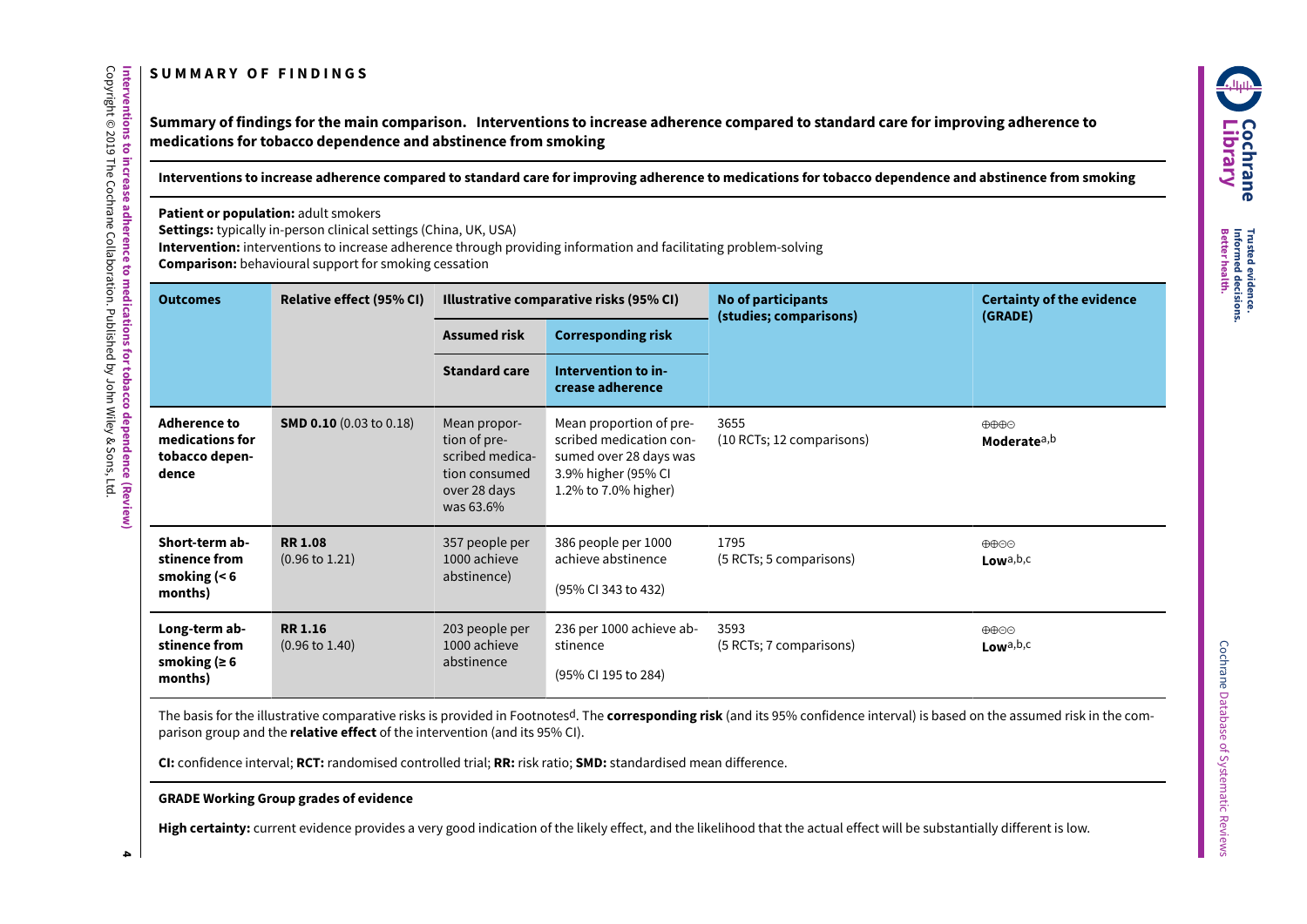Low certainty: current evidence provides some indication of the likely effect, but the likelihood that the actual effect will be substantially different is high. Very low certainty: current evidence does not provide a reliable indication of the likely effect, and the likelihood that the actual effect will be substantially different is very high.

*a*Most studies were at high or unclear risk of bias which lowers confidence in estimate of effect (risk of bias).

bWe did not downgrade due to indirectness as we judged the evidence specifically relating to the general population receiving an adherence intervention in addition to behavioural support for smoking cessation, compared to behavioural support alone, is moderate. However, our conclusions cannot be generalised to populations not receiving behavioural support or that are unlikely to adhere, or both.

cIncluded sufficient sample size for single adequately powered trial but 95% CI overlapped no effect and ranged from minimal harm to moderate benefit (imprecision).

 $\mu$ Concerning adherence outcomes for the comparison group, as the basis for an illustration of potential effect size on a more familiar metric, we used data from the largest included study that reported adherence as assessed by tablet counts [\(Marteau](#page-24-1) 2012). In this study, mean proportion of prescribed nicotine replacement therapy that was consumed at 28 days by the 'standard care' arm was 63.6% (SD 39.0%). Further explanation is provided in [Data synthesis.](#page-10-0) Concerning abstinence outcomes for the comparison group, the percentage of observed events seen in the review's data (which derives from studies with characteristics as specified by the 'Summary of findings' table) was applied to 1000 total events.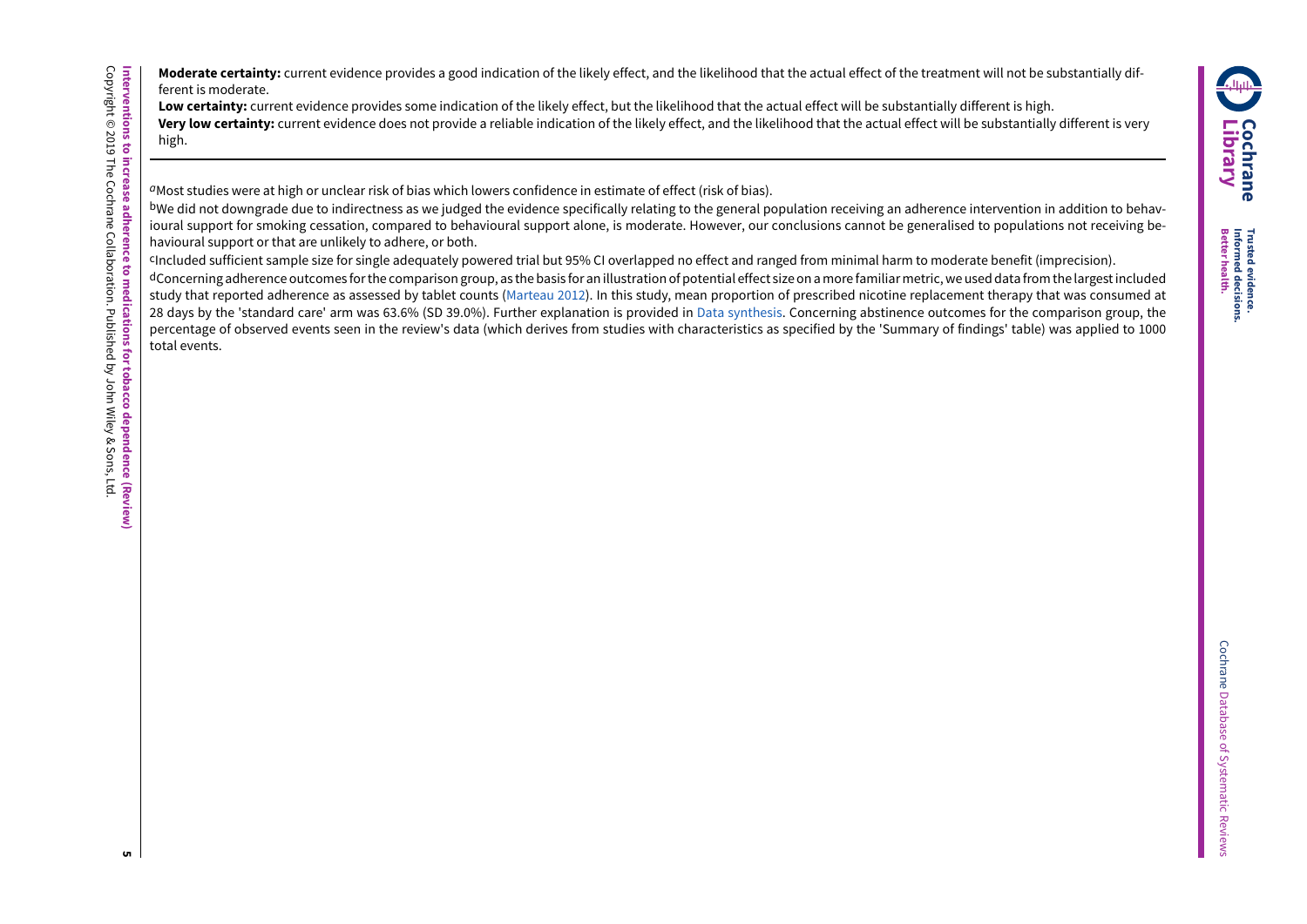

# <span id="page-7-0"></span>**B A C K G R O U N D**

# **Description of the condition**

Smoking is one of the largest preventable causes of disease and premature death worldwide, being a key causal factor in heart disease, stroke, chronic lung disease and cancers [\(GBD 2018\)](#page-26-0). Pharmacological treatments for tobacco dependence, such as nicotine replacement therapy (NRT), are widely considered to be safe and effective interventions for smoking cessation. One Cochrane systematic review found that participants using NRT were over 1.5 times more likely to achieve abstinence than those who did not [\(Hart](#page-26-1)[mann-Boyce](#page-26-1) 2018). Participants using bupropion, nortriptyline and varenicline are also more likely to stop smoking than those using placebo ([Cahill 2016;](#page-26-2) [Hughes 2014\)](#page-27-0). However, studies have shown that many smokers who use medications for tobacco dependence do so at a lower dose and forless time than the evidence suggests is optimal ([Cheong 2010](#page-26-3); [Hays 2010](#page-27-1); [Shiffman 2008](#page-27-2); [Swan](#page-25-0) 2010). For example, Burns and Levinson reported that users of NRT, on average, continue medication for less than half the time for which it was prescribed [\(Burns 2008\)](#page-26-4). Observational evidence controlling for reverse causation (whereby people whose quit attempt was faltering choose not to adhere to their medication) showed that prior adherence to medication promoted later abstinence ([Hollands 2013](#page-27-3); [Shiffman 2007](#page-27-4); [Shiffman 2008\)](#page-27-2). One review of this relationship, although highlighting the lack of high-quality studies, suggested that the degree of adherence predicted subsequent abstinence [\(Rau](#page-27-5)[pach 2014\)](#page-27-5). Therefore, it is important to know whether interventions aiming to increase adherence are effective and whether this in turn improves abstinence, the evidence for which we reviewed here.

#### **Description of the intervention**

Interventions that specifically aim to increase adherence to prescribed medications vary widely in their content and characteristics [\(Nieuwlaat 2014\)](#page-27-6). Examples may include, but are not limited to, improved or increased information provision, monitoring and feedback concerning performance, reminders, and psychological therapy or counselling. In the specific context of medications fortobacco dependence, general behavioural support for smoking cessation may include components that target increasing medication adherence. Interventions that are additional to standard behavioural support and that devote special attention to improving adherence may also be delivered, such as addressing individuals' beliefs about the value of taking medications or providing additional support to overcome barriers to adherence.

More-specific intervention types can be characterised by reference to two key factors informed by the Perceptions and Practicalities Approach (PAPA) ([Horne 2013\)](#page-27-7). This approach proposes that nonadherence can be both intentional and unintentional depending on a person's motivations and capabilities. Perceptual factors ('perceptions'), that is, beliefs, cognitions, concerns and preferences, as well as practical factors ('practicalities'), that is, capabilities, resources, levels of support or skills, can explain non-adherence and be addressed by interventions to increase adherence. Current guidance in England on medicines adherence emphasises both perceptions and practicalities for improving medication adherence [\(NICE](#page-27-8) [2009](#page-27-8)). PAPA emphasises the importance of tailoring intervention content by eliciting and appreciating the needs, cognitions or behaviours of the patient or participant, and can, therefore, be considered 'participant-centred'. By contrast, adherence focused in-

terventions that are primarily 'clinician-centred' tend to be standardised, directive or didactic in nature. We used this approach to categorise interventions in this review.

#### **Why it is important to do this review**

To our knowledge, no other published systematic review addresses this question. Reviews of studies of behavioural support interventions (e.g. [Hartmann-Boyce](#page-26-5) 2019; [Lancaster 2017](#page-27-9)), which may include elements that target medication adherence, are not designed to disentangle the specific effects of those components that focus on increasing adherence. Previous reviews of interventions designed to increase adherence have focused on specific patient groups or treatment contexts, or have not covered smoking cessation treatments [\(Nieuwlaat 2014\)](#page-27-6). A specific review of the topic is valuable because we cannot be certain that findings relating to adherence to other medications are generalisable to smoking cessation medications, as these provide a unique treatment context with specific issues for adherence. For example, many people see stopping smoking without medication as the best way to stop smoking [\(Morphett 2015\)](#page-27-10). Additionally, the drawbacks of failing to adhere are less significant than they may be in the treatment of illness. For example, individuals may successfully quit smoking without adhering to therapy, or if they fail to adhere and continue to smoke, they may not feel that they have lost anything or experienced any adverse effects. There is evidence to suggest that it may be more difficult to persuade individuals of the benefits of using smoking ces-sation medications compared with other health conditions. [Ham](#page-26-6)[mond 2004](#page-26-6) found that over a third of smokers reported that use of pharmacotherapies (NRT or bupropion) would either make no difference or actually reduce the likelihood of quitting smoking. Smokers who perceived cessation assistance methods to be beneficial were more likely to use medication in the future. Finally, some users may perceive risks of harm to their health from the medication that outweigh the potential benefits.

### <span id="page-7-1"></span>**O B J E C T I V E S**

To assess the effectiveness of interventions aiming to increase adherence to medications for smoking cessation on medication adherence and smoking abstinence compared with a control group typically receiving standard care.

To assess which intervention approaches are most effective; and determine the impact of interventions on potential precursors of adherence, such as understanding of the treatment and efficacy perceptions.

### <span id="page-7-2"></span>**M E T H O D S**

### **Criteria for considering studies for this review**

#### **Types of studies**

Randomised, cluster-randomised or quasi-randomised studies.

### **Types of participants**

Adults (aged 18 years and over) smoking at point of entry into a study.

#### **Types of interventions**

All participants across relevant intervention and comparator study arms must have been offered effective pharmacological treatment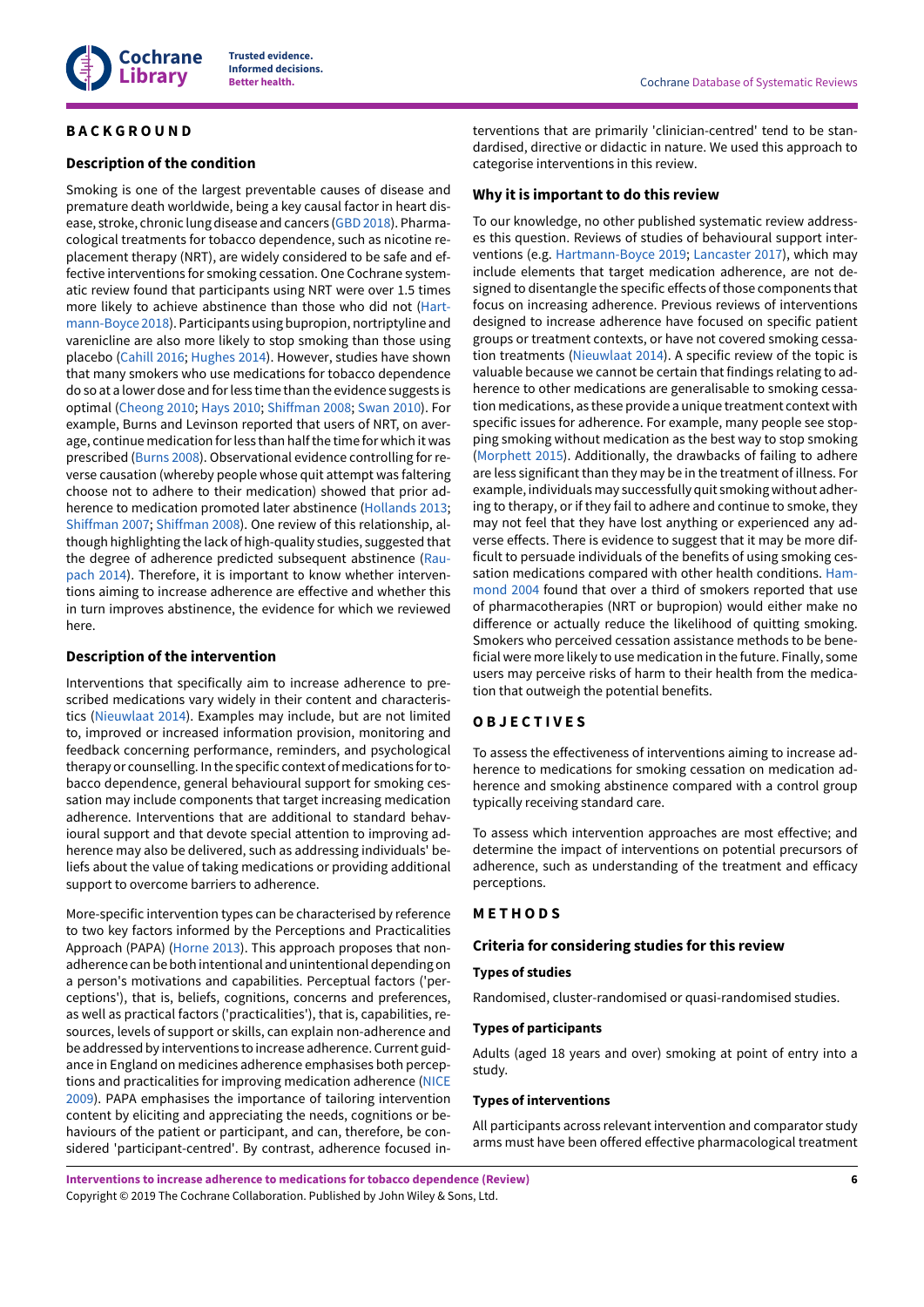

for smoking cessation. Pharmacological treatments comprised those prescribed to increase cessation rates (e.g. NRT, bupropion, nortriptyline, varenicline and combination regimens).

Interventions to increase adherence may varywidely in their nature [\(Nieuwlaat 2014\)](#page-27-6), and so the nature of the interventions considered for inclusion in this review were not specified beyond reference to exclusion criteria. Eligible interventions included any intervention that differed from standard care administered to smokers, and where the differing intervention content had a clear principal focus on increasing adherence to medications for tobacco dependence, reflected in described content and stated aims. We did not include interventions that systematically altered the active pharmacological characteristics of a given medication, such as dose strength, length of treatment or means of delivery. Interventions that included the use of financial incentives were not eligible.

Acceptable comparison groups were those that provided standard or usual care. Depending on setting, this could comprise of minimal support or varying degrees of behavioural support.

### **Types of outcome measures**

#### *Primary outcomes*

• Adherence to medication for tobacco dependence.

Studies must have used a quantitative measure of adherence. This could be defined as a continuous measure, such as the amount of medication consumed over a given treatment period, or as a dichotomous outcome, indicating whether the treatment was used to a specific quantified degree (e.g. adherence for *x* number of days, or *x* amount of medication consumed). This is in contrastto a binary (i.e. any amount of medication at any time versus non-use) or categorical checklist measure, which we did not consider an appropriate measure. Adherence could have been measured by electronic measure, tablet counts by a third party or through self-report (or combinations thereof).

Where studies reported multiple measures of adherence, we used the most stringent available. Where studies assessed treatment periods at multiple time points, we used the longest time point. Where available, we used primary outcome data for only those participants who continued a quit attempt and remained engaged for the duration of a treatment programme rather than dropping out, as opposed to using outcome data from all those randomised to receive a given intervention (i.e. intention-to-treat analysis (ITT)) (see [Dealing with missing data](#page-9-0) for further details).

#### *Secondary outcomes*

Abstinence from smoking measured near or at a time point relevant to the measure of adherence (less than six months, i.e. short-term abstinence).

Where there were data from multiple time points, we reported data measured near or at a time point closest to the measure of adherence, expected to be less than six months. Where studies reported multiple definitions of abstinence, we used the most stringent.

• Abstinence at six months or longer (i.e. long-term abstinence)

We reported abstinence at the longest available time point of six months or longer, in order to assess the long-term benefit of the intervention on cessation rates. For both abstinence outcomes, we

used data as randomised (ITT), assuming people not followed up to be smoking.

#### **Other outcomes**

- Factors plausibly associated with increases in adherence, such as, but not limited to:
	- intention or motivation to quit smoking (as measured by the studies, likely using a self-reported questionnaire measure);
	- attitudes towards treatment, or understanding of the treatment (as measured by the studies, likely using a self-reported questionnaire measure);
	- self-efficacy (as measured by the studies, likely using a selfreported questionnaire measure).
- Adverse events.

Any adverse events or harms reported in included trials, including clinical levels of depression or anxiety.

# **Search methods for identification of studies**

# **Electronic searches**

We searched the Cochrane Tobacco Addiction Group Specialized Register on the 3 September 2018, and two trial registries [\(Clinical-](http://ClinicalTrials.gov)[Trials.gov](http://ClinicalTrials.gov) and the World Health Organization (WHO) International Clinical Trials Registry Platform ([apps.who.int/trialsearch/](http://apps.who.int/trialsearch/))).

The most recent issues of the databases included in the Register, as searched for the current update of this review, were:

- Cochrane Central Register of Controlled trials (CENTRAL), issue 8, 2018;
- MEDLINE (via Ovid) to update 28 August 2018;
- Embase (via Ovid) to week 36 2018;
- PsycINFO (via Ovid) to update 20 August 2018.

The search strategy for the Register is given in [Appendix 1.](#page-55-1) For details of the searches used to create the Specialized Register see the Cochrane Tobacco [Addiction](https://tobacco.cochrane.org/resources/cochrane-tag-specialised-register) Group's website.

#### **Searching other resources**

We conducted forwards and backwards citation searches from included studies.

# **Data collection and analysis**

# **Selection of studies**

Two review authors independently screened all search results (titles and abstracts) for possible inclusion, and those selected by either or both review authors were subjected to full-text assessment. Two review authors independently assessed the selected full-text articles for inclusion. Any discrepancies were resolved by consensus, overseen by a third review author acting as arbiter as necessary. We listed excluded studies afterfull-text assessment and gave reasons for exclusion in the [Characteristics of excluded studies](#page-44-0) table.

#### **Data extraction and management**

We developed a data extraction form, which was piloted and amended as necessary. We extracted the following main sets of data from each included study: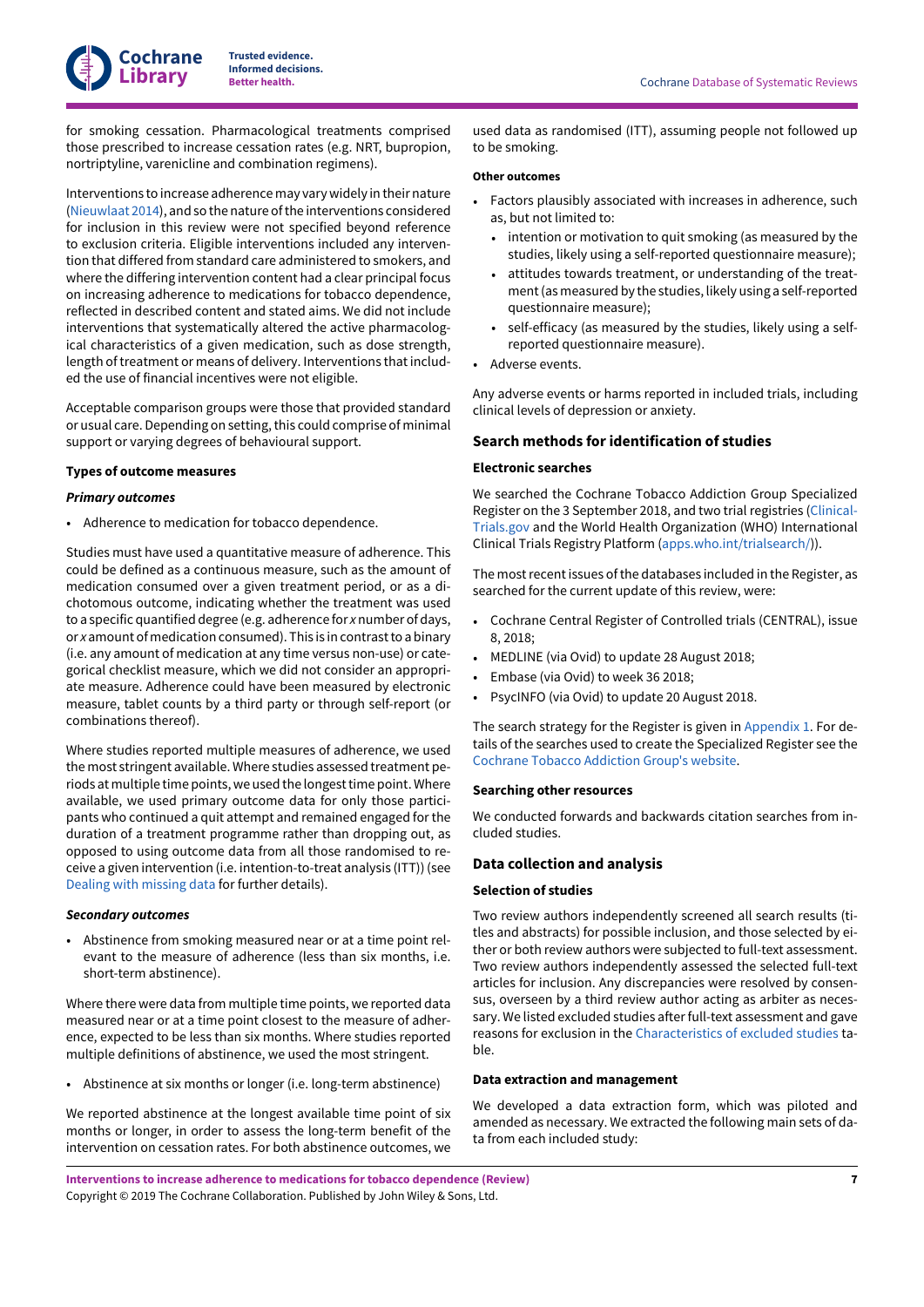

- lead author;
- date;
- study participant inclusion criteria;
- participants (participant condition(s) and demographics: race/ ethnicity, gender, religion/culture, socioeconomic status, age);
- study design and timetable; randomisation; allocation concealment;
- interventions (content and format of interventions, including details of information provided; intervention setting and delivery provider; delivery of any cointerventions, theoretical basis of intervention if stated; intervention type coded by reference to two factors: 1. focus on perceptions, practicalities, or both; 2. participant-centred or clinician-centred);
- numbers of participants in each trial arm;
- outcome measures; time(s) at which outcomes assessed;
- results;
- balance of baseline characteristics;
- analysis;
- additional comments;
- study funding and authors' declarations of interest

Two review authors independently extracted data. A third review author checked data extraction and resolved any errors orinconsistencies. The first review author entered the data into Review Manager 5, with another review author checking the accuracy of the data entry [\(Review Manager 2014](#page-27-11)).

#### <span id="page-9-1"></span>**Assessment of risk of bias in included studies**

We assessed and reported the risk of bias of included studies by outcome, in accordance with the guidelines in the *Cochrane Handbook for Systematic Reviews of Interventions* ([Higgins 2011\)](#page-27-12). We reported on the following individual domains:

- random sequence generation (selection bias);
- allocation concealment (selection bias);
- blinding of outcome assessment (detection bias) (assessed for each main outcome or class of outcome). We did not assess risk of performance bias pertaining to blinding of participants and personnel due to the difficulty of achieving that in this context, in line with the guidance of the Cochrane Tobacco Addiction Group. It would be impractical to blind those delivering the intervention and attempts to do so could introduce additional limitations, such as reducing potency of the intervention by impairing its delivery and introducing further systematic differences between the intervention exposures by group;
- incomplete outcome data (attrition bias) (assessed for each main outcome or class of outcome);
- selective reporting (reporting bias);
- other sources of bias (consistency in intervention delivery, i.e. was the information standardised/structured; was fidelity to protocol monitored).

Two review authors independently assessed risk of bias of included studies, with any disagreements resolved by discussion and consensus, and with a third review author acting as arbiter as necessary. We present our assessment in Risk of Bias tables for each included study.

A summary risk of bias judgement was derived for each study by applying an algorithm suggested in Section 8.7 (Table 8.7a) of the

*Cochrane Handbook for Systematic Reviews of Interventions* [\(Hig](#page-27-12)[gins 2011\)](#page-27-12). Specifically, if the judgement in at least one of these domains was 'high risk of bias' then summary risk of bias was determined to be high. If there were no judgements of 'high' risk, but the judgement in at least one domain was 'unclear risk of bias', then the summary risk of bias was determined to be unclear. Summary risk of bias was only judged 'low' if judgements in all domains were 'low risk of bias'.

#### **Measures** of treatment effect

For continuous outcomes where the precise nature of the measures used differed but the outcomes were regarded as comparable, they were integrated and standardised to have common effect sizes, defined as the standardised mean difference (SMD). The effect measure for comparable dichotomous outcomes was risk ratio (RR). When different studies reported either dichotomous or continuous data for the same outcome, we combined these data using the generic inverse variance method and reported summary effect sizes as SMDs. This followed methods outlined in the *Cochrane Handbook for Systematic Reviews of Interventions* (Sections 7.7.7 and 9.4.6; [Higgins 2011\)](#page-27-12), whereby standard errors were computed for each study by converting CIs for log odds ratios and SMDs. Log odds ratios were converted to SMDs by multiplying each by the required constant. Where studies provided both dichotomous and continuous measures forthe same outcome, a continuous outcome measure was selected. Finally, we accounted for studies that contributed multiple comparisons to the meta-analysis by reducing their sample sizes in direct relation to how often corresponding data were used.

We obtained a pooled effect size with 95% confidence intervals (CI) using a random-effects model.

# **Unit of analysis issues**

We included no cluster-randomised trials and observed no unit of analysis errors. Should we have identified any cluster-randomised trials, where an analysis was reported accounting for the clustered study design, we would have estimated the effect on this basis. If that had not been possible and the information was not available from authors, then an 'approximately correct' analysis would have been carried out according to current guidelines [\(Higgins 2011\)](#page-27-12). We would have imputed estimates of the intracluster correlation (ICC) using estimates derived from similar studies or by using general recommendations from empirical research. If it was not possible to implement these procedures, we would have given the effect estimate as presented but reported the unit of analysis error.

### <span id="page-9-0"></span>**Dealing with missing data**

In the context of smoking cessation medications, it would be informative for measures of adherence to include only those participants who continue a quit attempt and not all those allocated to receive a given intervention [\(Hollands 2013\)](#page-27-3). Including those people who abandon a quit attempt is less appropriate because first, treatment such as NRT is not indicated when a person has ceased trying to quit smoking, and second, it potentially confounds adherence with initial uptake (which may be influenced by different factors). As such, we are most interested in adherence to medication in those individuals who continue to engage with a treatment programme and do not dropout from the intervention, and hence re-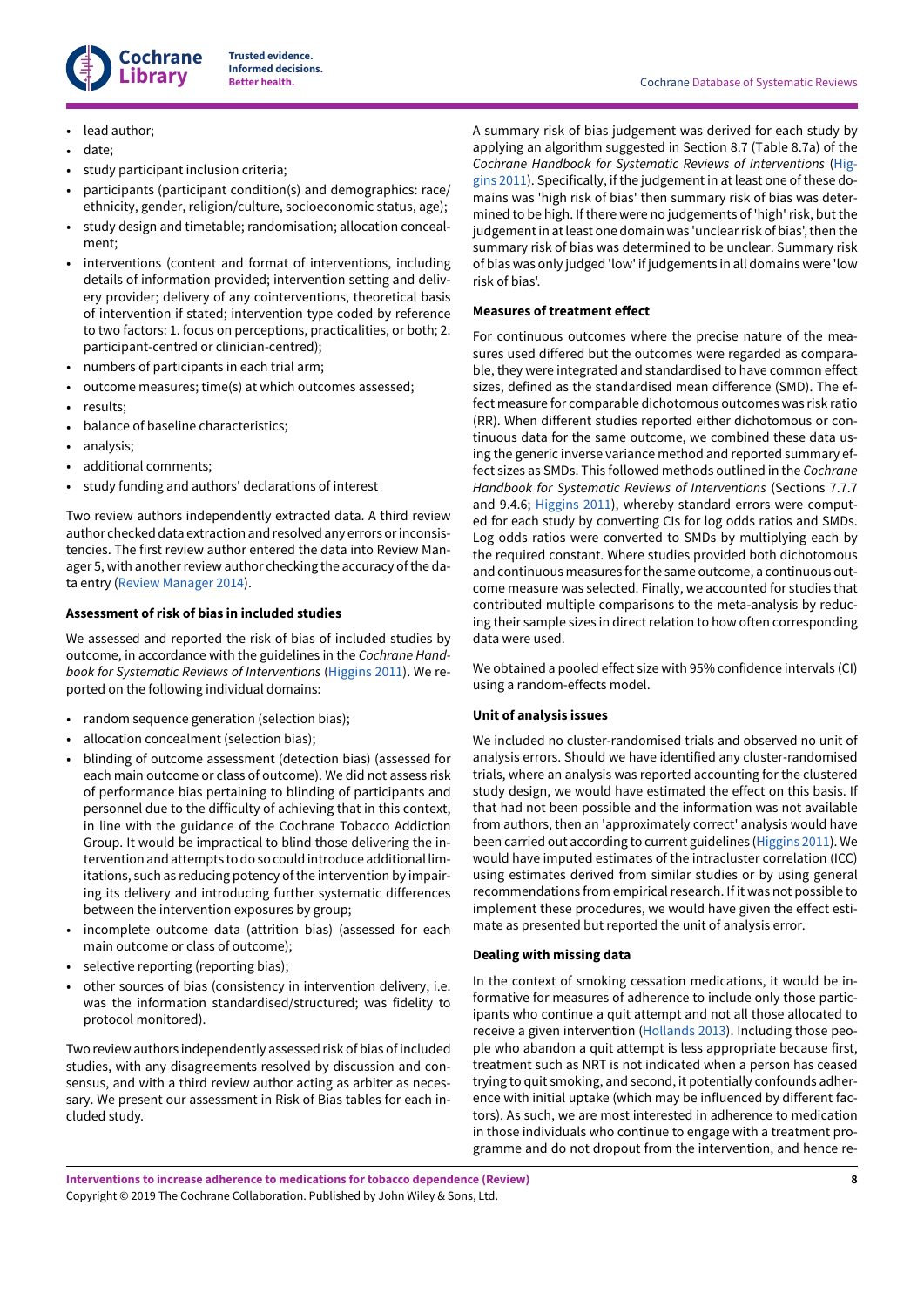<span id="page-10-0"></span>main in the study. Therefore, we intended to analyse data for our primary outcome in this way where available. In practice, primary outcomes for included studies were often presented as ITT, with five instances where it was clear that adherence was assessed and reported only for those who remained engaged with treatment or at least with study follow-up [\(Mooney](#page-24-2) 2005; [Nollen 2011;](#page-24-3) [Schlam](#page-24-4) [2018](#page-24-4); [Smith 2013](#page-24-5); [Tucker 2017\)](#page-24-6). For secondary smoking cessation outcomes, we assumed that people not followed up had resumed smoking following Cochrane Tobacco Addiction Group guidance. For such abstinence outcomes, ITT data were reported in all cases.

#### **Assessment of heterogeneity**

We tested for heterogeneity by inspecting the overlap of CIs and quantified this using the  $I<sup>2</sup>$  statistic (which describes the percentage of the variability in effect estimates due to heterogeneity rather than sampling error). We considered a value greater than 50% to represent substantial heterogeneity ([Higgins 2011](#page-27-12)).

### **Assessment of reporting biases**

We assessed likelihood of publication bias using funnel plots forthe primary adherence outcome as there were at least ten studies within that analysis ([Sterne](#page-28-1) 2011).

### <span id="page-10-1"></span>**Data synthesis**

We conducted a narrative synthesis of the included studies, presenting studies' major characteristics and results. As studies were sufficiently similar in terms of setting, population, interventions and outcomes (including the time(s) at which these are assessed), we pooled the data statistically. We used a random-effects model for meta-analysis to obtain a pooled effect size with 95% CIs, due to observed clinical heterogeneity in study characteristics, such as differences in the treatment contexts and outcome measures used.

#### *Certainty of the evidence*

We used the GRADE framework to rate the certainty of each body of evidence relating to an outcome that was incorporated into a metaanalysis,to indicate the confidence that may be placed in summary estimates of effect [\(Guyatt 2011](#page-26-7)). This is an assessment of the likelihood that the true effect will not be substantially different from what the research found. Within the GRADE approach, the certainty of a body of evidence for intervention effects is assessed based on the design of the underlying studies, with randomised controlled trials (RCTs) initially considered high certainty, and on a number of factors that can decrease or increase certainty. GRADE criteria for downgrading certainty of evidence encompass risk of bias, inconsistency, imprecision, indirectness, publication bias and other considerations. If such a criterion is identified, it is classified either as serious (leading to downgrading by one level) or very serious (downgrading by two levels). The four possible certainty ratings that can be applied are:

- high certainty (meaning that current evidence provides a very good indication of the likely effect, and the likelihood that the actual effect will be substantially different is low);
- moderate certainty (current evidence provides a good indication of the likely effect, and the likelihood that the actual effect of the treatment will not be substantially different is moderate);
- low certainty (current evidence provides some indication of the likely effect, but the likelihood that the actual effect will be substantially different is high); and

• very low certainty (current evidence does not provide a reliable indication of the likely effect, and the likelihood that the actual effect will be substantially different is very high).

#### *'Summary of findings' tables*

The 'Summary of findings' table comprises summaries of the estimated intervention effect and the number of participants and studies for each main outcome, and includes justifications underpinning GRADE assessments. In this case, we completed a 'Summary of findings' table for the primary adherence outcome and the secondary abstinence outcomes: short-term abstinence and long-term abstinence. Results of meta-analyses are presented as SMDs and RRs, with 95% CIs. To facilitate interpretation of effect sizes for the primary outcome that were expressed as SMDs, we re-expressed these in a more familiar metric (similar to the approach used in other Cochrane Reviews (e.g. [Crockett 2018;](#page-26-8) [Hol](#page-27-13)[lands 2015a](#page-27-13)). Because, to our knowledge, there is no larger more definitive survey that uses objective measurement of levels of adherence within standard care, forthis translation we used outcome data from [Marteau](#page-24-7) 2012. This was the largest study included within the current review that, first, reported adherence at least partly assessed by tablet counts, and second, used a general population sample in primary care (meaning that its data on adherence is likely to be relatively generalisable). Specifically, we used the standard deviation of the adherence outcome (here assessed as proportion of prescribed NRT that was consumed at 28 days) within the control group (here being the phenotype arm) as this best reflects typical adherence to medication in the absence of an intervention (i.e. within standard care). Such translations have important limitations and are only intended to be broadly illustrative to guide interpretation of the pooled result from the meta-analysis. For example, what is considered 'standard care' inevitably differs, and in this study involved communicating to smokers that they were being prescribed a higher or lower dose based on their level of nicotine dependence. In addition, NRT may not be representative of all medications used to treat tobacco dependence. More generally, reexpressed values relate directly to data derived from only one sample with its own context and measurement characteristics and so applying them more widely inevitably extrapolates beyond this.

#### **Subgroup analysis and investigation of heterogeneity**

We used subgroup analyses for the primary outcome to examine the specific characteristics or components of adherence interventions that may explain their effectiveness, an understanding of which could inform the design of maximally effective interventions. We coded more specific intervention types using the PAPA approach ([Horne 2013](#page-27-7)). First, we coded whether interventions focused on perceptual factors ('Perceptions'; i.e. beliefs, cognitions, concerns and preferences) or practical factors ('Practicalities'; i.e. capabilities, resources, levels of support or skills), or both. Second, we coded whether the intervention content was shaped by eliciting and appreciating the needs, cognitions or behaviours of the patient or participant ('Participant-centred') or was primarily standardised, directive or didactic in nature ('Clinician-centred'). We also looked at these two factors in combination. Finally, we conducted a subgroup analysis looking at differential effects on adherence by the type of prescribed medication, although seven of the 10 studies focused on NRT medication.

**Interventions to increase adherence to medications for tobacco dependence (Review)** Copyright © 2019 The Cochrane Collaboration. Published by John Wiley & Sons, Ltd.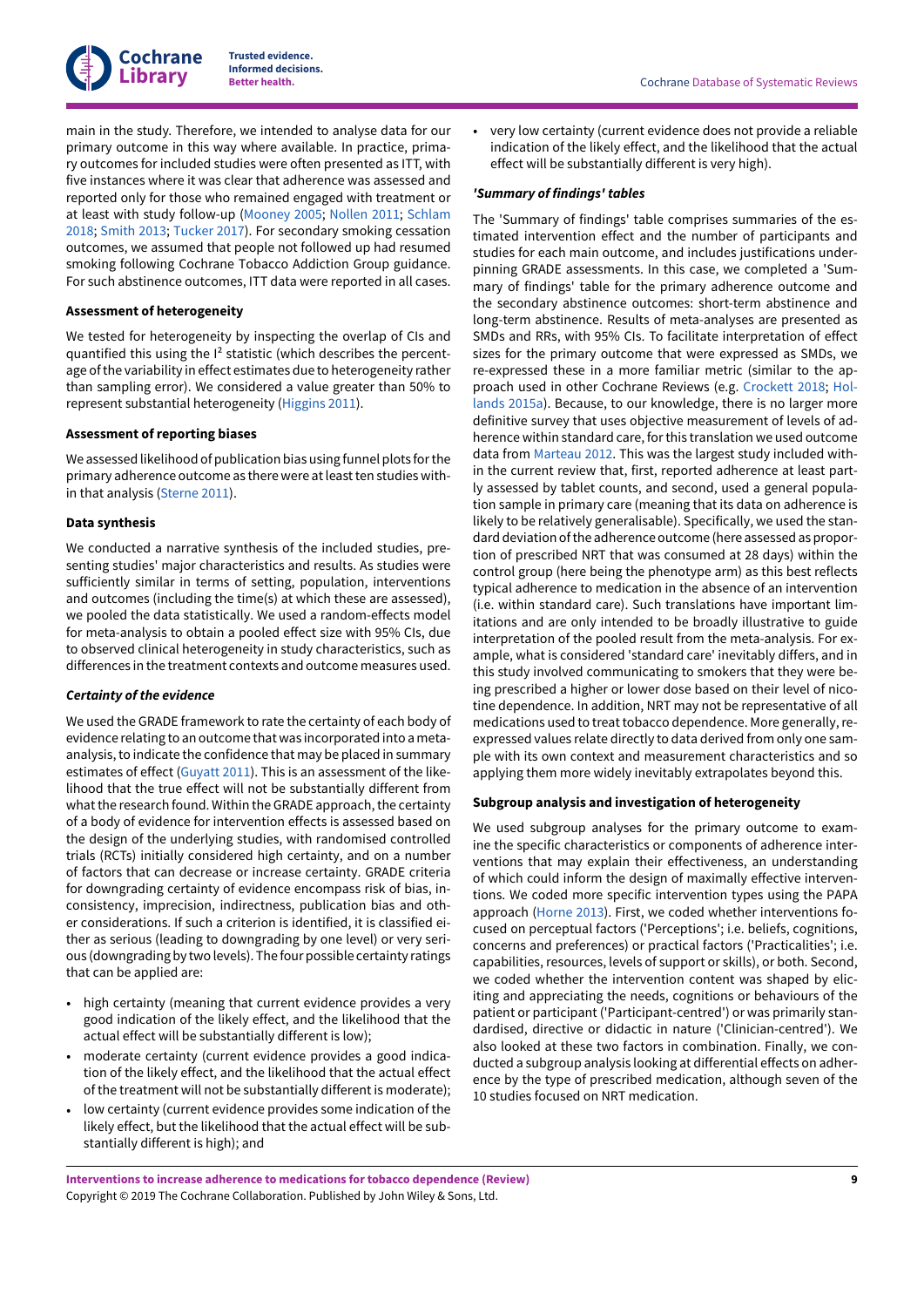

### **Sensitivity analysis**

We conducted a sensitivity analysis for the primary and secondary outcome analyses, removing the studies at high risk of bias.

# <span id="page-11-0"></span>**R E S U L T S**

# **Description of studies**

See [Characteristics of included studies;](#page-28-2) [Characteristics of excluded](#page-44-0) [studies;](#page-44-0) [Characteristics of ongoing studies](#page-47-1); and [Characteristics of](#page-46-0) [studies awaiting classification](#page-46-0) tables for additional details of studies. [Table 1](#page-54-3) provides a brief overview of the nature of adherence interventions used in the included studies.

# **Results of the search**

The searches for this update retrieved 294 unique records. 10 articles were identified as potentially eligible for inclusion after title and abstract screening. Of these, six articles were excluded at the full-text screening stage. Of the remaining four records, one was classified as an ongoing study [\(NCT02635919\)](#page-26-9), and three contained information on two new studies eligible for inclusion in the review [\(Schlam 2018](#page-24-4); [Tucker 2017](#page-24-6)). The flow of studies through the systematic review process for this update is shown in [Figure 1.](#page-12-0)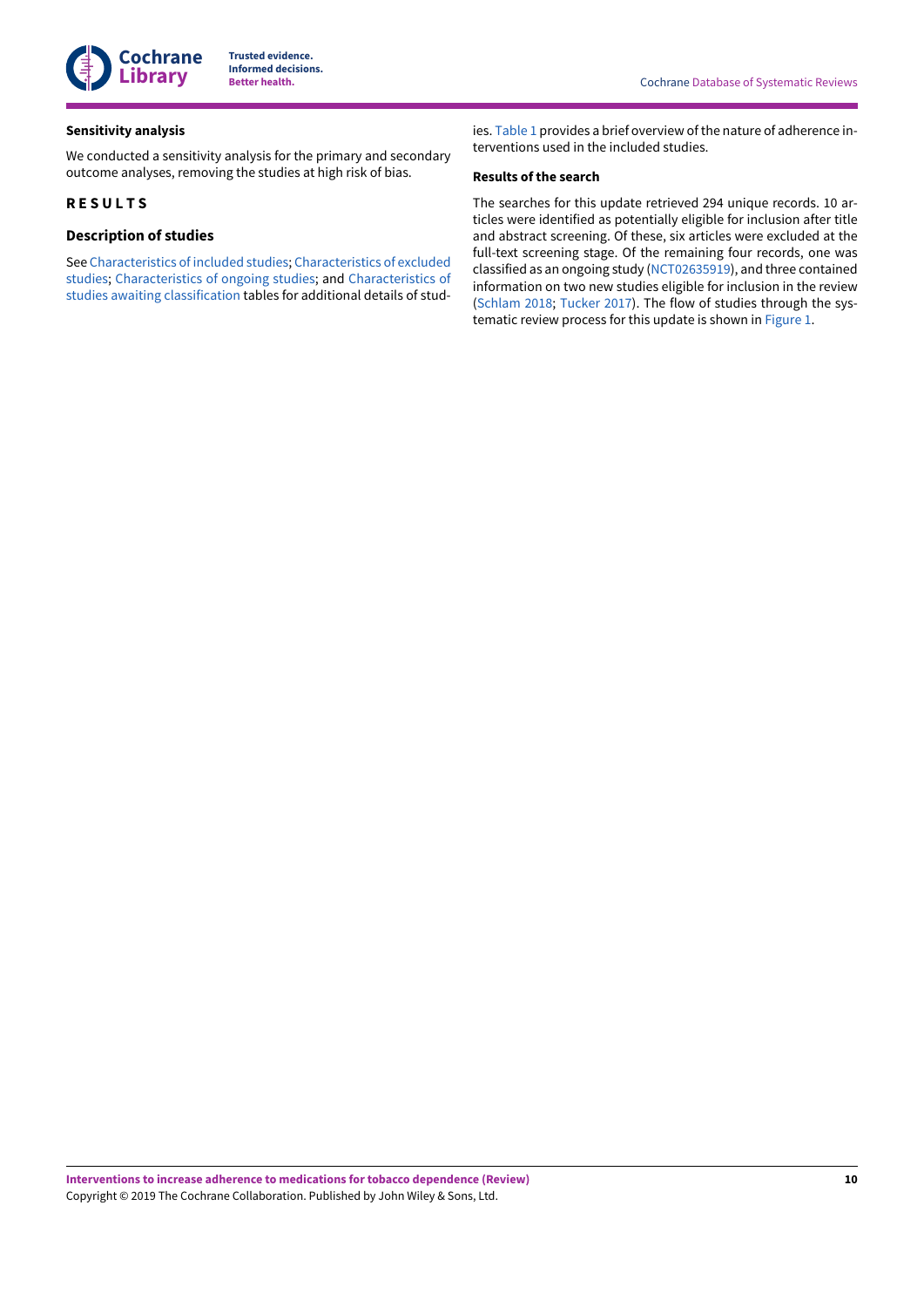<span id="page-12-0"></span>Figure 1. Study flow diagram for the current review update (eight studies were included in the previous version of **the review).**

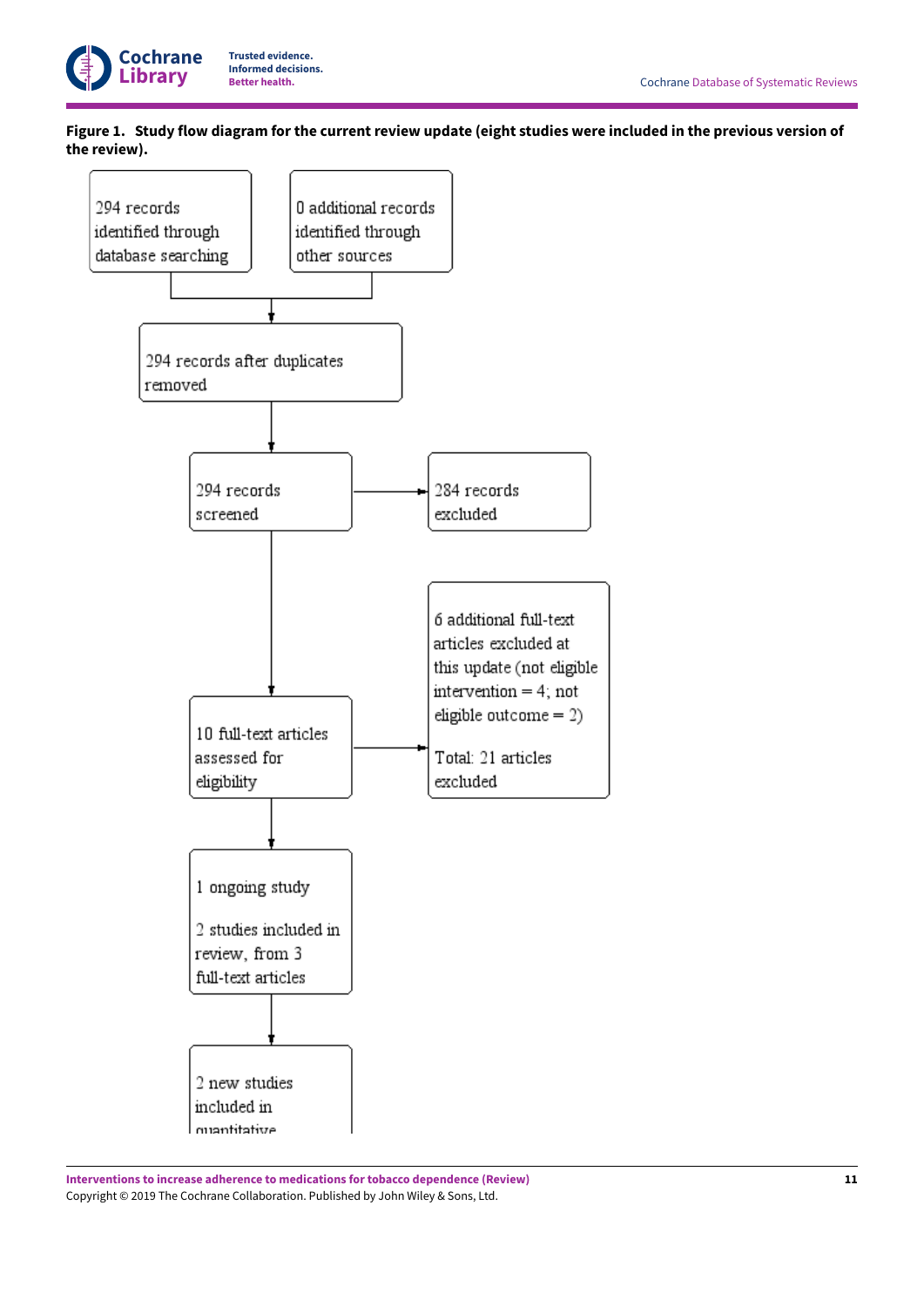

# **Figure 1. (Continued)**

 $2$  new studies  $\,$ included in quantitative synthesis (meta-analysis), giving a total of 10 studies overall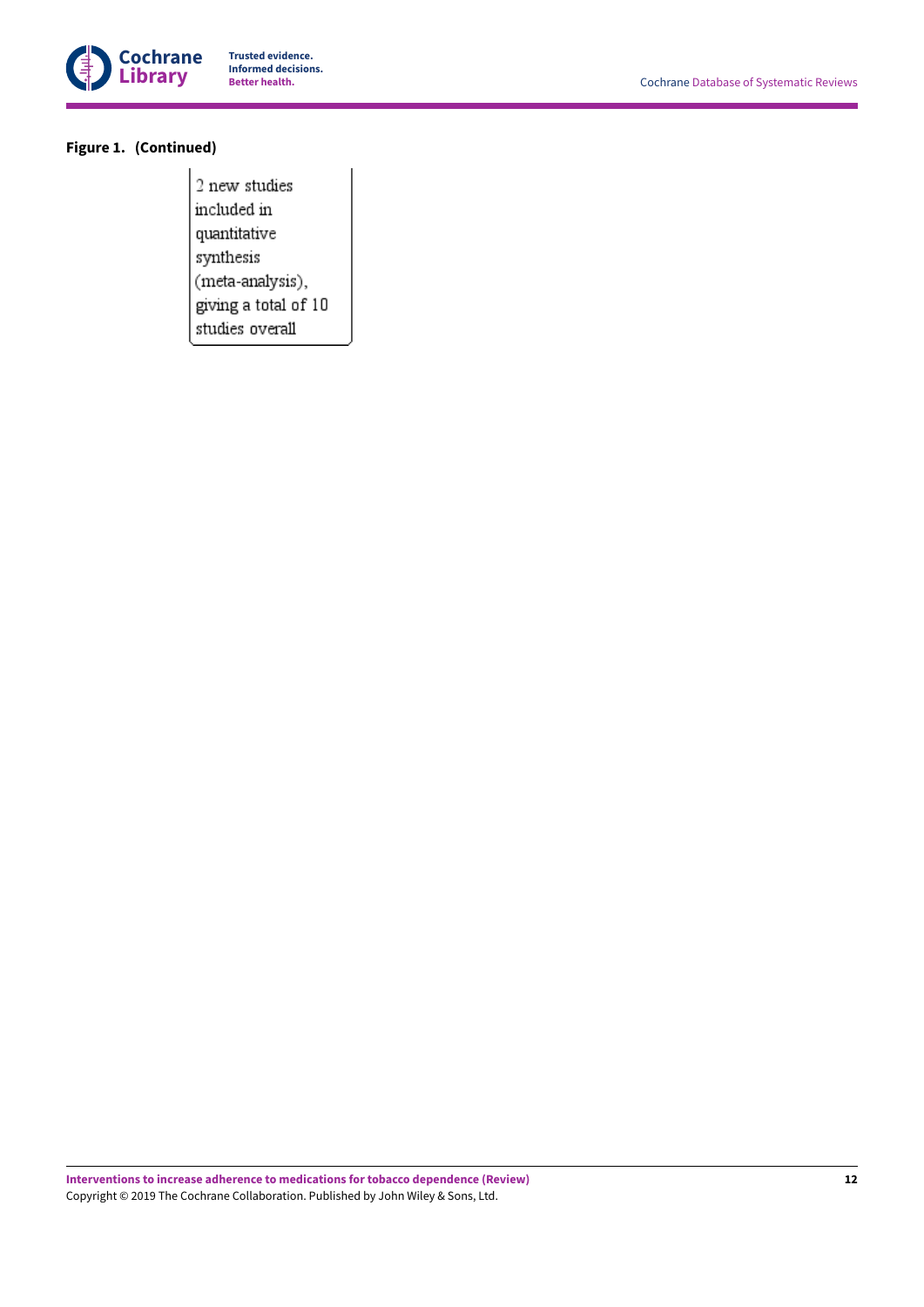

#### **Included studies**

The review included 10 studies (eight previously included in [Hol](#page-28-3)[lands 2015b\)](#page-28-3), and two new at this update. These 10 studies included 3655 randomised participants ([Chan 2010](#page-24-8); [Chan 2011](#page-24-9); [Marteau](#page-24-7) [2012](#page-24-7); [Mooney](#page-24-2) 2005; [Mooney](#page-24-10) 2007; [Nollen 2011](#page-24-3); [Schlam 2018;](#page-24-4) [Sch](#page-24-11)[mitz 2005;](#page-24-11) [Smith 2013;](#page-24-5) [Tucker 2017\)](#page-24-6).

### *Types of studies*

All trials were individually randomised controlled trials. Five trials involved randomisation into two groups which were both included in our analysis ([Marteau](#page-24-7) 2012; [Mooney](#page-24-10) 2007; [Nollen 2011;](#page-24-3) [Schmitz](#page-24-11) [2005](#page-24-11); [Tucker 2017](#page-24-6)), and three trials involved randomisation into three groups, where only two of these groups were eligible for this review [\(Chan 2010;](#page-24-8) [Chan 2011;](#page-24-9) [Mooney](#page-24-2) 2005). One trial involved a  $2 \times 2 \times 2$  factorial design with eight randomised groups, but these groups were collapsed into a two-group comparison, relevant to this review, by the study authors ([Smith 2013\)](#page-24-5). One trial involved a  $2 \times 2 \times 2 \times 2$  factorial design with 32 randomised groups, with these groups collapsed into three two-group comparisons relevant to this review [\(Schlam 2018](#page-24-4)).

### *Types of participants and settings*

Eight studies included a general population of smokers. Two studies included only participants with a specific clinical condition, namely erectile dysfunction [\(Chan 2010](#page-24-8)) and HIV/AIDS ([Tucker](#page-24-6) [2017](#page-24-6)). The mean ages of participants in trials ranged from 34.6 years [\(Mooney](#page-24-2) 2005) to 49 years ([Schmitz 2005](#page-24-11)). In two trials, all participants were women [\(Mooney](#page-24-10) 2007; [Schmitz 2005\)](#page-24-11). In one trial, all participants were men [\(Chan 2010\)](#page-24-8). In the remaining trials, percentage women ranged from 7.5% [\(Tucker 2017](#page-24-6)) to 62.5% ([Nollen](#page-24-3) [2011](#page-24-3)). Seven trials took place in the USA ([Mooney](#page-24-2) 2005; [Mooney](#page-24-10) [2007](#page-24-10); [Nollen 2011;](#page-24-3) [Schlam 2018;](#page-24-4) [Schmitz 2005;](#page-24-11) [Smith 2013;](#page-24-5) [Tucker](#page-24-6) [2017](#page-24-6)), two in Hong Kong, China ([Chan 2010;](#page-24-8) [Chan 2011](#page-24-9)), and one in the UK ([Marteau](#page-24-7) 2012). Regarding setting, all but one of the included studies featured interventions that were at least in part delivered in-person, with the other delivering the intervention by telephone [\(Smith 2013\)](#page-24-5). The interventions were delivered in clinic (e.g. smoking cessation or outpatient clinics) or social service settings, apart from one that was delivered by telephone ([Smith 2013](#page-24-5)), one where one of the three adherence interventions was delivered by automated telephone call [\(Schlam 2018\)](#page-24-4), and two where the settingwas unclear([Chan 2010](#page-24-8); [Chan 2011](#page-24-9)). Those delivering the inter-vention were trained counsellors or project staff [\(Chan 2010;](#page-24-8) [Chan](#page-24-9) [2011](#page-24-9); [Mooney](#page-24-2) 2005; [Nollen 2011;](#page-24-3) [Schlam 2018;](#page-24-4) [Smith 2013;](#page-24-5) [Tuck](#page-24-6)[er 2017\)](#page-24-6), nurses [\(Marteau](#page-24-7) 2012; [Schmitz 2005](#page-24-11)), or cognitive behavioural therapy (CBT) practitioners ([Mooney](#page-24-10) 2007).

# *Types of interventions*

The trials all offered pharmacological treatment and some behavioural support, comprising a form of smoking cessation counselling with no particular emphasis on adherence (e.g. providing dosing instructions and weekly checks of adverse effects; [Schmitz 2005\)](#page-24-11), to participants in the control arm. Support for the control arm varied from a single support session of 16 minutes [\(Tucker 2017\)](#page-24-6) or 20 minutes ([Mooney](#page-24-2) 2005) to seven weekly sessions ([Marteau](#page-24-7) [2012](#page-24-7); [Mooney](#page-24-10) 2007; [Schmitz 2005\)](#page-24-11). In the main, the intervention consisted of an additional component to the standard behavioural support, with eight studies providing additional contact time for those in the intervention arm [\(Chan 2010](#page-24-8); [Chan 2011](#page-24-9); [Mooney](#page-24-10) 2007; [Nollen 2011;](#page-24-3) [Schlam 2018;](#page-24-4) [Schmitz 2005](#page-24-11); [Smith 2013;](#page-24-5) [Tucker 2017\)](#page-24-6).

In the other two studies, the nature of the contact changed but its duration did not significantly differ [\(Marteau](#page-24-7) 2012; [Mooney](#page-24-2) 2005). The interventions typically provided information on the rationale for, and emphasised the importance of, adherence to medication, and aided participants in developing strategies to overcome problems and barriers to maintaining adherence. As such, they included a combination of two intervention strategies outlined within a taxonomy of interventions to increase adherence ([Haynes 2008](#page-27-14)), that is included in [Appendix 2](#page-55-2), namely 1. instruction for participants on medication use or 2. counselling about smoking, and the value of medication in overcoming addiction. Two studies included interventions that involved personalised feedback of medication taking, monitored electronically ([Mooney](#page-24-10) 2007; [Schmitz 2005](#page-24-11)); one study elicited participants' beliefs about medication taking and then provided personalised counselling relating to those beliefs ([Mooney](#page-24-2) [2005\)](#page-24-2); one study tailored medication dose to either genotype or degree of tobacco dependence and explained the rationale for this to participants ([Marteau](#page-24-7) 2012); and five studies added additional counselling contact time to standard behavioural support, with content focusing on medication adherence, including the use of motivational interviewing techniques and the 4/5R approach to increasing motivation (counselling addressing risks, rewards, roadblocks, and repetition, and relevance in the case of the 5Rs; [Chan](#page-24-8) [2010;](#page-24-8) [Chan 2011\)](#page-24-9), a focus on motivation to use the medication and behavioural skills for achieving this ([Nollen 2011;](#page-24-3) [Tucker 2017\)](#page-24-6), and targeting medication beliefs with monitoring and feedback on adherence ([Smith 2013](#page-24-5)). One study examined multiple adherence interventions concerning personalised feedback of adherence behaviour, automated medication reminder calls and additional behavioural support content focused on adherence [\(Schlam 2018](#page-24-4)).

Seven studies prescribed NRT ([Chan 2010](#page-24-8); [Chan 2011;](#page-24-9) [Marteau](#page-24-7) [2012;](#page-24-7) [Mooney](#page-24-2) 2005; [Schlam 2018;](#page-24-4) [Smith 2013](#page-24-5); [Tucker 2017\)](#page-24-6), two studies prescribed bupropion [\(Mooney](#page-24-10) 2007; [Schmitz 2005](#page-24-11)), and one study prescribed varenicline [\(Nollen 2011\)](#page-24-3).

We categorised the content of each intervention by reference to PAPA. Of 12 comparisons included in the review, three comparisons assessed the impact of changing perceptions ([Marteau](#page-24-7) 2012; [Mooney](#page-24-2) 2005; [Schlam 2018](#page-24-4) (medication adherence counselling intervention)), and five comparisons assessed the impact of interventions aiming to improve the practicalities of medication-taking ([Chan 2010](#page-24-8); [Chan 2011;](#page-24-9) [Mooney](#page-24-10) 2007; [Schlam 2018](#page-24-4) (electronic monitoring feedback intervention); [Schmitz 2005\)](#page-24-11). Four comparisons assessed Interventions of perceptions and practicalities [\(Nollen 2011;](#page-24-3) [Schlam 2018](#page-24-4) (automated calls intervention); [Smith](#page-24-5) [2013;](#page-24-5) [Tucker 2017](#page-24-6)).

We also assessed whether interventions aimed at changing perceptions or practicalities assessed participants' particular beliefs or difficulties (patient-centred) or provided a standardised intervention (clinician-centred). Nine comparisons were patient-centred ([Chan 2010;](#page-24-8) [Chan 2011](#page-24-9); [Mooney](#page-24-2) 2005; [Mooney](#page-24-10) 2007; [Sch](#page-24-4)[lam 2018](#page-24-4) (medication adherence counselling intervention); [Sch](#page-24-4)[lam 2018](#page-24-4) (electronic monitoring feedback intervention); [Schmitz](#page-24-11) [2005;](#page-24-11) [Smith 2013;](#page-24-5) [Tucker 2017\)](#page-24-6), and three comparisons were clinician-centred ([Marteau](#page-24-7) 2012; [Nollen 2011](#page-24-3); [Schlam 2018](#page-24-4) (automated calls intervention)).

#### *Types of outcome measures*

Measures of adherence varied across studies. Five studies reported at least one continuous outcome, measured as the percentage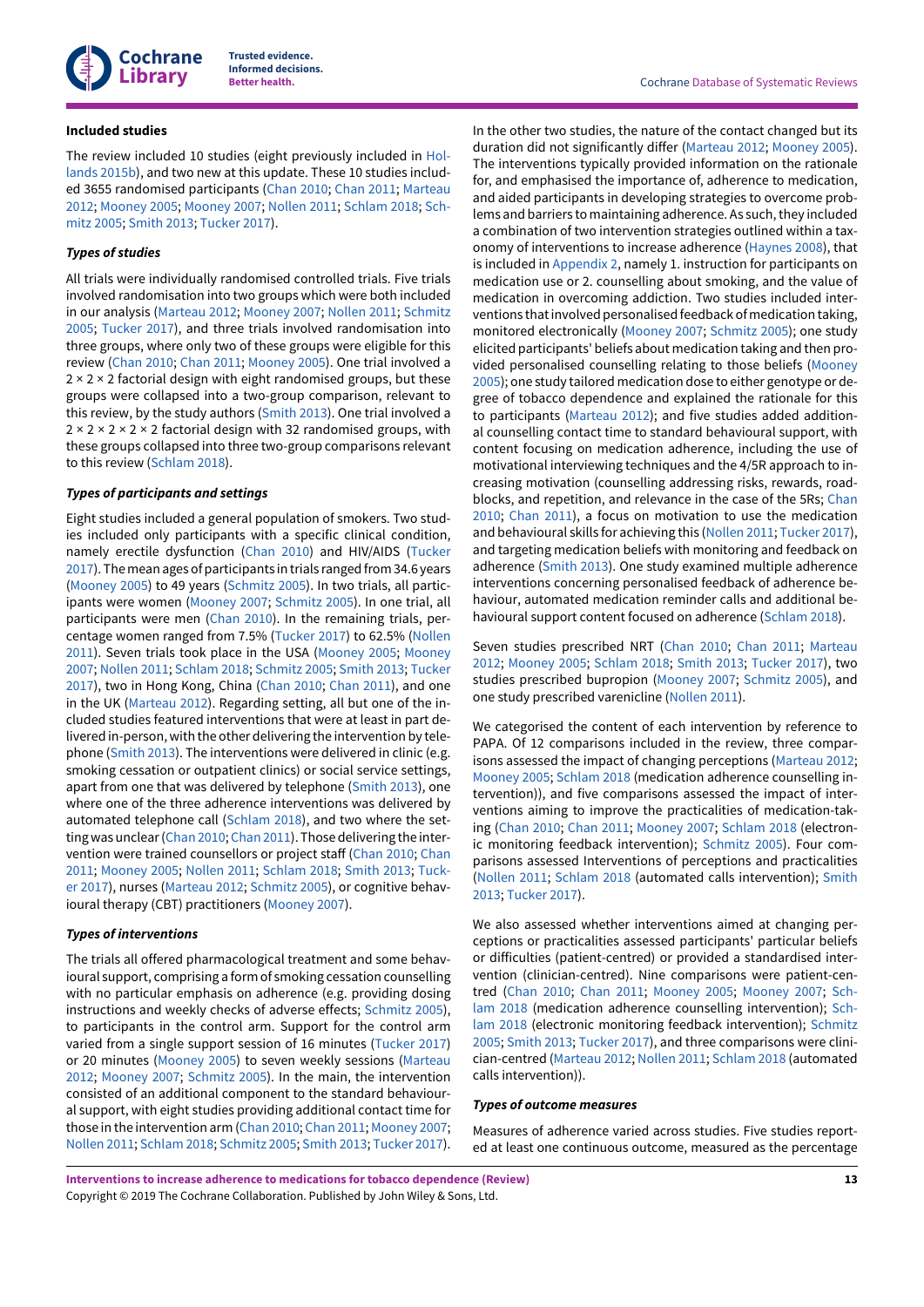

or amount of prescribed medication that was consumed ([Marteau](#page-24-7) [2012](#page-24-7); [Mooney](#page-24-2) 2005; [Nollen 2011\)](#page-24-3), number of days on which it was used ([Smith 2013](#page-24-5)), or percentage of days on which a person was adherent [\(Schlam 2018\)](#page-24-4). Five studies used a dichotomous outcome, meaning people were classified as either achieving or not achieving a specified degree of adherence that was deemed adequate [\(Chan 2010](#page-24-8); [Chan 2011;](#page-24-9) [Mooney](#page-24-10) 2007; [Schmitz 2005;](#page-24-11) [Tucker 2017\)](#page-24-6). The definitions of adequate adherence naturally varied by medication type and because there may not be agreed standards for what constitutes desirable levels of adherence. Furthermore, the operationalisation of this was not always clear. In assessing adherence, seven studies at least partly used tablet counts ([Marteau](#page-24-7) [2012](#page-24-7); [Mooney](#page-24-2) 2005; [Nollen 2011;](#page-24-3) [Tucker 2017\)](#page-24-6), or electronic monitoring systems [\(Mooney](#page-24-10) 2007; [Schlam 2018](#page-24-4); [Schmitz 2005](#page-24-11)). One study used self-report [\(Smith 2013](#page-24-5)), while the means of assessing adherence was unclear in two studies [\(Chan 2010;](#page-24-8) [Chan 2011\)](#page-24-9). The period for which the primary adherence outcome was being assessed ranged from approximately two weeks [\(Mooney](#page-24-2) 2005; [Smith](#page-24-5) [2013](#page-24-5)), to three months ([Nollen 2011](#page-24-3)).

To assess abstinence seven studies used biochemically validated outcomes [\(Chan 2010;](#page-24-8) [Chan 2011](#page-24-9); [Marteau](#page-24-7) 2012; [Mooney](#page-24-2) 2005; [Mooney](#page-24-10) 2007; [Nollen 2011;](#page-24-3) [Tucker 2017\)](#page-24-6), but only six of these provided useable data in study reports [\(Chan 2010](#page-24-8); [Chan 2011](#page-24-9); [Marteau](#page-24-7) [2012](#page-24-7); [Mooney](#page-24-2) 2005; [Nollen 2011;](#page-24-3) [Tucker 2017\)](#page-24-6). Two studies provided self-reported abstinence data [\(Schlam 2018;](#page-24-4) [Smith 2013\)](#page-24-5), and one study did not report abstinence [\(Schmitz 2005](#page-24-11)). Time of abstinence outcome measurement ranged from two weeks ([Mooney](#page-24-2) [2005](#page-24-2)), to six months ([Chan 2010;](#page-24-8) [Chan 2011](#page-24-9); [Marteau](#page-24-7) 2012; [Schlam](#page-24-4) [2018](#page-24-4); [Smith 2013\)](#page-24-5), to one year ([Schlam 2018](#page-24-4)).

#### **Excluded studies**

We excluded six additional studies at this update. Two did not include an eligible adherence outcome [\(ISRCTN33423896;](#page-25-1) [McClure](#page-25-2) [2013](#page-25-2)), and four did not include an eligible intervention [\(Cropsey](#page-25-3) [2017](#page-25-3); [Gong 2016;](#page-25-4) [McClure 2016;](#page-25-5) [Tseng](#page-25-6) 2017). [Tseng](#page-25-6) 2017 was previ-

ously included in this review as an ongoing study; however, based on information in the published report it was deemed ineligible for inclusion at this update. The detailed description of the intervention made it clear that the content was equally split between standard smoking cessation support and content focused specifically on increasing medication adherence ("Each day participants in the two TM [text message] arms received one adherence-focused message and one IMB [information-motivation-behavioural skills model] smoking cessation-themed message"). As one of the inclusion criteria for this review stated that differing intervention content should have a clear principal focus on increasing adherence to medications for tobacco dependence, reflected in both described content and stated aims, we decided that this study did not meet the eligibility criteria and would not allow us to assess the effect of the adherence intervention independently.

We excluded 21 studies in the previous version of this review ([Hol](#page-28-3)[lands 2015b](#page-28-3)). Our previous searches also identified two studies awaiting classification, which we were still unable to fully assess and include due to a lack of information [\(Applegate 2007;](#page-26-10) [Yuhongx](#page-26-11)[ia 2011\)](#page-26-11). See [Characteristics of studies awaiting classification](#page-46-0) table.

### **Risk of bias in included studies**

It is clear from the risk of bias summary that the included studies were often difficult to assess for bias on our criteria because there was insufficient information in published reports [\(Figure 2\)](#page-16-0). For summary risk of bias judgements, as described in [Assessment](#page-9-1) [of risk of bias in included studies](#page-9-1), we were able to judge that these conferred a low summary risk of bias for one study ([Marteau](#page-24-7) [2012\)](#page-24-7). Four studies were assessed at high risk of bias [\(Mooney](#page-24-2) 2005; [Mooney](#page-24-10) 2007; [Schmitz 2005](#page-24-11); [Smith 2013](#page-24-5)), with the remaining studies assessed at unclear risk of bias. Few judgements were made suggesting a high risk of bias for any domain, with the only four examples being risk of bias due to blinding of outcome assessment for [Smith 2013](#page-24-5) and due to incomplete outcome data for [Mooney](#page-24-2) 2005, [Mooney](#page-24-10) 2007, and [Schmitz 2005.](#page-24-11)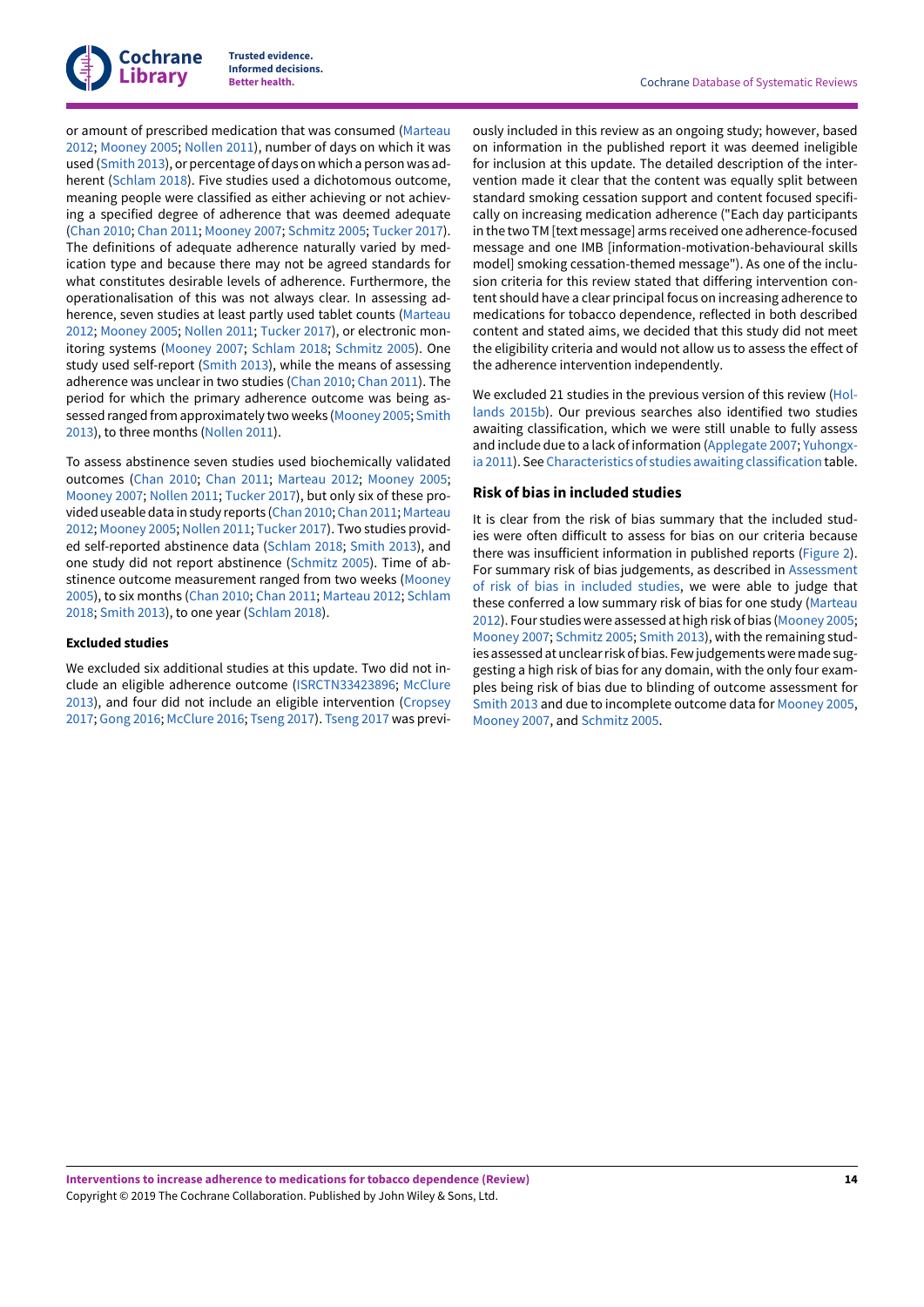

<span id="page-16-0"></span>

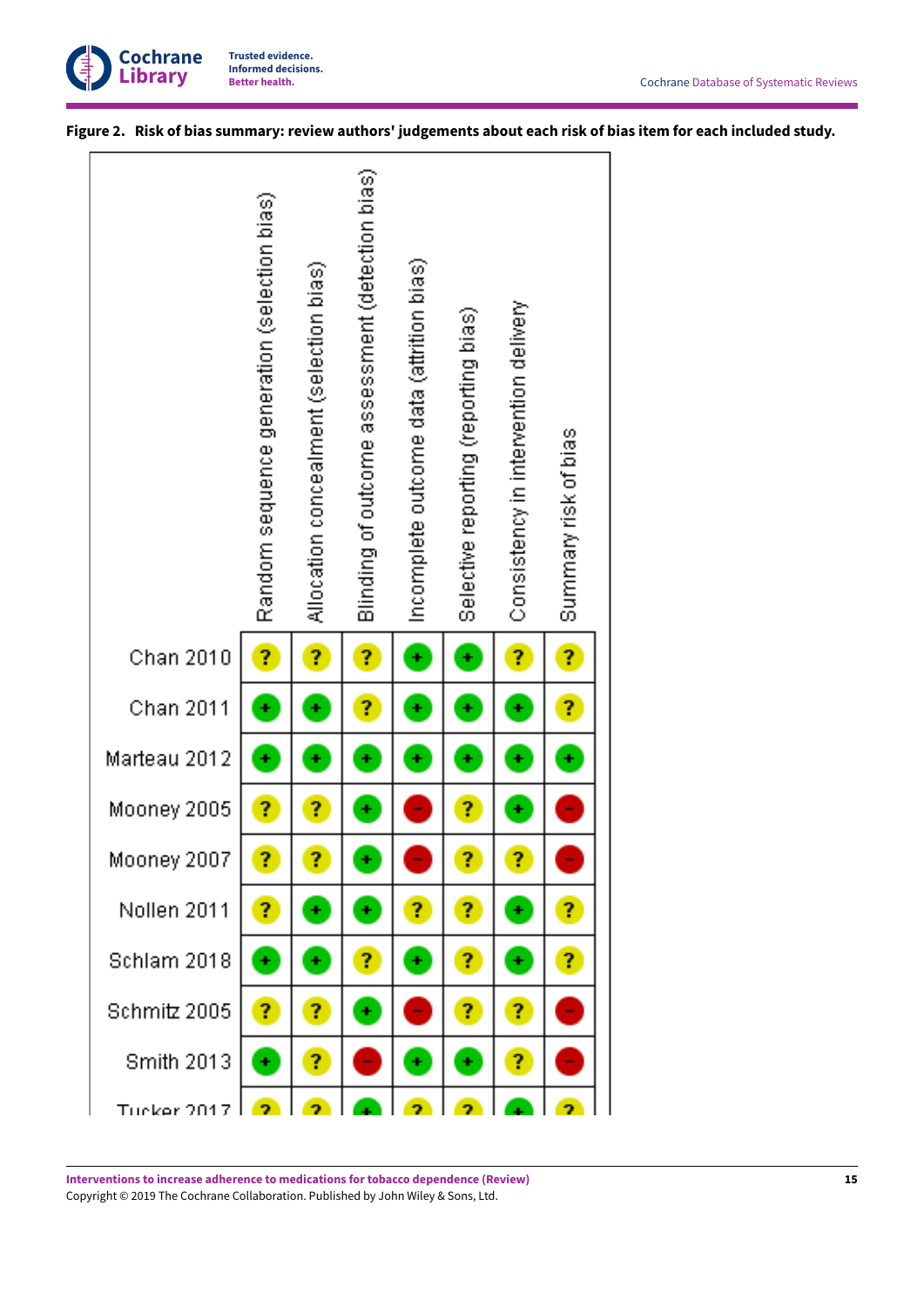

# **Figure 2. (Continued)**

| Smith 2013 $\left \bullet\right $ $\left \bullet\right $ $\left \bullet\right $ $\left \bullet\right $ $\left \bullet\right $ |              |  |            | $\left  \mathbf{7} \right\rangle$ |  |
|-------------------------------------------------------------------------------------------------------------------------------|--------------|--|------------|-----------------------------------|--|
| Tucker 2017                                                                                                                   | $\mathbb{P}$ |  | <b>2</b> H |                                   |  |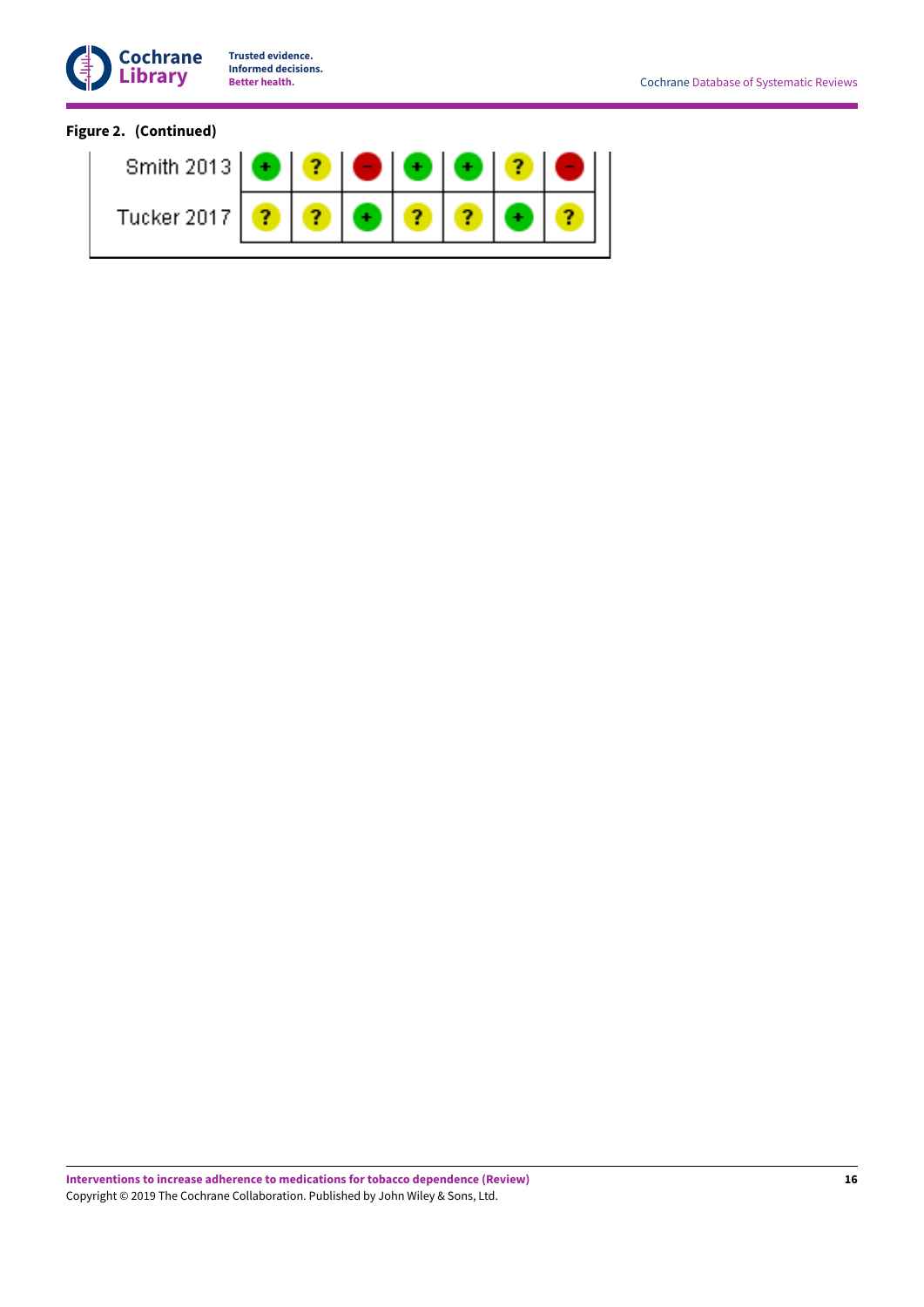

#### **Allocation**

Three studies were at low risk of selection bias with details being provided of an adequate sequence generation process and steps to ensure allocation concealment [\(Chan 2011](#page-24-9); [Marteau](#page-24-7) 2012; [Sch](#page-24-4)[lam 2018\)](#page-24-4). One study provided details of adequate allocation concealment but not sequence generation [\(Nollen 2011\)](#page-24-3), while one study provided details of adequate sequence generation but not allocation concealment [\(Smith 2013](#page-24-5)). In the other studies, there was insufficient detail to judge the risk of selection bias ([Chan 2010](#page-24-8); [Mooney](#page-24-2) 2005; [Mooney](#page-24-10) 2007; [Schmitz 2005;](#page-24-11) [Tucker 2017](#page-24-6)).

#### **Blinding**

We did not assess performance bias, as described in the [Assess](#page-9-1)[ment of risk of bias in included studies](#page-9-1) section. We did assess whether outcomes were assessed blind to allocation (detection bias). Six studies were judged to be at low risk of detection bias [\(Marteau](#page-24-7) 2012; [Mooney](#page-24-2) 2005; [Mooney](#page-24-10) 2007; [Nollen 2011;](#page-24-3) [Schmitz](#page-24-11) [2005](#page-24-11); [Tucker 2017](#page-24-6)), one was judged at high risk of detection bias, as it used self-report to assess all components of the primary adherence outcome ([Smith 2013](#page-24-5)), and three were judged at unclear risk of bias ([Chan 2010](#page-24-8); [Chan 2011](#page-24-9); [Schlam 2018](#page-24-4)). Some studies clearly attempted to blind outcome assessors to the secondary abstinence outcome ([Chan 2010;](#page-24-8) [Marteau](#page-24-7) 2012), although only in one study to the primary adherence outcome ([Chan 2011\)](#page-24-9). Elsewhere, attempts to blind outcome assessors were unclear [\(Mooney](#page-24-2) 2005; [Mooney](#page-24-10) [2007](#page-24-10); [Nollen 2011;](#page-24-3) [Schlam 2018;](#page-24-4) [Schmitz 2005;](#page-24-11) [Smith 2013;](#page-24-5) [Tucker](#page-24-6) [2017](#page-24-6)). However, the use of objective outcome measures of adherence and biochemical validation of abstinence (for all other than [Schlam 2018](#page-24-4) and [Smith 2013](#page-24-5)), was evidence that these outcomes were unlikely to be affected by detection bias.

#### **Incomplete outcome data**

We deemed five studies at low risk of bias because they had low levels of attrition, or addressed substantial or differential (or both) attrition ([Chan 2010;](#page-24-8) [Chan 2011](#page-24-9); [Marteau](#page-24-7) 2012; [Schlam 2018](#page-24-4); [Smith](#page-24-5) [2013](#page-24-5)). Two studies were judged to be at unclear risk of bias ([Nollen](#page-24-3) [2011](#page-24-3); [Tucker 2017](#page-24-6)). Three studies were judged to be at high risk of bias because participant numbers were not fully reported, the overall number of participants lost was 50% or greater, the difference in percentage followed up between groups was 20% or more, or a combination of these ([Mooney](#page-24-2) 2005; [Mooney](#page-24-10) 2007; [Schmitz 2005](#page-24-11)).

#### **Selective reporting**

Four trials were preregistered on a clinical trials register enabling us to corroborate that specified outcomes remained consistent and so we assessed risk of bias as low ([Chan 2010;](#page-24-8) [Chan 2011](#page-24-9); [Marteau](#page-24-7) [2012](#page-24-7); [Smith 2013](#page-24-5)). One of these also published a protocol ([Marteau](#page-24-7) [2012](#page-24-7)). A further study was preregistered on a clinical trials register but the adherence outcomes were not specified [\(Schlam 2018\)](#page-24-4) and so we assessed risk of bias as unclear. We were unable to find registrations for the other five studies so selective reporting within the final reports could not reasonably be ruled out and risk of bias was considered unclear ([Mooney](#page-24-2) 2005; [Mooney](#page-24-10) 2007; [Nollen 2011](#page-24-3); [Sch](#page-24-11)[mitz 2005;](#page-24-11) [Tucker 2017](#page-24-6)).

#### **Other potential sources of bias**

We regarded another potential source of bias that was relevant to this review to be consistency in intervention delivery, judging this by whether it was clear that the information given to participants was standardised or structured to some degree, and fidelity to protocol was systematically monitored. Six studies were judged to be at low risk of other bias [\(Chan 2011;](#page-24-9) [Marteau](#page-24-7) 2012; [Mooney](#page-24-2) 2005; [Nollen 2011;](#page-24-3) [Schlam 2018](#page-24-4); [Tucker 2017\)](#page-24-6), with the remaining four assessed at unclear risk of bias [\(Chan 2010](#page-24-8); [Mooney](#page-24-10) 2007; [Schmitz](#page-24-11) [2005;](#page-24-11) [Smith 2013\)](#page-24-5).

#### <span id="page-18-0"></span>**Effects of interventions**

See: **Summary offindings forthe main comparison** [Interventions](#page-5-1) to increase [adherence](#page-5-1) compared to standard care for improving adherence to medications fortobacco [dependence](#page-5-1) and abstinence from [smoking](#page-5-1)

#### **Primary outcome**

#### *Adherence to medication for tobacco dependence*

Five studies reported dichotomous adherence measures [\(Chan](#page-24-8) [2010;](#page-24-8) [Chan 2011;](#page-24-9) [Mooney](#page-24-10) 2007; [Schmitz 2005;](#page-24-11) [Tucker 2017](#page-24-6)). [Chan](#page-24-8) [2010](#page-24-8) and [Chan 2011](#page-24-9) assessed whether or not there had been continuous use of NRT, for four weeks [\(Chan 2010](#page-24-8)) and eight weeks ([Chan 2011](#page-24-9)). [Mooney](#page-24-10) 2007 and [Schmitz 2005](#page-24-11) both assessed whether or not participants had taken two daily doses of bupropion as prescribed over the seven-week treatment period. [Tucker](#page-24-6) [2017](#page-24-6) assessed whether participants had used six or more nicotine patches per week, for those participants who provided complete data at baseline and follow-up. Five studies used continuous adherence measures [\(Marteau](#page-24-7) 2012; [Mooney](#page-24-2) 2005; [Nollen 2011](#page-24-3); [Schlam](#page-24-4) [2018;](#page-24-4) [Smith 2013](#page-24-5)). [Marteau](#page-24-7) 2012 assessed the proportion of prescribed NRT consumed over the four-week treatment period and reported the group mean. [Mooney](#page-24-2) 2005 reported the mean pieces of nicotine gum used during the first 15 days of a quit attempt in those who completed the treatment period only. [Nollen 2011](#page-24-3) assessed the proportion of prescribed varenicline doses taken over three months, for those who remained engaged. [Schlam 2018](#page-24-4) measured the percentage of days in the first six weeks of the quit attempt where participants were adherent (i.e. where participants used both a nicotine patch and four or more pieces of gum), in those participants who completed the treatment phase. [Smith 2013](#page-24-5) assessed self-reported number of days of nicotine patch use in the first two weeks, for those remaining engaged.

Pooled analysis of these data, comprising 12 comparisons from 10 studies, showed that adherence interventions produced a small improvement in adherence, with no significant statistical heterogeneity being observed (SMD 0.10, 95% CI 0.03 to 0.18;  $I^2 = 6\%$ ; n = 3655; [Figure 3](#page-19-0)). Re-expressing this effect size produced by the primary random-effects meta-analysis in a more familiar metric (see [Data synthesis\)](#page-10-1) suggested thatinterventions to increase adherence could have an effect equivalent to a 3.9% increase (95% CI 1.2% to 7.0%) in the mean proportion of prescribed medications consumed over 28 days.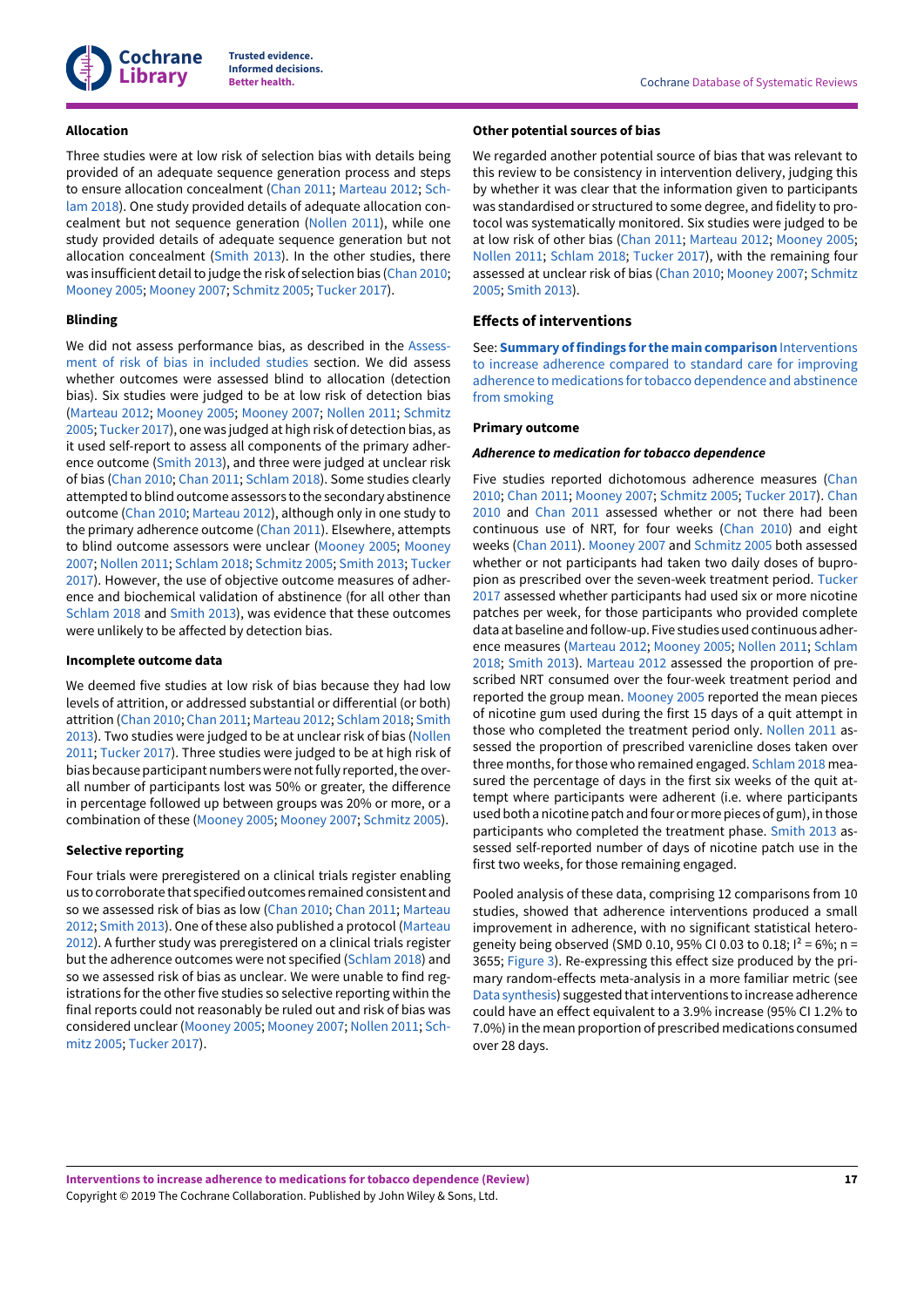**Library**

# <span id="page-19-0"></span>**Figure 3. Forest plot of comparison: 1 Medication adherence intervention plus standard care versus standard care alone, outcome: 1.1 Adherence (combined dichotomous and continuous).**

|                                                 |                                                                                                 |                  | Intervention Control |       |        | <b>Std. Mean Difference</b> | Std. Mean Difference                                  |
|-------------------------------------------------|-------------------------------------------------------------------------------------------------|------------------|----------------------|-------|--------|-----------------------------|-------------------------------------------------------|
| Study or Subgroup                               | <b>Std. Mean Difference</b>                                                                     | <b>SE</b>        | Total                | Total | Weight | IV, Random, 95% CI          | IV, Random, 95% CI                                    |
| Chan 2010                                       |                                                                                                 | 0.0475 0.1456    | 249                  | 252   | 6.8%   | $0.05$ FO.24, 0.331         |                                                       |
| Chan 2011                                       |                                                                                                 | 0.0866 0.0728    | 479                  | 449   | 23.5%  | $0.09$ $F0.06$ , $0.231$    |                                                       |
| Marteau 2012                                    |                                                                                                 | $0.13$ $0.0816$  | 315                  | 318   | 19.4%  | $0.13$ [ $-0.03$ , $0.29$ ] |                                                       |
| Mooney 2005                                     | 0.31                                                                                            | 0.3444           | 22                   | 14    | 1.3%   | $0.31$ [ $-0.37$ , $0.99$ ] |                                                       |
| Mooney 2007                                     |                                                                                                 | 0.5352 0.3088    | 27                   | 28    | 1.6%   | $0.54$ [ $-0.07$ , 1.14]    |                                                       |
| Nollen 2011                                     |                                                                                                 | $-0.22$ 0.2577   | 32                   | 29    | 2.2%   | $-0.22$ $[-0.73, 0.29]$     |                                                       |
| Schlam 2018                                     |                                                                                                 | $-0.03$ $0.1531$ | 85                   | 85    | 6.2%   | $-0.03$ $[-0.33, 0.27]$     |                                                       |
| Schlam 2018                                     |                                                                                                 | 0.06 0.1531      | 85                   | 85    | 6.2%   | $0.06$ [ $-0.24$ , $0.36$ ] |                                                       |
| Schlam 2018                                     |                                                                                                 | 0.34 0.1531      | 86                   | 85    | 6.2%   | $0.34$ [0.04, 0.64]         |                                                       |
| Schmitz 2005                                    |                                                                                                 | 0.622 0.3178     | 51                   | 46    | 1.5%   | $0.62$ [-0.00, 1.24]        |                                                       |
| Smith 2013                                      |                                                                                                 | 0.04 0.0714      | 413                  | 386   | 24.3%  | $0.04$ [-0.10, 0.18]        |                                                       |
| Tucker 2017                                     |                                                                                                 | 0.4827 0.4106    | 18                   | 16    | 0.9%   | $0.48$ [-0.32, 1.29]        |                                                       |
| <b>Total (95% CI)</b>                           |                                                                                                 |                  | 1862                 | 1793  | 100.0% | $0.10$ [0.03, 0.18]         |                                                       |
|                                                 | Heterogeneity: Tau <sup>2</sup> = 0.00; Chi <sup>2</sup> = 11.72, df = 11 (P = 0.39); $P = 6\%$ |                  |                      |       |        |                             |                                                       |
| Test for overall effect: $Z = 2.63$ (P = 0.009) |                                                                                                 |                  |                      |       |        |                             | 0.5<br>$-0.5$<br>Eavours control Eavours intervention |

GRADE assessment indicated that the evidence for this outcome was of moderate certainty, meaning that the true effect is probably close to the estimated effect. This judgement was reached through consideration of the following criteria. The current evidence was downgraded once due to risk of bias, because the majority of studies were judged to be at high or unclear risk of bias. We did not downgrade the evidence further based on other GRADE considerations. For imprecision, the number of participants (sample size) incorporated into this meta-analysis exceeded the optimal information size (i.e. a sufficient sample size for a single adequately powered trial), and the 95% CI ranged from a very small to a small benefit. For inconsistency, there was minimal heterogeneity and considerable overlapping of CIs. There was no clear reason to downgrade

certainty of evidence forindirectness (providing it was emphasised that moderate evidence related only to those receiving an adherence intervention in addition to behavioural support for smoking cessation, compared to behavioural support alone). Finally, for other considerations, including publication bias, the certainty of the evidence was not downgraded. Although a funnel plot of the primary outcome data suggested possible asymmetry [\(Figure 4\)](#page-20-0), only one of 12 included comparisons was statistically significant, and there was not a clearly consistent pattern of smaller studies resulting in greater intervention effect estimates than larger studies. This limited the plausibility of publication bias as an explanation for asymmetry ([Sterne](#page-28-1) 2011).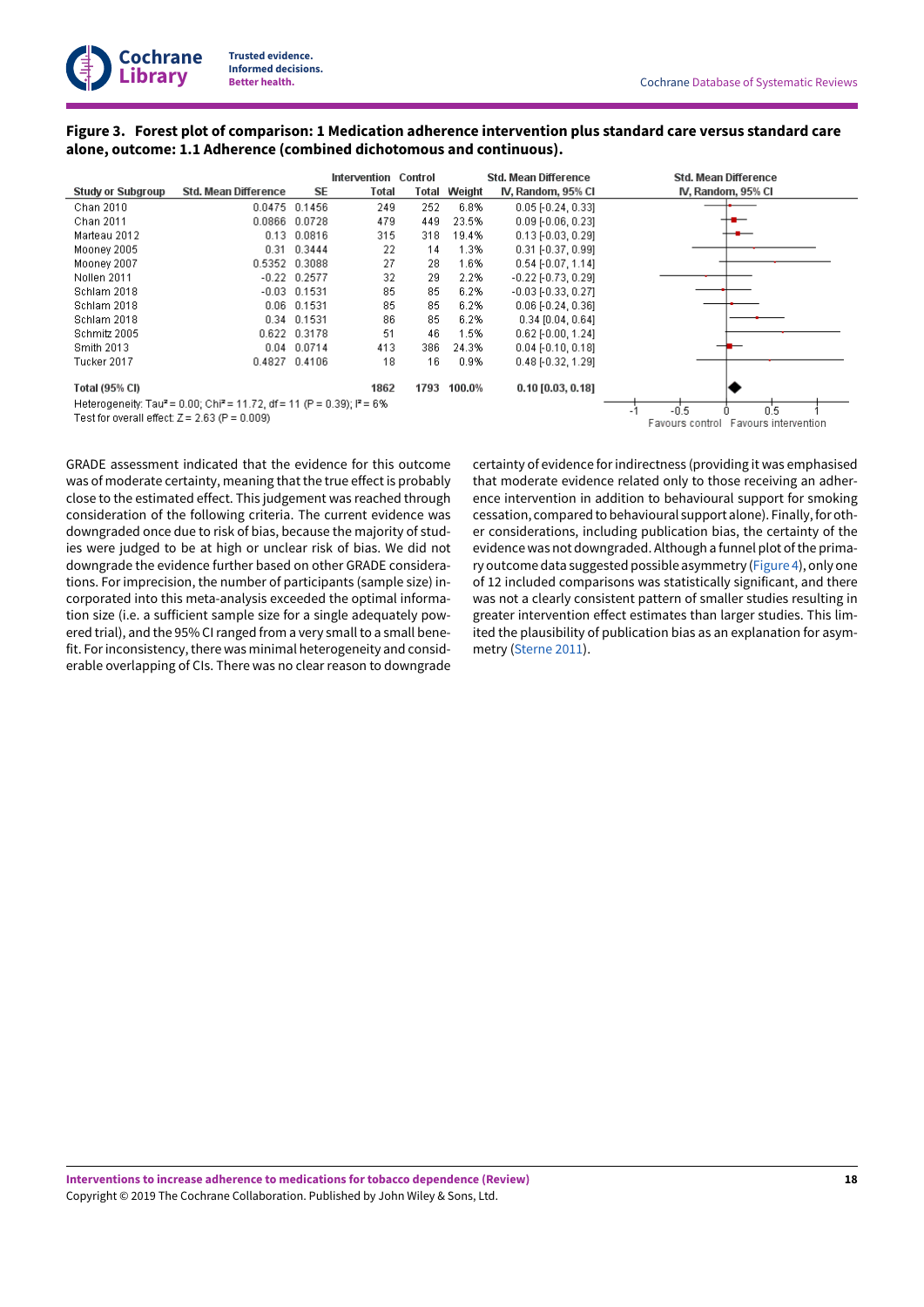<span id="page-20-0"></span>



#### *Subgroup analyses*

We conducted three subgroup analyses of the primary analysis in order to examine the relative impact of specific intervention types in terms of their focus on 'perceptions'; 'practicalities'; or 'both' [\(Analysis 1.2\)](#page-49-1); and whether the intervention was participant-centred or clinician-centred ([Analysis 1.3\)](#page-50-0). The third analysis considered these two factors in combination [\(Analysis 1.4\)](#page-51-0).

There was no strong evidence that the effect of interventions that focused on perceptions, practicalities, or on both differed in their effect on adherence ( $I^2 = 13\%$ , P = 0.32; [Analysis 1.2\)](#page-49-1). That said, the effect of interventions focused on practicalities appeared slightly larger than the other two groups, with an SMD of 0.21 (95% CI 0.03 to 0.38;  $1^2$  = 39%; n = 1752), compared with perceptions (SMD 0.10, 95% CI –0.03 to 0.24;  $I^2 = 0$ %; n = 839), or a combination of both perceptions and practicalities (SMD 0.04, 95% CI –0.08 to 0.16;  $I^2 = 0\%$ ;  $n = 1064$ ).

There was no clear evidence that participant-centred interventions differed in effectiveness from clinician-centred interventions  $(I^2 =$ 0%, P = 0.71; [Analysis 1.3\)](#page-50-0). The SMD for participant-centred interventions was 0.12 (95% CI 0.02 to 0.23;  $1^2$  = 20%; n = 2791) and for clinician-centred interventions was 0.09 (95% CI –0.05 to 0.23;  $I^2$  = 0%;  $n = 864$ ).

There was also no strong evidence that combining these two classification systems led to subgroup differences in the effect of interventions on medication adherence ( $I^2 = 0\%$ , P = 0.65; [Analysis 1.4\)](#page-51-0).

We conducted a further subgroup analysis to examine whether there were differential effects of the intervention depending on which medication was prescribed [\(Analysis 1.5\)](#page-52-0). In this analysis, there was stronger evidence of subgroup differences ( $I^2 = 68\%$ , P = 0.04). The effect of interventions to increase adherence to bupropion (SMD 0.58, 95% CI 0.14 to 1.01;  $I^2 = 0$ %; n = 152) was much larger than that for NRT (SMD 0.09, 95% CI 0.02 to 0.17;  $I^2 = 0\%$ ; n = 3442) or varenicline (SMD from only one study was –0.22, 95% CI –0.73 to  $0.29; n = 61$ ).

#### **Secondary outcomes**

We reported assessments measured at the time point that most closely accorded with the assessment of adherence. If this selected abstinence measure assessed short-term abstinence (less than six months), we additionally report abstinence at the longest available time point of six months or longer in order to assess the long-term benefit of the intervention on cessation rates.

#### *Short-term abstinence (less than six months)*

Five studies contributed data to the analysis of short-term abstinence [\(Marteau](#page-24-7) 2012; [Mooney](#page-24-2) 2005; [Nollen 2011;](#page-24-3) [Smith 2013;](#page-24-5) [Tucker 2017](#page-24-6)). [Marteau](#page-24-7) 2012 assessed biochemically validated pro-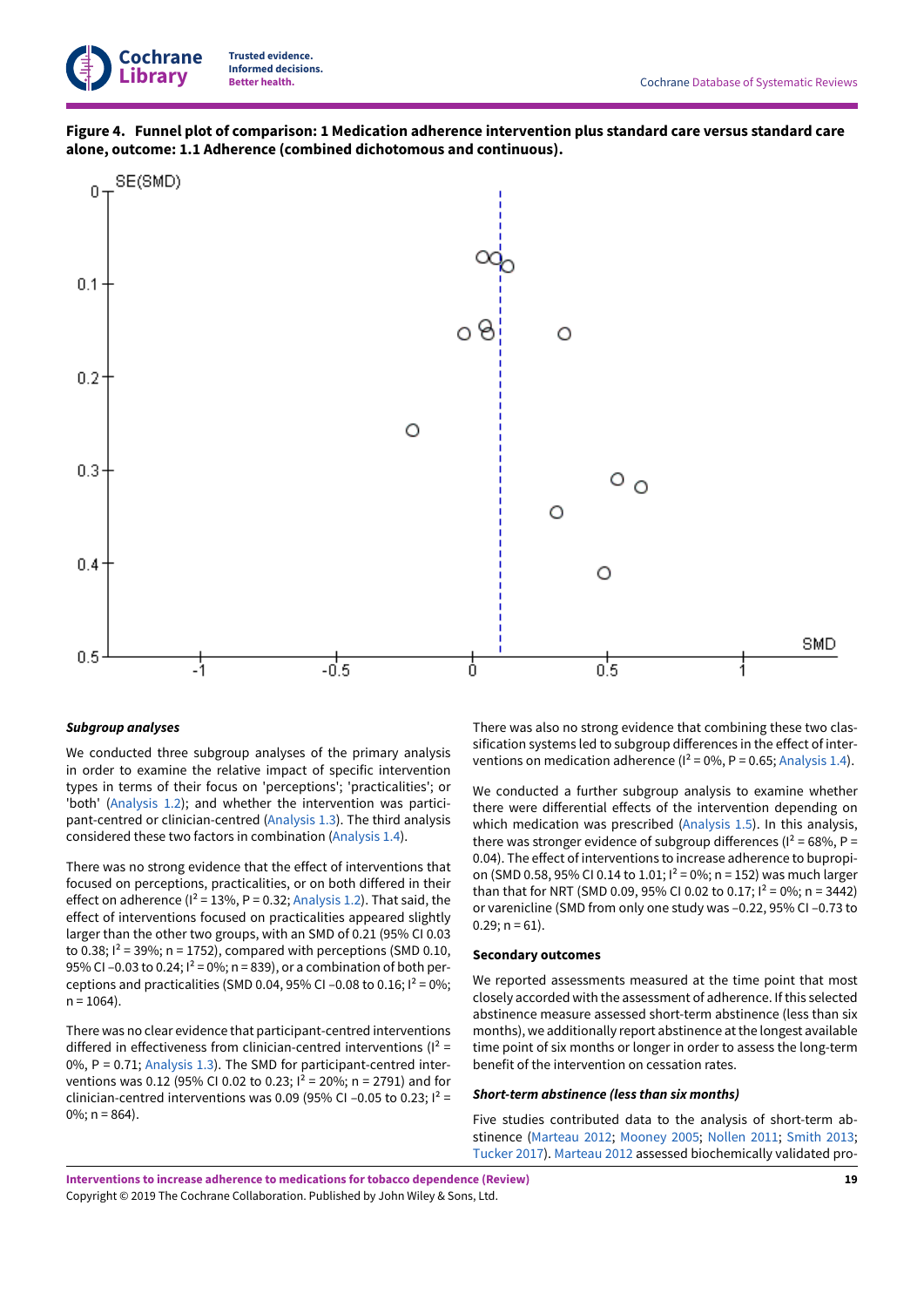

longed abstinence at 28 days, [Mooney](#page-24-2) 2005 assessed biochemically validated point-prevalent abstinence at two weeks and [Nollen](#page-24-3) [2011](#page-24-3) assessed biochemically validated point-prevalent abstinence at three months. [Smith 2013](#page-24-5) measured self-reported 30-day pointprevalent abstinence at six weeks, while [Tucker 2017](#page-24-6) assessed biochemically validated continuous abstinence over 90 days.

Random-effects meta-analysis pooling these data produced an RR of 1.08 (95% CI 0.96 to 1.21;  $I^2 = 0\%$ ; n = 1795; [Analysis 1.8\)](#page-54-0). This suggested a potential small effect of adherence interventions on shortterm abstinence from smoking but with considerable uncertainty due to CIs overlapping no effect and including the possibility of a very small negative effect on abstinence.

GRADE assessment indicated that the evidence for this outcome was of low certainty, meaning that the true effect might be markedly different from the estimated effect. This judgement was reached through consideration of the following criteria. The current evidence was downgraded by one level due to risk of bias, because the majority of studies were judged to be at high or unclear risk of bias. It was also downgraded by one level due to imprecision, because while the number of participants (sample size) incorporated into this meta-analysis exceeded the optimal information size (i.e. a sufficient sample size for a single adequately powered trial), the 95% CI overlapped no effect and ranged from a very small harm to a small benefit. We did not downgrade further due to other considerations, namely inconsistency (because there was negligible heterogeneity), indirectness or publication bias (with insufficient studies for formal assessment).

### *Long-term abstinence (six months or longer)*

Five studies (seven comparisons) contributed data to long-term abstinence ([Chan 2010](#page-24-8); [Chan 2011;](#page-24-9) [Marteau](#page-24-7) 2012; [Schlam 2018;](#page-24-4) [Smith](#page-24-5) [2013](#page-24-5)). All five studies assessed abstinence at six months, which was biochemically validated in three studies [\(Chan 2010;](#page-24-8) [Chan 2011](#page-24-9); [Marteau](#page-24-7) 2012), and based on self-report in two studies [\(Schlam](#page-24-4) [2018](#page-24-4); [Smith 2013](#page-24-5)).Random-effects meta-analysis pooling these data produced an RR of 1.16 (95% CI 0.96 to 1.40;  $I^2 = 48\%$ ; n = 3593; [Analysis 1.9](#page-54-1)). This suggested a potential small effect of adherence interventions on long-term abstinence; however, considerable uncertainty arose due to the lower CI including the possibility of a very small negative effect on abstinence. Participants subject to interventions to improve adherence were between 4% less likely and 16% more likely to be abstinent at six months than those given standard behavioural support.

GRADE assessment indicated that the evidence for this outcome was of low certainty, meaning that the true effect might be markedly different from the estimated effect. This judgement was reached through consideration of the following criteria. The current evidence was downgraded by one level due to risk of bias because the majority of studies were at high or unclear risk of bias. It was also downgraded by one level for imprecision, because while the number of participants (sample size) incorporated into this meta-analysis exceeded the optimal information size (i.e. a sufficient sample size for a single adequately powered trial), the 95% CI overlapped no effect and ranged from a very small harm to a small benefit. We did not downgrade further for other considerations, namely inconsistency (because heterogeneity was not classed as substantial), indirectness or publication bias (there were insufficient studies for formal assessment).

#### **Sensitivity analyses**

In sensitivity analyses,we excluded those studies at high risk of bias to determine if the primary and secondary outcome analyses were affected. Removing the two studies at high risk of bias ([Mooney](#page-24-2) [2005;](#page-24-2) [Smith 2013](#page-24-5)) did not affect results and interpretation for either the primary outcome (adherence to medication for tobacco dependence: SMD 0.12, 95% CI 0.02 to 0.22) or secondary outcomes (short-term abstinence: RR 1.05, 95% CI 0.83 to 1.33; long-term abstinence: RR 1.23, 95% CI 0.99 to 1.54).

#### **Other outcomes**

#### *Factors plausibly associated with increases in adherence*

No studies reported any relevant outcomes (i.e. factors plausibly associated with increases in adherence, such as intention or motivation, or attitudes towards treatment).

#### *Adverse events*

Four studies explicitly reported adverse events ([Marteau](#page-24-7) 2012; [Mooney](#page-24-2) 2005; [Schlam 2018;](#page-24-4) [Smith 2013\)](#page-24-5). In [Marteau](#page-24-7) 2012, there were no adverse events that were plausibly related to the intervention or its effect on participants' exposure to medication. There were also no differences between groups in levels of anxiety at either one-week or six-month assessment times. In [Mooney](#page-24-2) 2005, there was no difference in adverse events between groups and in [Schlam 2018](#page-24-4) and [Smith 2013](#page-24-5) there were no serious adverse events during the study.

### <span id="page-21-0"></span>**D I S C U S S I O N**

#### **Summary of main results**

There is evidence of moderate certainty that interventions that devote special attention to improving adherence to smoking cessation medications can improve this to a small degree, when added to behavioural support for smoking cessation. Such interventions involve addressing the practicalities of taking medication, including facilitating problem solving, or providing information to address perceptions about the value of taking medication or concerns about doing so. There is low-certainty evidence that such interventions may slightly improve the likelihood of achieving abstinence. The evidence for these findings was limited in both quality and quantity – characterised by a small number of studies, clinical heterogeneity, impaired study quality and imprecise estimates of effect, incorporating both potential benefit and harm.

Concerning the small improvement seen in adherence, translating the small statistical effect size into a more familiar metric suggests a potential effect equivalent to a 4% increase in the mean proportion of prescribed medication consumed (although see [Data](#page-10-1) [synthesis](#page-10-1) for limitations of such translations). One estimate is that each additional milligram per day of NRT consumed could increase the odds of abstinence by 5% ([Hollands 2013\)](#page-27-3), so this would represent a small but appreciable increase, equivalent to consuming one extra milligram of NRT with a prescription for 25 mg. Given evidence that greater adherence improves cessation outcomes for people using NRT, and evidence that higher doses of varenicline are more effective than lower doses ([Cahill 2016](#page-26-2)), it stands to reason that this would apply to other medications too, because medication cannot work if it is not consumed. Characteristics of the treatment could also be shaped to attempt to increase the overall background levels of adherence. For example, characteristics of the medication ([Hol-](#page-27-3)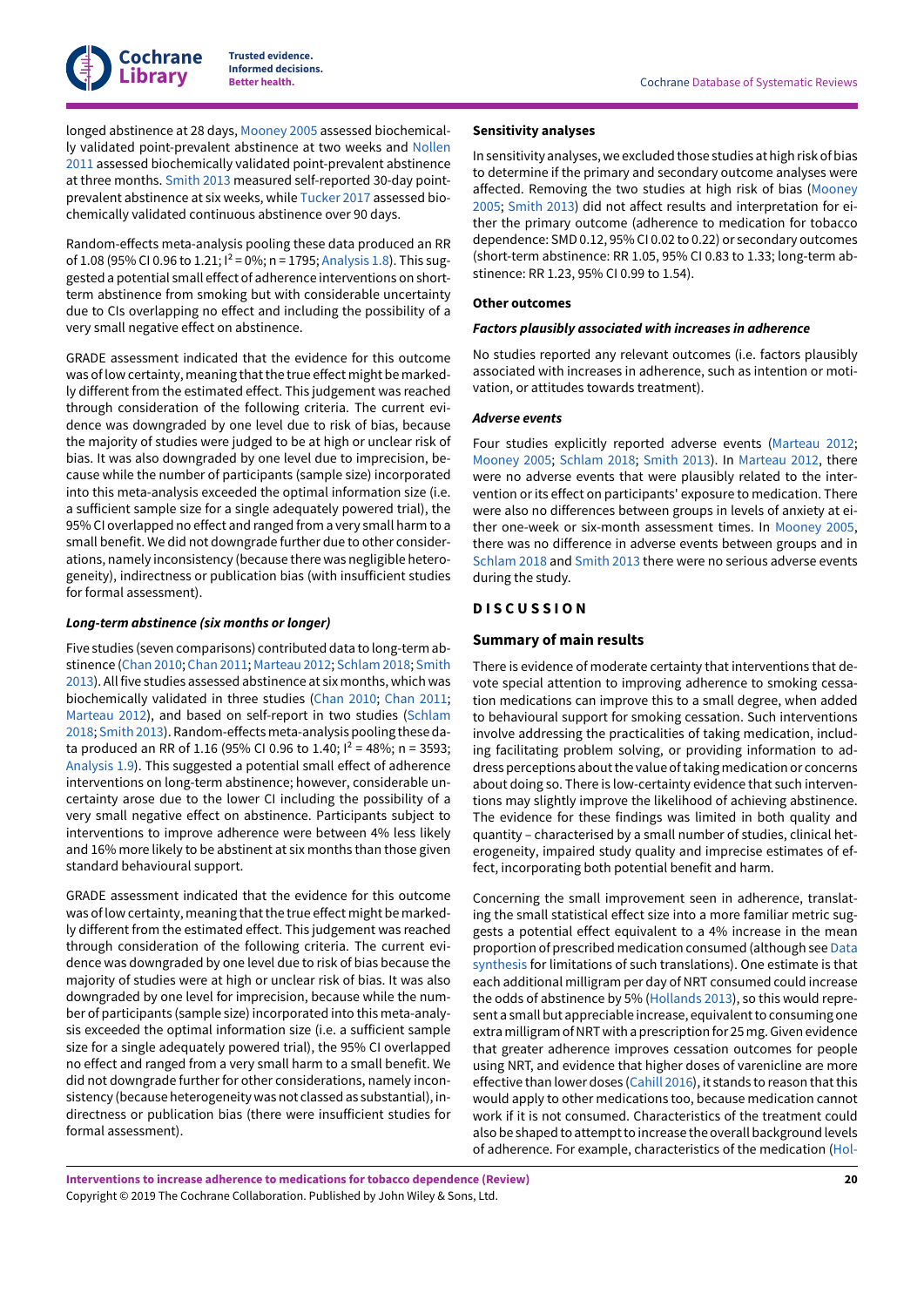[lands 2013\)](#page-27-3), and its delivery [\(Hajek 1999](#page-26-12)), have been shown to impact on adherence. Even if adherence interventions demonstrate effect sizes of the small magnitudes seen here, the potential for aggregate impact is substantial given the extent to which medications fortobacco dependence are currently used, at least in high-income countries. The degree to which this ultimately applies globally is dependent on increasing the uptake of effective pharmacotherapies, in part via increasing their availability and reducing their cost (van den [Brand](#page-28-4) 2017).

Given that these interventions typically involve relatively minor additions to standard behavioural support, much of the content of the included interventions appeared relatively homogeneous. A detailed assessment of the content specifically concerning adherence did, however, reveal some potential avenues for further investigation. Those interventions that focus on addressing the practical barriers to adherence (as opposed to perceptions of treatment) and respond to participants' needs (as opposed to being governed by a set clinical agenda), and those that combine both of these foci, may be the most effective. However, the evidence suggesting this is very weak, particularly as there was no strong evidence of subgroup differences, and hence should be treated with caution. These tentative findings accord with English guidance on medication adherence [\(NICE 2009\)](#page-27-8), which itself is based on a review of literature about effective interventions in adherence. This guidance emphasises that practical factors and barriers need to be considered key to explaining non-adherence, not solely participants' beliefs and preferences about treatment. Furthermore, they reflect evidence suggesting that simply providing information to target cognitions and motivate changes in behaviour is often insufficient without also addressing factors, such as practical actions to overcome structural barriers, that prevent good intentions being realised ([Hollands 2012](#page-27-15); [Webb 2006](#page-28-5)). Itis alsopossible that amoredetailed examination of intervention content would provide clearer insight into effective and ineffective mechanisms. Deriving a more precise understanding of the composition and processes of effective interventions will require a greater depth of evidence, including interventions that assess mediators, and improvements in the science and reporting of behavioural interventions [\(Sumner 2018\)](#page-28-6).

# **Overall completeness and applicability of evidence**

The review included only 10 trials, which were variable in terms of their context, the components of the intervention and the measures ofthe primary outcome, medication adherence, which makes summarising the data more difficult and reduces the certainty of the estimates produced. All these studies featured participants who were motivated to quit or reduce smoking, had sought and were receiving some degree of behavioural support – either faceto-face or by telephone – to take medication and were not paying for that medication. Furthermore, no studies targeted participants who were more likely to be non-adherent, such as those who had not adhered to medication previously. Consequently, perhaps, medication adherence was overall reasonably high. For example, [Nollen 2011](#page-24-3) and [Marteau](#page-24-7) 2012 reported the mean percentage of prescribed doses taken in the intervention arm was over 82% and control arm was over 63%, even though in the latter study, participants who had given up their quit attempt and ceased follow-up were counted as non-adherent. In studies using dichotomous measures of adequate adherence, three studies reported over 50% of participants achieving satisfactory levels of adherence [\(Chan 2011](#page-24-9); [Mooney](#page-24-10) 2007; [Schmitz 2005](#page-24-11)). Perhaps in the context of the general

population of people seeking support to quit, medication use is relatively high – contrary to perceptions that adherence is commonly suboptimal – and interventions have only limited potential to enhance adherence further. However, most people who stop smoking with the aid of medication do so without behavioural support [\(Fidler 2011](#page-26-13)), and typically any medication must be purchased at considerable cost. It is likely that adherence in this context is much lower and that interventions to improve adherence may be particularly helpful, but also that delivering these interventions will be especially challenging. There is currently no evidence on what may be effective in such unsupported contexts, though it seems likely that targeting perceptions or practicalities or both are likely to be relevant. A final point is that there is moderate-certainty evidence that reimbursing the costs of medication where it is not freely provided improves adherence (van den [Brand](#page-28-4) 2017).

### **Quality of the evidence**

Most studies were judged at unclear risk of bias due to poor reporting of randomisation, even though all of them were published since first publication of the CONSORT statement ([Moher 2010\)](#page-27-16). Only three studies reported procedures clearly enough to be classified as having a low risk of bias ([Chan 2011](#page-24-9); [Marteau](#page-24-7) 2012; [Sch](#page-24-4)[lam 2018\)](#page-24-4). It is possible, but relatively unlikely, that this led to bias. In the context of smoking cessation clinics, trial participants are usually unknown to the therapists, and this likely decreases, but does not eliminate, the likelihood of therapists assigning particular participants to particular arms and subverting the randomisation. Nonetheless, this should be addressed in reports from future trials. One potential source of bias is that practitioners who provided the adherence intervention also collected data on the degree to which people were adhering. As such they were unblinded, which may also motivate participants to report better adherence. This concern was mitigated substantially by the use of 'tablet counts', common to most of these trials. It is encouraging that the use of more objective measures appears commonplace in these types of trials, meaning that measurement issues were for the majority of studies not considered to confer particular risk of bias. This contrasts with another Cochrane Review focusing on adherence to prescription medications, where most studies used self-report measures [\(Nieuwlaat](#page-27-6) [2014\)](#page-27-6). Furthermore, while in the past, electronic monitoring approaches have been applied primarily to the opening and closing of tablet bottles, making them suitable for certain types of medications only, technology has been developed that will enable this to be used for other types of medication storage.

We assessed the certainty of the evidence for each outcome using the GRADE system. For the primary adherence outcome, GRADE assessment indicated that the evidence for this outcome was of moderate certainty, meaning that the true effect is probably close to the estimated effect. The current evidence was downgraded only once, due to risk of bias, because the majority of studies were judged to be at high or unclear risk of bias. We did not downgrade the evidence further based on other GRADE considerations. Evidence was of low certainty for both secondary outcomes of short- and longterm abstinence, meaning that the true effect might be markedly different from the estimated effect. The current evidence was downgraded twice for each of these outcomes, in both cases being first, for risk of bias, because the majority of studies were judged to be at high or unclear risk of bias, and second, for imprecision, because the 95% CI overlapped no effect and ranged from a very small harm to a small benefit. This suggests that further research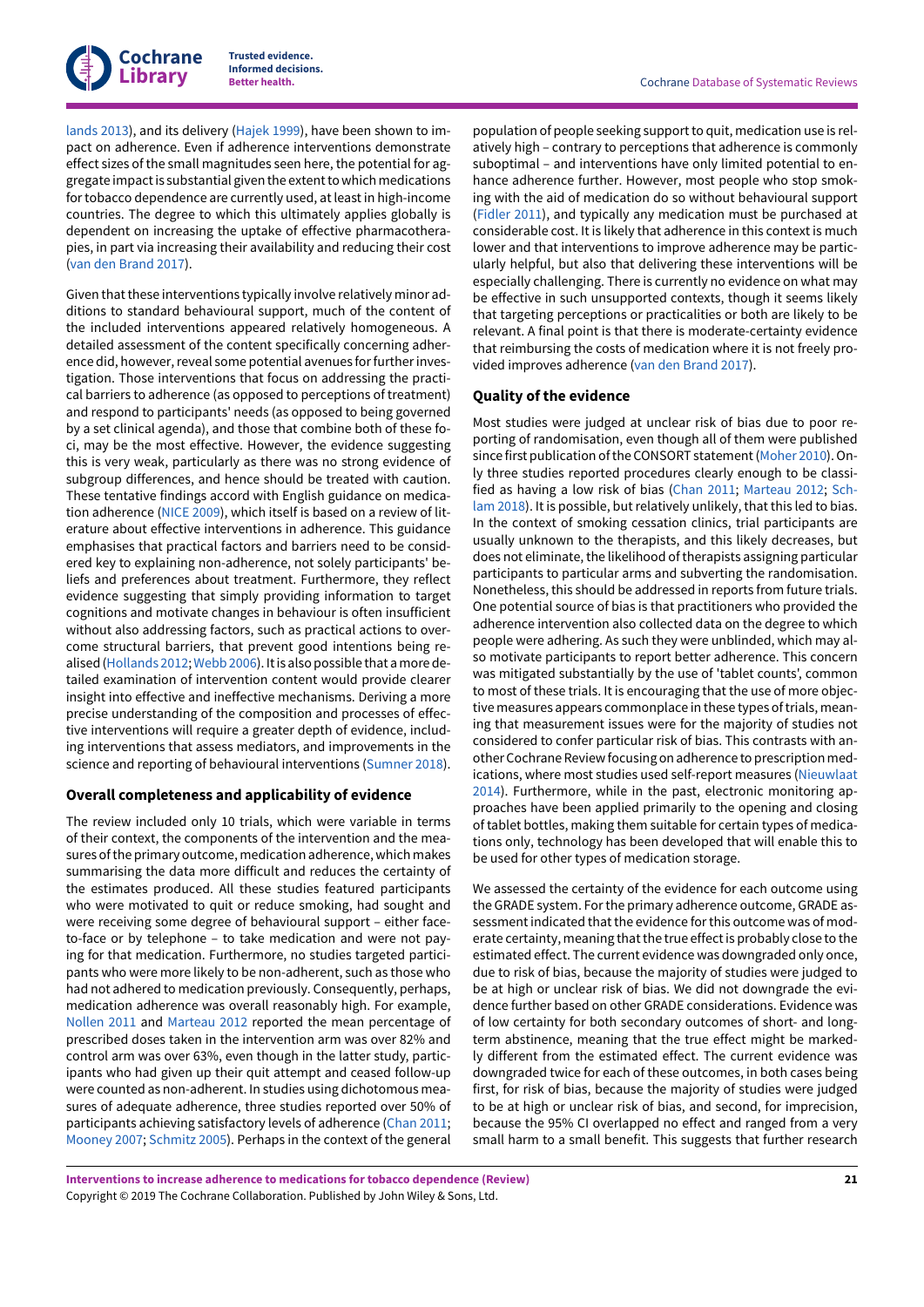on abstinence outcomes will be valuable in increasing the reliability and precision of effect estimates and the certainty we can place in them.

### **Potential biases in the review process**

**Cochrane Library**

Key possible limitations of the review are that first, we may have failed to identify all relevant research for inclusion in the review. We did take steps to minimise this possibility, including searching the Tobacco Addiction Group's specialised register in addition to electronic database searches, but this remains possible. Second, it is possible that there was publication bias, given there was asymmetry in the funnel plot, but we did not consider publication bias a likely explanation (see [Effects of interventions](#page-18-0)). Unfortunately,two studies were classified as 'awaiting classification' as there was insufficient available information to confirm inclusion, and we were unable to contact the authors [\(Applegate 2007](#page-26-10); [Yuhongxia 2011](#page-26-11)).

# **Agreements and disagreements with other studies or reviews**

We are not aware of other reviews addressing this topic. Cochrane Reviews show that behavioural support increases smoking cessation and, typically, included studies included people using medication, and receiving adherence advice as part of standard smoking cessation support [\(Hartmann-Boyce](#page-26-5) 2019; [Lancaster 2017\)](#page-27-9). However, the studies did not randomise people to receive or not receive a medication adherence component so they do not provide specific evidence on its effect. [Nieuwlaat 2014](#page-27-6) examined the effect of interventions to improve adherence to a wider range of medication in a general setting. They found that information and counselling approaches improved adherence and patient outcomes but were unable to identify key components of the interventions. [Nieuwlaat](#page-27-6) [2014](#page-27-6) excluded tobacco dependence medications, hence the necessity of this current review.

# <span id="page-23-0"></span>**A U T H O R S ' C O N C L U S I O N S**

# **Implications for practice**

- In people who are stopping smoking and receiving behavioural support, there is moderate evidence that enhanced behavioural support focusing on adherence to smoking cessation medication can modestly improve medication adherence, but less certainty that this may slightly increase abstinence in the short or longer term. The additional support could be brief and focus on reasons to take medication or concerns about doing so or the practicalities of taking it, or both, but there is currently insufficient evidence to confirm which approach is more effective.
- There is no evidence on whether interventions to increase medication adherence are effective for people who are stopping smoking without behavioural support, and these findings may not generalise to populations and settings where low adherence is likely.

### **Implications for research**

• More high-quality randomised controlled trials investigating the effects of smoking cessation medication adherence interventions on both adherence and smoking cessation are needed to allow us to reliably estimate and interpret effects. The specific active components of interventions that may increase medication use also remain to be delineated, requiring more systematic research but also more detailed and consistent reporting by researchers.

- Trials should be conducted in settings and populations where medication adherence is likely to be lowbecause it appears that, in the context of people quitting with medication in a behavioural support programme, medication adherence is relatively good. As such, future studies might investigate interventions to increase medication adherence in population subgroups who exhibit lower adherence and who may benefit more from an adherence intervention, such as people who are quitting without behavioural support, who purchase their own cessation medication, who have failed to adhere in the past or women who smoke during pregnancy ([Coleman 2012](#page-26-14); [Fish 2009](#page-26-15)).
- Investigations of remotely delivered interventions could capitalise on technological solutions for prompting, monitoring and feeding back adherence behaviours in real-time, incorporating sensor technology and digital communications and apps, as with behavioural support for cessation [\(Naughton](#page-27-17) 2017).
- Research should consider supplementing interventions with changes to proximal environmental cues that shape our behaviour [\(Hollands 2017](#page-27-18)), such as how medication is stored, presented, packaged or labelled.
- Future syntheses would benefit if researchers were able to define a common outcome metric for measuring adherence. Following recommendations elsewhere ([Hollands 2013\)](#page-27-3), first, a distinction should be made between overall consumption and adherence to a prescribed regimen and, because a prescribed regimen may not be optimal, the former should be privileged (with both reported preferably). Second, the actual degree of adherence is usually more meaningfully assessed by continuous outcome measures – such as milligrams of medication consumed – and we would encourage future use where possible. This is because there is unlikely to be clear guidance as to what should be regarded as an adequate or effective level of adherence to a given medication, meaning dichotomous measures concerning a specified level of adherence may be subject to greater variation and arbitrariness, and may be less directly comparable and interpretable.
- Outcomes should be objectively assessed as far as is possible, and as well as reporting intention-to-treat data for the entire randomised sample, data should also be reported for the subset of participants who are continuing a quit attempt at the time of assessment, because cessation medication is not indicated when a person has given up a quit attempt.

# <span id="page-23-1"></span>**A C K N O W L E D G E M E N T S**

This project was supported by the National Institute for Health Research (NIHR), via Cochrane Infrastructure funding to the Cochrane Tobacco Addiction Group. The views and opinions expressed herein are those of the authors and do not necessarily reflect those of the Systematic Reviews Programme, NIHR, National Health Service orthe Department of Health. PA is also part-funded by the NIHROxford Biomedical Research Centre (BRC).

The authors would like to thank Jonathan Livingstone-Banks who ran searches of the Tobacco Addiction Group Specialized Register, Jamie Hartmann-Boyce and all at the Cochrane Tobacco Addiction Group. We also greatly appreciate the input of the peer reviewers who have commented on this review throughout its development.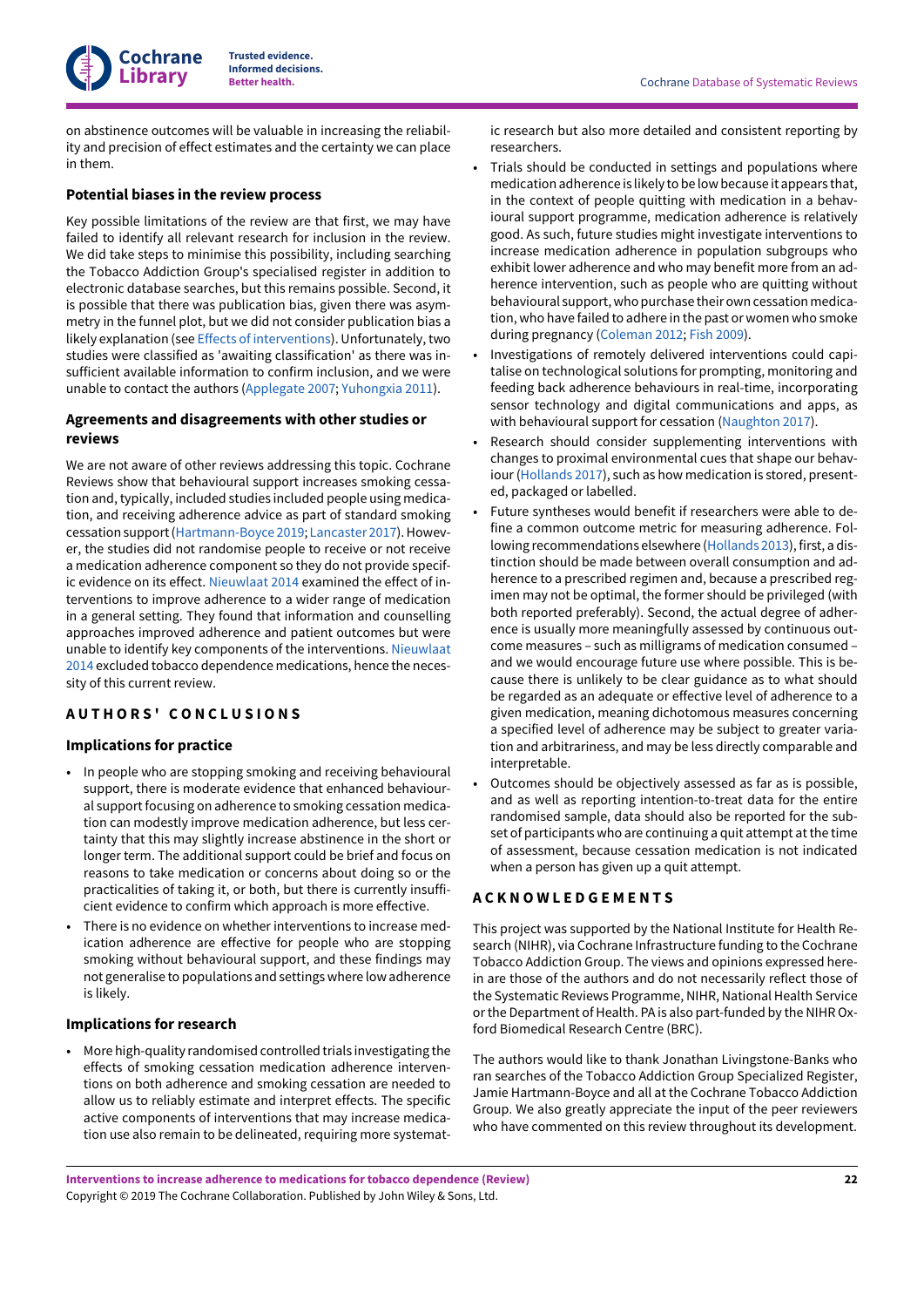# **REFERENCES**

#### <span id="page-24-1"></span><span id="page-24-0"></span>**References to studies included in this review**

#### <span id="page-24-8"></span>**Chan 2010** *{published data only***}**

Chan SS, Leung DY, Abdullah AS, Lo SS, Yip AW, Kok W-M, et al. Smoking-cessation and adherence intervention among Chinese patients with erectile dysfunction. *American Journal of Preventive Medicine* 2010;**39**(3):251-8.

#### <span id="page-24-9"></span>**Chan 2011** *{published data only***}**

Chan SS, Leung DY, Abdullah AS, Wong VT, Hedley AJ, Lam T-H. A randomized controlled trial of a smoking reduction plus nicotine replacement therapy intervention for smokers not willing to quit smoking. *Addiction* 2011;**106**:1155-63.

#### <span id="page-24-7"></span>**Marteau 2012** *{published data only***}**

Hollands GJ, Sutton S, McDermott M, Marteau TM, Aveyard P. Adherence to and consumption of nicotine replacement therapy and the relationship with abstinence within a smoking cessation trial in primary care. *Nicotine & Tobacco Research* 2013;**15**(9):1537-44.

\* Marteau TM, Aveyard P, Munafò MR, Prevost AT, Hollands GJ, Armstrong D, et al. Effect on adherence to nicotine replacement therapy of informing smokers their dose is determined by their genotype: a randomised controlled trial. *PloS One* 2012;**7**(4):e35249.

Marteau TM, Munafò MR, Aveyard P, Hill C, Whitwell S, Willis TA, et al. Trial protocol: using genotype to tailor prescribing of nicotine replacement therapy: a randomised controlled trial assessing impact of communication upon adherence. *BMC Public Health* 2010;**10**(1):680.

#### <span id="page-24-2"></span>**Mooney 2005** *{published data only***}**

\* Mooney M, Babb D, Jensen J, Hatsukami D. Interventions to increase use of nicotine gum: a randomized, controlled, singleblind trial. *Nicotine & Tobacco Research* 2005;**7**(4):565-79.

Mooney M, Green C, Hatsukami D. Nicotine self-administration: cigarette versus nicotine gum diurnal topography. *Human Psychopharmacology* 2006;**21**(8):539-48.

#### <span id="page-24-10"></span>**Mooney 2007** *{published data only***}**

Mooney ME, Sayre SL, Hokanson PS, Stotts AL, Schmitz JM. Adding MEMS feedback to behavioral smoking cessation therapy increases compliance with bupropion: a replication and extension study. *Addictive Behaviors* 2007;**32**:875-80.

# <span id="page-24-3"></span>**Nollen 2011** *{published data only***}**

Nollen NL, Sanderson Cox L, Nazir N, Ellerbeck EF, Owen A, Pankey S, et al. A pilot clinical trial of varenicline for smoking cessation in black smokers. *Nicotine & Tobacco Research* 2011;**13**(9):868-73.

## <span id="page-24-4"></span>**Schlam 2018** *{published data only***}**

\* Schlam TR, Cook JW, Baker TB, Hayes-Birchler T, Bolt DM, Smith SS, et al. Can we increase smokers' adherence to nicotine replacement therapy and does this help them quit?. *Psychopharmacology* 2018;**235**:2065-75.

Schlam TR, Fiore MC, Smith SS, Fraser D, Bolt DM, Collins LM, et al. Comparative effectiveness of intervention components for producing long-term abstinence from smoking: a factorial screening experiment. *Addiction* 2016;**111**:142-55.

#### <span id="page-24-11"></span>**Schmitz 2005** *{published data only***}**

Schmitz JM, Sayre SL, Stotts AL, Rothfleisch J, Mooney ME. Medication compliance during a smoking cessation clinical trial: a brief intervention using MEMS feedback. *Journal of Behavioral Medicine* 2005;**28**(2):139-47.

#### <span id="page-24-5"></span>**Smith 2013** *{published data only***}**

Smith SS, Keller PA, Kobinsky KH, Baker TB, Fraser DL, Bush T, et al. Enhancing tobacco quitline effectiveness: identifying a superior pharmacotherapy adjuvant. *Nicotine & Tobacco Research* 2013;**15**(3):718-28.

### <span id="page-24-6"></span>**Tucker 2017** *{published data only***}**

Tucker JS, Shadel WG, Galvan FH, Naranjo D, Lopez C, Setodji C. Pilot evaluation of a brief intervention to improve nicotine patch adherence among smokers living with HIV/AIDS. *Psychology of Addictive Behaviors* 2017;**31**(2):148-53.

# **References to studies excluded from this review**

### <span id="page-24-12"></span>**Aveyard 2007** *{published data only***}**

Aveyard P, Brown K, Saunders C, Alexander A, Johnstone E, Munafo MR, et al. Weekly versus basic smoking cessation support in primary care: a randomised controlled trial. *Thorax* 2007;**62**:898-903.

#### <span id="page-24-13"></span>**Bansal-Travers 2010** *{published data only***}**

Bansal-Travers M, Cummings KM, Hyland A, Brown A, Celestino P. Educating smokers about their cigarettes and nicotine medications. *Health Education Research* 2010;**25**(4):678-86.

#### <span id="page-24-14"></span>**Berlin 2011** *{published data only***}**

Berlin I, Jacob N, Coudert M, Perriot J, Schultz L, Rodon N. Adjustment of nicotine replacement therapies according to saliva cotinine concentration: the ADONIS\* trial – a randomized study in smokers with medical comorbidities. *Addiction* 2011;**106**(4):833-43.

#### <span id="page-24-15"></span>**Bock 2014** *{published data only***}**

Bock BC, Papandonatos GD, de Dios MA, Abrams DB, Azam MM, Fagan M, et al. Tobacco cessation among low-income smokers: motivational enhancement and nicotine patch treatment. *Nicotine & Tobacco Research* 2014;**16**(4):413-22.

#### <span id="page-24-16"></span>**Brendryen 2008** *{published data only***}**

Brendryen H, Kraft P. Happy ending: a randomized controlled trial of a digital multi-media smoking cessation intervention. *Addiction* 2008;**103**:478-84.

#### <span id="page-24-17"></span>**Buchanan 2004** *{published data only***}**

Buchanan LM, El-Banna M, White A, Moses S, Siedlik C, Wood M. An exploratory study of multicomponent treatment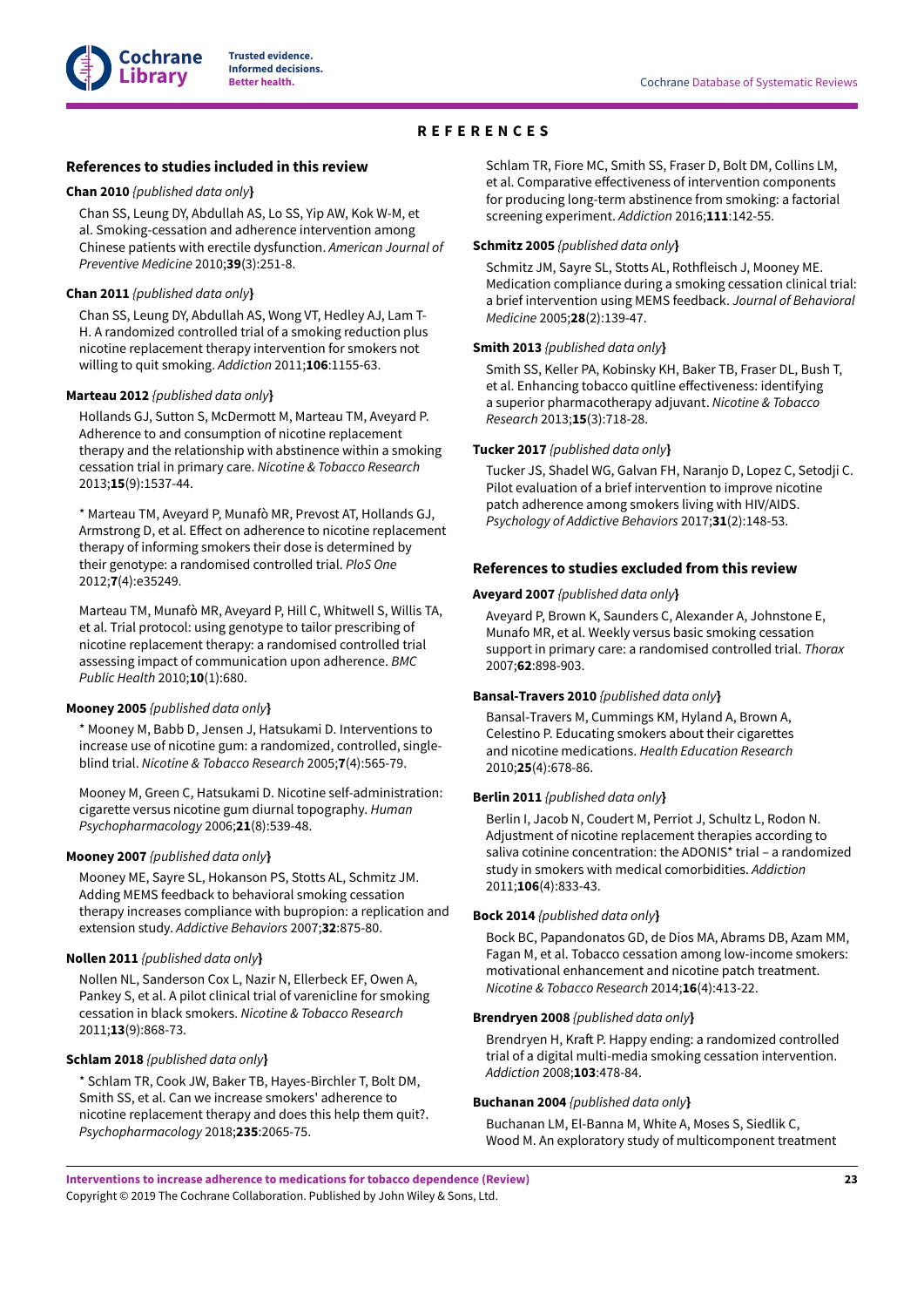

intervention for tobacco dependency. *Journal of Nursing Scholarship* 2004;**36**(4):324-30.

#### <span id="page-25-3"></span>**Cropsey 2017** *{published data only***}**

Cropsey KL, Hendricks PS, Schiavon S, Sellers A, Froelich M, Shelton RC, et al. A pilot trial of In vivo NRT sampling to increase medication adherence in community corrections smokers. *Addictive Behaviors* 2017;**67**:92-9.

# <span id="page-25-7"></span>**Gariti 2009** *{published data only***}**

Gariti P, Lynch K, Alterman A, Kampman K, Xie H, Varillo K. Comparing smoking treatment programs for lighter smokers with and without a history of heavier smoking. *Journal of Substance Abuse Treatment* 2009;**37**(3):247-55.

#### <span id="page-25-4"></span>**Gong 2016** *{published data only***}**

Gong J, Baker CL, Zou KH, Bruno M, Jumadilova Z, Lawrence D, et al. A pragmatic randomized trial comparing telephone-based enhanced pharmacy care and usual care to support smoking cessation. *Journal of Managed Care & Specialty Pharmacy* 2016;**22**(12):1417-25.

#### <span id="page-25-8"></span>**ICRFGPRG 1993** *{published data only***}**

\* Imperial Cancer Research Fund General Practice Research Group. Effectiveness of a nicotine patch in helping people stop smoking: results of a randomised trial in general practice. *BMJ* 1993;**306**:1304-8.

Imperial Cancer Research Fund General Practice Research Group. Randomised trial of nicotine patches in general practice: results at one year. *BMJ* 1994;**308**:1476-7.

#### <span id="page-25-9"></span>**Ingersoll 2009** *{published data only***}**

Ingersoll KS, Cropsey KL, Heckman CJ. A test of motivational plus nicotine replacement interventions for HIV positive smokers. *AIDS and Behavior* 2009;**13**(3):545-54.

#### <span id="page-25-1"></span>**ISRCTN33423896** *{published data only***}**

ISRCTN33423896. Study of effectiveness of a smartphone app for stopping smoking focused on use of nicotine replacement therapy. isrctn.com/ISRCTN33423896 (first received 16 March 2015).

#### <span id="page-25-10"></span>**Lando 1988** *{published data only***}**

Lando HA, Kalb EA, McGovern PG. Behavioral self-help materials as an adjunct to nicotine gum. *Addictive Behaviors* 1988;**13**(2):181-4.

#### <span id="page-25-11"></span>**Lifrak 1997** *{published data only***}**

Lifrak P, Gariti P, Alterman A, McKay J, Volpicelli J, Sparkman T, et al. Results of two levels of adjunctive treatment used with the nicotine patch. *American Journal on Addictions* 1997;**6**(2):93-8.

## <span id="page-25-2"></span>**McClure 2013** *{published data only***}**

McClure JB, Swan GE, St John J, Fauver R, Javitz HS, Bergen AW, et al. Pharmacogenetic smoking cessation intervention in a health care setting: a pilot feasibility study. *Nicotine & Tobacco Research* 2013;**15**(2):518-26.

#### <span id="page-25-5"></span>**McClure 2016** *{published data only***}**

McClure JB, Anderson ML, Bradley K, An LC, Catz SL. Evaluating an adaptive and interactive mHealth smoking cessation and medication adherence program: a randomized pilot feasibility study. *JMIR mHealth and uHealth* 2016;**4**(3):e94.

### <span id="page-25-12"></span>**Okuyemi 2006** *{published data only***}**

Okuyemi KS, Thomas JL, Hall S, Nollen NL, Richter KP, Jeffries SK, et al. Smoking cessation in homeless populations: a pilot clinical trial. *Nicotine & Tobacco Research* 2006;**8**(5):689-99.

#### <span id="page-25-13"></span>**Okuyemi 2013** *{published data only***}**

Okuyemi KS, Goldade K, Whembolua GL, Thomas JL, Eischen S, Sewali B, et al. Motivational interviewing to enhance nicotine patch treatment for smoking cessation among homeless smokers: a randomized controlled trial. *Addiction* 2013;**108**:1136-44.

# <span id="page-25-14"></span>**Raupach 2010** *{published data only***}**

Raupach T, Shahab L, Eimer S, Puls M, Hasenfuss G, Andreas S. Increasing the use of nicotine replacement therapy by a simple intervention: an exploratory trial. *Substance Use & Misuse* 2010;**45**(3):403-13.

#### <span id="page-25-15"></span>**Rigotti 2013** *{published data only***}**

Rigotti NA, Japuntich S, Regan S, Kelley JH, Chang Y, Reyen M, et al. Promoting smoking cessation after hospital discharge: the helping hand randomized controlled comparative effectiveness trial. *Journal of General Internal Medicine* 2013;**28**:S160.

#### <span id="page-25-16"></span>**Shaughnessy 1987** *{published data only***}**

Shaughnessy AF, Davis RE, Reeder CE. Nicotine chewing gum: effectiveness and the influence of patient education in a family practice. *Journal of Family Practice* 1987;**25**(3):266-9.

### <span id="page-25-17"></span>**Shi:man 2000** *{published data only***}**

Shiffman S, Paty JA, Rohay JM, Di Marino ME, Gitchell J. The efficacy of computer-tailored smoking cessation material as a supplement to nicotine polacrilex gum therapy. *Archives of Internal Medicine* 2000;**160**:1675-81.

#### <span id="page-25-18"></span>**Strecher 2005** *{published data only***}**

Strecher VJ, Shiffman S, West R. Randomized controlled trial of a web-based computer-tailored smoking cessation program as a supplement to nicotine patch therapy. *Addiction* 2005;**100**(5):682-8.

#### <span id="page-25-0"></span>**Swan 2010** *{published data only***}**

Swan GE, McClure JB, Jack LM, Zbikowski SM, Javitz HS, Catz SL, et al. Behavioral counseling and varenicline treatment for smoking cessation. *American Journal of Preventive Medicine* 2010;**38**(5):482-90.

#### <span id="page-25-6"></span>**Tseng 2017** *{published data only***}**

NCT01898195. Improving adherence to smoking cessation medication among PLWHA (HIV). clinicaltrials.gov/ct2/show/ NCT01898195 (first received 12 July 2013).

\* Tseng TY, Krebs P, Schoenthaler A, Wong S, Sherman S, Gonzalez M, et al. Combining text messaging and telephone counseling to increase varenicline adherence and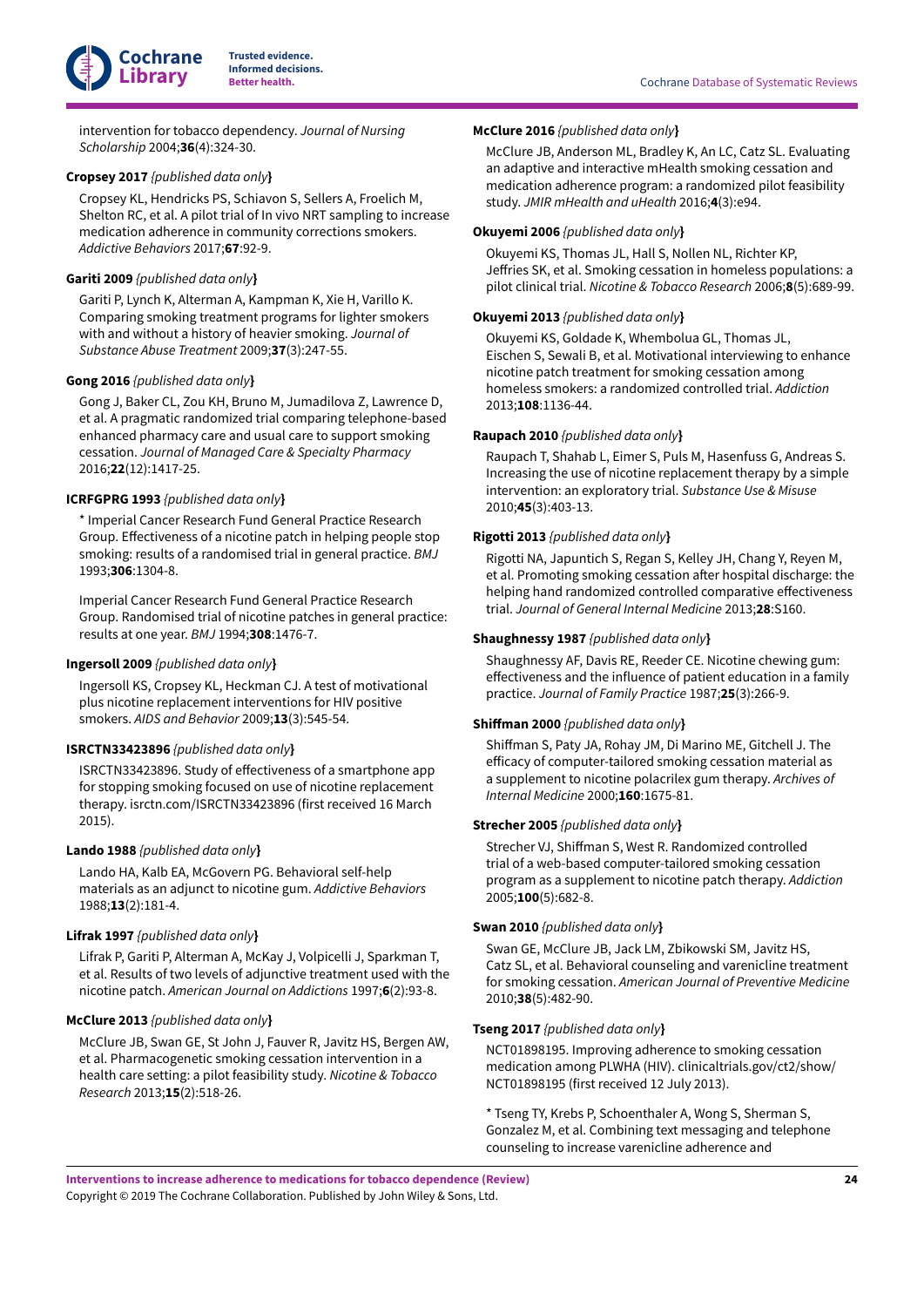

smoking abstinence among cigarette smokers living with HIV: a randomized controlled study. *AIDS and Behavior* 2017;**21**(7):1964-74.

### <span id="page-26-16"></span>**Tønnessen 2006** *{published data only***}**

Tønnessen P, Mikkelsen K, Bremann L. Nurse-conducted smoking cessation in patients with COPD using nicotine sublingual tablets and behavioral support. *Chest* 2006;**130**:334-42.

# <span id="page-26-17"></span>**Willemsen 2006** *{published data only***}**

Willemsen MC, Wiebing M, Van Emst A, Zeeman G. Helping smokers to decide on the use of efficacious smoking cessation methods: a randomized controlled trial of a decision aid. *Addiction* 2006;**101**(3):441-9.

### **References to studies awaiting assessment**

#### <span id="page-26-10"></span>**Applegate 2007** *{published data only***}**

Applegate BW, Raymond C, Collado-Rodriguez A, Riley WT, Schneider NG. Improving adherence to nicotine gum by SMS text messaging: a pilot study. Society for Research on Nicotine and Tobacco 13th Annual Meeting; 2007 Feb 21-24; Austin (TX). 2007.

#### <span id="page-26-11"></span>**Yuhongxia 2011** *{published data only***}**

Yuhongxia L. The compliance of varenicline usage and the smoking abstinence rate via mobile phone text messaging combine with varenicline: a single-blind, randomised control trial. *Respirology* 2011;**16**:46-7.

#### **References to ongoing studies**

#### <span id="page-26-9"></span>**NCT02635919** *{published data only***}**

NCT02635919. Stage Ib Trial of mSMART for Smoking Cessation Medication Adherence (mSMART-Ib). clinicaltrials.gov/ct2/ show/NCT02635919 (first received 21 December 2015).

# **Additional references**

#### <span id="page-26-4"></span>**Burns 2008**

Burns EK, Levinson AH. Discontinuation of nicotine replacement therapy among smoking-cessation attempters. *American Journal of Preventive Medicine* 2008;**34**:212-5.

# <span id="page-26-2"></span>**Cahill 2016**

Cahill K, Lindson-Hawley N, Thomas KH, Fanshawe TR, Lancaster T. Nicotine receptor partial agonists for smoking cessation. *Cochrane Database of Systematic Reviews* 2016, Issue 5. [DOI: [10.1002/14651858.CD006103.pub7\]](https://doi.org/10.1002/14651858.CD006103.pub7)

#### <span id="page-26-3"></span>**Cheong 2010**

Cheong YS, Ahn SH. Effect of multi-modal interventions for smoking cessation in a university setting: a short course of varenicline, financial incentives, e-mail and short message service. *Korean Journal of Family Medicine* 2010;**31**:355-60.

# <span id="page-26-14"></span>**Coleman 2012**

Coleman T, Cooper S, Thornton JG, Grainge MJ, Watts K, Britton J, et al. A randomized trial of nicotine-replacement therapy patches in pregnancy. *New England Journal of Medicine* 2012;**366**(9):808-18.

# <span id="page-26-8"></span>**Crockett 2018**

Crockett RA, King SE, Marteau TM, Prevost AT, Stubbs B, Bignardi G, et al. Nutritional labelling for healthier food or non-alcoholic drink purchasing and consumption. *Cochrane Database of Systematic Reviews* 2018, Issue 2. [DOI: [10.1002/14651858.CD009315.pub2\]](https://doi.org/10.1002/14651858.CD009315.pub2)

# <span id="page-26-13"></span>**Fidler 2011**

Fidler JA, Shahab L, West O, Jarvis MJ, McEwen A, Stapleton JA, et al. 'The smoking toolkit study': a national study of smoking and smoking cessation in England. *BMC Public Health.* 2011;**11**:479.

### <span id="page-26-15"></span>**Fish 2009**

Fish LJ, Peterson BL, Namenek Brouwer RJ, Lyna P, Oncken CA, Swamy GK, et al. Adherence to nicotine replacement therapy among pregnant smokers. *Nicotine & Tobacco Research* 2009;**11**(5):514-8.

# <span id="page-26-0"></span>**GBD 2018**

GBD 2017 Risk Factors Collaborators. Global, regional, and national comparative risk assessment of 84 behavioural, environmental and occupational, and metabolic risks or clusters of risks for 195 countries and territories, 1990-2017: a systematic analysis for the Global Burden of Disease Study 2017. *Lancet* 2018;**392**:1923–94.

# <span id="page-26-7"></span>**Guyatt 2011**

Guyatt G, Oxman AD, Akl EA, Kunz R, Vist G, Brozek J, et al. GRADE guidelines: 1. Introduction – GRADE evidence profiles and summary of findings tables. *Journal of Clinical Epidemiology* 2011;**64**(4):383-94.

#### <span id="page-26-12"></span>**Hajek 1999**

Hajek P, West R, Foulds J, Nilsson F, Burrows S, Meadow A. Randomized comparative trial of nicotine polacrilex, a transdermal patch, nasal spray, and an inhaler. *Archives of Internal Medicine* 1999;**159**:2033-8.

### <span id="page-26-6"></span>**Hammond 2004**

Hammond D, McDonald PW, Fong GT, Borland R. Do smokers know how to quit? Knowledge and perceived effectiveness of cessation assistance as predictors of cessation behaviour. *Addiction* 2004;**99**:1042-8.

#### <span id="page-26-1"></span>**Hartmann-Boyce 2018**

Hartmann-Boyce J, Chepkin SC, Ye W, Bullen C, Lancaster T. Nicotine replacement therapy versus control for smoking cessation. *Cochrane Database of Systematic Reviews* 2018, Issue 5. [DOI: [10.1002/14651858.CD000146.pub5\]](https://doi.org/10.1002/14651858.CD000146.pub5)

#### <span id="page-26-5"></span>**Hartmann-Boyce 2019**

Hartmann-Boyce J, Hong B, Livingstone-Banks J, Wheat H, Fanshawe TR. Additional behavioural support as an adjunct to pharmacotherapy for smoking cessation. *Cochrane*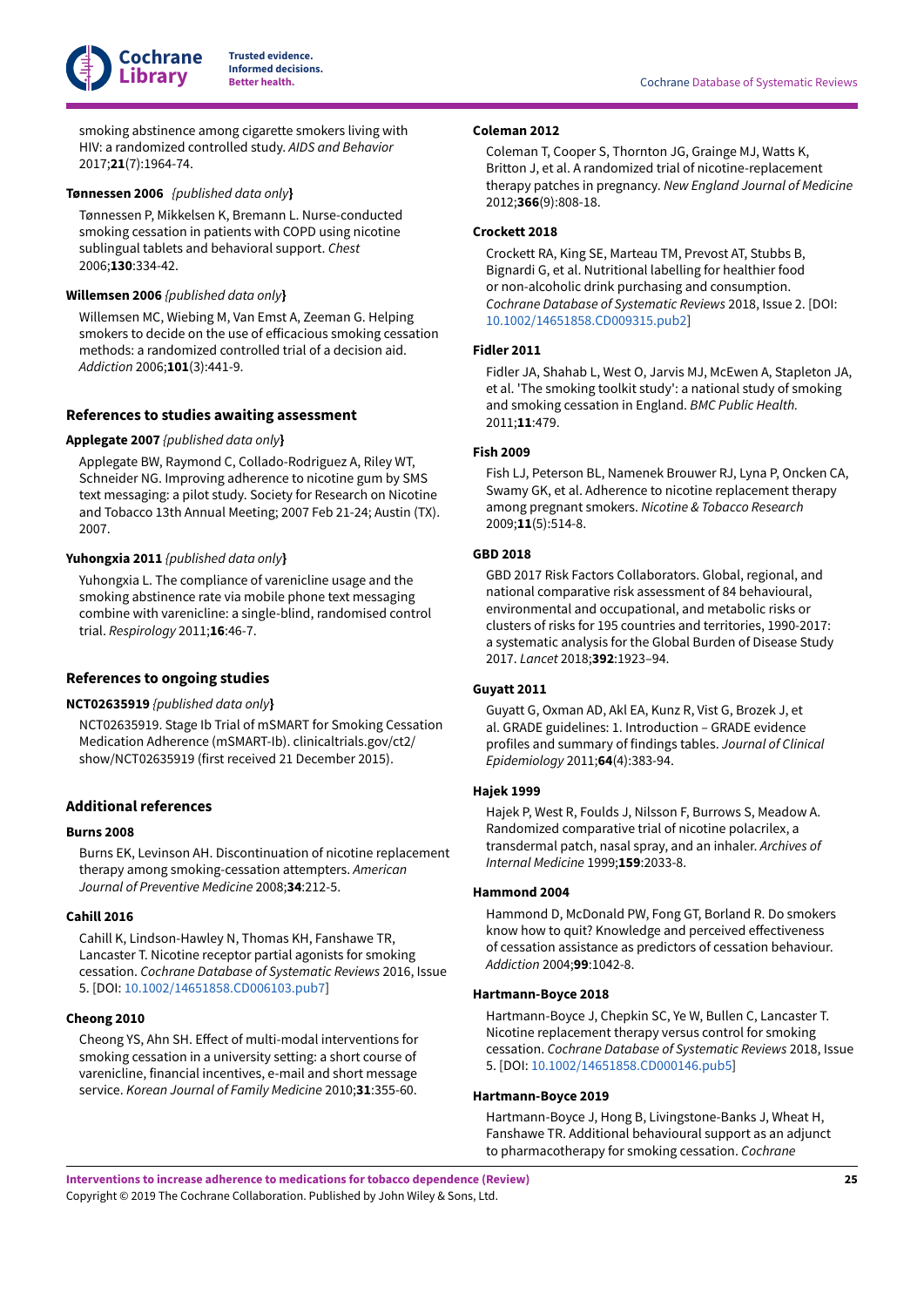

*Database of Systematic Reviews* 2019, Issue 6. [DOI: [10.1002/14651858.CD009670.pub4](https://doi.org/10.1002/14651858.CD009670.pub4)]

#### <span id="page-27-14"></span>**Haynes 2008**

Haynes RB, Ackloo E, Sahota N, McDonald HP, Yao X. Interventions for enhancing medication adherence. *Cochrane Database of Systematic Reviews* 2008, Issue 2. [DOI: [10.1002/14651858.CD000011.pub3](https://doi.org/10.1002/14651858.CD000011.pub3)]

#### <span id="page-27-1"></span>**Hays 2010**

Hays JT, Leischow SJ, Lawrence D, Lee TC. Adherence to treatment for tobacco dependence: association with smoking abstinence and predictors of adherence. *Nicotine & Tobacco Research* 2010;**12**(6):574-81.

#### <span id="page-27-12"></span>**Higgins 2011**

Higgins JP, Green S, editor(s). Cochrane Handbook for Systematic Reviews of Interventions Version 5.10 (updated March 2011). Chichester (UK): John Wiley & Sons, 2011.

# <span id="page-27-15"></span>**Hollands 2012**

Hollands GJ, Whitwell SC, Parker RA, Prescott NJ, Forbes A, Sanderson J, et al. Effect of communicating DNA based risk assessments for Crohn's disease on smoking cessation: randomised controlled trial. *BMJ* 2012;**345**:e4708.

#### <span id="page-27-3"></span>**Hollands 2013**

Hollands GJ, Sutton S, McDermott M, Marteau TM, Aveyard P. Adherence to and consumption of nicotine replacement therapy and the relationship with abstinence within a smoking cessation trial in primary care. *Nicotine & Tobacco Research* 2013;**15**(9):1537-44.

# <span id="page-27-13"></span>**Hollands 2015a**

Hollands GJ, Shemilt I, Marteau TM, Jebb SA, Lewis HB, Wei Y, et al. Portion, package or tableware size for changing selection and consumption of food, alcohol and tobacco. *Cochrane Database of Systematic Reviews* 2015, Issue 9. [DOI: [10.1002/14651858.CD011045.pub2](https://doi.org/10.1002/14651858.CD011045.pub2)]

#### <span id="page-27-18"></span>**Hollands 2017**

Hollands GJ, Bignardi G, Johnston M, Kelly MP, Ogilvie D, Petticrew M, et al. The TIPPME intervention typology for changing environments to change behaviour. *Nature Human Behaviour* 2017;**1**:0140.

# <span id="page-27-7"></span>**Horne 2013**

Horne R, Chapman SC, Parham R, Freemantle N, Forbes A, Cooper V. Understanding patients' adherence-related beliefs about medicines prescribed for long-term conditions: a metaanalytic review of the necessity-concerns framework. *PloS One* 2013;**8**(12):e80633.

#### <span id="page-27-0"></span>**Hughes 2014**

Hughes JR, Stead LF, Hartmann-Boyce J, Cahill K, Lancaster T. Antidepressants for smoking cessation. *Cochrane Database of Systematic Reviews* 2014, Issue 1. [DOI: [10.1002/14651858.CD000031.pub4](https://doi.org/10.1002/14651858.CD000031.pub4)]

#### <span id="page-27-9"></span>**Lancaster 2017**

Lancaster T, Stead LF. Individual behavioural counselling for smoking cessation. *Cochrane Database of Systematic Reviews* 2017, Issue 3. [DOI: [10.1002/14651858.CD001292.pub3\]](https://doi.org/10.1002/14651858.CD001292.pub3)

### <span id="page-27-16"></span>**Moher 2010**

Moher D, Hopewell S, Schulz KF, Montori V, Gotzsche PC, Devereaux PJ, et al. CONSORT 2010 statement: updated guidelines for reporting parallel group randomised trials. *BMJ (Clinical research ed)* 2010;**340**:c332. [DOI: [10.1136/bmj.c332\]](https://doi.org/10.1136/bmj.c332)

#### <span id="page-27-10"></span>**Morphett 2015**

Morphett K, Partridge B, Gartner C, Carter A, Hall W. Why don't smokers want help to quit? A qualitative study of smokers' attitudes towards assisted vs. unassisted quitting. *International Journal of Environmental Research and Public Health* 2015;**12**(6):6591-607.

# <span id="page-27-17"></span>**Naughton 2017**

Naughton F. Delivering "just-in-time" smoking cessation support via mobile phones: current knowledge and future directions. *Nicotine & Tobacco Research* 2017;**19**(3):379-83.

# <span id="page-27-8"></span>**NICE 2009**

National Institute for Health and Clinical Excellence. Medicines adherence: involving patients in decisions about prescribed medicines and supporting adherence. Clinical guideline CG76. London: National Institute for Health and Clinical Excellence 2009.

#### <span id="page-27-6"></span>**Nieuwlaat 2014**

Nieuwlaat R, Wilczynski N, Navarro T, Hobson N, Jeffery R, Keepanasseril A, et al. Interventions for enhancing medication adherence. *Cochrane Database of Systematic Reviews* 2014, Issue 11. [DOI: [10.1002/14651858.CD000011.pub4](https://doi.org/10.1002/14651858.CD000011.pub4)]

### <span id="page-27-5"></span>**Raupach 2014**

Raupach T, Brown J, Herbec A, Brose L, West R. A systematic review of studies assessing the association between adherence to smoking cessation medication and treatment success. *Addiction* 2014;**109**(1):35-43.

#### <span id="page-27-11"></span>**Review Manager 2014 [Computer program]**

Nordic Cochrane Centre, The Cochrane Collaboration. Review Manager (RevMan). Version 5.3. Copenhagen: Nordic Cochrane Centre, The Cochrane Collaboration, 2014.

#### <span id="page-27-4"></span>**Shi:man 2007**

Shiffman S. Use of more nicotine lozenges leads to better success in quitting smoking. *Addiction* 2007;**102**:809-14.

#### <span id="page-27-2"></span>**Shi:man 2008**

Shiffman S, Sweeney ST, Ferguson SG, Sembower MA, Gitchell JG. Relationship between adherence to daily nicotine patch use and treatment efficacy: secondary analysis of a 10 week randomized, double-blind, placebo-controlled clinical trial simulating over-the-counter use in adult smokers. *Clinical Therapeutics* 2008;**30**:1852-8.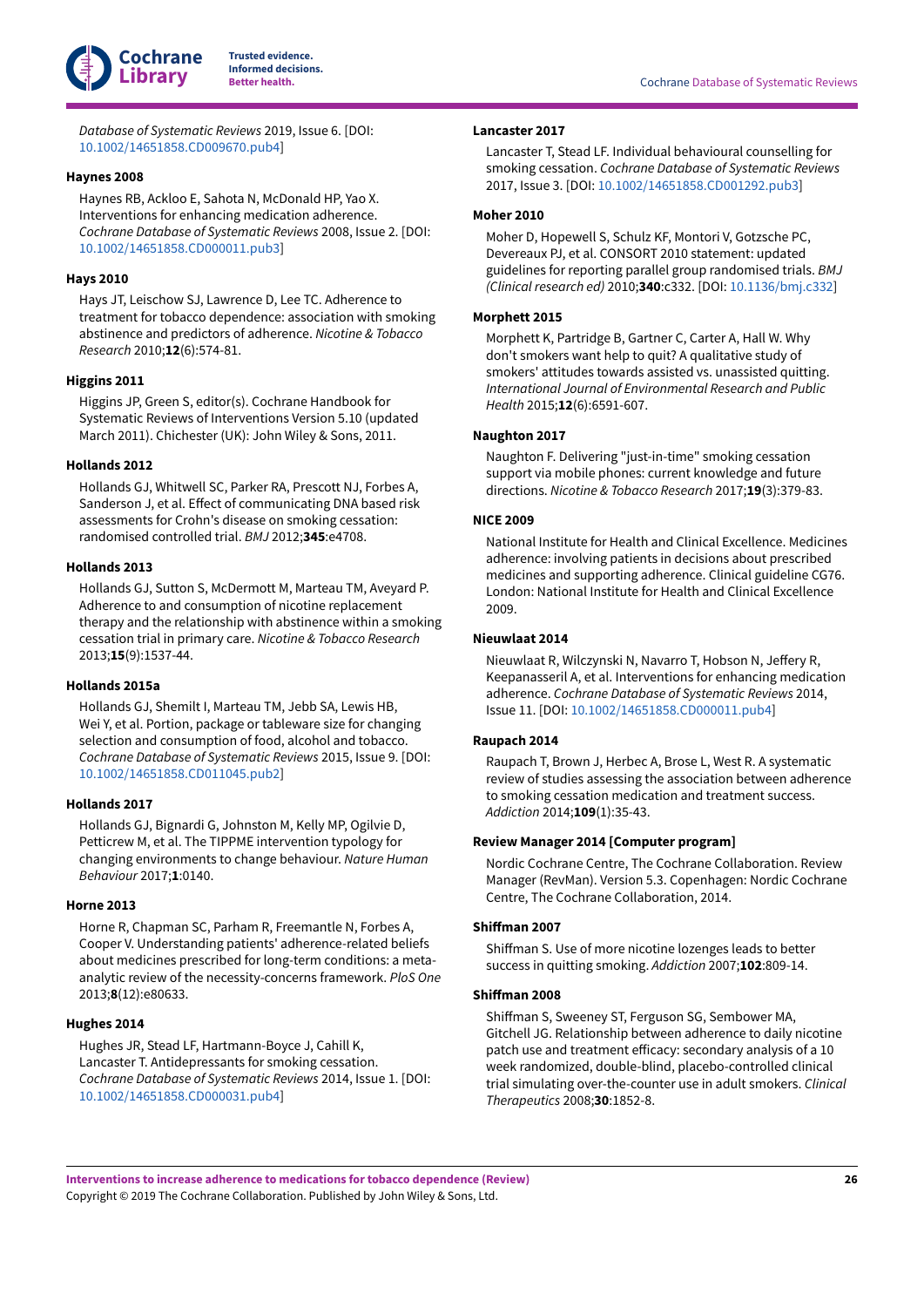

#### <span id="page-28-1"></span>**Sterne 2011**

Sterne JA, Sutton AJ, Ioannidis JP, Terrin N, Jones DR, Lau J, et al. Recommendations for examining and interpreting funnel plot asymmetry in meta-analyses of randomised controlled trials. *BMJ* 2011;**343**:d4002.

# <span id="page-28-6"></span>**Sumner 2018**

Sumner JA, Carey RN, Michie S, Johnston M, Edmondson D, Davidson KW. Using rigorous methods to advance behaviour change science. *Nature Human Behaviour* 2018;**2**:797-9.

#### <span id="page-28-4"></span>**van den Brand 2017**

van den Brand FA, Nagelhout GE, Reda AA, Winkens B, Evers SM, Kotz D, et al. Healthcare financing systems for increasing the use of tobacco dependence treatment. *Cochrane Database of Systematic Reviews* 2017, Issue 9. [DOI: [10.1002/14651858.CD004305.pub5](https://doi.org/10.1002/14651858.CD004305.pub5)]

### <span id="page-28-0"></span>**C H A R A C T E R I S T I C S O F S T U D I E S**

# <span id="page-28-2"></span>**Characteristics of included studies** *[ordered by study ID]*

#### <span id="page-28-5"></span>**Webb 2006**

Webb TL, Sheeran P. Does changing behavioral intentions engender behaviour change? A meta-analysis of the experimental evidence. *Psychological Bulletin* 2006;**132**(2):249-68.

# **References to other published versions of this review**

#### <span id="page-28-3"></span>**Hollands 2015b**

Hollands GJ, McDermott MS, Lindson-Hawley N, Vogt F, Farley A, Aveyard P. Interventions to increase adherence to medications for tobacco dependence. *Cochrane Database of Systematic Reviews* 2015, Issue 2. [DOI: [10.1002/14651858.CD009164.pub2\]](https://doi.org/10.1002/14651858.CD009164.pub2)

\* Indicates the major publication for the study

| <b>Chan 2010</b> |                                                                                                                                                                                                                                                                                                                                                                                                                                                                                                                                                                                                        |
|------------------|--------------------------------------------------------------------------------------------------------------------------------------------------------------------------------------------------------------------------------------------------------------------------------------------------------------------------------------------------------------------------------------------------------------------------------------------------------------------------------------------------------------------------------------------------------------------------------------------------------|
| Methods          | Design: RCT                                                                                                                                                                                                                                                                                                                                                                                                                                                                                                                                                                                            |
|                  | Country: Hong Kong, China                                                                                                                                                                                                                                                                                                                                                                                                                                                                                                                                                                              |
|                  | Recruitment methods: mass media publicity and referrals from hospitals/clinics and physicians                                                                                                                                                                                                                                                                                                                                                                                                                                                                                                          |
|                  | Setting: no information other than a non-clinical setting                                                                                                                                                                                                                                                                                                                                                                                                                                                                                                                                              |
| Participants     | Inclusion criteria: Chinese men; aged ≥ 18 years; self-reported erectile dysfunction; smoked ≥ 1 ciga-<br>rette per day; intended to quit smoking within 7 days of first contact; willing to use NRT; not following<br>any other smoking cessation regimen                                                                                                                                                                                                                                                                                                                                             |
|                  | Exclusion criteria: psychologically or physically unable to communicate; taking regular psychotropic<br>medications; serious health problems preventing use of NRT                                                                                                                                                                                                                                                                                                                                                                                                                                     |
|                  | Participants randomised: 501 participants in eligible groups (mean age 48.8 years (SD 11.5); 100% Chi-<br>nese)                                                                                                                                                                                                                                                                                                                                                                                                                                                                                        |
| Interventions    | Aim of intervention: to increase adherence to NRT and smoking cessation                                                                                                                                                                                                                                                                                                                                                                                                                                                                                                                                |
|                  | Intervention: additional counselling component focused on medication adherence, delivered by<br>trained male counsellor. Patient-centred approach, utilising motivational interviewing techniques and<br>the 4R approach. The NRT adherence intervention was developed from WHO guidelines on adherence<br>interventions which emphasise the importance of adhering to the prescribed dosage, assessed and dis-<br>cussed ways to overcome barriers, and delivered problem-oriented interventions to improve adher-<br>ence.                                                                           |
|                  | Participants received 15 minutes of face-to-face smoking cessation counselling and 3 minutes of NRT<br>adherence counselling, plus 1 week of free NRT (gum or patch) at first contact. They were tested for CO<br>and given a self-help quitting pamphlet. They also received a telephone hotline number of a counsel-<br>lor. There was further counselling and CO testing at 1 week and 4 weeks, plus 1 week of NRT at 1 week.<br>At 1 week, NRT usage was checked and additional adherence counselling was given. At 4 weeks NRT us-<br>age was checked and additional counselling given as needed. |
|                  | Control: same content apart from the NRT adherence counselling at baseline and the NRT checking and<br>adherence counselling at week 1.                                                                                                                                                                                                                                                                                                                                                                                                                                                                |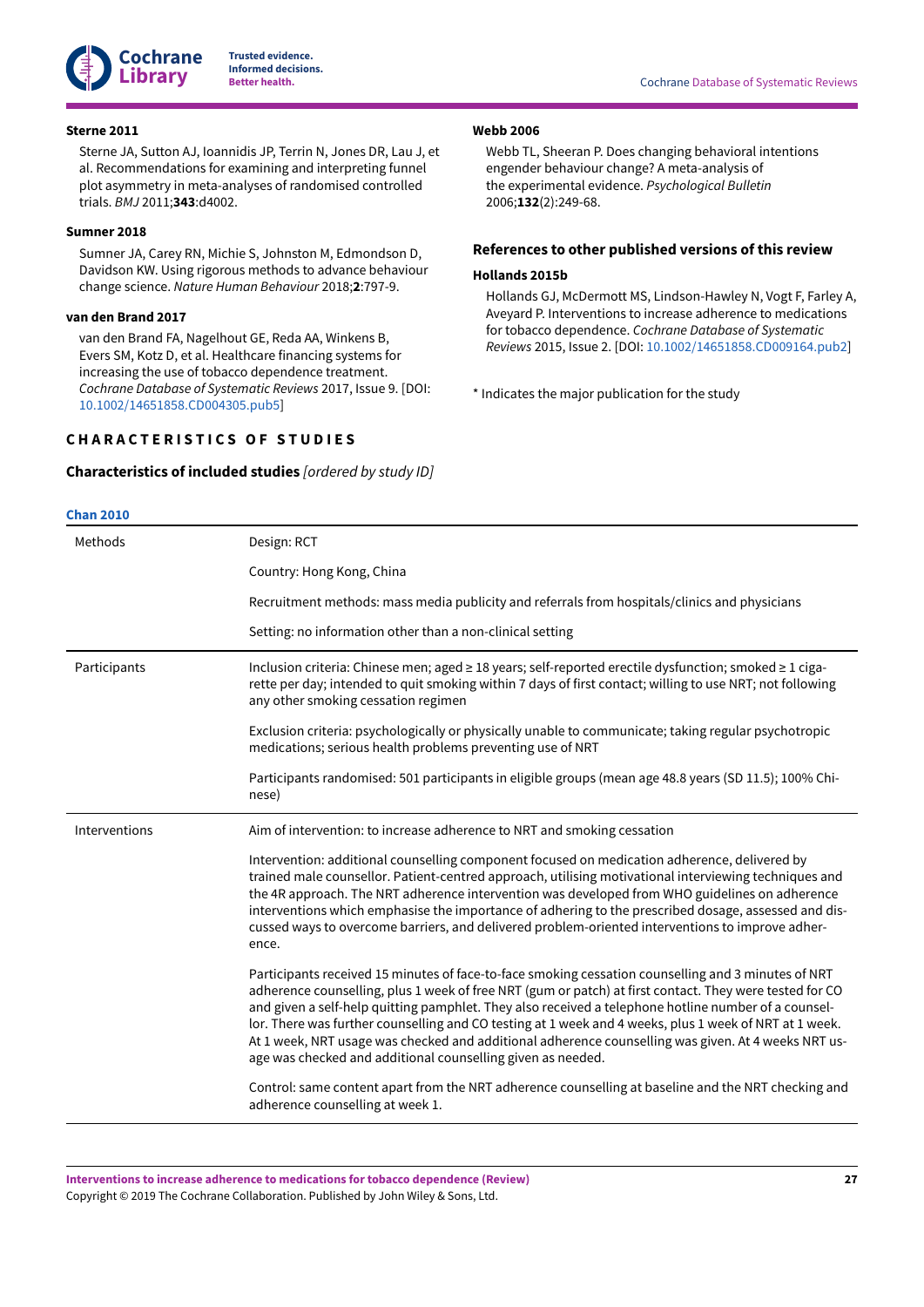| <b>Chan 2010</b> (Continued) |                                                                                                                                                                                                                                                                                                              |  |  |  |
|------------------------------|--------------------------------------------------------------------------------------------------------------------------------------------------------------------------------------------------------------------------------------------------------------------------------------------------------------|--|--|--|
| <b>Outcomes</b>              | Primary adherence outcome (dichotomous data): continuous use of NRT for 4 weeks, assessed at 3<br>months (ITT data). Checked by self-report via telephone contact and possibly tablet counts of medica-<br>tion also used, although procedure unclear.                                                       |  |  |  |
|                              | Other adherence outcomes: 8-week NRT adherence rate at 3 months. Checked by telephone call at 3<br>months. This outcome related to adherence beyond the treatment period with no NRT being supplied.                                                                                                         |  |  |  |
|                              | Secondary outcomes: self-reported 7-day point prevalent abstinence, assessed at 6 months; Biochem-<br>ically validated quit rate, assessed at 6 months (selected as abstinence outcome by review authors);<br>self-reported reduction ( $\geq 50\%$ ) in cigarette consumption, assessed at 6 months.        |  |  |  |
| <b>Notes</b>                 | An additional 218 participants were randomised to a third arm (B) which was ineligible for this review:<br>"Group B received a 10-minute face-to-face counseling session, with simple advice to quit smoking".                                                                                               |  |  |  |
|                              | Abstinence outcome not reported by arm and so not useable data in report. Study authors were con-<br>tacted and supplied data in April 2014, confirming that the biochemically validated quit rate for the in-<br>tervention group (A1) was 13.3% (33/249) and for the control group (A2) was 9.5% (24/252). |  |  |  |
|                              | -The study was funded by the Research Grants Council, Hong Kong. Nicotine patches/gums were provid<br>ed free of charge from Pfizer. No conflicts of interest were reported.                                                                                                                                 |  |  |  |
|                              |                                                                                                                                                                                                                                                                                                              |  |  |  |

# *Risk of bias*

| <b>Bias</b>                                                          | <b>Authors' judgement</b> | <b>Support for judgement</b>                                                                                                                                                                                                                                                                                                                                                                                          |
|----------------------------------------------------------------------|---------------------------|-----------------------------------------------------------------------------------------------------------------------------------------------------------------------------------------------------------------------------------------------------------------------------------------------------------------------------------------------------------------------------------------------------------------------|
| Random sequence genera-<br>tion (selection bias)                     | Unclear risk              | No details given to enable judgement beyond stating that it was randomised<br>(p. 252, paragraph 7). No evidence of systematic differences between arms,<br>with no reported differences in baseline demographic and smoking character-<br>istics (p. 253, paragraph 7).                                                                                                                                              |
| Allocation concealment<br>(selection bias)                           | Unclear risk              | No details given to enable judgement.                                                                                                                                                                                                                                                                                                                                                                                 |
| Blinding of outcome as-<br>sessment (detection bias)<br>All outcomes | Unclear risk              | Insufficient details of procedure to enable judgement although longer-term<br>follow-up by telephone was conducted by staff blinded to assignment (p. 253,<br>paragraph 2). Adherence outcomes may have included tablet counts of med-<br>ication used as well as self-report by telephone but procedure unclear (p. 253,<br>paragraph 1). Abstinence outcome was biochemically validated (p. 253, para-<br>graph 3). |
| Incomplete outcome data<br>(attrition bias)<br>All outcomes          | Low risk                  | ITT analysis used and reported (p. 253, paragraph 7). No differences in attrition<br>between arms (p. 253, paragraph 8) with numbers being reported, the overall<br>number of participants lost being < 50% and the difference in percentage fol-<br>lowed up between groups being < 20%.                                                                                                                             |
| Selective reporting (re-<br>porting bias)                            | Low risk                  | Trial was preregistered ISRCTN13070778 with specified outcomes remaining<br>consistent for the study report.                                                                                                                                                                                                                                                                                                          |
| Consistency in interven-<br>tion delivery                            | Unclear risk              | No details given to enable judgement.                                                                                                                                                                                                                                                                                                                                                                                 |
| Summary risk of bias                                                 | Unclear risk              | Summary risk of bias assessed as unclear.                                                                                                                                                                                                                                                                                                                                                                             |

# **[Chan 2011](#page-24-9)**

Methods Design: RCT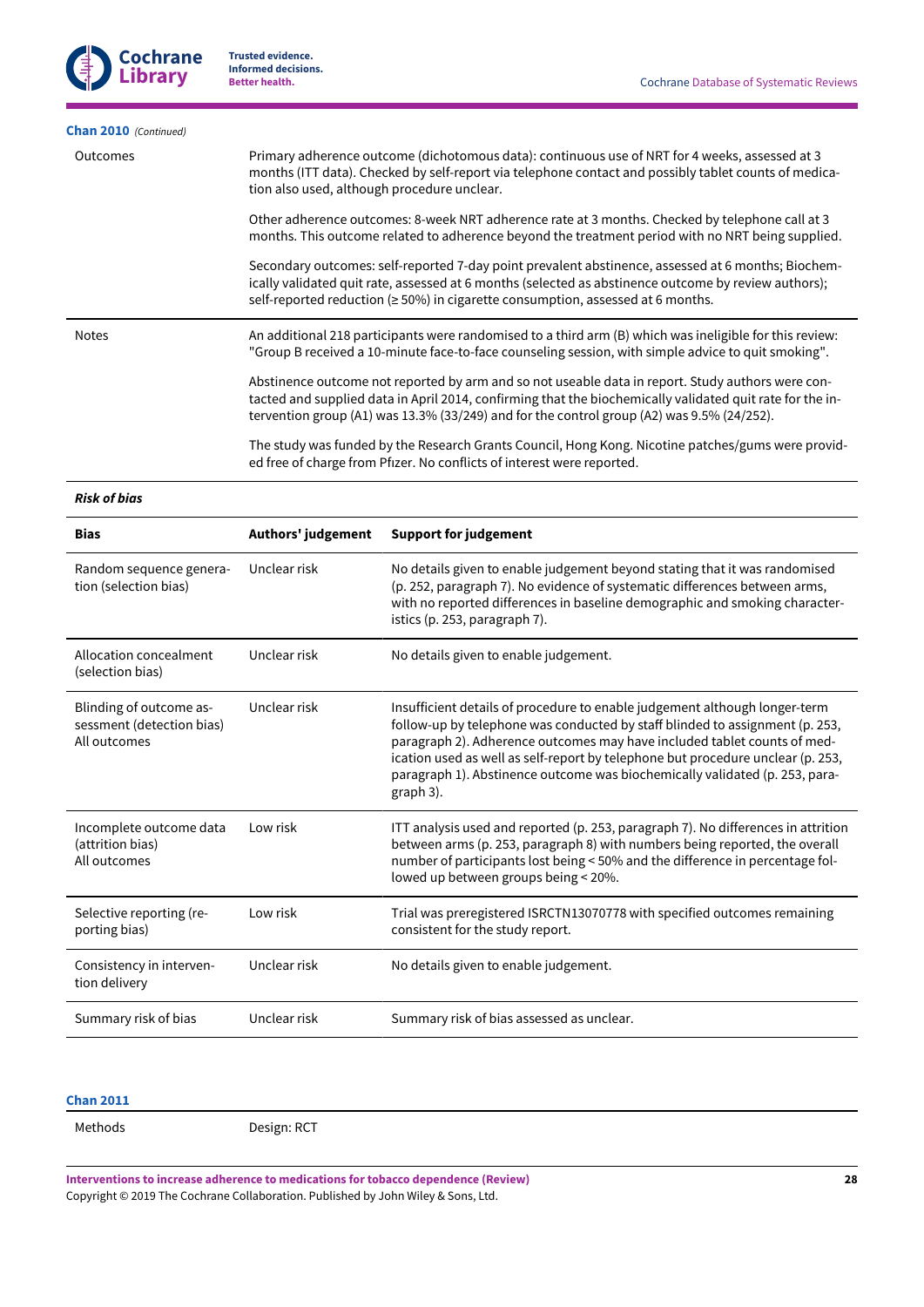| Chan 2011 (Continued) | Country: Hong Kong, China                                                                                                                                                                                                                                                                                                                                                                                                                                                                                                                                                                                                                                                                                                                                                                                     |
|-----------------------|---------------------------------------------------------------------------------------------------------------------------------------------------------------------------------------------------------------------------------------------------------------------------------------------------------------------------------------------------------------------------------------------------------------------------------------------------------------------------------------------------------------------------------------------------------------------------------------------------------------------------------------------------------------------------------------------------------------------------------------------------------------------------------------------------------------|
|                       | Recruitment methods: local media publicity and by contacting previous cohorts of smokers who had<br>cessation counselling but failed to quit.                                                                                                                                                                                                                                                                                                                                                                                                                                                                                                                                                                                                                                                                 |
|                       | Setting: no information, but appeared to be smoking cessation clinic.                                                                                                                                                                                                                                                                                                                                                                                                                                                                                                                                                                                                                                                                                                                                         |
| Participants          | Inclusion criteria: aged ≥ 18 years; Chinese; smoked ≥ 2 cigarettes per day; no intention to quit in the<br>next 4 weeks but interested in reducing smoking; not following any other smoking cessation regimen;<br>no contraindication to NRT                                                                                                                                                                                                                                                                                                                                                                                                                                                                                                                                                                 |
|                       | Exclusion criteria: psychologically or physically unable to communicate; taking regular psychotropic<br>medications; serious health problems preventing use of NRT; pregnant/intending to become pregnant<br>in next 6 months                                                                                                                                                                                                                                                                                                                                                                                                                                                                                                                                                                                 |
|                       | Participants randomised: 928 participants in eligible groups (mean age 41.9 years (SD 10.3); 19.4%<br>women; 100% Chinese)                                                                                                                                                                                                                                                                                                                                                                                                                                                                                                                                                                                                                                                                                    |
| Interventions         | Aim of intervention: to increase adherence to NRT, and smoking reduction and cessation.                                                                                                                                                                                                                                                                                                                                                                                                                                                                                                                                                                                                                                                                                                                       |
|                       | Intervention: additional counselling component focused on medication adherence, delivered by<br>trained smoking cessation counsellor. Patient-centred approach, utilising motivational interviewing<br>techniques and the 5R approach. The NRT adherence intervention was developed from WHO guidelines<br>on adherence interventions which emphasise the importance of adhering to the prescribed dosage, as-<br>sessed and discussed ways to overcome barriers, and delivered problem-oriented interventions to im-<br>prove adherence.                                                                                                                                                                                                                                                                     |
|                       | Participants received 15 minutes of face-to-face smoking reduction intervention, including information<br>on the health consequences of smoking and counselling emphasising achieving the goal of cessation<br>by focusing on reduction before quitting, highlighting how reduction is effective when quitting is diffi-<br>cult and how to reduce their smoking. They also received 3 minutes of NRT adherence counselling plus<br>1 week of free NRT (gum or patch) at first contact. They were tested for CO and given a self-help quitting<br>pamphlet. There was further smoking reduction and adherence counselling and CO testing at 1 week,<br>plus administration of a further 3 weeks of NRT. NRT usage was also checked. At 4 weeks, participants<br>received a similar intervention as at 1 week. |
|                       | Control: same content apart from the NRT adherence counselling at baseline, week 1 and week 4.                                                                                                                                                                                                                                                                                                                                                                                                                                                                                                                                                                                                                                                                                                                |
| Outcomes              | Primary adherence outcome (dichotomous data): continuous use of NRT over 8 weeks, assessed at 3<br>months (ITT data). Checked by self-report via telephone contact but possibly also by tablet counts and<br>procedure not clear.                                                                                                                                                                                                                                                                                                                                                                                                                                                                                                                                                                             |
|                       | Other adherence outcomes: continuous use of NRT over 4 weeks, assessed at 3 months.                                                                                                                                                                                                                                                                                                                                                                                                                                                                                                                                                                                                                                                                                                                           |
|                       | Secondary outcomes: self-reported 7-day point prevalent abstinence, assessed at 6 months; biochem-<br>ically validated quit rate, assessed at 6 months (selected as abstinence outcome by review authors);<br>self-reported 7-day point prevalent abstinence, assessed at 3 months; Self-reported reduction (≥ 50%)<br>in cigarette consumption, assessed at 6 months.                                                                                                                                                                                                                                                                                                                                                                                                                                        |
| <b>Notes</b>          | An additional 226 participants were randomised to a third arm (B) which was ineligible for this review:<br>"Subjects in control group B received 10 min simple advice on the health hazards of smoking and the<br>importance of smoking cessation".                                                                                                                                                                                                                                                                                                                                                                                                                                                                                                                                                           |
|                       | The study was funded by the Health and Health Services Research Fund, Hong Kong SAR. Nicotine<br>patches/gums were provided free of charge from McNeil AB (Helsingborg, Sweden), which had no other<br>role in this trial. There were no conflicts of interest.                                                                                                                                                                                                                                                                                                                                                                                                                                                                                                                                               |
| <b>Risk of bias</b>   |                                                                                                                                                                                                                                                                                                                                                                                                                                                                                                                                                                                                                                                                                                                                                                                                               |
| Bias                  | Authors' judgement<br><b>Support for judgement</b>                                                                                                                                                                                                                                                                                                                                                                                                                                                                                                                                                                                                                                                                                                                                                            |
|                       |                                                                                                                                                                                                                                                                                                                                                                                                                                                                                                                                                                                                                                                                                                                                                                                                               |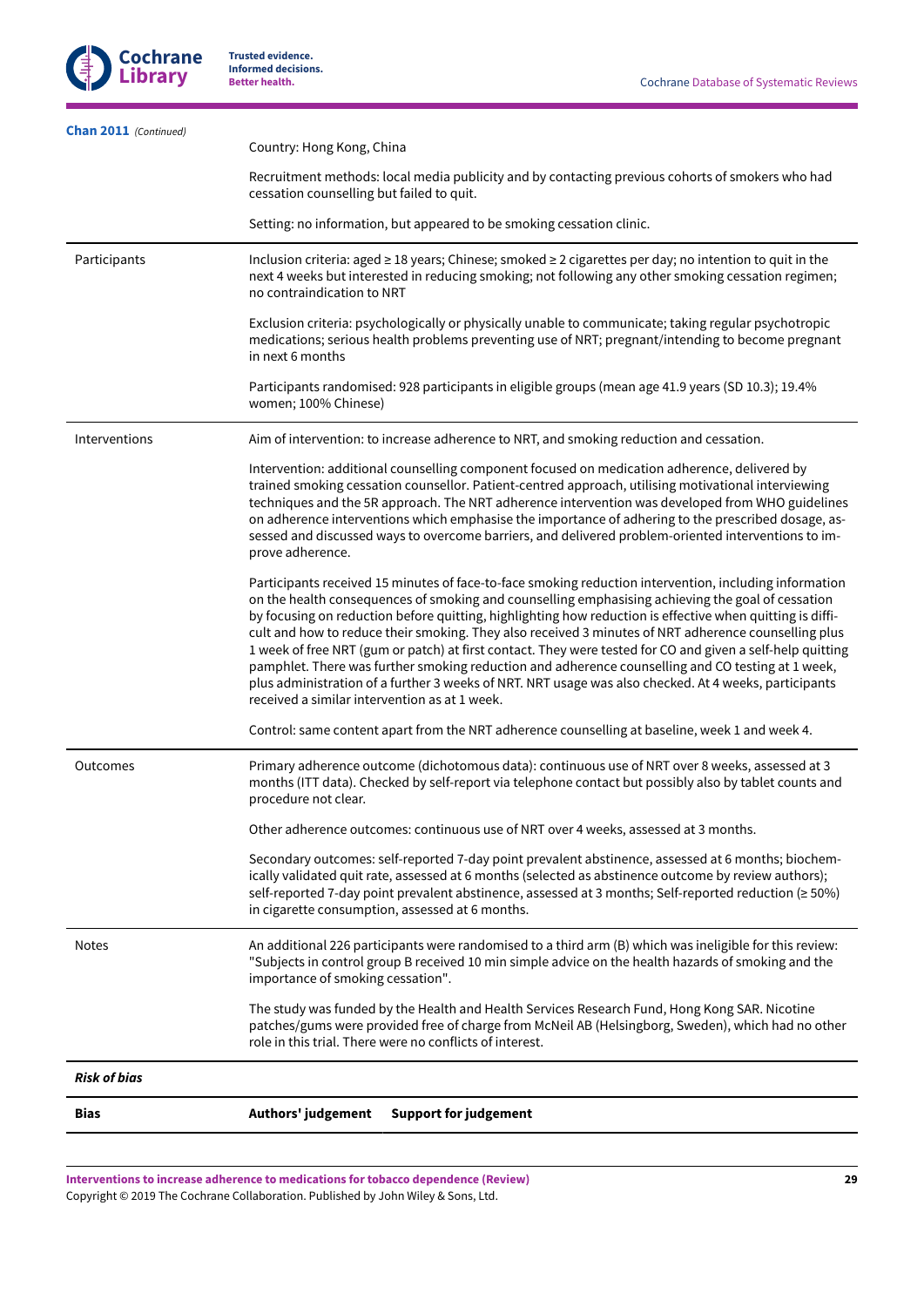| Chan 2011 (Continued)                                                |              |                                                                                                                                                                                                                                                                                                                                                                                                                                                                                                                               |
|----------------------------------------------------------------------|--------------|-------------------------------------------------------------------------------------------------------------------------------------------------------------------------------------------------------------------------------------------------------------------------------------------------------------------------------------------------------------------------------------------------------------------------------------------------------------------------------------------------------------------------------|
| Random sequence genera-<br>tion (selection bias)                     | Low risk     | Used random numbers generated by a computer prior to participant recruit-<br>ment (p. 1156, paragraph 6). No evidence of systematic differences between<br>arms, although reported difference between arms in baseline CO level and not<br>mentioned if this is adjusted for in the analysis (p. 253, paragraph 7).                                                                                                                                                                                                           |
| Allocation concealment<br>(selection bias)                           | Low risk     | Allocation sequence was determined by a research assistant not conducting<br>the intervention. Assignment was by opening sealed, opaque envelopes and<br>followed informed consent (p. 1156, paragraph 6).                                                                                                                                                                                                                                                                                                                    |
| Blinding of outcome as-<br>sessment (detection bias)<br>All outcomes | Unclear risk | Research assistants contacting participants at follow-up were blinded to arm<br>allocation (p. 1157, paragraph 2), but it was not clear that this was the only<br>means by which the primary outcome was assessed. Adherence outcome was<br>seemingly checked by self-report but combination of tablet counts of med-<br>ication used and self-report may have been used and procedure not clear (p.<br>1156, paragraph 6; p. 1157, paragraph 2). Abstinence outcome was biochemi-<br>cally validated (p. 1157, paragraph 5). |
| Incomplete outcome data<br>(attrition bias)<br>All outcomes          | Low risk     | ITT analysis used and reported with non-respondents at follow-up treated<br>conservatively as non-adherent and continuing smokers (p. 1158, paragraph<br>1). There were no differences in attrition between arms (p. 1158, paragraph 2)<br>with numbers being reported, the overall number of participants lost < 50%<br>and the difference in percentage followed up between groups < 20%.                                                                                                                                   |
| Selective reporting (re-<br>porting bias)                            | Low risk     | Trial was preregistered ISRCTN05172176 with specified outcomes remaining<br>consistent for the study report.                                                                                                                                                                                                                                                                                                                                                                                                                  |
| Consistency in interven-<br>tion delivery                            | Low risk     | Some sessions conducted by each of the counsellors were recorded and vali-<br>dated by an experienced nurse supervisor.                                                                                                                                                                                                                                                                                                                                                                                                       |
| Summary risk of bias                                                 | Unclear risk | Summary risk of bias assessed as unclear.                                                                                                                                                                                                                                                                                                                                                                                                                                                                                     |

#### **[Marteau](#page-24-7) 2012**

| Methods       | Design: RCT                                                                                                                                                                                                                                                                                                                                                                                                                                                                                                                                                                                                                                           |
|---------------|-------------------------------------------------------------------------------------------------------------------------------------------------------------------------------------------------------------------------------------------------------------------------------------------------------------------------------------------------------------------------------------------------------------------------------------------------------------------------------------------------------------------------------------------------------------------------------------------------------------------------------------------------------|
|               | Country: UK                                                                                                                                                                                                                                                                                                                                                                                                                                                                                                                                                                                                                                           |
|               | Recruitment methods: participants were recruited through NHS primary care practices. Smokers were<br>identified through practice registers and sent a letter offering assistance to quit and an invitation to<br>participate in the trial.                                                                                                                                                                                                                                                                                                                                                                                                            |
|               | Setting: smoking cessation clinics in primary care                                                                                                                                                                                                                                                                                                                                                                                                                                                                                                                                                                                                    |
| Participants  | Inclusion criteria: smoking ≥ 10 cigarettes per day; wanting to quit smoking; aged ≥ 18 years                                                                                                                                                                                                                                                                                                                                                                                                                                                                                                                                                         |
|               | Exclusion criteria: none stated                                                                                                                                                                                                                                                                                                                                                                                                                                                                                                                                                                                                                       |
|               | Participants randomised: 633 participants (mean age 47.3 years (SD 13.3); 54.3% women; 90.2% white                                                                                                                                                                                                                                                                                                                                                                                                                                                                                                                                                    |
| Interventions | Aim of intervention: to increase adherence to NRT by informing participants that their oral dose is tai-<br>lored based on an analysis of their genotype, rather than their phenotype (FTND score).                                                                                                                                                                                                                                                                                                                                                                                                                                                   |
|               | Intervention: communicating different means of tailoring prescribed medication, delivered by trained<br>research nurses. Behavioural support (based on withdrawal-orientated therapy) and nicotine patches<br>were provided (with the patch dose tailored in relation to cigarettes per day) to all participants. Partici-<br>pants were also prescribed an oral NRT product of their choice. The dose of oral NRT in the intervention<br>arm was tailored based on gene variant. Participants were given both forms of NRT 1-day prequit and<br>told the basis for their dosage. They were also provided with a personalised booklet and an appoint- |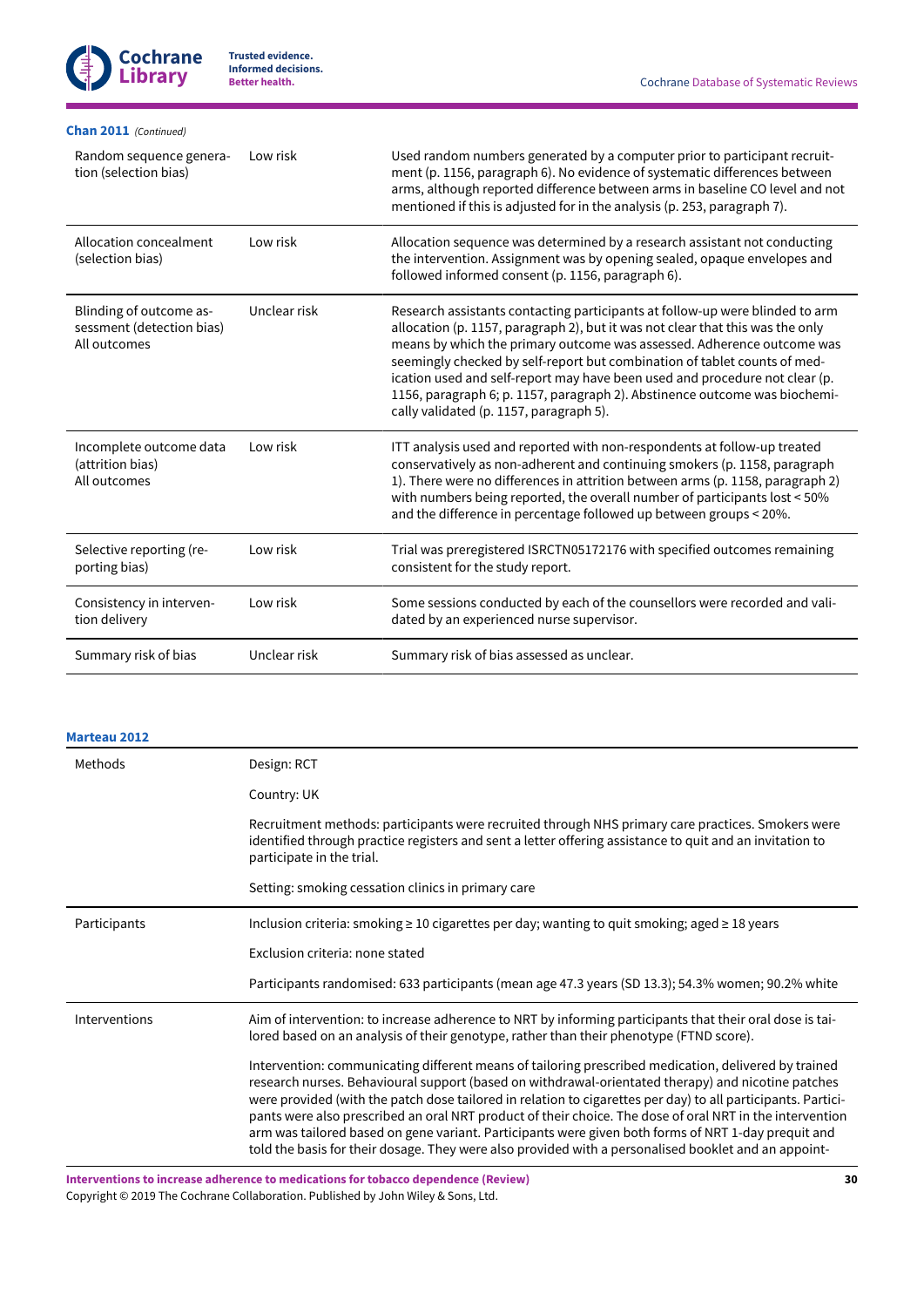| Marteau 2012 (Continued) | ment card documenting the dose of NRT to use daily and giving the reason for the dose. The rationale<br>for the dose was reiterated at each subsequent clinic. Behavioural support was offered twice prior to<br>quit day, weekly afterwards for 4 weeks and then at 8 weeks. Quit day was set 2 weeks and 1 day after<br>baseline. Support sessions lasted 10-30 minutes, depending on progress and stage of quit attempt.<br>Control: same content apart from the dose of oral NRT and the corresponding communication of the<br>rationale was tailored based on FTND score. |
|--------------------------|--------------------------------------------------------------------------------------------------------------------------------------------------------------------------------------------------------------------------------------------------------------------------------------------------------------------------------------------------------------------------------------------------------------------------------------------------------------------------------------------------------------------------------------------------------------------------------|
| Outcomes                 | Primary adherence outcome (continuous data): proportion of all prescribed NRT taken over 28 days,<br>assessed at 28 days of treatment period (ITT data). Checked by tablet counts of medication used.<br>Other adherence outcomes: proportion of all prescribed NRT taken over 7 days; proportion of partici-                                                                                                                                                                                                                                                                  |
|                          | pants showing no use of NRT; proportion of participants showing use of NRT beyond 28 days.                                                                                                                                                                                                                                                                                                                                                                                                                                                                                     |
|                          | Secondary outcomes: biochemically validated prolonged abstinence at 28 days; biochemically validat-<br>ed prolonged abstinence at 6 months; anxiety assessed using the short-form Spielberger State-Trait<br>Anxiety Inventory-6.                                                                                                                                                                                                                                                                                                                                              |
| <b>Notes</b>             | Phenotype arm was regarded as control arm as it is more similar to standard care.                                                                                                                                                                                                                                                                                                                                                                                                                                                                                              |
|                          | Funded by Medical Research Council, UK. 1 author reported having completed consultancy and re-<br>search on smoking cessation for pharmaceutical companies. The remaining authors declared no con-<br>flicts of interest.                                                                                                                                                                                                                                                                                                                                                      |

*Risk of bias*

| <b>Bias</b>                                                          | Authors' judgement | <b>Support for judgement</b>                                                                                                                                                                                                                                                                                                                                                                                                               |
|----------------------------------------------------------------------|--------------------|--------------------------------------------------------------------------------------------------------------------------------------------------------------------------------------------------------------------------------------------------------------------------------------------------------------------------------------------------------------------------------------------------------------------------------------------|
| Random sequence genera-<br>tion (selection bias)                     | Low risk           | Random sequence was computer generated (p. 4, paragraph 2). No evidence<br>of systematic differences between arms, with no reported differences in base-<br>line demographic and smoking characteristics (p. 6, Table 1).                                                                                                                                                                                                                  |
| Allocation concealment<br>(selection bias)                           | Low risk           | Allocation was conducted from a central isolated location, separate from tri-<br>al co-ordination and participant recruitment (p. 4, paragraph 2). The randomi-<br>sation sequence was revealed sequentially and concealed from the trial team,<br>nurses and participants (p. 4, paragraph 3).                                                                                                                                            |
| Blinding of outcome as-<br>sessment (detection bias)<br>All outcomes | Low risk           | Outcome assessors for primary outcome were not blinded, but because tablet<br>counts were used it was unlikely that this constituted a clear risk of bias. Out-<br>come assessors for longer-term follow-up were blinded to allocation (p. 4,<br>paragraph 3). Primary adherence outcome was checked by tablet counts of<br>medication used (p. 3, paragraph 5). Abstinence outcomes were biochemically<br>validated (p. 3, paragraph 13). |
| Incomplete outcome data<br>(attrition bias)<br>All outcomes          | Low risk           | ITT analysis was used and reported with non-respondents at follow-up treated<br>conservatively as non-adherent and continuing smokers (p. 4, paragraph 11).<br>There were no differences in attrition between arms (p. 7, paragraph 3) with<br>numbers being reported, the overall number of participants lost being < 50%<br>and the difference in percentage followed up between groups being < 20%.                                     |
| Selective reporting (re-<br>porting bias)                            | Low risk           | Study was preregistered including specified outcomes and these were un-<br>changed in study report (ISRCTN14352545). This is also clear in a published<br>protocol.                                                                                                                                                                                                                                                                        |
| Consistency in interven-<br>tion delivery                            | Low risk           | Standardised script used, detailed in the published protocol (p. 3, paragraph<br>3).                                                                                                                                                                                                                                                                                                                                                       |
| Summary risk of bias                                                 | Low risk           | Summary risk of bias assessed as low.                                                                                                                                                                                                                                                                                                                                                                                                      |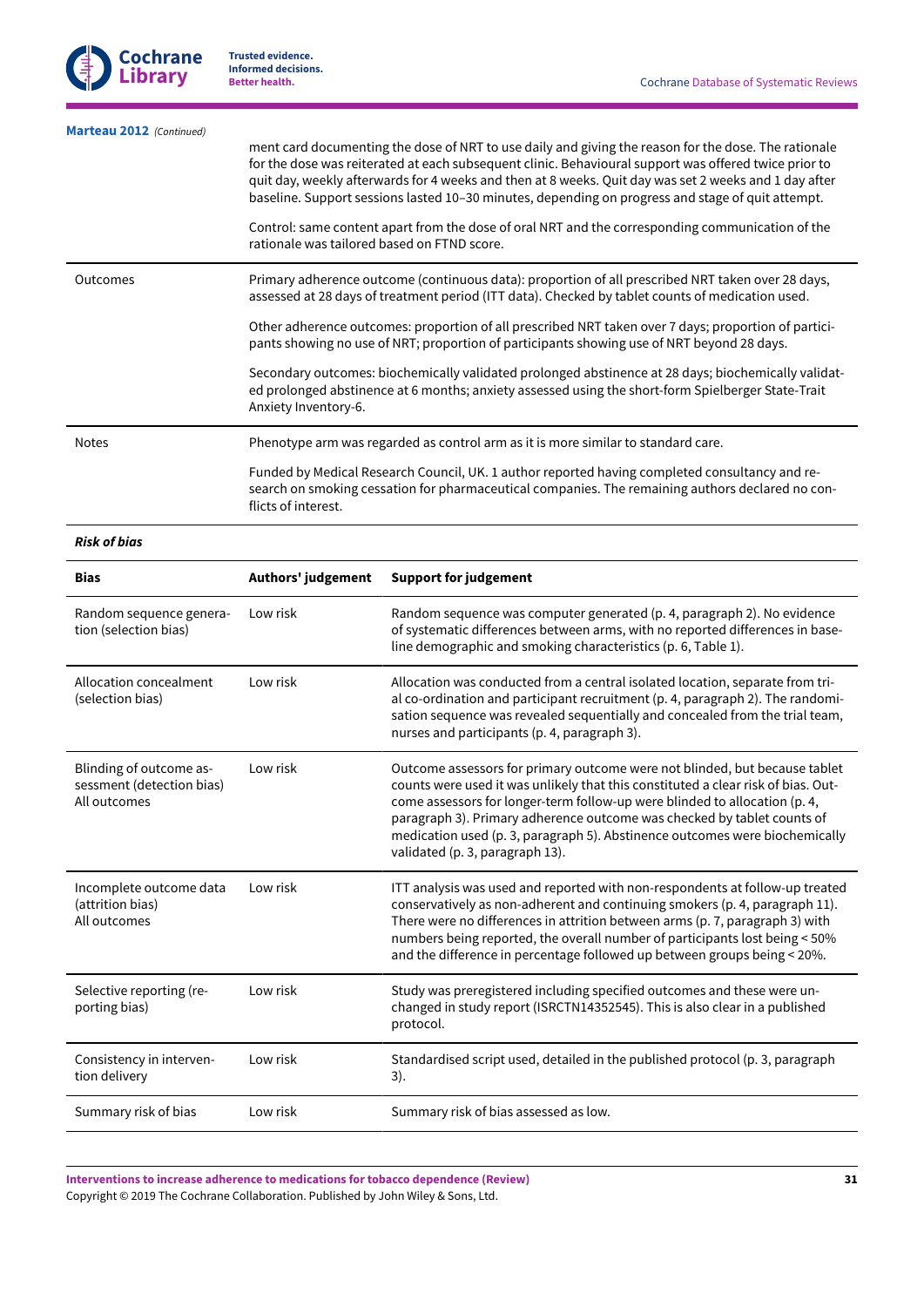

### **[Mooney](#page-24-2) 2005**

| Methods       | Design: RCT                                                                                                                                                                                                                                                                                                                                                                                                                                                                                                                                                                                                                                                                                                                                                                                                                                                                                                                                                                                                                                                                                                                       |
|---------------|-----------------------------------------------------------------------------------------------------------------------------------------------------------------------------------------------------------------------------------------------------------------------------------------------------------------------------------------------------------------------------------------------------------------------------------------------------------------------------------------------------------------------------------------------------------------------------------------------------------------------------------------------------------------------------------------------------------------------------------------------------------------------------------------------------------------------------------------------------------------------------------------------------------------------------------------------------------------------------------------------------------------------------------------------------------------------------------------------------------------------------------|
|               | Country: USA                                                                                                                                                                                                                                                                                                                                                                                                                                                                                                                                                                                                                                                                                                                                                                                                                                                                                                                                                                                                                                                                                                                      |
|               | Recruitment methods: recruited from community via radio, newspaper and handbill advertisements                                                                                                                                                                                                                                                                                                                                                                                                                                                                                                                                                                                                                                                                                                                                                                                                                                                                                                                                                                                                                                    |
|               | Setting: research clinic at tobacco research centre                                                                                                                                                                                                                                                                                                                                                                                                                                                                                                                                                                                                                                                                                                                                                                                                                                                                                                                                                                                                                                                                               |
| Participants  | Inclusion criteria: aged 18-65 years; physically healthy; smoking 15-50 cigarettes per day for ≥ 1 year;<br>no untreated major mental illness; no contraindications for nicotine gum use; no concurrent use of oth-<br>er nicotine or tobacco products; experienced past nicotine withdrawal syndrome according to DSM                                                                                                                                                                                                                                                                                                                                                                                                                                                                                                                                                                                                                                                                                                                                                                                                            |
|               | Exclusion criteria: pregnancy                                                                                                                                                                                                                                                                                                                                                                                                                                                                                                                                                                                                                                                                                                                                                                                                                                                                                                                                                                                                                                                                                                     |
|               | Participants randomised: 63 participants (mean age 34.6 years (SD 10.9); 55.6% women; 87.3% white)                                                                                                                                                                                                                                                                                                                                                                                                                                                                                                                                                                                                                                                                                                                                                                                                                                                                                                                                                                                                                                |
| Interventions | Aim of intervention: investigate if a brief low-cost intervention increased adherence to NRT.                                                                                                                                                                                                                                                                                                                                                                                                                                                                                                                                                                                                                                                                                                                                                                                                                                                                                                                                                                                                                                     |
|               | Intervention: additional personalised feedback component focused on medication use/adherence, de-<br>livered by smoking cessation counsellors. Participants initially received a presentation on the benefits<br>of quitting, a review of coping skills, and support and encouragement. Personalised feedback was then<br>delivered that addressed the effectiveness, safety and necessity of nicotine replacement. First, facts<br>were presented about NRT followed by personalised feedback based on responses to 3 questionnaires<br>completed at visit 1 (the BMQ, the ANRT-12 and the PRNR). Tailored scripts were used to reinforce cor-<br>rect knowledge and promedication beliefs. In contrast, incorrect knowledge, negative or ambivalent<br>positions were raised using non-confrontational language that allowed for engagement, reflection and<br>clarification. A clarifying statement would then be offered. The broader goal was to define the pros and<br>cons of treatment and shift the decisional balance toward adequate use of gum. The intervention was a<br>single session of approximately 20 minutes. |
|               | Control: participants received a presentation on the benefits of quitting, a review of coping skills, and<br>support and encouragement. A smoking history section reviewed general smoking experiences. This<br>section was intended as a 'placebo' topic with some face relevance, but little probable influence on<br>gum use.                                                                                                                                                                                                                                                                                                                                                                                                                                                                                                                                                                                                                                                                                                                                                                                                  |
| Outcomes      | Primary adherence outcomes: (dichotomous data) rates of gum adherence of 12 pieces per day (for<br>those who received medication and started the treatment phase, not ITT); (continuous data) total gum<br>use (in participants completing the treatment phase, not ITT). Total gum use selected as primary out-<br>come as most stringent continuous measure that is more meaningful and informative than potentially<br>arbitrary dichotomised variable. Checked by tablet counts of medication used. Assessed for days 1-15.                                                                                                                                                                                                                                                                                                                                                                                                                                                                                                                                                                                                   |
|               | Other adherence outcomes: daily gum use                                                                                                                                                                                                                                                                                                                                                                                                                                                                                                                                                                                                                                                                                                                                                                                                                                                                                                                                                                                                                                                                                           |
|               | Secondary outcomes: biochemically validated point-prevalent abstinence at 1 week; biochemically val-<br>idated point-prevalent abstinence at 2 weeks (selected by the review authors as most stringent and<br>consistent with adherence outcome time point); self-reported point-prevalent abstinence at 4, 5, 6 and<br>7 weeks; NHLBI defined abstinence at 3 and 6 weeks.                                                                                                                                                                                                                                                                                                                                                                                                                                                                                                                                                                                                                                                                                                                                                       |
|               | Additional secondary outcome measures for which the data are not reported were as follows: 3 mea-<br>sures of attitudes and knowledge about NRT at weeks 1, 6 and 7 (BMQ, ANRT-12, PRNR); The Minnesota<br>Nicotine Withdrawal Scale.                                                                                                                                                                                                                                                                                                                                                                                                                                                                                                                                                                                                                                                                                                                                                                                                                                                                                             |
|               | Adverse events relating to nicotine toxicity and nicotine gum were also assessed.                                                                                                                                                                                                                                                                                                                                                                                                                                                                                                                                                                                                                                                                                                                                                                                                                                                                                                                                                                                                                                                 |
| <b>Notes</b>  | An additional 34 participants were randomised to an additional "contingency management" arm not<br>eligible for inclusion in this review, in which participants received payment for using nicotine gum.                                                                                                                                                                                                                                                                                                                                                                                                                                                                                                                                                                                                                                                                                                                                                                                                                                                                                                                          |
|               | Funded by National Institute on Drug Abuse. GlaxoSmithKline provided the nicotine gum. No informa-<br>tion on conflicts of interest.                                                                                                                                                                                                                                                                                                                                                                                                                                                                                                                                                                                                                                                                                                                                                                                                                                                                                                                                                                                              |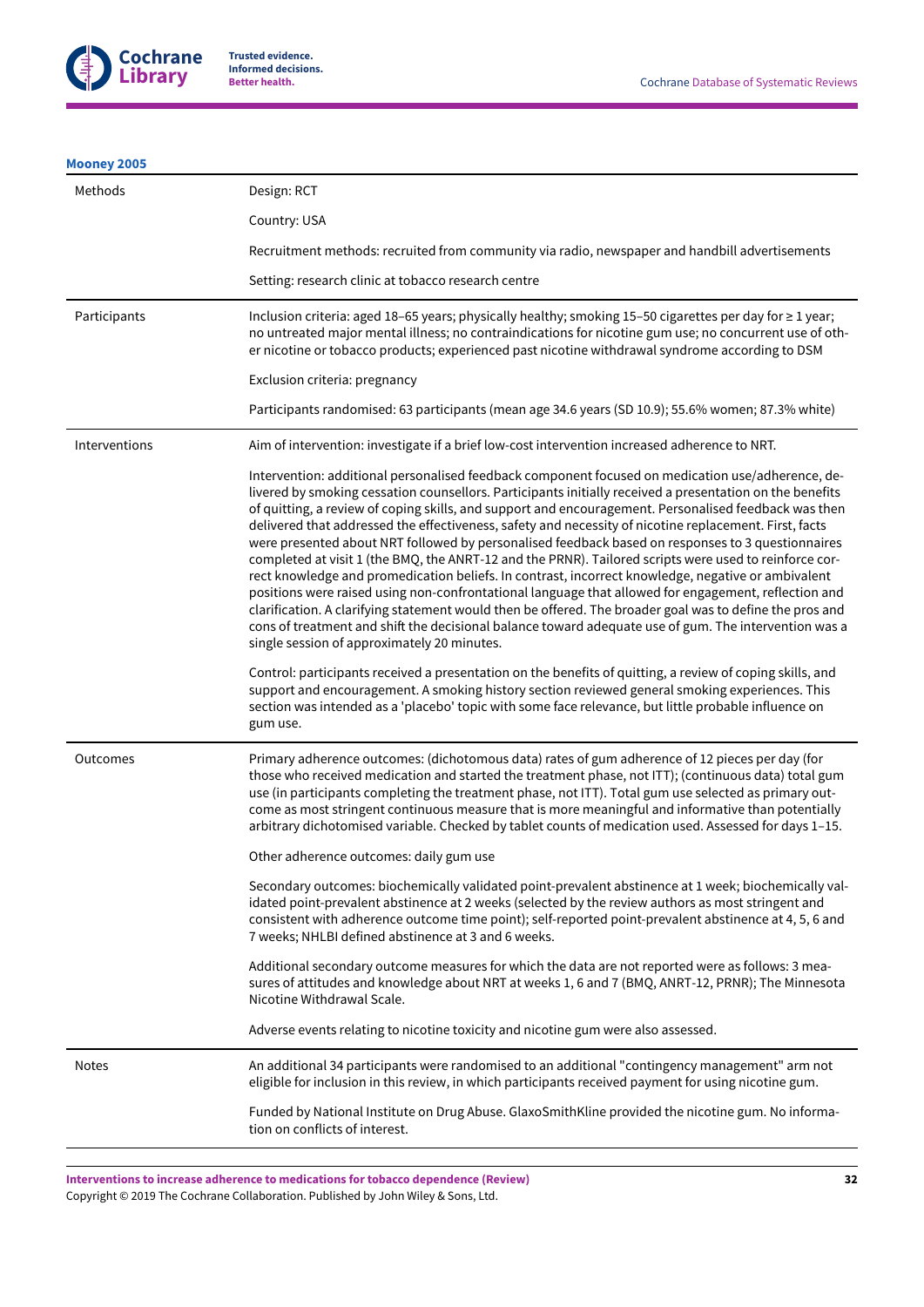

# **[Mooney](#page-24-2) 2005**  *(Continued)*

# *Risk of bias*

| <b>Bias</b>                                                          | Authors' judgement | <b>Support for judgement</b>                                                                                                                                                                                                                                                                                                                                                                              |
|----------------------------------------------------------------------|--------------------|-----------------------------------------------------------------------------------------------------------------------------------------------------------------------------------------------------------------------------------------------------------------------------------------------------------------------------------------------------------------------------------------------------------|
| Random sequence genera-<br>tion (selection bias)                     | Unclear risk       | No details given to enable judgement, although no evidence of systematic dif-<br>ferences between arms, with no differences observed at baseline (p. 571, para-<br>graph 3).                                                                                                                                                                                                                              |
| Allocation concealment<br>(selection bias)                           | Unclear risk       | No details given to enable judgement.                                                                                                                                                                                                                                                                                                                                                                     |
| Blinding of outcome as-<br>sessment (detection bias)<br>All outcomes | Low risk           | Not clear that outcome assessors were blinded, but because tablet counts<br>were used it is unlikely that this constitutes a clear risk of bias. Primary adher-<br>ence outcome was checked by tablet counts of medication used (p. 569, para-<br>graph 5). Abstinence outcomes were biochemically validated (p. 570, para-<br>graph 3).                                                                  |
| Incomplete outcome data<br>(attrition bias)<br>All outcomes          | High risk          | There were no significant differences in attrition over time across all 3 arms<br>(p. 571, paragraph 4), but the 2 arms of interest had substantial and differing<br>(by > 20%) attrition levels over the treatment period of 31% (intervention) and<br>55% (control). Data reported for the primary outcome dId not refer to all ran-<br>domised participants and reasons for dropout were not detailed. |
| Selective reporting (re-<br>porting bias)                            | Unclear risk       | Unable to find any trial registration or published protocol.                                                                                                                                                                                                                                                                                                                                              |
| Consistency in interven-<br>tion delivery                            | Low risk           | A standardised script and checklist used (p. 568 paragraph 7).                                                                                                                                                                                                                                                                                                                                            |
| Summary risk of bias                                                 | High risk          | Summary risk of bias assessed as high.                                                                                                                                                                                                                                                                                                                                                                    |

# **[Mooney](#page-24-10) 2007**

| Methods       | Design: RCT                                                                                                                                                                                                                                                                                                                                                                                                                                                                                                                                                                                                                                            |  |
|---------------|--------------------------------------------------------------------------------------------------------------------------------------------------------------------------------------------------------------------------------------------------------------------------------------------------------------------------------------------------------------------------------------------------------------------------------------------------------------------------------------------------------------------------------------------------------------------------------------------------------------------------------------------------------|--|
|               | Country: USA                                                                                                                                                                                                                                                                                                                                                                                                                                                                                                                                                                                                                                           |  |
|               | Recruitment methods: not reported                                                                                                                                                                                                                                                                                                                                                                                                                                                                                                                                                                                                                      |  |
|               | Setting: outpatient research clinic, located at a university medical centre                                                                                                                                                                                                                                                                                                                                                                                                                                                                                                                                                                            |  |
| Participants  | Inclusion criteria: women; aged 20–65 years; physically healthy; smoking $\geq 10$ cigarettes per day; no<br>current DSM-IV Axis 1 disorder                                                                                                                                                                                                                                                                                                                                                                                                                                                                                                            |  |
|               | Exclusion criteria: pregnancy/breastfeeding; current treatment with bupropion or other smoking cessa-<br>tion medication                                                                                                                                                                                                                                                                                                                                                                                                                                                                                                                               |  |
|               | Participants randomised: 55 participants (mean age 42.1 years (SD 10); 100% women; 61.8% white)                                                                                                                                                                                                                                                                                                                                                                                                                                                                                                                                                        |  |
| Interventions | Aim of intervention: to provide feedback on medication use (using electronic MEMS to increase bupro-<br>pion adherence.                                                                                                                                                                                                                                                                                                                                                                                                                                                                                                                                |  |
|               | Intervention: provision of additional feedback on adherence levels, given by a CBT therapist. Follow-<br>ing baseline assessment all participants began 7 weeks of open-label treatment with bupropion SR 300<br>mg dispensed in MEMS bottles (containing a computer chip that recorded the times when bottle open-<br>ing occurred). In addition, all participants received individual weekly CBT sessions for smoking cessa-<br>tion, focusing on identification of high-risk situation for smoking, coping skills training and lapse recov-<br>ery strategies. In the intervention condition the weekly CBT was increased in duration by 10 minutes |  |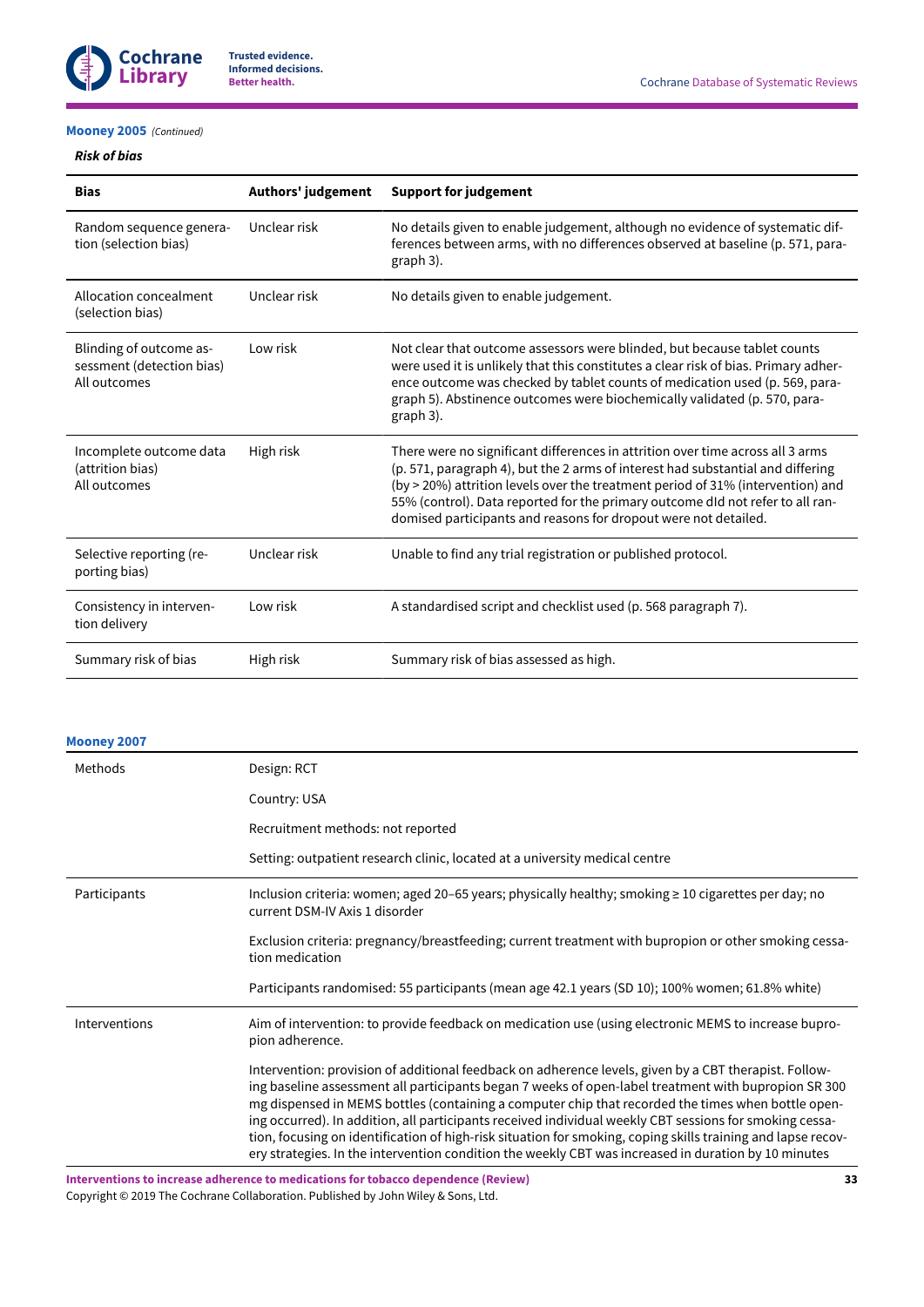| <b>Mooney 2007</b> (Continued) | a session, during which time the MEMS feedback was given in graphical form and the treatment regi-<br>men was clarified. Problem-solving techniques were used to help the participant to tailor the regimen<br>to their schedule by associating medication taking with regular activities or routines. Potential barriers<br>to adherence identified and strategies for removing barriers discussed. Participants were encouraged<br>to self-monitor tablet consumption on daily diaries reviewed at the next therapy session.<br>Control: as above but without the extra 10 minutes added to each session for enhanced therapy. |
|--------------------------------|----------------------------------------------------------------------------------------------------------------------------------------------------------------------------------------------------------------------------------------------------------------------------------------------------------------------------------------------------------------------------------------------------------------------------------------------------------------------------------------------------------------------------------------------------------------------------------------------------------------------------------|
| Outcomes                       | Primary adherence outcome (dichotomous data): rates of full adherence, i.e. 2 doses taken per day in<br>an optimal schedule (ITT data). Assessed daily over 7-week treatment period, objectively using MEMS<br>bottles.                                                                                                                                                                                                                                                                                                                                                                                                          |
|                                | Other adherence outcomes: rates of dose adherence, i.e. 2 doses taken per day over 7-week treatment<br>period.                                                                                                                                                                                                                                                                                                                                                                                                                                                                                                                   |
|                                | Secondary outcomes: biochemically validated abstinence at week 6 (selected as abstinence outcome<br>by review authors. as most consistent with adherence outcome time point but there is no useable data<br>in the report); biochemically validated abstinence at week 3.                                                                                                                                                                                                                                                                                                                                                        |
| <b>Notes</b>                   | Authors contacted in 2015 to request data for secondary abstinence outcome but no response re-<br>ceived. Funded by National Institute on Drug Abuse. GlaxoSmithKline provided the bupropion SR. No<br>information on conflicts of interest.                                                                                                                                                                                                                                                                                                                                                                                     |

# *Risk of bias*

| <b>Bias</b>                                                          | Authors' judgement | <b>Support for judgement</b>                                                                                                                                                                                                                                                        |
|----------------------------------------------------------------------|--------------------|-------------------------------------------------------------------------------------------------------------------------------------------------------------------------------------------------------------------------------------------------------------------------------------|
| Random sequence genera-<br>tion (selection bias)                     | Unclear risk       | No details given to enable judgement.                                                                                                                                                                                                                                               |
| Allocation concealment<br>(selection bias)                           | Unclear risk       | No details given to enable judgement.                                                                                                                                                                                                                                               |
| Blinding of outcome as-<br>sessment (detection bias)<br>All outcomes | Low risk           | Not clear that outcome assessors were blinded, but because MEMS monitoring<br>data used it was unlikely that this constituted a clear risk of bias. Primary ad-<br>herence outcome was only measured objectively using MEMS monitoring data.<br>Abstinence biochemically validated. |
| Incomplete outcome data<br>(attrition bias)<br>All outcomes          | High risk          | There were no differences in attrition between arms (p. 878, paragraph 2), but<br>more than 50% of participants did not complete the study. Data reported for<br>the primary outcome appeared to refer to all randomised participants.                                              |
| Selective reporting (re-<br>porting bias)                            | Unclear risk       | Unable to find any trial registration or published protocol.                                                                                                                                                                                                                        |
| Consistency in interven-<br>tion delivery                            | Unclear risk       | No details given to enable judgement.                                                                                                                                                                                                                                               |
| Summary risk of bias                                                 | High risk          | Summary risk of bias assessed as high.                                                                                                                                                                                                                                              |

# **[Nollen 2011](#page-24-3)**

Methods Design: RCT

Country: USA

Recruitment methods: not detailed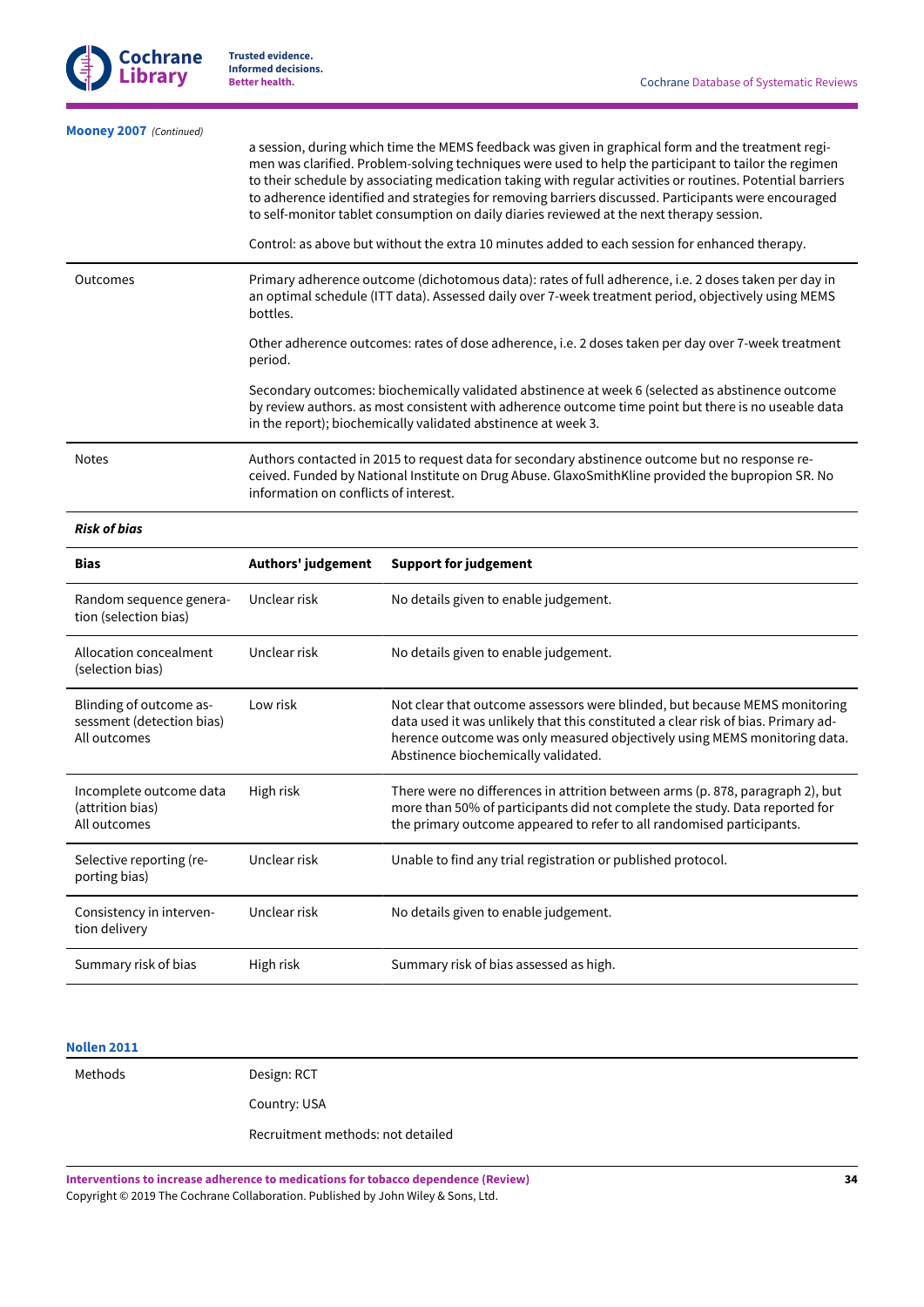

| Nollen 2011 (Continued) | Setting: community-based clinic serving a predominantly black population                                                                                                                                                                                                                                                                                                                                                                                                                                                                                                                                                                                                                                                                                                                                                                                                                                                                                                          |
|-------------------------|-----------------------------------------------------------------------------------------------------------------------------------------------------------------------------------------------------------------------------------------------------------------------------------------------------------------------------------------------------------------------------------------------------------------------------------------------------------------------------------------------------------------------------------------------------------------------------------------------------------------------------------------------------------------------------------------------------------------------------------------------------------------------------------------------------------------------------------------------------------------------------------------------------------------------------------------------------------------------------------|
| Participants            | Inclusion criteria: black; aged ≥ 18 years; smoking > 10 cigarettes per day; wanting to quit; willing to<br>take varenicline.                                                                                                                                                                                                                                                                                                                                                                                                                                                                                                                                                                                                                                                                                                                                                                                                                                                     |
|                         | Exclusion criteria: planning to move from the area within 3 months; contraindications to the use of<br>varenicline, including a cardiovascular event in the month prior to enrolment, renal impairment, taking<br>insulin for diabetes but unwilling to closely monitor blood sugar or history of clinically significant aller-<br>gic reactions to varenicline; a major depressive disorder in the past year requiring treatment; history of<br>alcohol or drug dependency in the past year; history of psychosis, panic disorder, bipolar disorder or<br>any eating disorders; current breastfeeding, pregnancy, or plans to get pregnant in the next 3 months.                                                                                                                                                                                                                                                                                                                 |
|                         | Participants randomised: 72 participants (mean age 46.8 years (SD 11.3); 62.5% women; 100% black)                                                                                                                                                                                                                                                                                                                                                                                                                                                                                                                                                                                                                                                                                                                                                                                                                                                                                 |
| Interventions           | Aim of intervention: to improve varenicline use.                                                                                                                                                                                                                                                                                                                                                                                                                                                                                                                                                                                                                                                                                                                                                                                                                                                                                                                                  |
|                         | Intervention: standard components plus additional adherence support counselling. These were deliv-<br>ered by study counsellors although their disciplinary backgrounds/training were not detailed.                                                                                                                                                                                                                                                                                                                                                                                                                                                                                                                                                                                                                                                                                                                                                                               |
|                         | The standard components comprised: 1. culturally targeted quit smoking guide addressing the health<br>consequences of smoking, benefits of quitting and strategies to promote abstinence; 2. a 1-month<br>supply of varenicline in a monthly tablet box. Participants were verbally instructed on how to take the<br>medication. Participants were encouraged to initiate varenicline on day 1, set a quit date on day 8 and<br>to not smoke cigarettes during the 3-month treatment phase. Participants returned to the clinic at the<br>end of months 1 and 2 for medication refills; 3. standard counselling: all participants met with a study<br>counsellor during the randomisation visit to develop a plan for quitting on day 8. Counsellors followed<br>semi-structured scripts to provide information about the risks of continued smoking, benefits of quit-<br>ting, discuss strategies for coping with withdrawal and assist participants in developing a quit plan. |
|                         | The additional adherence support counselling comprised 5 additional counselling sessions on days 8,<br>12, 20, 30 and 60 of the treatment period. Using the Information-Motivation-Behavioural skills model of<br>adherence behaviour change, counsellors provided information to enhance participants' motivation in<br>their ability to take the medication as prescribed (e.g. consequences of adherence/non-adherence) and<br>behavioural skills for managing adverse effects (e.g. nausea) and remembering to take their medication<br>(e.g. timing doses with daily activities).                                                                                                                                                                                                                                                                                                                                                                                            |
|                         | Control: 3 standard components only.                                                                                                                                                                                                                                                                                                                                                                                                                                                                                                                                                                                                                                                                                                                                                                                                                                                                                                                                              |
| Outcomes                | Primary adherence outcome (continuous data): percentage of prescribed varenicline doses taken at 3<br>months (for those remaining engaged to provide data). Assessed during monthly medication refill clinic<br>visits by research staff with tablet counts.                                                                                                                                                                                                                                                                                                                                                                                                                                                                                                                                                                                                                                                                                                                      |
|                         | Other adherence outcomes: percentage of prescribed varenicline doses taken at 1 month; percentage<br>of prescribed varenicline doses at 2 months.                                                                                                                                                                                                                                                                                                                                                                                                                                                                                                                                                                                                                                                                                                                                                                                                                                 |
|                         | Secondary outcomes: biochemically validated 7-day PPA at 3 months, verified by salivary cotinine (se-<br>lected as abstinence outcome by review authors as most consistent with adherence outcome time<br>point); biochemically validated 7-day PPA at 1 month, verified by CO; biochemically validated 7-day<br>PPA at 2 months, verified by CO. Reduction in self-reported cigarettes per day from baseline, assessed<br>at 3 months. Adverse events assessed.                                                                                                                                                                                                                                                                                                                                                                                                                                                                                                                  |
| <b>Notes</b>            | Participant numbers per arm not given for primary outcome in published paper. We contacted the au-<br>thors for clarification and they confirmed that 29 participants for control arm and 32 for intervention<br>arm (August 2014).                                                                                                                                                                                                                                                                                                                                                                                                                                                                                                                                                                                                                                                                                                                                               |
|                         | Funded by University of Kansas Cancer Center and Pfizer Global Pharmaceuticals. Pfizer Global Phar-<br>maceuticals provided study medication. Reported that 1 author serves as a paid consultant to Pfizer<br><b>Global Pharmaceuticals.</b>                                                                                                                                                                                                                                                                                                                                                                                                                                                                                                                                                                                                                                                                                                                                      |
| <b>Risk of bias</b>     |                                                                                                                                                                                                                                                                                                                                                                                                                                                                                                                                                                                                                                                                                                                                                                                                                                                                                                                                                                                   |
|                         |                                                                                                                                                                                                                                                                                                                                                                                                                                                                                                                                                                                                                                                                                                                                                                                                                                                                                                                                                                                   |

**Interventions to increase adherence to medications for tobacco dependence (Review)** Copyright © 2019 The Cochrane Collaboration. Published by John Wiley & Sons, Ltd.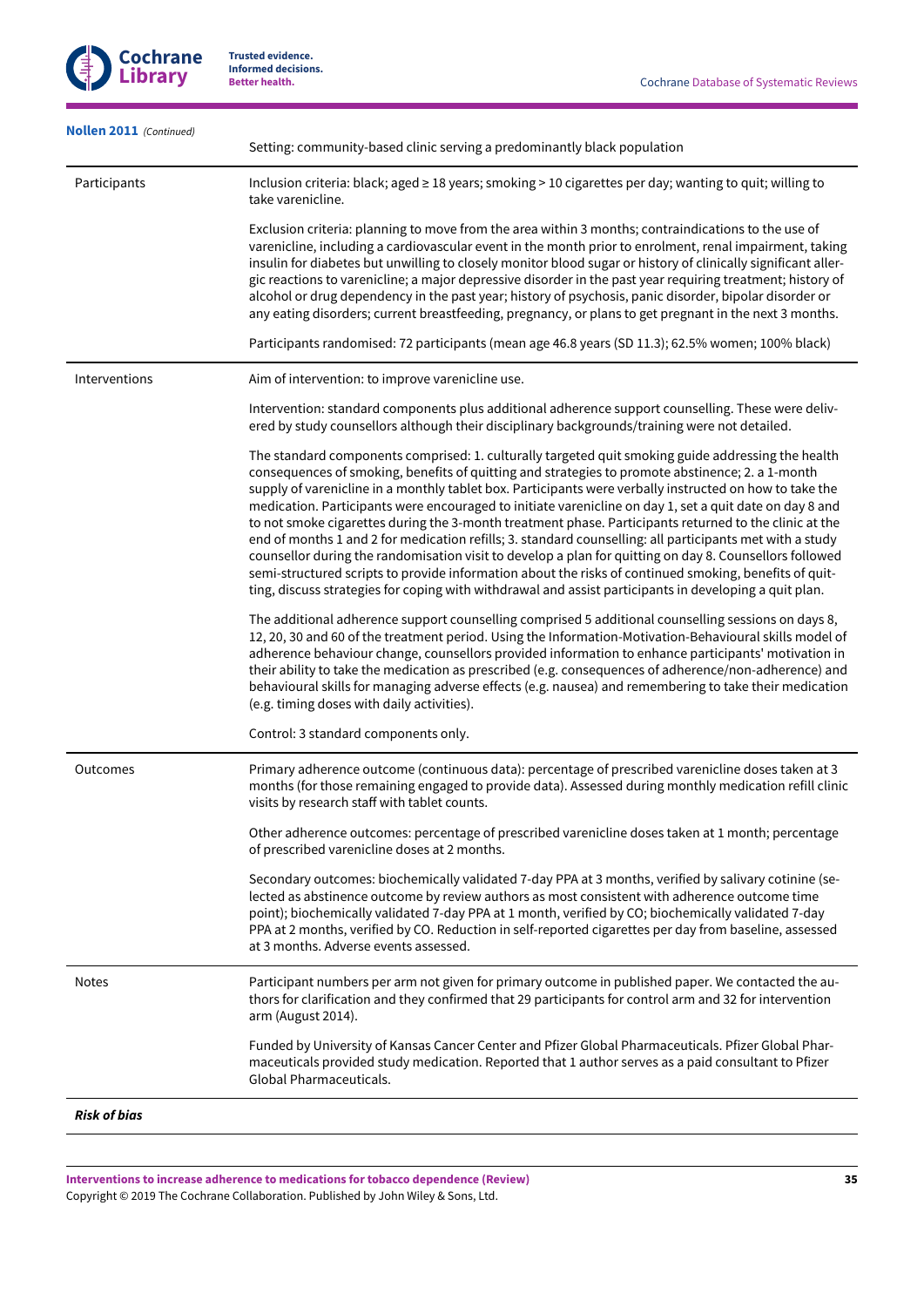

# **[Nollen 2011](#page-24-3)**  *(Continued)*

| <b>Bias</b>                                                          | <b>Authors' judgement</b> | <b>Support for judgement</b>                                                                                                                                                                                                                                                                                                                                                                                                                                                |
|----------------------------------------------------------------------|---------------------------|-----------------------------------------------------------------------------------------------------------------------------------------------------------------------------------------------------------------------------------------------------------------------------------------------------------------------------------------------------------------------------------------------------------------------------------------------------------------------------|
| Random sequence genera-<br>tion (selection bias)                     | Unclear risk              | Method of allocation sequence not detailed, although no significant differ-<br>ences between arms at baseline reported.                                                                                                                                                                                                                                                                                                                                                     |
| Allocation concealment<br>(selection bias)                           | Low risk                  | Allocation determined by drawing a sealed envelope with preassigned ran-<br>domisation numbers, at the randomisation visit (p. 869, paragraph 4).                                                                                                                                                                                                                                                                                                                           |
| Blinding of outcome as-<br>sessment (detection bias)<br>All outcomes | Low risk                  | Not clear that outcome assessors were blinded, but because tablet counts<br>were used it was unlikely that this constituted a clear risk of bias. Primary ad-<br>herence outcome was by tablet counts. Abstinence was biochemically validat-<br>ed.                                                                                                                                                                                                                         |
| Incomplete outcome data<br>(attrition bias)<br>All outcomes          | Unclear risk              | The overall level of attrition was moderate across the treatment period (15-<br>21%), but reasons for dropout not detailed. No reported differences in attrition<br>by arm (p. 870, Results paragraph 1) with numbers being reported, the overall<br>number of participants lost being < 50% and the difference in percentage fol-<br>lowed up between groups being < 20%. Data reported for the primary outcome<br>did not appear to refer to all randomised participants. |
| Selective reporting (re-<br>porting bias)                            | Unclear risk              | Unable to find any trial registration or published protocol.                                                                                                                                                                                                                                                                                                                                                                                                                |
| Consistency in interven-<br>tion delivery                            | Low risk                  | Standard counselling was delivered according to semi-structured scripts. Ad-<br>herence counselling was delivered based on a model of adherence behaviour<br>change. All counselling sessions were audiotaped and integrity of protocols<br>was checked by weekly supervision of audiotaped sessions.                                                                                                                                                                       |
| Summary risk of bias                                                 | Unclear risk              | Summary risk of bias assessed as unclear.                                                                                                                                                                                                                                                                                                                                                                                                                                   |

# **[Schlam 2018](#page-24-4)**

| Methods       | Design: RCT                                                                                                                                                                                                                                                                                                                                                                                                                                                                                                                                                                                                                |
|---------------|----------------------------------------------------------------------------------------------------------------------------------------------------------------------------------------------------------------------------------------------------------------------------------------------------------------------------------------------------------------------------------------------------------------------------------------------------------------------------------------------------------------------------------------------------------------------------------------------------------------------------|
|               | Country: USA                                                                                                                                                                                                                                                                                                                                                                                                                                                                                                                                                                                                               |
|               | Recruitment methods: participants recruited from primary care clinics. Clinical staff invited smokers in-<br>terested in quitting to participate. Interested participants were called by researchers to assess eligibili-<br>ty.                                                                                                                                                                                                                                                                                                                                                                                           |
|               | Setting: primary care clinics in 2 healthcare systems in southern Wisconsin                                                                                                                                                                                                                                                                                                                                                                                                                                                                                                                                                |
| Participants  | Inclusion criteria: aged $\geq 18$ years; smoking $\geq 5$ cigarettes per day for previous 6 months; motivated to<br>quit; read, write and speak English; agree to complete assessments; planning to remain in area for ≥ 12<br>months; not currently taking bupropion or varenicline; agree to use only study cessation medication<br>during treatment; no medical contraindications to NRT; agreeing to use approved contraception.<br>Exclusion criteria: none stated<br>Participants randomised: 544 participants (mean age 46.2 years (SD 12.8); 59.0% women; 87.4% white;<br>56.9% at least some college education). |
|               |                                                                                                                                                                                                                                                                                                                                                                                                                                                                                                                                                                                                                            |
| Interventions | Aim of intervention: to examine the effect of various interventions on smokers' adherence to combined<br>nicotine patch and nicotine gum during a quit attempt. Study was a $2 \times 2 \times 2 \times 2 \times 2$ randomised facto-<br>rial experiment (i.e. 32 treatment conditions) evaluating 5 intervention components: 1. MAC vs none;<br>2. automated medication adherence calls vs none; 3. electronic medication monitoring with feedback<br>and counselling vs e-monitoring alone; 4. 26 vs 8 weeks of nicotine patch plus nicotine gum and 5.                                                                  |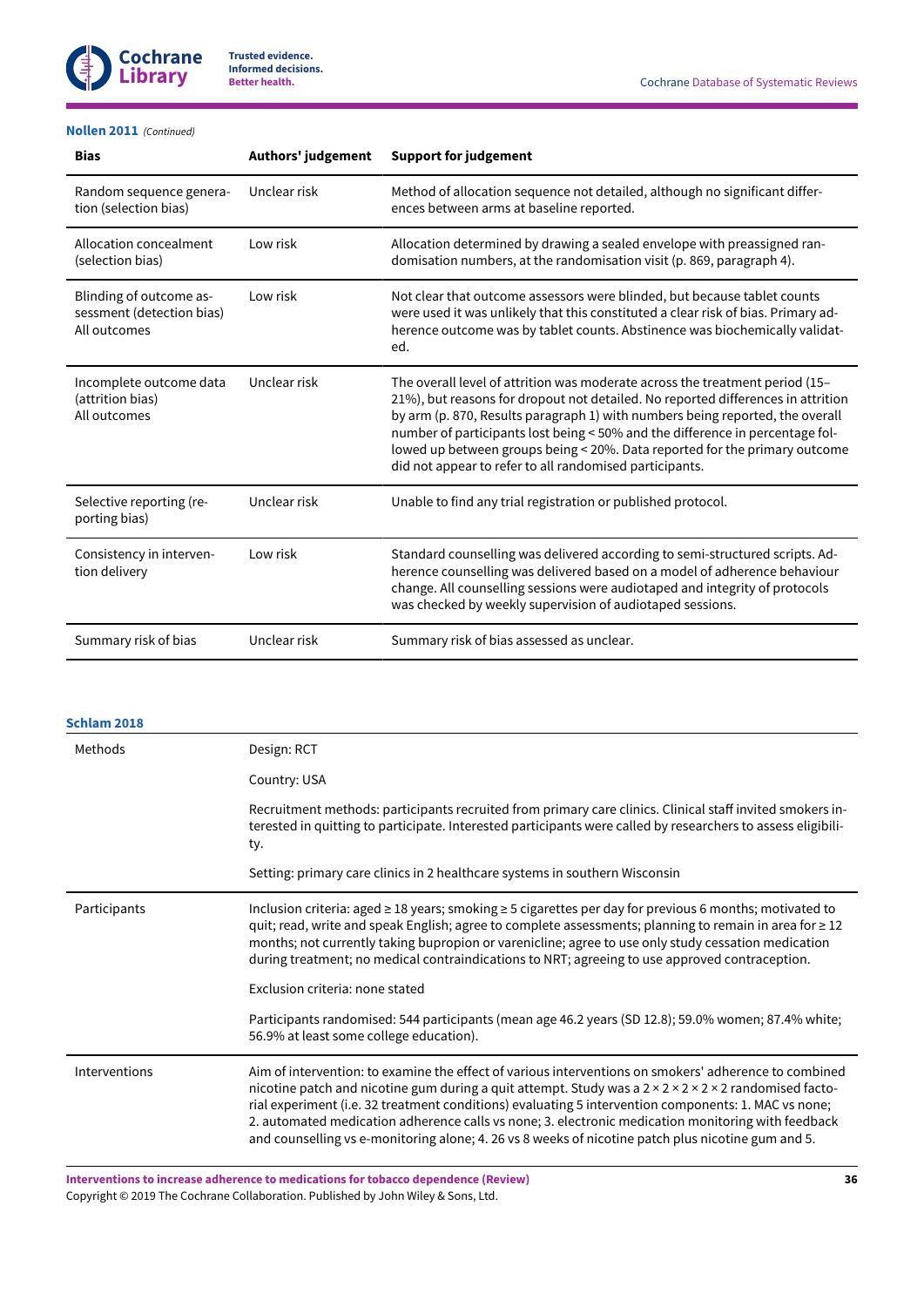

| <b>Schlam 2018</b> (Continued)                   | review.                                                                                                                                                                                                                                                                                                                                                                                                                                                                                                                                                                                                                                                                                                                                                                                                                                                                                                                                                                                                                                                                                                                                                                                                                                                                                                                                                                                                                        | maintenance counselling vs none. Interventions 1-3 were eligible interventions for the purposes of this                                                                                                                                                                                                                                                                                                                                                                                                                                                                                                                                                                                                                                                                                                                                                                                                                                                                                                                           |  |
|--------------------------------------------------|--------------------------------------------------------------------------------------------------------------------------------------------------------------------------------------------------------------------------------------------------------------------------------------------------------------------------------------------------------------------------------------------------------------------------------------------------------------------------------------------------------------------------------------------------------------------------------------------------------------------------------------------------------------------------------------------------------------------------------------------------------------------------------------------------------------------------------------------------------------------------------------------------------------------------------------------------------------------------------------------------------------------------------------------------------------------------------------------------------------------------------------------------------------------------------------------------------------------------------------------------------------------------------------------------------------------------------------------------------------------------------------------------------------------------------|-----------------------------------------------------------------------------------------------------------------------------------------------------------------------------------------------------------------------------------------------------------------------------------------------------------------------------------------------------------------------------------------------------------------------------------------------------------------------------------------------------------------------------------------------------------------------------------------------------------------------------------------------------------------------------------------------------------------------------------------------------------------------------------------------------------------------------------------------------------------------------------------------------------------------------------------------------------------------------------------------------------------------------------|--|
|                                                  |                                                                                                                                                                                                                                                                                                                                                                                                                                                                                                                                                                                                                                                                                                                                                                                                                                                                                                                                                                                                                                                                                                                                                                                                                                                                                                                                                                                                                                | Intervention: all participants received a base cessation treatment (8 weeks of nicotine patch plus nico-<br>tine gum, and a total of 50 minutes of counselling. Randomised intervention components were as fol-<br>lows: 1. MAC vs none: comprised 2 × 10-minute in-person counselling sessions delivered by case man-<br>agers that provided information tailored to correct misconceptions regarding cessation medication; 2.<br>automated medication adherence calls vs none: comprised 7-11 brief automated medication reminder<br>calls that offered information and encouragement for using medication as recommended; 3. electron-<br>ic medication monitoring with feedback and counselling vs e-monitoring alone: comprised being giv-<br>en printouts showing daily gum use (as electronically recorded by the dispenser that all participants<br>instructed to use) along with 5-9 10-minute counselling sessions delivered by case managers that fo-<br>cused on printouts and problem solving to increase adherence. |  |
|                                                  |                                                                                                                                                                                                                                                                                                                                                                                                                                                                                                                                                                                                                                                                                                                                                                                                                                                                                                                                                                                                                                                                                                                                                                                                                                                                                                                                                                                                                                | Control: all participants received a base cessation treatment (8 weeks of nicotine patch plus nicotine<br>gum, and a total of 50 minutes of counselling. Each of the 3 eligible interventions described above were<br>compared to the absence of that intervention.                                                                                                                                                                                                                                                                                                                                                                                                                                                                                                                                                                                                                                                                                                                                                               |  |
| Outcomes                                         | Primary adherence outcome (continuous data): combined patch and gum use (percentage of days in<br>first 6 weeks of the quit attempt adherent to both nicotine patch and gum, meaning where participants<br>used both a patch and $\geq$ 4 pieces of gum) for those remaining engaged to provide data (i.e. in partici-<br>pants completing the treatment phase, not ITT). Assessed during monthly medication refill clinic vis-<br>its by research staff with nicotine patch use assessed by timeline follow-back and gum use assessed via<br>electronic medication dispenser given to participants.                                                                                                                                                                                                                                                                                                                                                                                                                                                                                                                                                                                                                                                                                                                                                                                                                           |                                                                                                                                                                                                                                                                                                                                                                                                                                                                                                                                                                                                                                                                                                                                                                                                                                                                                                                                                                                                                                   |  |
|                                                  | attempt).                                                                                                                                                                                                                                                                                                                                                                                                                                                                                                                                                                                                                                                                                                                                                                                                                                                                                                                                                                                                                                                                                                                                                                                                                                                                                                                                                                                                                      | Other adherence outcomes: patch use (percentage of days participants used the patch in the first 6<br>weeks of the quit attempt); gum use (mean pieces of gum per day used in the first 6 weeks of the quit                                                                                                                                                                                                                                                                                                                                                                                                                                                                                                                                                                                                                                                                                                                                                                                                                       |  |
|                                                  | PPA at 52 weeks.                                                                                                                                                                                                                                                                                                                                                                                                                                                                                                                                                                                                                                                                                                                                                                                                                                                                                                                                                                                                                                                                                                                                                                                                                                                                                                                                                                                                               | Secondary outcomes: self-reported 7-day PPA at 26 weeks in those randomised (selected as abstinence<br>outcome by review authors as most consistent with adherence outcome time point), assessed by par-<br>ticipants reporting smoking since last contact in a timeline follow-back interview; self-reported 7-day                                                                                                                                                                                                                                                                                                                                                                                                                                                                                                                                                                                                                                                                                                               |  |
| <b>Notes</b>                                     | Authors contacted 7 November 2018 to obtain adherence and abstinence data in form needed. Out-<br>comes included in the review related to sample on which adherence analysis conducted (513 partici-<br>pants). Multiple comparisons from this study were entered into meta-analyses. To account for this and<br>ensure these data were not overweighted in the analyses, sample sizes were reduced in proportion to<br>how many times the study data were used for any given analysis. Comparisons used from this study for<br>primary and secondary analysis were as follows (in order from top to bottom of the forest plot): first =<br>1. MAC vs none; second = 2. automated medication adherence calls vs none; third = 3. electronic med-<br>ication monitoring with feedback and counselling vs e-monitoring alone. Data used were as follows for<br>primary analysis: MAC vs none (28.32 (SD 32.47) vs 29.30 (SD 32.71). Number reduced by one third and<br>rounded down (so 85 participants used), as study data entered 3 times into analysis; automated ad-<br>herence calls vs none (29.82 (SD 33.09) vs 27.80 (SD 32.07). Number reduced by one third and rounded<br>down (so 85 participants used); electronic medication monitoring counselling vs e-monitoring alone<br>(34.28 (SD 35.92) vs 23.27 (SD 27.77). Number reduced by one third and rounded down (so 86 and 85<br>participants used respectively). |                                                                                                                                                                                                                                                                                                                                                                                                                                                                                                                                                                                                                                                                                                                                                                                                                                                                                                                                                                                                                                   |  |
|                                                  |                                                                                                                                                                                                                                                                                                                                                                                                                                                                                                                                                                                                                                                                                                                                                                                                                                                                                                                                                                                                                                                                                                                                                                                                                                                                                                                                                                                                                                | Funded by grants from the National Cancer Institute to the University of Wisconsin Center for Tobacco<br>Research and Intervention and by the Wisconsin Partnership Program. No conflicts of interest declared.                                                                                                                                                                                                                                                                                                                                                                                                                                                                                                                                                                                                                                                                                                                                                                                                                   |  |
| <b>Risk of bias</b>                              |                                                                                                                                                                                                                                                                                                                                                                                                                                                                                                                                                                                                                                                                                                                                                                                                                                                                                                                                                                                                                                                                                                                                                                                                                                                                                                                                                                                                                                |                                                                                                                                                                                                                                                                                                                                                                                                                                                                                                                                                                                                                                                                                                                                                                                                                                                                                                                                                                                                                                   |  |
| <b>Bias</b>                                      | Authors' judgement                                                                                                                                                                                                                                                                                                                                                                                                                                                                                                                                                                                                                                                                                                                                                                                                                                                                                                                                                                                                                                                                                                                                                                                                                                                                                                                                                                                                             | <b>Support for judgement</b>                                                                                                                                                                                                                                                                                                                                                                                                                                                                                                                                                                                                                                                                                                                                                                                                                                                                                                                                                                                                      |  |
| Random sequence genera-<br>tion (selection bias) | Low risk                                                                                                                                                                                                                                                                                                                                                                                                                                                                                                                                                                                                                                                                                                                                                                                                                                                                                                                                                                                                                                                                                                                                                                                                                                                                                                                                                                                                                       | Randomisation via a database that used stratified, computer-generated, per-<br>muted block randomisation. No evidence reported of systematic differences<br>between arms.                                                                                                                                                                                                                                                                                                                                                                                                                                                                                                                                                                                                                                                                                                                                                                                                                                                         |  |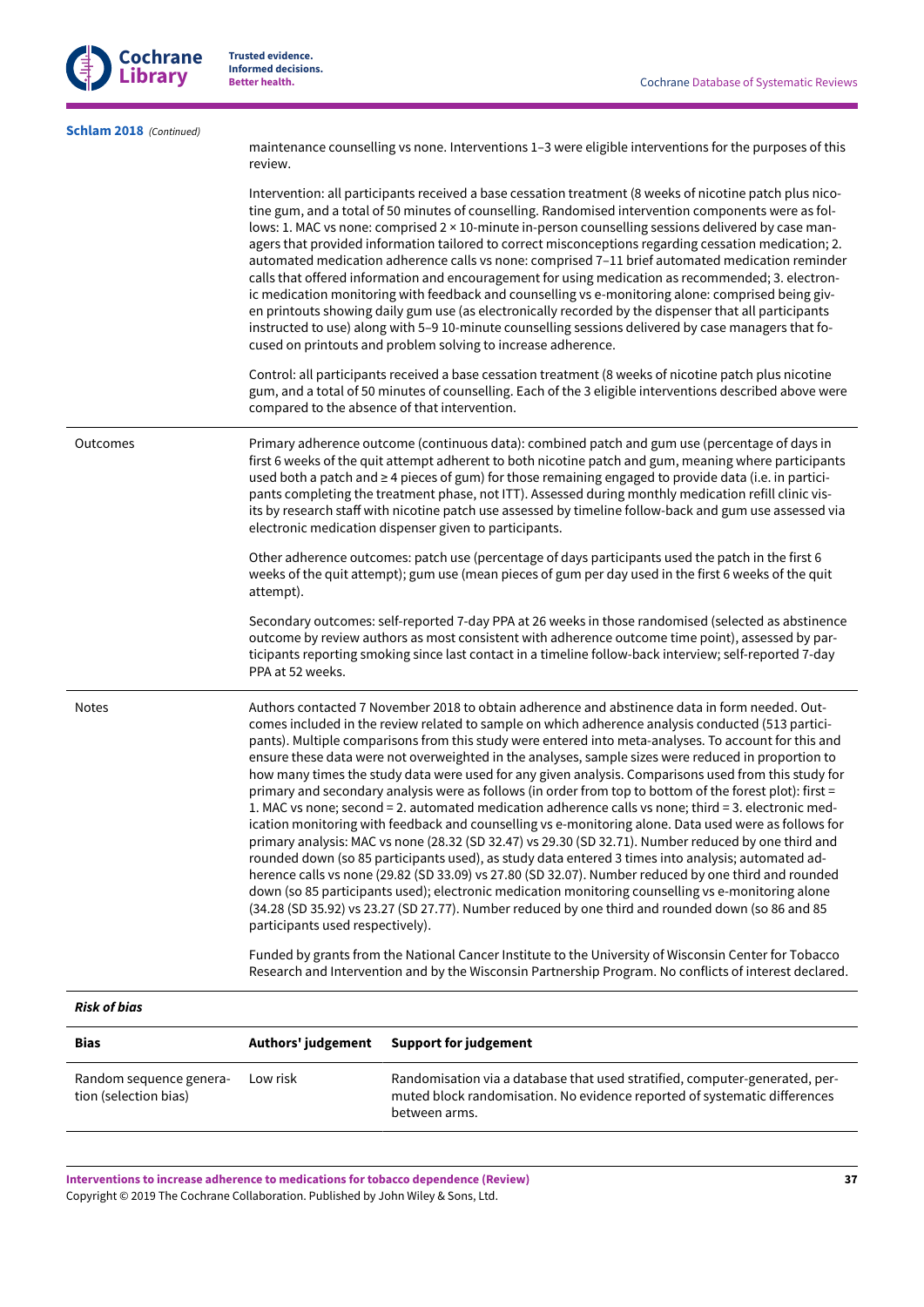| <b>Cochrane</b><br>∟ibrarv                                           | <b>Trusted evidence.</b><br><b>Informed decisions.</b><br><b>Better health.</b> | <b>Cochrane Database of Systematic Reviews</b>                                                                                                                                                                                                                                                                                                                                                                                                                                                                                                                                                                               |
|----------------------------------------------------------------------|---------------------------------------------------------------------------------|------------------------------------------------------------------------------------------------------------------------------------------------------------------------------------------------------------------------------------------------------------------------------------------------------------------------------------------------------------------------------------------------------------------------------------------------------------------------------------------------------------------------------------------------------------------------------------------------------------------------------|
| <b>Schlam 2018</b> (Continued)                                       |                                                                                 |                                                                                                                                                                                                                                                                                                                                                                                                                                                                                                                                                                                                                              |
| Allocation concealment<br>(selection bias)                           | Low risk                                                                        | Staff could not view the allocation sequence and the database did not reveal<br>participants' treatment condition to staff until participants' eligibility was con-<br>firmed. Participants were blinded to treatment condition until they provided<br>consent.                                                                                                                                                                                                                                                                                                                                                              |
| Blinding of outcome as-<br>sessment (detection bias)<br>All outcomes | Unclear risk                                                                    | Not clear that outcome assessors (case managers) were blinded. Medication<br>counts were partly used, meaning it was unlikely that this constituted a clear<br>risk of bias, but also unclear that risk of bias could be reasonably excluded. Pri-<br>mary adherence outcome was checked in part by tablet counts of medication<br>used assessed via electronic medication dispenser (gum use) given to partici-<br>pants (p. 2067, paragraph 2), but also part assessed via self-report via timeline<br>follow-back (patch use). Abstinence outcomes were self-report (p. 2067, para-<br>graph 1) via timeline follow-back. |
| Incomplete outcome data<br>(attrition bias)<br>All outcomes          | Low risk                                                                        | Participants were included in analyses if they had $\geq$ 14 days of both nicotine<br>gum and patch use data in the first 6 weeks post-target quit day (513; 94% of<br>the 544 randomised participants) (p. 2067, final paragraph). Attrition there-<br>fore very low for the primary outcome and did not clearly differ by intervention<br>arm.                                                                                                                                                                                                                                                                             |
| Selective reporting (re-<br>porting bias)                            | Unclear risk                                                                    | Study was preregistered (NCT01120704) though adherence outcomes not<br>specified.                                                                                                                                                                                                                                                                                                                                                                                                                                                                                                                                            |
| Consistency in interven-<br>tion delivery                            | Low risk                                                                        | Standard protocol used with example scripts for all counselling sessions (see<br>supplementary tables to Schlam 2016).                                                                                                                                                                                                                                                                                                                                                                                                                                                                                                       |
| Summary risk of bias                                                 | Unclear risk                                                                    | Summary risk of bias assessed as unclear.                                                                                                                                                                                                                                                                                                                                                                                                                                                                                                                                                                                    |

| <b>Schmitz 2005</b> |                                                                                                                                                                                                                                                                                                                                                                                                                                                                                                                                                                                                                                                                                                                                                                                                                                                                                                            |
|---------------------|------------------------------------------------------------------------------------------------------------------------------------------------------------------------------------------------------------------------------------------------------------------------------------------------------------------------------------------------------------------------------------------------------------------------------------------------------------------------------------------------------------------------------------------------------------------------------------------------------------------------------------------------------------------------------------------------------------------------------------------------------------------------------------------------------------------------------------------------------------------------------------------------------------|
| Methods             | Design: RCT                                                                                                                                                                                                                                                                                                                                                                                                                                                                                                                                                                                                                                                                                                                                                                                                                                                                                                |
|                     | Country: USA                                                                                                                                                                                                                                                                                                                                                                                                                                                                                                                                                                                                                                                                                                                                                                                                                                                                                               |
|                     | Recruitment methods: advertisements in local papers and radio announcements                                                                                                                                                                                                                                                                                                                                                                                                                                                                                                                                                                                                                                                                                                                                                                                                                                |
|                     | Setting: outpatient research clinic, located at a university medical centre                                                                                                                                                                                                                                                                                                                                                                                                                                                                                                                                                                                                                                                                                                                                                                                                                                |
| Participants        | Inclusion criteria: English-speaking; women; aged 30-70 years; physically healthy; smoking ≥ 10 ciga-<br>rettes per day                                                                                                                                                                                                                                                                                                                                                                                                                                                                                                                                                                                                                                                                                                                                                                                    |
|                     | Exclusion criteria: dependence on other substances; evidence of psychotic, depressive or anxiety disor-<br>ders; pregnancy/breastfeeding; serious medical problems                                                                                                                                                                                                                                                                                                                                                                                                                                                                                                                                                                                                                                                                                                                                         |
|                     | Participants randomised: 97 participants (mean age 49 years (SD 9.9); 100% women; 72% white)                                                                                                                                                                                                                                                                                                                                                                                                                                                                                                                                                                                                                                                                                                                                                                                                               |
| Interventions       | Aim of intervention: to determine whether tablet taking instructions and personalised feedback using<br>MEMS enhanced bupropion adherence.                                                                                                                                                                                                                                                                                                                                                                                                                                                                                                                                                                                                                                                                                                                                                                 |
|                     | Intervention: provision of additional feedback on adherence levels, given by a clinic nurse. Participants<br>received written and verbal instructions on proper administration of bupropion. All doses were admin-<br>istered in MEMS bottles (containing a computer chip that recorded the times when bottle opening oc-<br>curred) in the morning and 1 in the evening with at least 8 hours (but not more than 12 hour) between.<br>Participants in the intervention group were told about the recording device in the bottle cap, specifical-<br>ly that the cap would record the time and date that they took the medication. MEMS feedback was giv-<br>en in graphical form weekly with repeated instructions to increase adherence and a check of adverse<br>effects. Feedback sessions lasted approximately 5-10 minutes. Treatment regimen 7 weeks in duration<br>with weekly counselling visits. |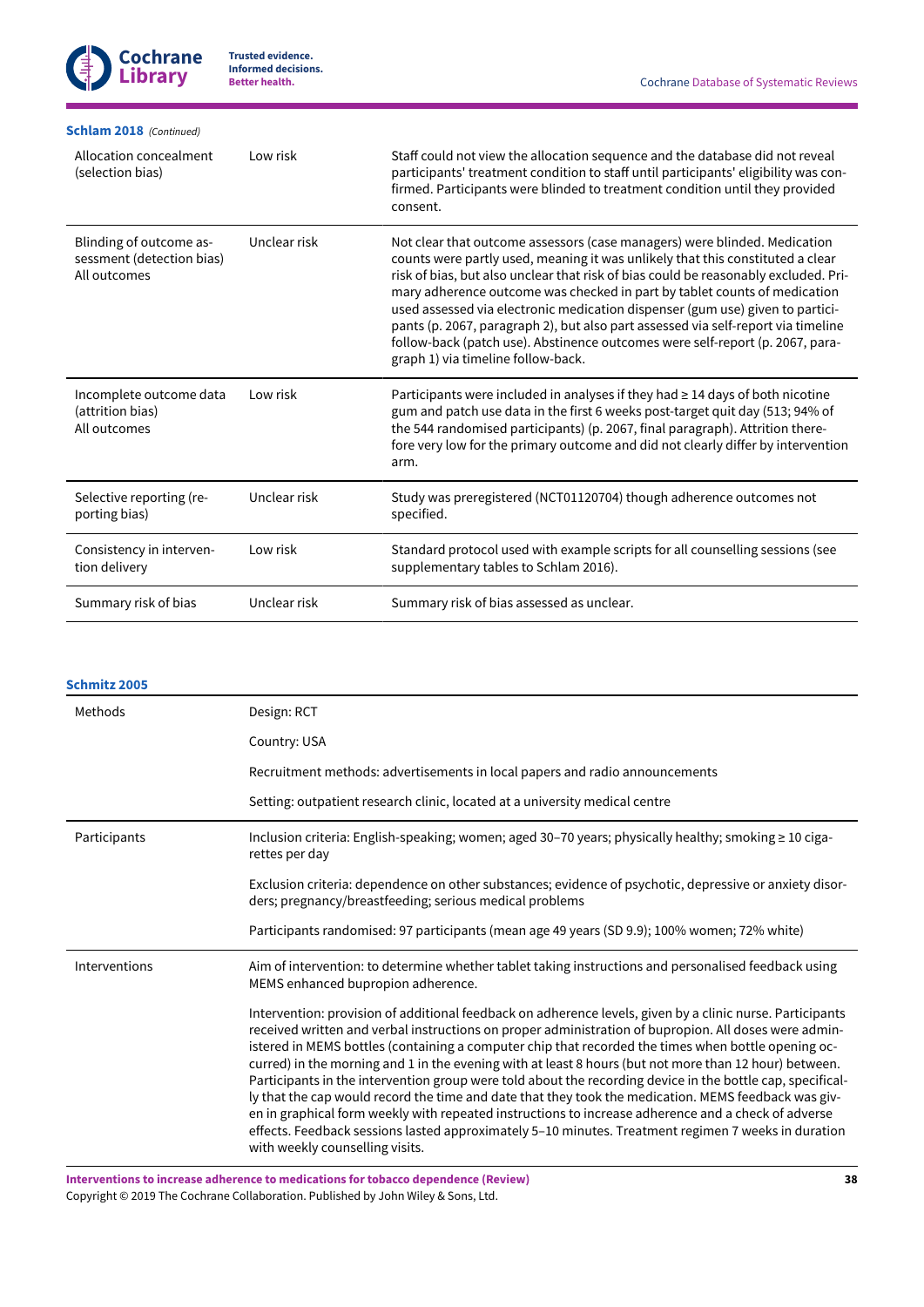

| <b>Schmitz 2005</b> (Continued) |                                                                                                                                                                                                                                                               |
|---------------------------------|---------------------------------------------------------------------------------------------------------------------------------------------------------------------------------------------------------------------------------------------------------------|
|                                 | Control: no particular information, direction or feedback beyond the standard dosing instructions. Par-<br>ticipants met briefly with nurse for a weekly check of adverse effects. The control arm was designed to<br>typify usual care in a medical setting. |
| <b>Outcomes</b>                 | Primary adherence outcome (dichotomous data): rates of full adherence i.e. 2 doses taken per day in<br>an optimal schedule (ITT data). Assessed daily over 7-week treatment period, objectively using MEMS<br>bottles.                                        |
|                                 | Other adherence outcomes: rates of dose adherence i.e. 2 doses taken per day over 7-week treatment<br>period.                                                                                                                                                 |
|                                 | Secondary outcomes: none reported                                                                                                                                                                                                                             |
| <b>Notes</b>                    | Funded by National Institute on Drug Abuse and the Department of Psychiatry at the University of<br>Texas - Houston. No information on conflicts of interest.                                                                                                 |
|                                 |                                                                                                                                                                                                                                                               |

# *Risk of bias*

| <b>Bias</b>                                                          | Authors' judgement | <b>Support for judgement</b>                                                                                                                                                                                                                                                                       |
|----------------------------------------------------------------------|--------------------|----------------------------------------------------------------------------------------------------------------------------------------------------------------------------------------------------------------------------------------------------------------------------------------------------|
| Random sequence genera-<br>tion (selection bias)                     | Unclear risk       | No details given to enable judgement. No reported systematic differences<br>between arms in baseline demographic and smoking characteristics (p. 142,<br>paragraph 5).                                                                                                                             |
| Allocation concealment<br>(selection bias)                           | Unclear risk       | No details given to enable judgement.                                                                                                                                                                                                                                                              |
| Blinding of outcome as-<br>sessment (detection bias)<br>All outcomes | Low risk           | Not clear that outcome assessors were blinded, but because MEMS monitoring<br>data used it was unlikely that this constituted a clear risk of bias. Primary ad-<br>herence outcome was measured objectively using MEMS monitoring data. Ab-<br>stinence biochemically validated.                   |
| Incomplete outcome data<br>(attrition bias)<br>All outcomes          | High risk          | There were no differences in attrition between arms (p. 142, paragraph 7), but<br>>50% of participants did not complete the study. We assumed that data re-<br>ported refers to all randomised participants (given wording used and consis-<br>tent with reported degrees of freedom for F-tests). |
| Selective reporting (re-<br>porting bias)                            | Unclear risk       | Unable to find any trial registration or published protocol.                                                                                                                                                                                                                                       |
| Consistency in interven-<br>tion delivery                            | Unclear risk       | No details given to enable judgement.                                                                                                                                                                                                                                                              |
| Summary risk of bias                                                 | High risk          | Summary risk of bias assessed as high.                                                                                                                                                                                                                                                             |

# **[Smith 2013](#page-24-5)**

| Methods | Design: RCT. $2 \times 2 \times 2$ factorial design examining 3 manipulations, only 1 of which was relevant to this<br>review.                                                            |
|---------|-------------------------------------------------------------------------------------------------------------------------------------------------------------------------------------------|
|         | Country: USA                                                                                                                                                                              |
|         | Recruitment methods: people who called the Wisconsin Tobacco Quit Line (WTQL) were invited to par-<br>ticipate in the study. There was no additional advertising or targeted recruitment. |
|         | Setting: counselling intervention conducted by telephone                                                                                                                                  |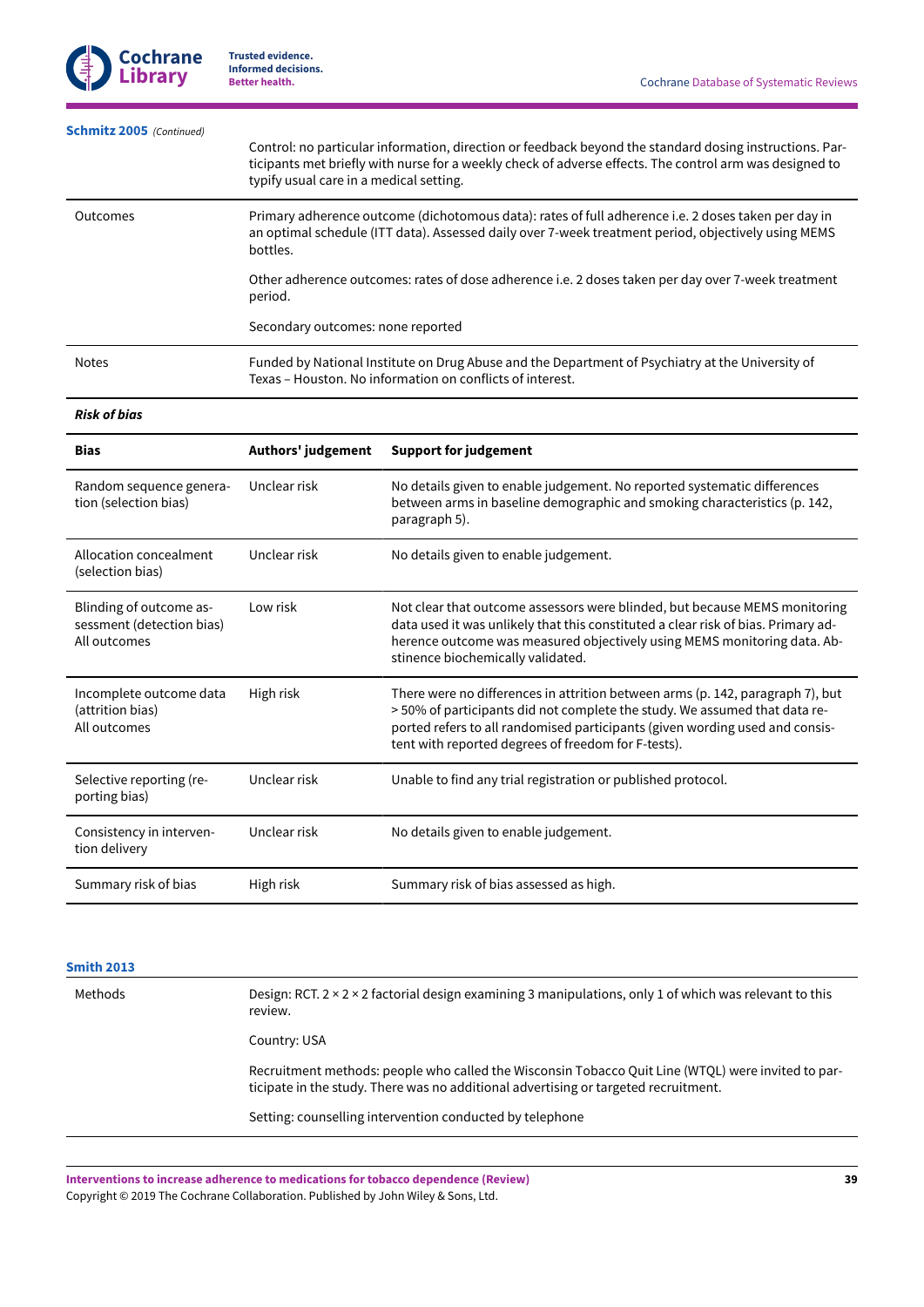**Library**

| <b>Smith 2013</b> (Continued)                    |                                                                                                                                                                                                                                                                                                                                                                                                               |                                                                                                                                                                                                                                                                                                                                                                                                                                                                                                                                                                                                                                                                                                                                                                                                                                                                                                                                                                                     |
|--------------------------------------------------|---------------------------------------------------------------------------------------------------------------------------------------------------------------------------------------------------------------------------------------------------------------------------------------------------------------------------------------------------------------------------------------------------------------|-------------------------------------------------------------------------------------------------------------------------------------------------------------------------------------------------------------------------------------------------------------------------------------------------------------------------------------------------------------------------------------------------------------------------------------------------------------------------------------------------------------------------------------------------------------------------------------------------------------------------------------------------------------------------------------------------------------------------------------------------------------------------------------------------------------------------------------------------------------------------------------------------------------------------------------------------------------------------------------|
| Participants                                     | date within the next 30 days                                                                                                                                                                                                                                                                                                                                                                                  | Inclusion criteria: aged ≥ 18 years; English speaking; smoking ≥ 10 cigarettes/day; willing to set a quit                                                                                                                                                                                                                                                                                                                                                                                                                                                                                                                                                                                                                                                                                                                                                                                                                                                                           |
|                                                  |                                                                                                                                                                                                                                                                                                                                                                                                               | Exclusion criteria: pregnant or lactating; medical contraindications for study medications (e.g. past 30<br>days, myocardial infarction or stroke; past 6 months, serious or worsening angina, very rapid or irregu-<br>lar heartbeat requiring medication); unwillingness to use study medications                                                                                                                                                                                                                                                                                                                                                                                                                                                                                                                                                                                                                                                                                 |
|                                                  |                                                                                                                                                                                                                                                                                                                                                                                                               | Participants randomised: 987 participants (mean age 41.9 years (SD 13.0); 57.6% women; 76.4% white)                                                                                                                                                                                                                                                                                                                                                                                                                                                                                                                                                                                                                                                                                                                                                                                                                                                                                 |
| Interventions                                    |                                                                                                                                                                                                                                                                                                                                                                                                               | Aim of intervention: to address problematic beliefs or knowledge about NRT that might adversely af-<br>fect appropriate use of the pharmacotherapies.                                                                                                                                                                                                                                                                                                                                                                                                                                                                                                                                                                                                                                                                                                                                                                                                                               |
|                                                  |                                                                                                                                                                                                                                                                                                                                                                                                               | Intervention: all participants received a standard quit guide in the mail, access to recorded medica-<br>tion information (via telephone), and access to an online cessation programme maintained by the quit-<br>line. They could make ad hoc calls to the quitline for additional assistance. They received standard ces-<br>sation counselling. During call 1, quitline counsellors discussed smoking history, prior quit attempts,<br>problem-solving and coping strategies, social support, and appropriate use of cessation medications;<br>also, a target quit date was set during this first call. Call 2 occurred on or close to the quit date and fo-<br>cused on management of withdrawal symptoms, appropriate use of medications, strategies to main-<br>tain abstinence in high-risk situations and early relapse prevention. Calls 3 and 4 addressed relapse<br>prevention but counselling was tailored to address concerns and questions raised by the participant. |
|                                                  |                                                                                                                                                                                                                                                                                                                                                                                                               | In addition, intervention participants received MAC during all standard counselling calls. The MAC pro-<br>tocol was developed by study investigators and involved the following: 1. prequit assessment of beliefs<br>that might undermine NRT adherence, 2. ongoing medication adherence assessment by counsellors<br>and 3. tailored coaching based on the ongoing assessments.                                                                                                                                                                                                                                                                                                                                                                                                                                                                                                                                                                                                   |
|                                                  |                                                                                                                                                                                                                                                                                                                                                                                                               | Control: standard quit materials and standard counselling only.                                                                                                                                                                                                                                                                                                                                                                                                                                                                                                                                                                                                                                                                                                                                                                                                                                                                                                                     |
| Outcomes                                         | es for $\geq$ 2 weeks).                                                                                                                                                                                                                                                                                                                                                                                       | Primary adherence outcome (continuous data): self-reported number of days of nicotine patch use in<br>the first 2 weeks in those remaining engaged at this time point (this was the most relevant outcome giv-<br>en the factorial design because all participants irrespective of randomised arm received nicotine patch-                                                                                                                                                                                                                                                                                                                                                                                                                                                                                                                                                                                                                                                          |
|                                                  | in the first 6 weeks.                                                                                                                                                                                                                                                                                                                                                                                         | Other adherence outcomes: self-reported number of days of gum use in the first 2 weeks; self-reported<br>number of weeks of nicotine patch use in the first 6 weeks; self-reported number of weeks of gum use                                                                                                                                                                                                                                                                                                                                                                                                                                                                                                                                                                                                                                                                                                                                                                       |
|                                                  |                                                                                                                                                                                                                                                                                                                                                                                                               | Secondary outcomes: 30-day PPA at 6 weeks postquit (selected as time point most relevant to adher-<br>ence outcome), 30-day PPA at 12 weeks postquit, 30-day PPA at 26 weeks postquit (selected as longest<br>time point). 7-day PPA at 2 weeks postquit; 7-day PPA at 6 weeks postquit; 7-day PPA at 12 weeks<br>postquit; 7-day PPA at 26 weeks postquit. Abstinence outcomes were assessed by self-report.                                                                                                                                                                                                                                                                                                                                                                                                                                                                                                                                                                       |
| <b>Notes</b>                                     | The study used a factorial design to examine the effect of 3 different enhancements to quitline treat-<br>ment: 1. patch only vs combination (patch plus oral) NRT; 2. shorter vs longer duration of NRT; 3. stan-<br>dard counselling vs counselling to increase NRT adherence. We are only interested in the effect of the<br>latter, with data for this comparison collapsing the other factor conditions. |                                                                                                                                                                                                                                                                                                                                                                                                                                                                                                                                                                                                                                                                                                                                                                                                                                                                                                                                                                                     |
|                                                  | Study authors contacted and responded August 2014 in seeking exact number of participants by arm<br>for primary outcome. Their response indicated that there were 386 participants in the standard coun-<br>selling group and 413 participants in the adherence counselling group.                                                                                                                            |                                                                                                                                                                                                                                                                                                                                                                                                                                                                                                                                                                                                                                                                                                                                                                                                                                                                                                                                                                                     |
|                                                  | Study funded by a National Cancer Institute grant. 3/10 authors reported no financial conflicts of inter-<br>est with other authors declaring interests.                                                                                                                                                                                                                                                      |                                                                                                                                                                                                                                                                                                                                                                                                                                                                                                                                                                                                                                                                                                                                                                                                                                                                                                                                                                                     |
| <b>Risk of bias</b>                              |                                                                                                                                                                                                                                                                                                                                                                                                               |                                                                                                                                                                                                                                                                                                                                                                                                                                                                                                                                                                                                                                                                                                                                                                                                                                                                                                                                                                                     |
| Bias                                             | Authors' judgement                                                                                                                                                                                                                                                                                                                                                                                            | <b>Support for judgement</b>                                                                                                                                                                                                                                                                                                                                                                                                                                                                                                                                                                                                                                                                                                                                                                                                                                                                                                                                                        |
| Random sequence genera-<br>tion (selection bias) | Low risk                                                                                                                                                                                                                                                                                                                                                                                                      | Participants were randomly assigned to the 8 treatment combinations via a list<br>of randomised numbers generated by SAS Proc Plan (SAS Institute Inc., Cary,                                                                                                                                                                                                                                                                                                                                                                                                                                                                                                                                                                                                                                                                                                                                                                                                                       |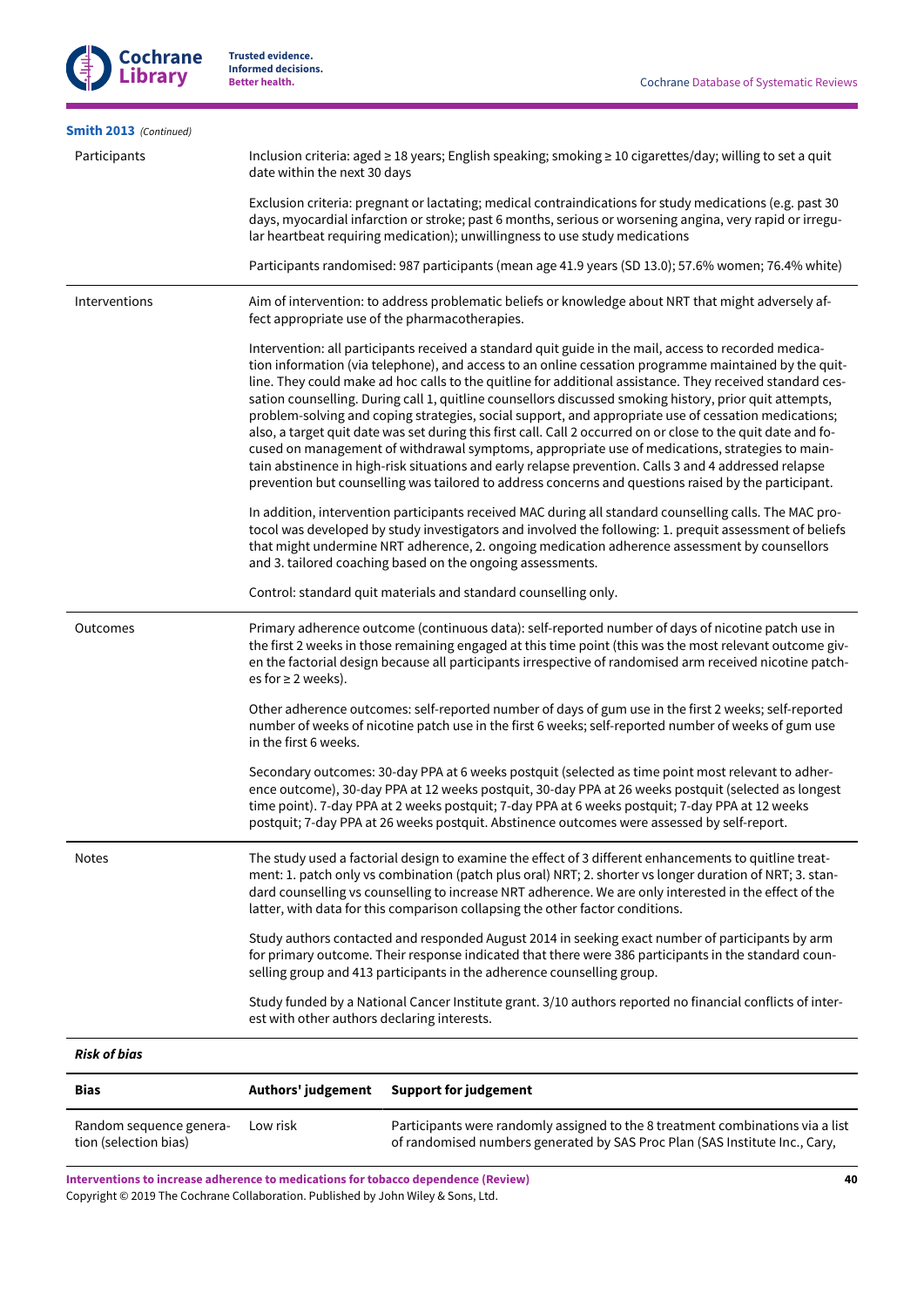

**Trusted evidence. Informed decisions.**

| <b>Smith 2013</b> (Continued)                                        |              |                                                                                                                                                                                                                                                                                                                                                                          |
|----------------------------------------------------------------------|--------------|--------------------------------------------------------------------------------------------------------------------------------------------------------------------------------------------------------------------------------------------------------------------------------------------------------------------------------------------------------------------------|
|                                                                      |              | NC) (p. 719). No evidence of systematic differences between arms, with no re-<br>ported differences in baseline demographic and smoking characteristics (p.<br>721, paragraph 4).                                                                                                                                                                                        |
| Allocation concealment<br>(selection bias)                           | Unclear risk | Insufficient details to determine that allocation was adequately concealed.                                                                                                                                                                                                                                                                                              |
| Blinding of outcome as-<br>sessment (detection bias)<br>All outcomes | High risk    | Outcome data were collected by university-based research staff not affiliated<br>with the quitline, but it was unclear if they were blinded (p. 720, paragraph 5).<br>Primary adherence outcome was only measured by self-report via telephone,<br>and abstinence measures were not biochemically validated.                                                             |
| Incomplete outcome data<br>(attrition bias)<br>All outcomes          | Low risk     | The level of attrition was moderate (18-20%) and not different between arms<br>(p. 721, paragraph 5) and reasons for dropout were given. Numbers were re-<br>ported, the overall number of participants lost was < 50% and the difference in<br>percentage followed up between groups was < 20%. Not ITT (p. 720, Analysis<br>plan and statistical methods paragraph 1). |
| Selective reporting (re-<br>porting bias)                            | Low risk     | Study was preregistered including specified primary outcomes and these were<br>unchanged in study report (NCT01087905).                                                                                                                                                                                                                                                  |
| Consistency in interven-<br>tion delivery                            | Unclear risk | No details given to enable judgement although seemed to (if not clearly stat-<br>ed) follow a basic protocol in terms of outlining the intended focus of each<br>call.                                                                                                                                                                                                   |
| Summary risk of bias                                                 | High risk    | Summary risk of bias assessed as high.                                                                                                                                                                                                                                                                                                                                   |

### **[Tucker](#page-24-6) 2017**

| Methods       | Design: RCT                                                                                                                                                                                                                                                                                                                                                                                                                                                                                                                     |
|---------------|---------------------------------------------------------------------------------------------------------------------------------------------------------------------------------------------------------------------------------------------------------------------------------------------------------------------------------------------------------------------------------------------------------------------------------------------------------------------------------------------------------------------------------|
|               | Country: USA                                                                                                                                                                                                                                                                                                                                                                                                                                                                                                                    |
|               | Recruitment methods: study was advertised at health clinics and social service agencies serving peo-<br>ple with HIV in the study area, magazines targeting the lesbian, homosexual, bisexual and transgender<br>Latino community, and social networking sites geared toward homosexual and bisexual men.<br>Setting: single in-person session at a social service agency                                                                                                                                                       |
|               |                                                                                                                                                                                                                                                                                                                                                                                                                                                                                                                                 |
| Participants  | Inclusion criteria: aged ≥ 18 years; self-identified as both Latino and HIV-positive; smoked ≥ 20 days and<br>5 cigarettes per day in last month; ready to set a quit date within next 30 days (score 7 on the Readiness<br>to Quit Ladder); willing to use the nicotine patch                                                                                                                                                                                                                                                  |
|               | Exclusion criteria: self-reporting any medical condition preventing use of nicotine patch; currently us-<br>ing other tobacco products or e-cigarettes; currently in another smoking cessation treatment; partici-<br>pated in the formative phase of the project                                                                                                                                                                                                                                                               |
|               | Participants randomised: 40 participants (mean age 42.9 years (SD: standard care 8.1; adherence 9.4);<br>7.5% women; 0% white)                                                                                                                                                                                                                                                                                                                                                                                                  |
| Interventions | Aim of intervention: brief adherence-focused intervention module designed specifically to increase ad-<br>herence with the nicotine patch.                                                                                                                                                                                                                                                                                                                                                                                      |
|               | Intervention: adherence treatment followed the same basic structure as the standard treatment, but<br>included an additional module on improving adherence to patch use. The module was designed to help<br>smokers build motivation to use the patch (e.g. by weighing the pros and cons of patch use through a<br>decisional balance exercise), establish realistic expectations about the patch (e.g. by understanding<br>the extent to which withdrawal symptoms and urges will be reduced and how long it would take), de- |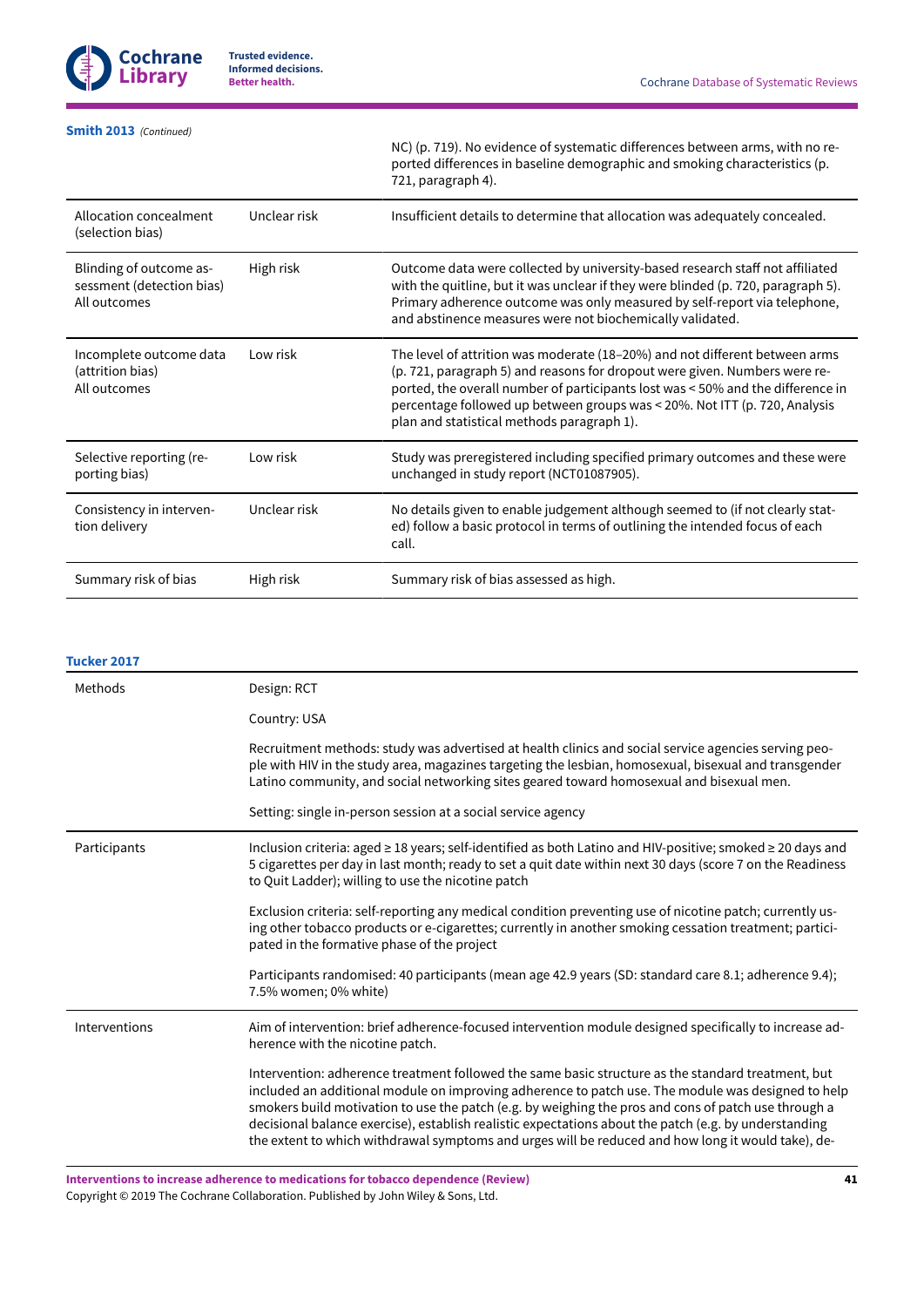

| Tucker 2017 (Continued)                          |                                                                                                                                                                                                                                                                                                                                                                                                                                                                                                                                                                             |                                                                                                                                                                                                                                                                                                                                                                                                                 |
|--------------------------------------------------|-----------------------------------------------------------------------------------------------------------------------------------------------------------------------------------------------------------------------------------------------------------------------------------------------------------------------------------------------------------------------------------------------------------------------------------------------------------------------------------------------------------------------------------------------------------------------------|-----------------------------------------------------------------------------------------------------------------------------------------------------------------------------------------------------------------------------------------------------------------------------------------------------------------------------------------------------------------------------------------------------------------|
|                                                  |                                                                                                                                                                                                                                                                                                                                                                                                                                                                                                                                                                             | velop personalised strategies to remember to use the patch (e.g. by linking patch application to daily<br>routine like brushing teeth), and deal with temptations to not use the patch (e.g. by identifying person-<br>al triggers for not using the patch and devising a plan for avoiding or dealing with these triggers). Con-<br>tact time was 27 minutes in the adherence group. Single in-person session. |
|                                                  | Assist, Arrange and nicotine patch).                                                                                                                                                                                                                                                                                                                                                                                                                                                                                                                                        | Control: standard brief smoking cessation treatment (followed the 5 As protocol (Ask, Advise, Assess,                                                                                                                                                                                                                                                                                                           |
|                                                  |                                                                                                                                                                                                                                                                                                                                                                                                                                                                                                                                                                             | All participants received an 8-week supply of nicotine patches and a pamphlet on quitting smoking.<br>Contact time in the standard group was 16 minutes. Single in-person session.                                                                                                                                                                                                                              |
| Outcomes                                         | Primary adherence outcome (dichotomous data): participants were classified as adherent with the<br>nicotine patch if they used ≥ 6 patches per week. Assessed using self-report of number of days of patch<br>use between baseline and follow-up (8 weeks) and by asking participants to return at follow-up all of<br>the patches they had been given and conducting a count of their used patches. Outcome was for com-<br>plete case sample (i.e. participants who had complete data at baseline and follow-up/participants<br>completing the treatment phase, not ITT). |                                                                                                                                                                                                                                                                                                                                                                                                                 |
|                                                  | Other adherence outcomes: none                                                                                                                                                                                                                                                                                                                                                                                                                                                                                                                                              |                                                                                                                                                                                                                                                                                                                                                                                                                 |
|                                                  |                                                                                                                                                                                                                                                                                                                                                                                                                                                                                                                                                                             | Secondary outcomes: 7-day PPA and 90-day continuous abstinence (i.e. time since quit day), verified<br>via breath CO monitoring (≤ 5 ppm). 90-day continuous abstinence (assessed at 90 days) was selected<br>as the outcome most relevant to adherence outcome, using ITT data for all randomised.                                                                                                             |
| <b>Notes</b>                                     | reports of number of patches used.                                                                                                                                                                                                                                                                                                                                                                                                                                                                                                                                          | 22/34 follow-up participants returned their patches; the remaining 12 participants provided only self-                                                                                                                                                                                                                                                                                                          |
|                                                  |                                                                                                                                                                                                                                                                                                                                                                                                                                                                                                                                                                             | Study funded by National Institute on Drug Abuse. No information on conflicts of interest.                                                                                                                                                                                                                                                                                                                      |
| <b>Risk of bias</b>                              |                                                                                                                                                                                                                                                                                                                                                                                                                                                                                                                                                                             |                                                                                                                                                                                                                                                                                                                                                                                                                 |
| <b>Bias</b>                                      | Authors' judgement                                                                                                                                                                                                                                                                                                                                                                                                                                                                                                                                                          | <b>Support for judgement</b>                                                                                                                                                                                                                                                                                                                                                                                    |
| Random sequence genera-<br>tion (selection bias) | Unclear risk                                                                                                                                                                                                                                                                                                                                                                                                                                                                                                                                                                | No details given to enable judgement. No evidence of systematic differences<br>between arms, although participants in the adherence intervention condition<br>reported significantly greater last year quit attempts (treated as a covariate in<br>the analyses) (p. 151, paragraph 1).                                                                                                                         |
| Allocation concealment<br>(selection bias)       | Unclear risk                                                                                                                                                                                                                                                                                                                                                                                                                                                                                                                                                                | No details given to enable judgement.                                                                                                                                                                                                                                                                                                                                                                           |
| ومرومهم ومستحدث والمترافية والمتناق              | بالمثمر بربما                                                                                                                                                                                                                                                                                                                                                                                                                                                                                                                                                               | وامتعمر اممون ممرزموم بالبريط الموامينا وسمرين وسمعوهم ومسمونات يتمطنونهما والممال                                                                                                                                                                                                                                                                                                                              |

| Blinding of outcome as-<br>sessment (detection bias)<br>All outcomes | Low risk     | Not clear that outcome assessors were blinded, but because used patch<br>counts were used for majority of participants completing treatment, consid-<br>ered unlikely to constitute a clear risk of bias. Primary adherence outcome<br>was assessed by objective patch counts of medication used where possible<br>and this was the case for majority of participants (22/34) with self-report data<br>where tablet counts not available (1234) (p. 150, paragraph 5). Abstinence out-<br>comes were biochemically validated (p. 150, paragraph 4). |
|----------------------------------------------------------------------|--------------|-----------------------------------------------------------------------------------------------------------------------------------------------------------------------------------------------------------------------------------------------------------------------------------------------------------------------------------------------------------------------------------------------------------------------------------------------------------------------------------------------------------------------------------------------------|
| Incomplete outcome data<br>(attrition bias)<br>All outcomes          | Unclear risk | Attrition across both groups was 15% (calculated from information on p. 150),<br>but numbers not reported by group and with no information as to whether<br>there was differential dropout although study had small absolute numbers of<br>participants (p. 151, Results).                                                                                                                                                                                                                                                                          |
| Selective reporting (re-<br>porting bias)                            | Unclear risk | Unable to find any trial registration or published protocol.                                                                                                                                                                                                                                                                                                                                                                                                                                                                                        |
| Consistency in interven-<br>tion delivery                            | Low risk     | Intervention was a module with structure.                                                                                                                                                                                                                                                                                                                                                                                                                                                                                                           |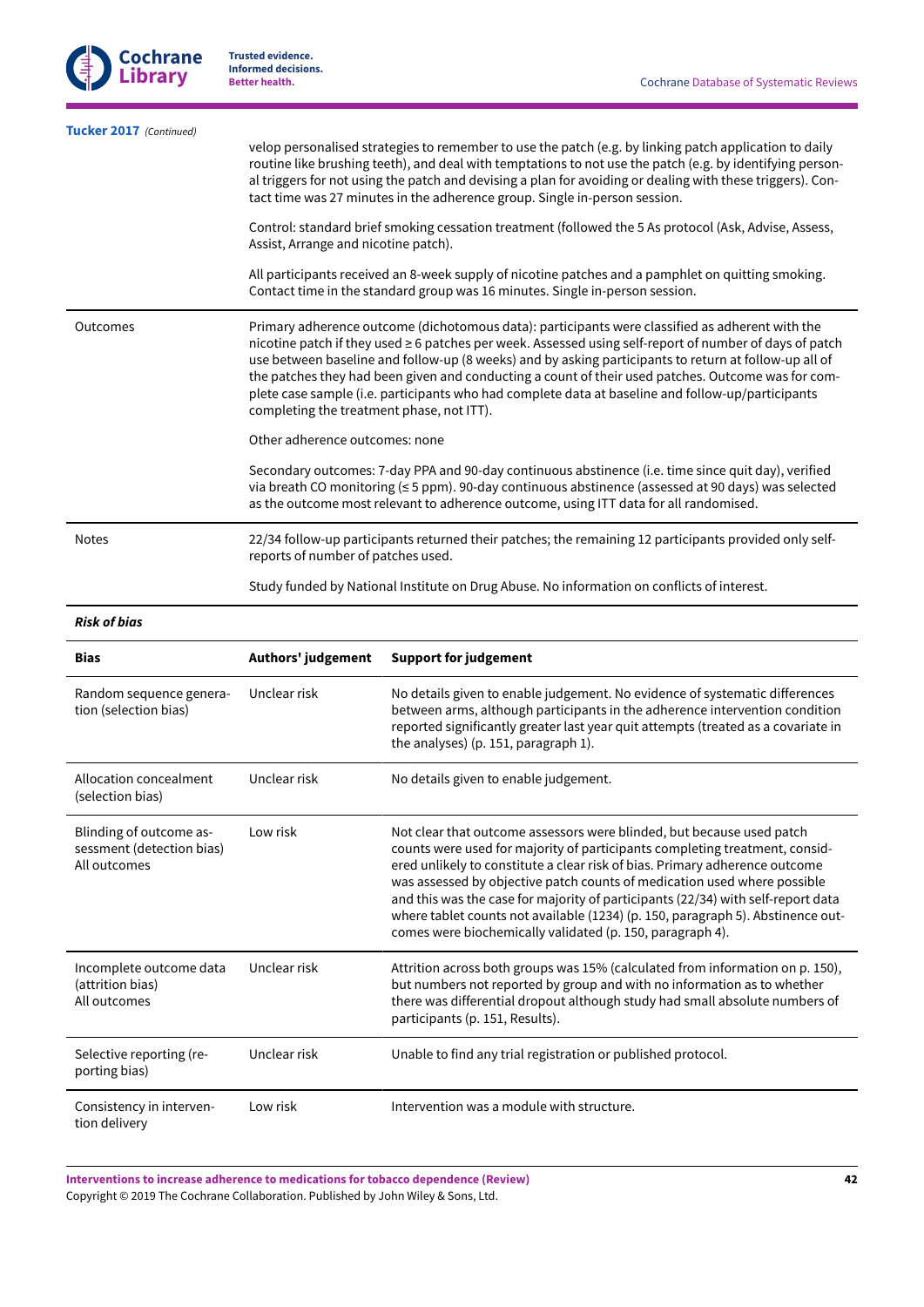

#### **[Tucker](#page-24-6) 2017**  *(Continued)*

|                                      | second or third author to ensure intervention fidelity" (p. 150, paragraph 2). |
|--------------------------------------|--------------------------------------------------------------------------------|
| Summary risk of bias<br>Unclear risk | Summary risk of bias assessed as unclear.                                      |

4R: Risks, Rewards, Roadblocks, and Repetition; 5R: Relevance, Risks, Rewards, Roadblocks, and Repetition; ANRT-12: Attitudes about Nicotine Replacement Therapy questionnaire; BMQ: Beliefs about Medicines Questionnaire; CBT: cognitive behavioural therapy; CO: carbon monoxide; DSM-IV: Diagnostic and Statistical Manual of Mental Disorders, 4th Edition; FTND: Fagerstrom Test for Nicotine Dependence; NHLBI: National Heart, Lung, and Blood Institute; ITT: intention to treat; MAC: medication adherence counselling; MEMS: Medication Event Monitoring Systems; NHS: National Health Service; NRT: nicotine replacement therapy; PPA: point-prevalence abstinence; PRNR: Perceived Risks of Nicotine Replacement questionnaire; RCT: randomised controlled trial; SD: standard deviation; WHO: World Health Organization.

# <span id="page-44-0"></span>**Characteristics of excluded studies** *[ordered by study ID]*

| <b>Study</b>               | <b>Reason for exclusion</b>                                                                                                                                                                                                                                                                                                                                                        |
|----------------------------|------------------------------------------------------------------------------------------------------------------------------------------------------------------------------------------------------------------------------------------------------------------------------------------------------------------------------------------------------------------------------------|
| Aveyard 2007               | Intervention not principally focused on increasing adherence to medications for tobacco depen-<br>dence - the protocol for the behavioural support interventions "did not specify the nature of the<br>support offered". Adherence outcome was of use/not of use for specific time periods - assessing<br>"whether NRT was being used in general and not the degree of adherence". |
| <b>Bansal-Travers 2010</b> | Intervention not principally focused on increasing adherence to medications for tobacco depen-<br>dence. Both intervention and control included a focus on medication use.                                                                                                                                                                                                         |
| Berlin 2011                | Intervention not principally focused on increasing adherence to medications for tobacco depen-<br>dence - it was not suggested that this was an aim for the study or that the intervention was being<br>employed to encourage increased adherence in participants.                                                                                                                 |
| <b>Bock 2014</b>           | Intervention not principally focused on increasing adherence to medications for tobacco depen-<br>dence.                                                                                                                                                                                                                                                                           |
| Brendryen 2008             | Intervention not principally focused on increasing adherence to medications for tobacco depen-<br>dence. Participants in both the intervention and control arms "recommended the use of NRT and<br>contained information about such products and their use".                                                                                                                       |
| Buchanan 2004              | Intervention not principally focused on increasing adherence to medications for tobacco depen-<br>dence. Both intervention and control included a focus on medication use and for the intervention<br>arm the component focused on medication use was 1 of multiple elements relating to smoking ces-<br>sation.                                                                   |
| Cropsey 2017               | Intervention not principally focused on increasing adherence to medications for tobacco depen-<br>dence.                                                                                                                                                                                                                                                                           |
| Gariti 2009                | Intervention not principally focused on increasing adherence to medications for tobacco depen-<br>dence. Both intervention and control included a focus on medication use.                                                                                                                                                                                                         |
| <b>Gong 2016</b>           | Intervention not principally focused on increasing adherence to medications for tobacco depen-<br>dence.                                                                                                                                                                                                                                                                           |
| <b>ICRFGPRG 1993</b>       | Intervention not principally focused on increasing adherence to medications for tobacco depen-<br>dence.                                                                                                                                                                                                                                                                           |
| Ingersoll 2009             | Intervention not principally focused on increasing adherence to medications for tobacco depen-<br>dence. Intervention and control conditions were 2 different formats both "designed to provide mo-                                                                                                                                                                                |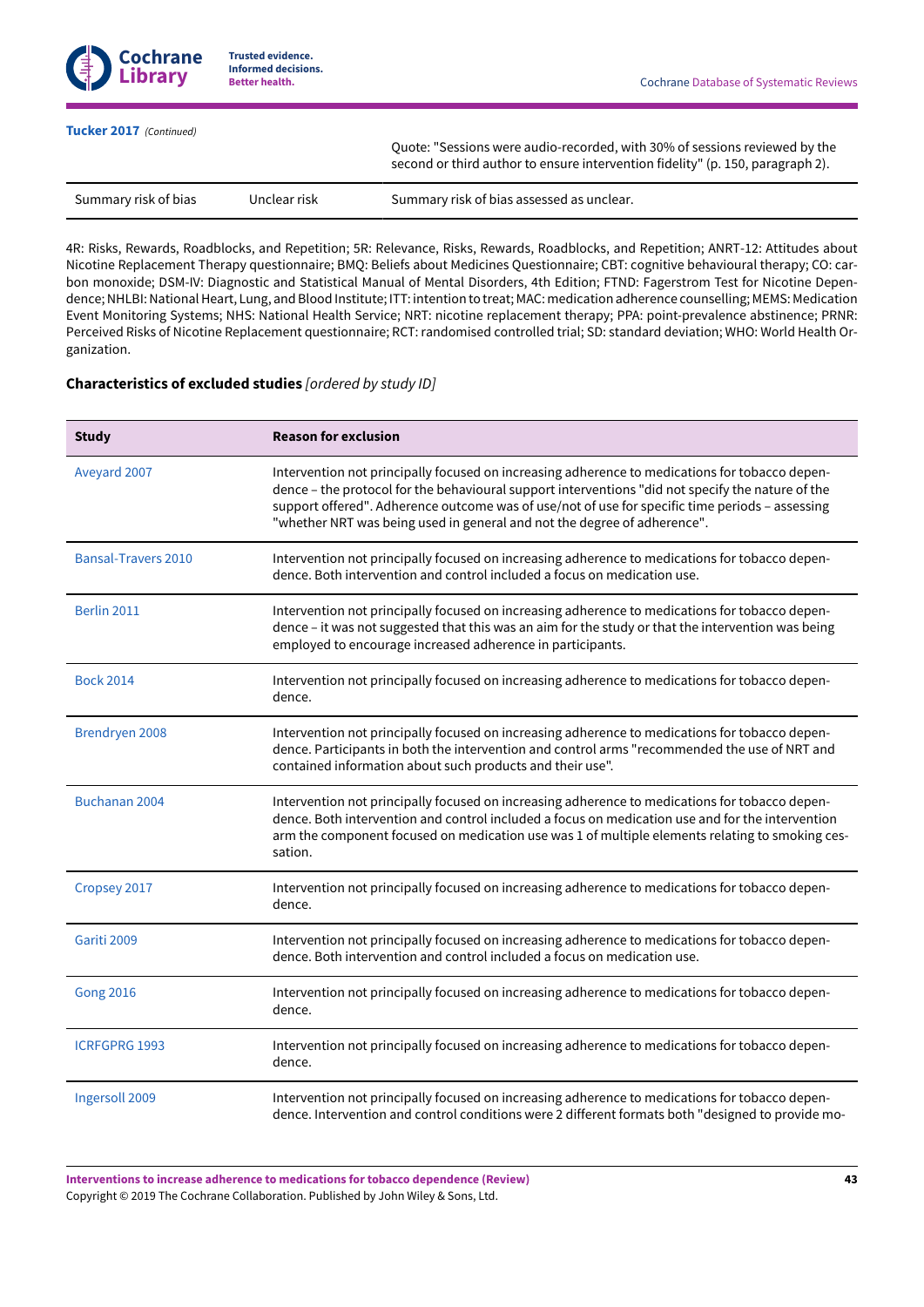| <b>Study</b>          | <b>Reason for exclusion</b>                                                                                                                                                                                                                                                                                                                                                                                                                                                                                                                                                                                                                                                                                     |
|-----------------------|-----------------------------------------------------------------------------------------------------------------------------------------------------------------------------------------------------------------------------------------------------------------------------------------------------------------------------------------------------------------------------------------------------------------------------------------------------------------------------------------------------------------------------------------------------------------------------------------------------------------------------------------------------------------------------------------------------------------|
|                       | tivation for cessation and patch use through attention to the participants' own assessment of their<br>reasons to quit, tools needed to quit, and goal-setting around quitting or reducing smoking".                                                                                                                                                                                                                                                                                                                                                                                                                                                                                                            |
| <b>ISRCTN33423896</b> | No eligible adherence outcome assessed.                                                                                                                                                                                                                                                                                                                                                                                                                                                                                                                                                                                                                                                                         |
| <b>Lando 1988</b>     | Intervention not principally focused on increasing adherence to medications for tobacco depen-<br>dence. For the intervention materials the adherence component was 1 of multiple elements - "em-<br>phasis was placed upon a range of behavioral coping mechanisms of which gum was simply one<br>major strategy for combating urges to smoke".                                                                                                                                                                                                                                                                                                                                                                |
| Lifrak 1997           | Intervention not principally focused on increasing adherence to medications for tobacco depen-<br>dence. Both intervention and control included a focus on medication use.                                                                                                                                                                                                                                                                                                                                                                                                                                                                                                                                      |
| McClure 2013          | No eligible adherence outcome assessed.                                                                                                                                                                                                                                                                                                                                                                                                                                                                                                                                                                                                                                                                         |
| McClure 2016          | Intervention not principally focused on increasing adherence to medications for tobacco depen-<br>dence.                                                                                                                                                                                                                                                                                                                                                                                                                                                                                                                                                                                                        |
| Okuyemi 2006          | Intervention not principally focused on increasing adherence to medications for tobacco depen-<br>dence. Both intervention and control included a focus on medication use.                                                                                                                                                                                                                                                                                                                                                                                                                                                                                                                                      |
| Okuyemi 2013          | Intervention not principally focused on increasing adherence to medications for tobacco depen-<br>dence. Intervention was seemingly focused on both smoking cessation and adherence compo-<br>nents with smoking cessation being the primary outcome.                                                                                                                                                                                                                                                                                                                                                                                                                                                           |
| Raupach 2010          | Not an eligible study design - historical cohort study.                                                                                                                                                                                                                                                                                                                                                                                                                                                                                                                                                                                                                                                         |
| Rigotti 2013          | Intervention not principally focused on increasing adherence to medications for tobacco depen-<br>dence. Intervention was focused on both smoking cessation and adherence components with<br>smoking cessation being the focus of the stated aim and the stated primary outcome.                                                                                                                                                                                                                                                                                                                                                                                                                                |
| Shaughnessy 1987      | No eligible adherence outcome assessed.                                                                                                                                                                                                                                                                                                                                                                                                                                                                                                                                                                                                                                                                         |
| Shiffman 2000         | Intervention not principally focused on increasing adherence to medications for tobacco depen-<br>dence. The stated aim of the intervention was to evaluate the efficacy of tailored and untailored<br>materials as supplements to NRT. The specified primary outcome was rate of continuous absti-<br>nence. Prompts to comply with the medication were 1 of multiple reported elements of the inter-<br>vention.                                                                                                                                                                                                                                                                                              |
| Strecher 2005         | Intervention not principally focused on increasing adherence to medications for tobacco depen-<br>dence. Both intervention and control included a focus on medication use.                                                                                                                                                                                                                                                                                                                                                                                                                                                                                                                                      |
| <b>Swan 2010</b>      | Intervention not principally focused on increasing adherence to medications for tobacco depen-<br>dence. All arms included a focus on medication use.                                                                                                                                                                                                                                                                                                                                                                                                                                                                                                                                                           |
| Tseng 2017            | Although study reports described the intervention as an adherence Intervention it was not princi-<br>pally focused on increasing adherence to medications for tobacco dependence. The intervention<br>tested was equally split between providing standard smoking cessation advice and material de-<br>signed to enhance adherence.                                                                                                                                                                                                                                                                                                                                                                             |
| Tønnessen 2006        | Intervention not principally focused on increasing adherence to medications for tobacco depen-<br>dence. The stated aim of the intervention was "to evaluate the efficacy of the nicotine sublingual<br>tablet or placebo combined with either low or high behavioral support for smoking cessation in<br>COPD [chronic obstructive pulmonary disease] patients after 6 months and 12 months" with speci-<br>fied primary and secondary outcomes being smoking cessation, smoking reduction and quality of<br>life. The intervention was described as "counselling on smoking cessation and subjects were al-<br>so given take-home material with tips on smoking cessation". Participants were "recommended to |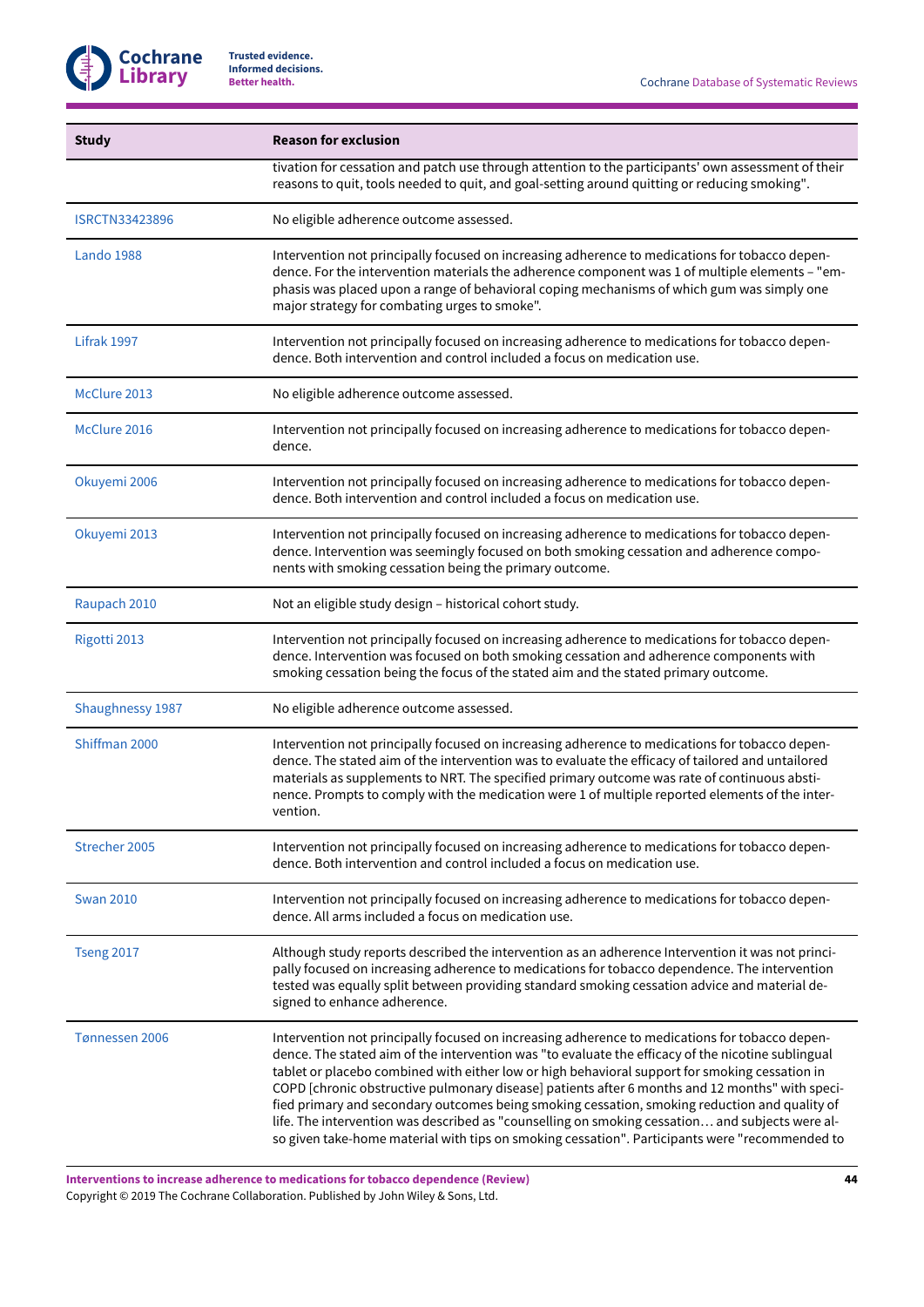

| <b>Study</b>   | <b>Reason for exclusion</b>                                                                                                                                                                     |  |
|----------------|-------------------------------------------------------------------------------------------------------------------------------------------------------------------------------------------------|--|
|                | use study medication" as 1 of multiple reported elements of the counselling intervention but it was<br>not reported that this was administered differentially to intervention and control arms. |  |
| Willemsen 2006 | No eligible adherence outcome assessed – included a measure of use vs no use of medication.                                                                                                     |  |

NRT: nicotine replacement therapy.

# <span id="page-46-0"></span>**Characteristics of studies awaiting assessment** *[ordered by study ID]*

# **[Applegate](#page-26-10) 2007**

| Methods       | Quote (from abstract): "A secure web program was created to properly dose cigarette smokers to<br>gum strength (2 vs. 4 mg) and dosing program (# of pieces/day [PPD]). The program then sends<br>SMS text messaging to the user's cellular telephone to prompt medication use at regular intervals.<br>We then conducted a randomised trial examining tailored text messaging (TTM) to support text<br>messaging (STM) in 110 cigarette smokers attempting to quit smoking while using nicotine gum."                                                                                                                                                                                                                                                                                          |
|---------------|-------------------------------------------------------------------------------------------------------------------------------------------------------------------------------------------------------------------------------------------------------------------------------------------------------------------------------------------------------------------------------------------------------------------------------------------------------------------------------------------------------------------------------------------------------------------------------------------------------------------------------------------------------------------------------------------------------------------------------------------------------------------------------------------------|
| Participants  | The sample was 53% men, 63% white, aged 43 years (SD 11) and smoked 19 (SD 7.6) CPD. There<br>were no differences between groups at baseline for CPD, gum dosing and recommended pieces per<br>day.                                                                                                                                                                                                                                                                                                                                                                                                                                                                                                                                                                                             |
| Interventions | Tailored text messaging vs support text messaging                                                                                                                                                                                                                                                                                                                                                                                                                                                                                                                                                                                                                                                                                                                                               |
| Outcomes      | Outcome variables included self-reported 7-day recalls of nicotine gum use and cigarette smoking<br>at 7, 28 and 56 days post quit date.                                                                                                                                                                                                                                                                                                                                                                                                                                                                                                                                                                                                                                                        |
| <b>Notes</b>  | Requires assessment of full text to confirm eligibility but only an abstract is seemingly available.<br>Lead author unable to be contacted, although member of author team who was able to be con-<br>tacted (May 2013) indicated that the study was conducted by a company and had not been writ-<br>ten up for publication. Abstract presented results as follows: on an intent-to-treat basis, indepen-<br>dent-sample t-tests revealed that subjects in the tailored text messaging group reported chewing<br>more nicotine gum than participants in the support text messaging group, (6.5 pieces per day with<br>tailored text messaging vs 4.5 pieces per day with support text messaging; $P = 0.003$ ). No significant<br>differences at 4 or 8 weeks, or for cigarette use variables. |

# **[Yuhongxia](#page-26-11) 2011**

| Methods       | Design: randomised controlled trial                                                                                                                                                                                          |  |  |  |  |  |
|---------------|------------------------------------------------------------------------------------------------------------------------------------------------------------------------------------------------------------------------------|--|--|--|--|--|
|               | Country: China                                                                                                                                                                                                               |  |  |  |  |  |
| Participants  | Smokers willing to make a quit attempt.                                                                                                                                                                                      |  |  |  |  |  |
| Interventions | Intervention group: varenicline combined with a mobile telephone text messaging smoking ces-<br>sation programme. The programme comprised motivational messages, support for behavioural<br>change and 'medicine attention'. |  |  |  |  |  |
|               | Control group: varenicline only                                                                                                                                                                                              |  |  |  |  |  |
| Outcomes      | Primary outcomes were varenicline usage for 12 weeks and self-reported continuous smoking ab-<br>stinence, biochemically verified by exhaled carbon monoxide test at 3 and 6 months.                                         |  |  |  |  |  |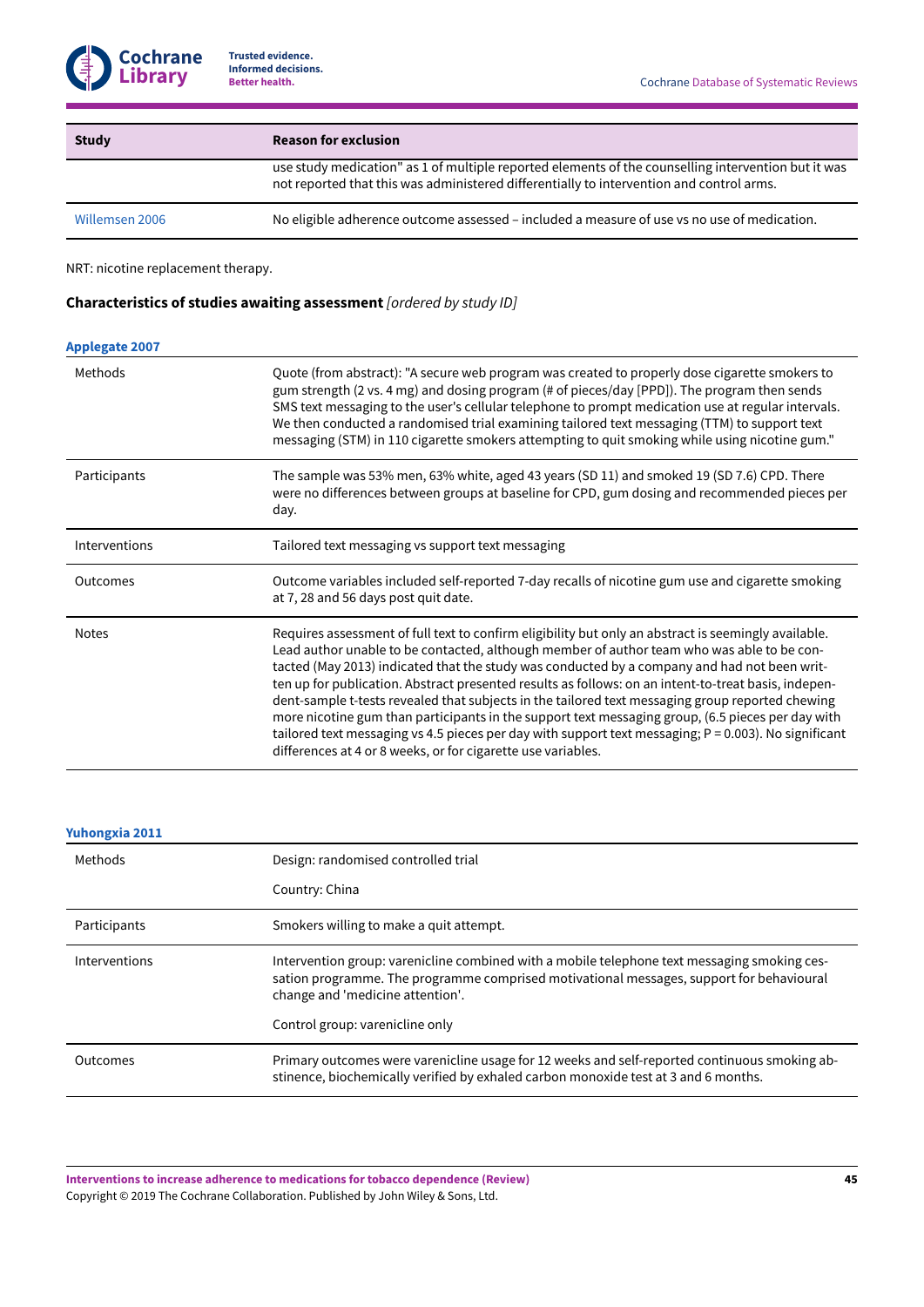

### **[Yuhongxia](#page-26-11) 2011**  *(Continued)*

Notes Only an abstract available. Unclear from this whether the principal focus of the intervention was on increasing adherence, although this seems unlikely from the abstract content. We were unable to contact the authors to receive more information.

CPD: cigarettes per day.

# <span id="page-47-1"></span>**Characteristics of ongoing studies** *[ordered by study ID]*

| <b>NCT02635919</b>  |                                                                                                                                                                                                                                                                                                                                                                                                                                                                                                 |
|---------------------|-------------------------------------------------------------------------------------------------------------------------------------------------------------------------------------------------------------------------------------------------------------------------------------------------------------------------------------------------------------------------------------------------------------------------------------------------------------------------------------------------|
| Trial name or title | Stage Ib Trial of mSMART for Smoking Cessation Medication Adherence (mSMART-Ib)                                                                                                                                                                                                                                                                                                                                                                                                                 |
| Methods             | Parallel RCT. Primary aim to conduct a 60-patient feasibility, acceptability and preliminary efficacy<br>study of mSMART (Mobile App based Personalized Solutions and Tools for Medication Adherence of<br>Rx tablet), a smartphone application ('app') for improving medication adherence among substance<br>users. The investigators will compare 2 groups of cigarette smokers undergoing a quit attempt with<br>varenicline (Chantix).                                                      |
| Participants        | 60 participants; aged 18-65 years; recently prescribed varenicline (Chantix) with the intention to<br>quit smoking in the next 3 months; has an Android smartphone (using v5.x.x or lollipop) or Apple<br>smartphone (iPhone) Operating System (iOS) (using v6.0).                                                                                                                                                                                                                              |
| Interventions       | Experimental group: using the mSMART app on their smartphone and a MEMS Cap, a smart tablet<br>box that will a record a date and time-stamped medication event whenever tablet box is opened<br>and closed, and thus allow for primary measurement of medication adherence).                                                                                                                                                                                                                    |
|                     | Control group: using the MEMS Cap and mobile web-based surveys on their smartphone but no<br>mSMART application.                                                                                                                                                                                                                                                                                                                                                                                |
| Outcomes            | Primary outcomes                                                                                                                                                                                                                                                                                                                                                                                                                                                                                |
|                     | • Adherence to smoking cessation medication as assessed via MEMS (time frame: week 12). The<br>MEMS Cap, placed on the participant's medication bottle, will document the number of times the<br>bottle is opened per day, totalled at the end of study participation.                                                                                                                                                                                                                          |
|                     | Acceptability of mSMART based on responses to an exit interview (time frame: week 12). Accept-<br>ability of mSMART will be based on responses to an exit interview at the end of the study (visit 2).<br>Questionnaire asks for agreement with statements relating to acceptability of the app. Response<br>options will be quantified on a Likert scale (1 = not at all, 2 = somewhat, 3 = moderately, 4 = ex-<br>tremely). Example question: what was your overall satisfaction with mSMART? |
|                     | Feasibility of mSMART based on frequency of participant use of the app (time frame: week 12).<br>Feasibility of mSMART will be based on frequency of participant use of the app, totalled at the<br>end of the study.                                                                                                                                                                                                                                                                           |
| Starting date       | April 2016                                                                                                                                                                                                                                                                                                                                                                                                                                                                                      |
| Contact information | F Joseph McClernon; joseph.mcclernon@duke.edu                                                                                                                                                                                                                                                                                                                                                                                                                                                   |
| <b>Notes</b>        | Detailed in registration at ClinicalTrials.gov: NCT02635919                                                                                                                                                                                                                                                                                                                                                                                                                                     |

MEMS: medication event monitoring system; RCT: randomised controlled trial.

# <span id="page-47-0"></span>**D A T A A N D A N A L Y S E S**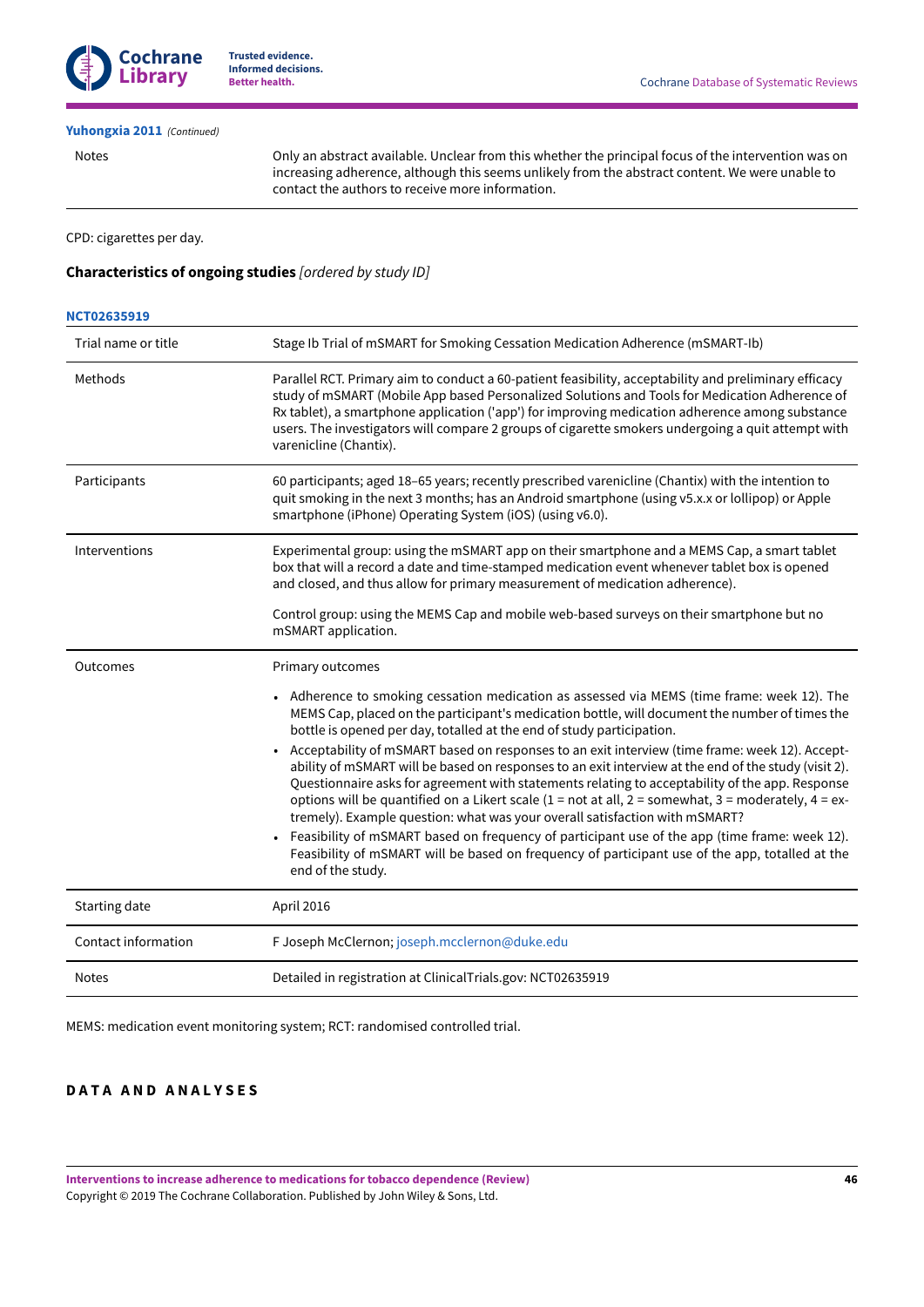# **Comparison 1. Medication adherence intervention plus standard care versus standard care alone**

| Outcome or subgroup title                             | No. of<br>studies | No. of<br>partici-<br>pants | <b>Statistical method</b>                | <b>Effect size</b>      |
|-------------------------------------------------------|-------------------|-----------------------------|------------------------------------------|-------------------------|
| 1 Adherence (combined dichotomous and<br>continuous)  | 10                | 3655                        | Std. Mean Difference (Random,<br>95% CI) | $0.10$ [0.03, 0.18]     |
| 2 Adherence: intervention focus subgroups             | 10                | 3655                        | Std. Mean Difference (Random,<br>95% CI) | $0.10$ [0.03, 0.18]     |
| 2.1 Perceptions                                       | 3                 | 839                         | Std. Mean Difference (Random,<br>95% CI) | $0.10$ [-0.03, 0.24]    |
| 2.2 Practicalities                                    | 5                 | 1752                        | Std. Mean Difference (Random,<br>95% CI) | $0.21$ [0.03, 0.38]     |
| 2.3 Both perceptions and practicalities               | 4                 | 1064                        | Std. Mean Difference (Random,<br>95% CI) | $0.04$ [-0.08, 0.16]    |
| 3 Adherence: delivery approach subgroups              | 10                | 3655                        | Std. Mean Difference (Random,<br>95% CI) | $0.10$ [0.03, 0.18]     |
| 3.1 Participant-centred                               | 8                 | 2791                        | Std. Mean Difference (Random,<br>95% CI) | $0.12$ [0.02, 0.23]     |
| 3.2 Clinician-centred                                 | 3                 | 864                         | Std. Mean Difference (Random,<br>95% CI) | $0.09$ [-0.05, 0.23]    |
| 4 Adherence: combined focus and delivery<br>subgroups | 10                | 3655                        | Std. Mean Difference (Random,<br>95% CI) | $0.10$ [0.03, 0.18]     |
| 4.1 Perceptions + participant                         | 2                 | 206                         | Std. Mean Difference (Random,<br>95% CI) | $0.03$ [-0.25, 0.30]    |
| 4.2 Perceptions + clinician                           | $\mathbf{1}$      | 633                         | Std. Mean Difference (Random,<br>95% CI) | $0.13$ [-0.03, 0.29]    |
| 4.3 Practicalities + participant                      | 5                 | 1752                        | Std. Mean Difference (Random,<br>95% CI) | $0.21$ [0.03, 0.38]     |
| 4.4 Both + participant                                | 2                 | 833                         | Std. Mean Difference (Random,<br>95% CI) | $0.08$ [-0.16, 0.32]    |
| 4.5 Both + clinician                                  | 2                 | 231                         | Std. Mean Difference (Random,<br>95% CI) | $-0.01$ $[-0.27, 0.24]$ |
| 5 Adherence: medication type subgroups                | 10                | 3655                        | Std. Mean Difference (Random,<br>95% CI) | $0.10$ [0.03, 0.18]     |
| 5.1 Nicotine replacement therapy                      | 7                 | 3442                        | Std. Mean Difference (Random,<br>95% CI) | $0.09$ [0.02, 0.17]     |
| 5.2 Bupropion                                         | $\overline{2}$    | 152                         | Std. Mean Difference (Random,<br>95% CI) | $0.58$ [0.14, 1.01]     |
| 5.3 Varenicline                                       | 1                 | 61                          | Std. Mean Difference (Random,<br>95% CI) | $-0.22$ $[-0.73, 0.29]$ |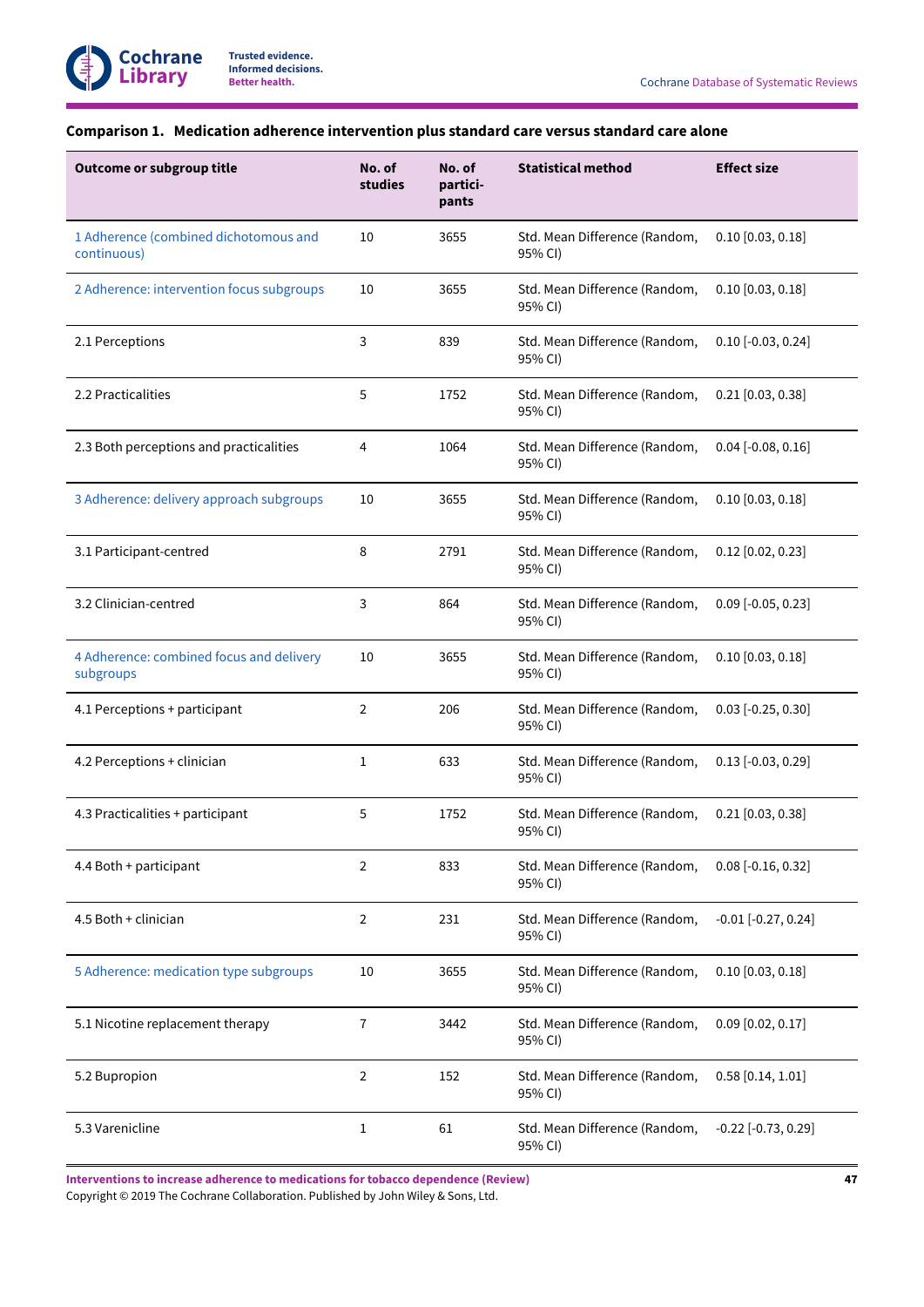

**Better health.** Cochrane Database of Systematic Reviews

| Outcome or subgroup title                                    | No. of<br>studies | No. of<br>partici-<br>pants | <b>Statistical method</b>                      | <b>Effect size</b>  |
|--------------------------------------------------------------|-------------------|-----------------------------|------------------------------------------------|---------------------|
| 6 Dichotomous adherence data (for calcula-<br>tion purposes) | 6                 | 1664                        | Odds Ratio (M-H, Random,<br>95% CI)            | $1.53$ [1.05, 2.21] |
| 7 Continuous adherence data (for calculation<br>purposes)    | 5                 | 4604                        | Std. Mean Difference (IV, Ran-<br>dom, 95% CI) | $0.11$ [0.03, 0.19] |
| 8 Short-term smoking abstinence (< 6<br>months)              | 5                 | 1795                        | Risk Ratio (M-H, Random, 95%<br>CI)            | $1.08$ [0.96, 1.21] |
| 9 Long-term smoking abstinence ( $\geq 6$ months)            | -5                | 3593                        | Risk Ratio (M-H, Random, 95%<br>CI)            | 1.16 [0.96, 1.40]   |

# **Analysis 1.1. Comparison 1 Medication adherence intervention plus standard care versus standard care alone, Outcome 1 Adherence (combined dichotomous and continuous).**

<span id="page-49-0"></span>

| <b>Study or subgroup</b>                                                                          | Inter-<br>vention | Control | Std. Mean<br><b>Difference</b> | <b>Std. Mean Difference</b>     | Weight               | <b>Std. Mean Difference</b> |
|---------------------------------------------------------------------------------------------------|-------------------|---------|--------------------------------|---------------------------------|----------------------|-----------------------------|
|                                                                                                   | Ν                 | Ν       | (SE)                           | IV, Random, 95% CI              |                      | IV, Random, 95% CI          |
| Chan 2010                                                                                         | 249               | 252     | 0(0.146)                       |                                 | 6.79%                | $0.05[-0.24, 0.33]$         |
| Chan 2011                                                                                         | 479               | 449     | 0.1(0.073)                     |                                 | 23.52%               | $0.09[-0.06, 0.23]$         |
| Marteau 2012                                                                                      | 315               | 318     | 0.1(0.082)                     |                                 | 19.43%               | $0.13[-0.03, 0.29]$         |
| Mooney 2005                                                                                       | 22                | 14      | 0.3(0.344)                     |                                 | 1.27%                | $0.31[-0.37, 0.99]$         |
| Mooney 2007                                                                                       | 27                | 28      | 0.5(0.309)                     |                                 | 1.57%                | $0.54[-0.07, 1.14]$         |
| Nollen 2011                                                                                       | 32                | 29      | $-0.2(0.258)$                  |                                 | 2.25%                | $-0.22[-0.73, 0.29]$        |
| Schlam 2018                                                                                       | 85                | 85      | $-0(0.153)$                    |                                 | 6.17%                | $-0.03[-0.33, 0.27]$        |
| Schlam 2018                                                                                       | 85                | 85      | 0.1(0.153)                     |                                 | 6.17%                | $0.06[-0.24, 0.36]$         |
| Schlam 2018                                                                                       | 86                | 85      | 0.3(0.153)                     |                                 | 6.17%                | 0.34[0.04, 0.64]            |
| Schmitz 2005                                                                                      | 51                | 46      | 0.6(0.318)                     |                                 | 1.49%                | $0.62[-0,1.24]$             |
| <b>Smith 2013</b>                                                                                 | 413               | 386     | 0(0.071)                       |                                 | 24.28%               | $0.04[-0.1, 0.18]$          |
| Tucker 2017                                                                                       | 18                | 16      | 0.5(0.411)                     |                                 | 0.89%                | $0.48[-0.32, 1.29]$         |
| <b>Total (95% CI)</b>                                                                             |                   |         |                                |                                 | 100%                 | 0.1[0.03, 0.18]             |
| Heterogeneity: Tau <sup>2</sup> =0; Chi <sup>2</sup> =11.72, df=11(P=0.39); l <sup>2</sup> =6.13% |                   |         |                                |                                 |                      |                             |
| Test for overall effect: Z=2.63(P=0.01)                                                           |                   |         |                                |                                 |                      |                             |
|                                                                                                   |                   |         | Favours control                | 0.5<br>$-1$<br>$-0.5$<br>0<br>1 | Favours intervention |                             |

# **Analysis 1.2. Comparison 1 Medication adherence intervention plus standard care versus standard care alone, Outcome 2 Adherence: intervention focus subgroups.**

<span id="page-49-1"></span>

| Study or subgroup | Inter-<br>vention | Control | Std. Mean<br><b>Difference</b> | <b>Std. Mean Difference</b>       | Weight               | <b>Std. Mean Difference</b> |
|-------------------|-------------------|---------|--------------------------------|-----------------------------------|----------------------|-----------------------------|
|                   | N                 | N       | (SE)                           | IV, Random, 95% CI                |                      | IV, Random, 95% CI          |
| 1.2.1 Perceptions |                   |         |                                |                                   |                      |                             |
| Marteau 2012      | 315               | 318     | 0.1(0.082)                     | —∎—                               | 19.43%               | $0.13[-0.03, 0.29]$         |
| Mooney 2005       | 22                | 14      | 0.3(0.344)                     |                                   | 1.27%                | $0.31[-0.37, 0.99]$         |
| Schlam 2018       | 85                | 85      | $-0(0.153)$                    |                                   | 6.17%                | $-0.03[-0.33, 0.27]$        |
|                   |                   |         | Favours control                | 0.5<br>$-0.5$<br>$-1$<br>$\Omega$ | Favours intervention |                             |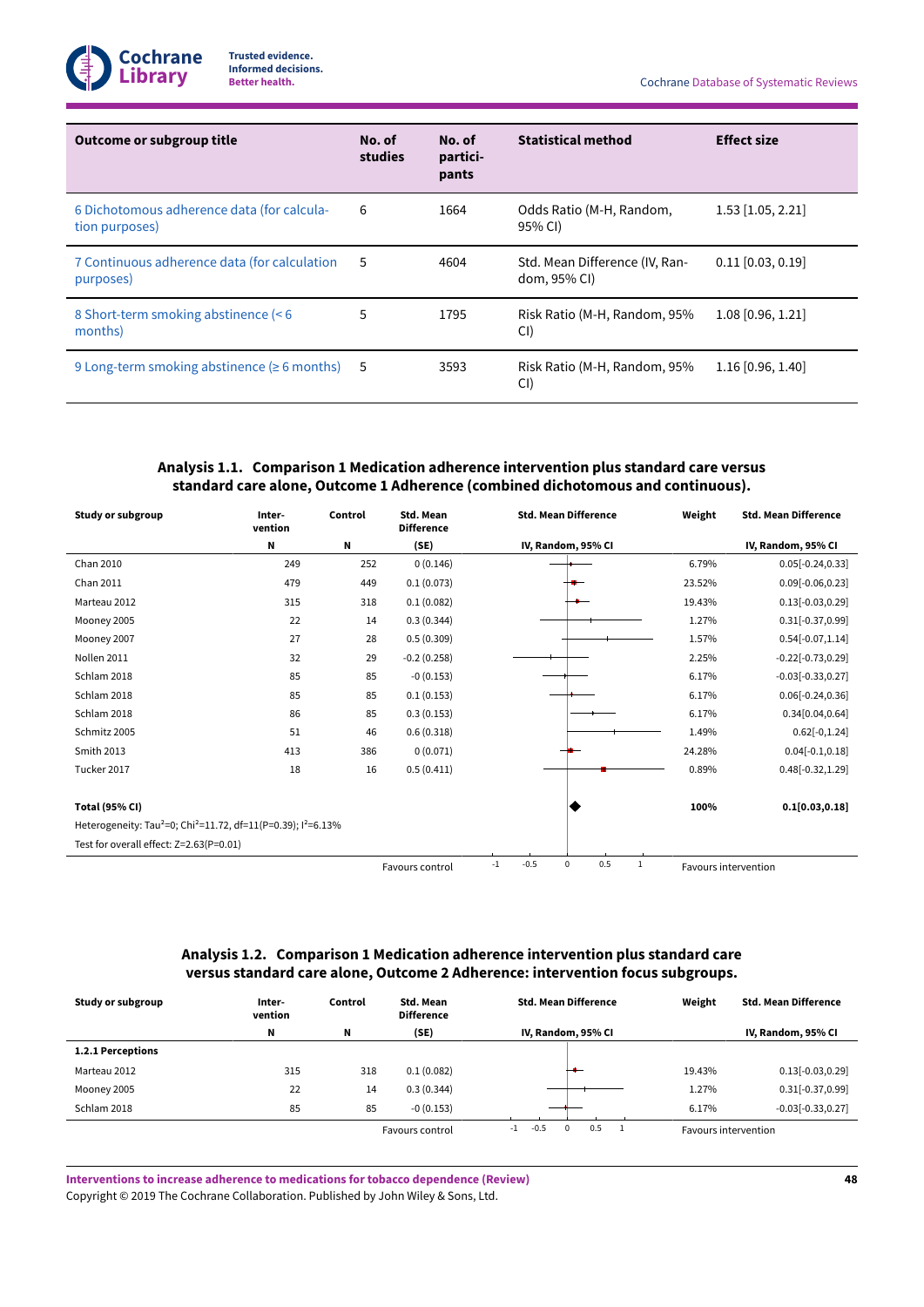

| Study or subgroup                                                                                   | Inter-<br>vention | Control | Std. Mean<br><b>Difference</b> | <b>Std. Mean Difference</b>                     | Weight               | <b>Std. Mean Difference</b> |
|-----------------------------------------------------------------------------------------------------|-------------------|---------|--------------------------------|-------------------------------------------------|----------------------|-----------------------------|
|                                                                                                     | Ν                 | Ν       | (SE)                           | IV, Random, 95% CI                              |                      | IV, Random, 95% CI          |
| Subtotal (95% CI)                                                                                   |                   |         |                                |                                                 | 26.87%               | $0.1[-0.03, 0.24]$          |
| Heterogeneity: Tau <sup>2</sup> =0; Chi <sup>2</sup> =1.23, df=2(P=0.54); l <sup>2</sup> =0%        |                   |         |                                |                                                 |                      |                             |
| Test for overall effect: Z=1.47(P=0.14)                                                             |                   |         |                                |                                                 |                      |                             |
| 1.2.2 Practicalities                                                                                |                   |         |                                |                                                 |                      |                             |
| Chan 2010                                                                                           | 249               | 252     | 0(0.146)                       |                                                 | 6.79%                | $0.05[-0.24, 0.33]$         |
| Chan 2011                                                                                           | 479               | 449     | 0.1(0.073)                     |                                                 | 23.52%               | $0.09[-0.06, 0.23]$         |
| Mooney 2007                                                                                         | 27                | 28      | 0.5(0.309)                     |                                                 | 1.57%                | $0.54[-0.07,1.14]$          |
| Schlam 2018                                                                                         | 86                | 85      | 0.3(0.153)                     |                                                 | 6.17%                | 0.34[0.04, 0.64]            |
| Schmitz 2005                                                                                        | 51                | 46      | 0.6(0.318)                     |                                                 | 1.49%                | $0.62[-0,1.24]$             |
| Subtotal (95% CI)                                                                                   |                   |         |                                |                                                 | 39.54%               | 0.21[0.03, 0.38]            |
| Heterogeneity: Tau <sup>2</sup> =0.02; Chi <sup>2</sup> =6.56, df=4(P=0.16); l <sup>2</sup> =38.99% |                   |         |                                |                                                 |                      |                             |
| Test for overall effect: Z=2.24(P=0.03)                                                             |                   |         |                                |                                                 |                      |                             |
| 1.2.3 Both perceptions and practicalities                                                           |                   |         |                                |                                                 |                      |                             |
| Nollen 2011                                                                                         | 32                | 29      | $-0.2(0.258)$                  |                                                 | 2.25%                | $-0.22[-0.73, 0.29]$        |
| Schlam 2018                                                                                         | 85                | 85      | 0.1(0.153)                     |                                                 | 6.17%                | $0.06[-0.24, 0.36]$         |
| <b>Smith 2013</b>                                                                                   | 413               | 386     | 0(0.071)                       |                                                 | 24.28%               | $0.04[-0.1, 0.18]$          |
| Tucker 2017                                                                                         | 18                | 16      | 0.5(0.411)                     |                                                 | 0.89%                | $0.48[-0.32, 1.29]$         |
| Subtotal (95% CI)                                                                                   |                   |         |                                |                                                 | 33.59%               | $0.04[-0.08, 0.16]$         |
| Heterogeneity: Tau <sup>2</sup> =0; Chi <sup>2</sup> =2.2, df=3(P=0.53); l <sup>2</sup> =0%         |                   |         |                                |                                                 |                      |                             |
| Test for overall effect: Z=0.62(P=0.54)                                                             |                   |         |                                |                                                 |                      |                             |
| <b>Total (95% CI)</b>                                                                               |                   |         |                                |                                                 | 100%                 | 0.1[0.03, 0.18]             |
| Heterogeneity: Tau <sup>2</sup> =0; Chi <sup>2</sup> =11.72, df=11(P=0.39); l <sup>2</sup> =6.13%   |                   |         |                                |                                                 |                      |                             |
| Test for overall effect: Z=2.63(P=0.01)                                                             |                   |         |                                |                                                 |                      |                             |
| Test for subgroup differences: Chi <sup>2</sup> =2.29, df=1 (P=0.32), l <sup>2</sup> =12.79%        |                   |         |                                |                                                 |                      |                             |
|                                                                                                     |                   |         | Favours control                | $-0.5$<br>0.5<br>$-1$<br>$\mathbf 0$<br>$\,1\,$ | Favours intervention |                             |

# **Analysis 1.3. Comparison 1 Medication adherence intervention plus standard care versus standard care alone, Outcome 3 Adherence: delivery approach subgroups.**

<span id="page-50-0"></span>

| Study or subgroup                                                                                | Inter-<br>vention | Control | Std. Mean<br><b>Difference</b> | <b>Std. Mean Difference</b>     | Weight               | <b>Std. Mean Difference</b> |
|--------------------------------------------------------------------------------------------------|-------------------|---------|--------------------------------|---------------------------------|----------------------|-----------------------------|
|                                                                                                  | Ν                 | Ν       | (SE)                           | IV, Random, 95% CI              |                      | IV, Random, 95% CI          |
| 1.3.1 Participant-centred                                                                        |                   |         |                                |                                 |                      |                             |
| Chan 2010                                                                                        | 249               | 252     | 0(0.146)                       |                                 | 6.79%                | $0.05[-0.24, 0.33]$         |
| Chan 2011                                                                                        | 479               | 449     | 0.1(0.073)                     |                                 | 23.52%               | $0.09[-0.06, 0.23]$         |
| Mooney 2005                                                                                      | 22                | 14      | 0.3(0.344)                     |                                 | 1.27%                | $0.31[-0.37, 0.99]$         |
| Mooney 2007                                                                                      | 27                | 28      | 0.5(0.309)                     |                                 | 1.57%                | $0.54[-0.07, 1.14]$         |
| Schlam 2018                                                                                      | 85                | 85      | $-0(0.153)$                    |                                 | 6.17%                | $-0.03[-0.33, 0.27]$        |
| Schlam 2018                                                                                      | 86                | 85      | 0.3(0.153)                     |                                 | 6.17%                | 0.34[0.04, 0.64]            |
| Schmitz 2005                                                                                     | 51                | 46      | 0.6(0.318)                     |                                 | 1.49%                | $0.62[-0,1.24]$             |
| <b>Smith 2013</b>                                                                                | 413               | 386     | 0(0.071)                       |                                 | 24.28%               | $0.04[-0.1, 0.18]$          |
| Tucker 2017                                                                                      | 18                | 16      | 0.5(0.411)                     |                                 | 0.89%                | $0.48[-0.32, 1.29]$         |
| Subtotal (95% CI)                                                                                |                   |         |                                |                                 | 72.15%               | 0.12[0.02, 0.23]            |
| Heterogeneity: Tau <sup>2</sup> =0; Chi <sup>2</sup> =9.97, df=8(P=0.27); l <sup>2</sup> =19.74% |                   |         |                                |                                 |                      |                             |
| Test for overall effect: Z=2.26(P=0.02)                                                          |                   |         |                                |                                 |                      |                             |
|                                                                                                  |                   |         |                                |                                 |                      |                             |
|                                                                                                  |                   |         | Favours control                | 0.5<br>$-0.5$<br>0<br>$-1$<br>1 | Favours intervention |                             |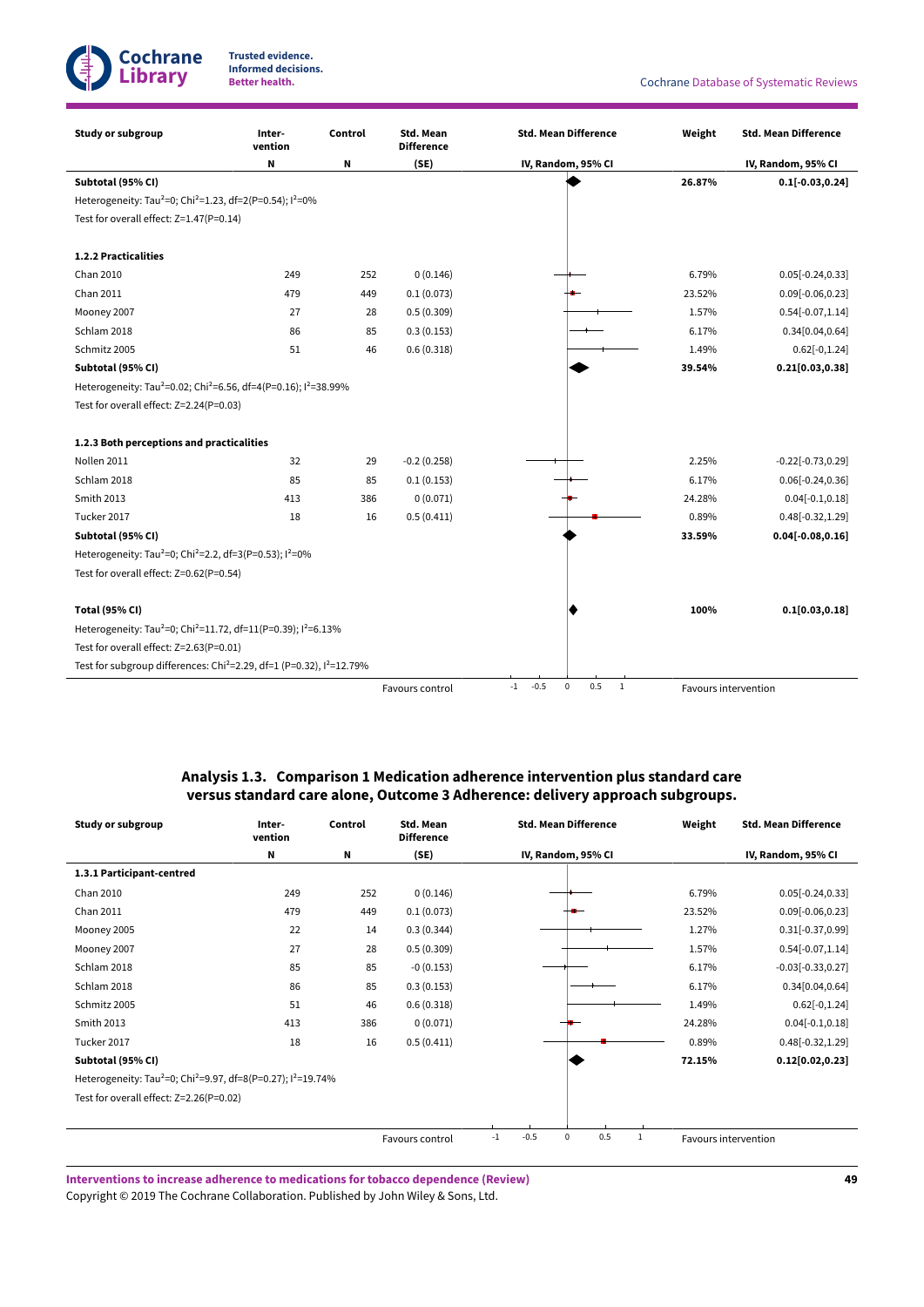

**Better health.** Cochrane Database of Systematic Reviews

| <b>Study or subgroup</b>                                                                          | Inter-<br>vention | Control | Std. Mean<br><b>Difference</b> |      |        | <b>Std. Mean Difference</b> |     | Weight               | <b>Std. Mean Difference</b> |
|---------------------------------------------------------------------------------------------------|-------------------|---------|--------------------------------|------|--------|-----------------------------|-----|----------------------|-----------------------------|
|                                                                                                   | N                 | Ν       | (SE)                           |      |        | IV, Random, 95% CI          |     |                      | IV, Random, 95% CI          |
| 1.3.2 Clinician-centred                                                                           |                   |         |                                |      |        |                             |     |                      |                             |
| Marteau 2012                                                                                      | 315               | 318     | 0.1(0.082)                     |      |        |                             |     | 19.43%               | $0.13[-0.03, 0.29]$         |
| Nollen 2011                                                                                       | 32                | 29      | $-0.2(0.258)$                  |      |        |                             |     | 2.25%                | $-0.22[-0.73, 0.29]$        |
| Schlam 2018                                                                                       | 85                | 85      | 0.1(0.153)                     |      |        |                             |     | 6.17%                | $0.06[-0.24, 0.36]$         |
| Subtotal (95% CI)                                                                                 |                   |         |                                |      |        |                             |     | 27.85%               | $0.09[-0.05, 0.23]$         |
| Heterogeneity: Tau <sup>2</sup> =0; Chi <sup>2</sup> =1.73, df=2(P=0.42); l <sup>2</sup> =0%      |                   |         |                                |      |        |                             |     |                      |                             |
| Test for overall effect: Z=1.3(P=0.19)                                                            |                   |         |                                |      |        |                             |     |                      |                             |
|                                                                                                   |                   |         |                                |      |        |                             |     |                      |                             |
| <b>Total (95% CI)</b>                                                                             |                   |         |                                |      |        |                             |     | 100%                 | 0.1[0.03, 0.18]             |
| Heterogeneity: Tau <sup>2</sup> =0; Chi <sup>2</sup> =11.72, df=11(P=0.39); l <sup>2</sup> =6.13% |                   |         |                                |      |        |                             |     |                      |                             |
| Test for overall effect: Z=2.63(P=0.01)                                                           |                   |         |                                |      |        |                             |     |                      |                             |
| Test for subgroup differences: Chi <sup>2</sup> =0.13, df=1 (P=0.71), $1^2$ =0%                   |                   |         |                                |      |        |                             |     |                      |                             |
|                                                                                                   |                   |         | Favours control                | $-1$ | $-0.5$ | 0                           | 0.5 | Favours intervention |                             |

# **Analysis 1.4. Comparison 1 Medication adherence intervention plus standard care versus standard care alone, Outcome 4 Adherence: combined focus and delivery subgroups.**

<span id="page-51-0"></span>

| Study or subgroup                                                                                   | Inter-<br>vention | Control | Std. Mean<br><b>Difference</b> | <b>Std. Mean Difference</b>                        | Weight               | <b>Std. Mean Difference</b> |
|-----------------------------------------------------------------------------------------------------|-------------------|---------|--------------------------------|----------------------------------------------------|----------------------|-----------------------------|
|                                                                                                     | N                 | Ν       | (SE)                           | IV, Random, 95% CI                                 |                      | IV, Random, 95% CI          |
| 1.4.1 Perceptions + participant                                                                     |                   |         |                                |                                                    |                      |                             |
| Mooney 2005                                                                                         | 22                | 14      | 0.3(0.344)                     |                                                    | 1.27%                | $0.31[-0.37, 0.99]$         |
| Schlam 2018                                                                                         | 85                | 85      | $-0(0.153)$                    |                                                    | 6.17%                | $-0.03[-0.33, 0.27]$        |
| Subtotal (95% CI)                                                                                   |                   |         |                                |                                                    | 7.44%                | $0.03[-0.25, 0.3]$          |
| Heterogeneity: Tau <sup>2</sup> =0; Chi <sup>2</sup> =0.81, df=1(P=0.37); l <sup>2</sup> =0%        |                   |         |                                |                                                    |                      |                             |
| Test for overall effect: Z=0.19(P=0.85)                                                             |                   |         |                                |                                                    |                      |                             |
| 1.4.2 Perceptions + clinician                                                                       |                   |         |                                |                                                    |                      |                             |
| Marteau 2012                                                                                        | 315               | 318     | 0.1(0.082)                     |                                                    | 19.43%               | $0.13[-0.03, 0.29]$         |
| Subtotal (95% CI)                                                                                   |                   |         |                                |                                                    | 19.43%               | $0.13[-0.03, 0.29]$         |
| Heterogeneity: Not applicable                                                                       |                   |         |                                |                                                    |                      |                             |
| Test for overall effect: Z=1.59(P=0.11)                                                             |                   |         |                                |                                                    |                      |                             |
| 1.4.3 Practicalities + participant                                                                  |                   |         |                                |                                                    |                      |                             |
| Chan 2010                                                                                           | 249               | 252     | 0(0.146)                       |                                                    | 6.79%                | $0.05[-0.24, 0.33]$         |
| Chan 2011                                                                                           | 479               | 449     | 0.1(0.073)                     |                                                    | 23.52%               | $0.09[-0.06, 0.23]$         |
| Mooney 2007                                                                                         | 27                | 28      | 0.5(0.309)                     |                                                    | 1.57%                | $0.54[-0.07, 1.14]$         |
| Schlam 2018                                                                                         | 86                | 85      | 0.3(0.153)                     |                                                    | 6.17%                | 0.34[0.04, 0.64]            |
| Schmitz 2005                                                                                        | 51                | 46      | 0.6(0.318)                     |                                                    | 1.49%                | $0.62[-0,1.24]$             |
| Subtotal (95% CI)                                                                                   |                   |         |                                |                                                    | 39.54%               | 0.21[0.03, 0.38]            |
| Heterogeneity: Tau <sup>2</sup> =0.02; Chi <sup>2</sup> =6.56, df=4(P=0.16); l <sup>2</sup> =38.99% |                   |         |                                |                                                    |                      |                             |
| Test for overall effect: Z=2.24(P=0.03)                                                             |                   |         |                                |                                                    |                      |                             |
| 1.4.4 Both + participant                                                                            |                   |         |                                |                                                    |                      |                             |
| <b>Smith 2013</b>                                                                                   | 413               | 386     | 0(0.071)                       |                                                    | 24.28%               | $0.04[-0.1, 0.18]$          |
| Tucker 2017                                                                                         | 18                | 16      | 0.5(0.411)                     |                                                    | 0.89%                | $0.48[-0.32, 1.29]$         |
| Subtotal (95% CI)                                                                                   |                   |         |                                |                                                    | 25.17%               | $0.08[-0.16, 0.32]$         |
| Heterogeneity: Tau <sup>2</sup> =0.01; Chi <sup>2</sup> =1.13, df=1(P=0.29); l <sup>2</sup> =11.37% |                   |         |                                |                                                    |                      |                             |
| Test for overall effect: Z=0.63(P=0.53)                                                             |                   |         |                                |                                                    |                      |                             |
|                                                                                                     |                   |         | Favours control                | $-0.5$<br>$\pmb{0}$<br>0.5<br>$-1$<br>$\mathbf{1}$ | Favours intervention |                             |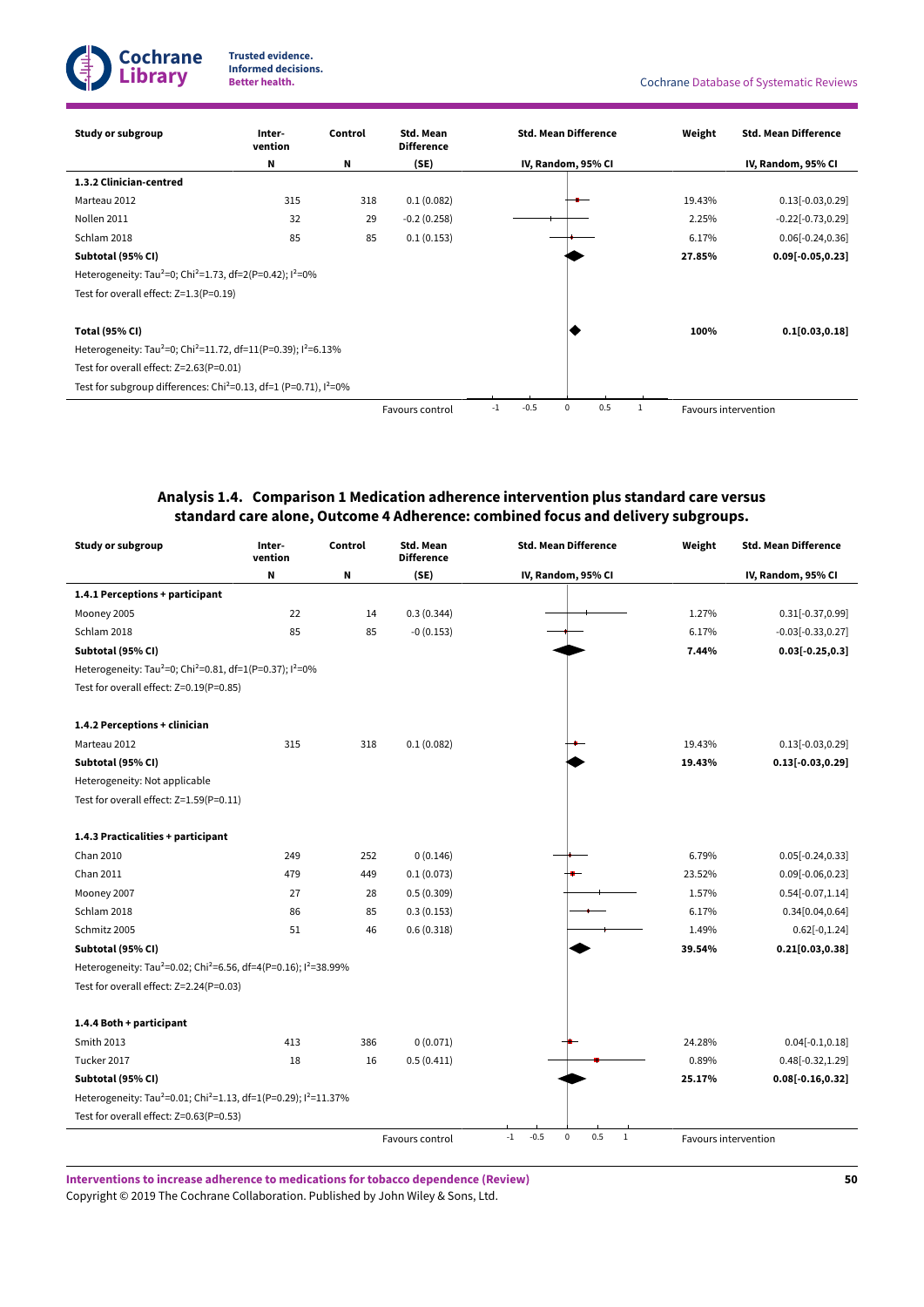

**Better health.** Cochrane Database of Systematic Reviews

| <b>Study or subgroup</b>                                                                          | Inter-<br>vention | Control | Std. Mean<br><b>Difference</b> | <b>Std. Mean Difference</b> | Weight               | <b>Std. Mean Difference</b> |
|---------------------------------------------------------------------------------------------------|-------------------|---------|--------------------------------|-----------------------------|----------------------|-----------------------------|
|                                                                                                   | Ν                 | N       | (SE)                           | IV, Random, 95% CI          |                      | IV, Random, 95% CI          |
|                                                                                                   |                   |         |                                |                             |                      |                             |
| 1.4.5 Both + clinician                                                                            |                   |         |                                |                             |                      |                             |
| Nollen 2011                                                                                       | 32                | 29      | $-0.2(0.258)$                  |                             | 2.25%                | $-0.22[-0.73, 0.29]$        |
| Schlam 2018                                                                                       | 85                | 85      | 0.1(0.153)                     |                             | 6.17%                | $0.06[-0.24, 0.36]$         |
| Subtotal (95% CI)                                                                                 |                   |         |                                |                             | 8.42%                | $-0.01[-0.27, 0.24]$        |
| Heterogeneity: Tau <sup>2</sup> =0; Chi <sup>2</sup> =0.87, df=1(P=0.35); $1^2$ =0%               |                   |         |                                |                             |                      |                             |
| Test for overall effect: Z=0.1(P=0.92)                                                            |                   |         |                                |                             |                      |                             |
|                                                                                                   |                   |         |                                |                             |                      |                             |
| <b>Total (95% CI)</b>                                                                             |                   |         |                                |                             | 100%                 | 0.1[0.03, 0.18]             |
| Heterogeneity: Tau <sup>2</sup> =0; Chi <sup>2</sup> =11.72, df=11(P=0.39); l <sup>2</sup> =6.13% |                   |         |                                |                             |                      |                             |
| Test for overall effect: Z=2.63(P=0.01)                                                           |                   |         |                                |                             |                      |                             |
| Test for subgroup differences: Chi <sup>2</sup> =2.44, df=1 (P=0.65), $1^2$ =0%                   |                   |         |                                |                             |                      |                             |
|                                                                                                   |                   |         | Favours control                | 0.5<br>$-0.5$<br>0<br>-1    | Favours intervention |                             |

# **Analysis 1.5. Comparison 1 Medication adherence intervention plus standard care versus standard care alone, Outcome 5 Adherence: medication type subgroups.**

<span id="page-52-0"></span>

| Study or subgroup                                                                                                 | Inter-<br>vention | Control | Std. Mean<br><b>Difference</b> | <b>Std. Mean Difference</b>                        | Weight                      | <b>Std. Mean Difference</b> |
|-------------------------------------------------------------------------------------------------------------------|-------------------|---------|--------------------------------|----------------------------------------------------|-----------------------------|-----------------------------|
|                                                                                                                   | N                 | N       | (SE)                           | IV, Random, 95% CI                                 |                             | IV, Random, 95% CI          |
| 1.5.1 Nicotine replacement therapy                                                                                |                   |         |                                |                                                    |                             |                             |
| Chan 2010                                                                                                         | 249               | 252     | 0(0.146)                       |                                                    | 6.79%                       | $0.05[-0.24, 0.33]$         |
| Chan 2011                                                                                                         | 479               | 449     | 0.1(0.073)                     |                                                    | 23.52%                      | $0.09[-0.06, 0.23]$         |
| Marteau 2012                                                                                                      | 315               | 318     | 0.1(0.082)                     |                                                    | 19.43%                      | $0.13[-0.03, 0.29]$         |
| Mooney 2005                                                                                                       | 22                | 14      | 0.3(0.344)                     |                                                    | 1.27%                       | $0.31[-0.37, 0.99]$         |
| Schlam 2018                                                                                                       | 85                | 85      | $-0(0.153)$                    |                                                    | 6.17%                       | $-0.03[-0.33, 0.27]$        |
| Schlam 2018                                                                                                       | 85                | 85      | 0.1(0.153)                     |                                                    | 6.17%                       | $0.06[-0.24, 0.36]$         |
| Schlam 2018                                                                                                       | 86                | 85      | 0.3(0.153)                     |                                                    | 6.17%                       | 0.34[0.04, 0.64]            |
| <b>Smith 2013</b>                                                                                                 | 413               | 386     | 0(0.071)                       |                                                    | 24.28%                      | $0.04[-0.1, 0.18]$          |
| Tucker 2017                                                                                                       | 18                | 16      | 0.5(0.411)                     |                                                    | 0.89%                       | $0.48[-0.32, 1.29]$         |
| Subtotal (95% CI)                                                                                                 |                   |         |                                |                                                    | 94.69%                      | 0.09[0.02, 0.17]            |
| Heterogeneity: Tau <sup>2</sup> =0; Chi <sup>2</sup> =5.45, df=8(P=0.71); l <sup>2</sup> =0%                      |                   |         |                                |                                                    |                             |                             |
| Test for overall effect: Z=2.5(P=0.01)                                                                            |                   |         |                                |                                                    |                             |                             |
| 1.5.2 Bupropion                                                                                                   |                   |         |                                |                                                    |                             |                             |
| Mooney 2007                                                                                                       | 27                | 28      | 0.5(0.309)                     |                                                    | 1.57%                       | $0.54[-0.07, 1.14]$         |
| Schmitz 2005                                                                                                      | 51                | 46      | 0.6(0.318)                     |                                                    | 1.49%                       | $0.62[-0,1.24]$             |
|                                                                                                                   |                   |         |                                |                                                    | 3.06%                       | 0.58[0.14, 1.01]            |
| Subtotal (95% CI)<br>Heterogeneity: Tau <sup>2</sup> =0; Chi <sup>2</sup> =0.04, df=1(P=0.84); l <sup>2</sup> =0% |                   |         |                                |                                                    |                             |                             |
| Test for overall effect: Z=2.61(P=0.01)                                                                           |                   |         |                                |                                                    |                             |                             |
|                                                                                                                   |                   |         |                                |                                                    |                             |                             |
| 1.5.3 Varenicline                                                                                                 |                   |         |                                |                                                    |                             |                             |
| Nollen 2011                                                                                                       | 32                | 29      | $-0.2(0.258)$                  |                                                    | 2.25%                       | $-0.22[-0.73, 0.29]$        |
| Subtotal (95% CI)                                                                                                 |                   |         |                                |                                                    | 2.25%                       | $-0.22[-0.73, 0.29]$        |
| Heterogeneity: Not applicable                                                                                     |                   |         |                                |                                                    |                             |                             |
| Test for overall effect: Z=0.85(P=0.39)                                                                           |                   |         |                                |                                                    |                             |                             |
| <b>Total (95% CI)</b>                                                                                             |                   |         |                                |                                                    | 100%                        | 0.1[0.03, 0.18]             |
| Heterogeneity: Tau <sup>2</sup> =0; Chi <sup>2</sup> =11.72, df=11(P=0.39); l <sup>2</sup> =6.13%                 |                   |         |                                |                                                    |                             |                             |
|                                                                                                                   |                   |         |                                | $^{\rm -1}$<br>$-0.5$<br>0.5<br>$\pmb{0}$<br>$\,1$ |                             |                             |
|                                                                                                                   |                   |         | Favours control                |                                                    | <b>Favours intervention</b> |                             |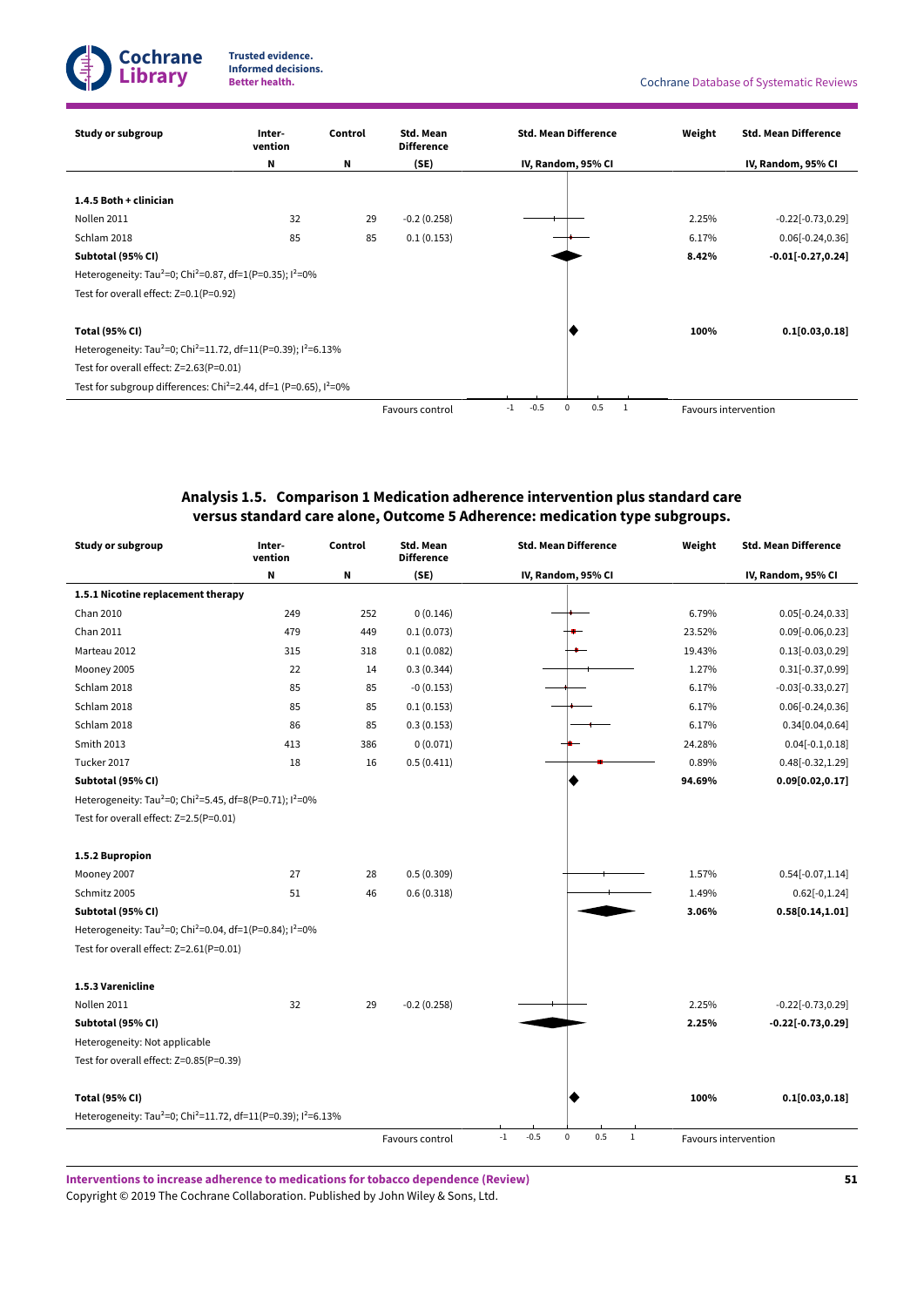

| Study or subgroup                                                                   | Inter-<br>vention | Control | Std. Mean<br><b>Difference</b> | <b>Std. Mean Difference</b> | Weight<br>Std. Mean Difference |
|-------------------------------------------------------------------------------------|-------------------|---------|--------------------------------|-----------------------------|--------------------------------|
|                                                                                     | N                 | N       | (SE)                           | IV, Random, 95% CI          | IV, Random, 95% CI             |
| Test for overall effect: Z=2.63(P=0.01)                                             |                   |         |                                |                             |                                |
| Test for subgroup differences: Chi <sup>2</sup> =6.23, df=1 (P=0.04), $1^2$ =67.87% |                   |         |                                |                             |                                |
|                                                                                     |                   |         | Favours control                | 0.5<br>$-0.5$               | Favours intervention           |

# **Analysis 1.6. Comparison 1 Medication adherence intervention plus standard care versus standard care alone, Outcome 6 Dichotomous adherence data (for calculation purposes).**

<span id="page-53-0"></span>

| Study or subgroup                                                                                   | <b>Intervention</b> | Control         |      | <b>Odds Ratio</b> |                     |    | Weight | <b>Odds Ratio</b>           |                     |
|-----------------------------------------------------------------------------------------------------|---------------------|-----------------|------|-------------------|---------------------|----|--------|-----------------------------|---------------------|
|                                                                                                     | n/N                 | n/N             |      |                   | M-H, Random, 95% CI |    |        |                             | M-H, Random, 95% CI |
| Chan 2010                                                                                           | 34/249              | 32/252          |      |                   |                     |    |        | 25.33%                      | 1.09[0.65,1.83]     |
| Chan 2011                                                                                           | 270/479             | 236/449         |      |                   |                     |    |        | 40.45%                      | 1.17[0.9, 1.51]     |
| Mooney 2005                                                                                         | 7/27                | 3/22            |      |                   |                     |    |        | 5.48%                       | 2.22[0.5,9.85]      |
| Mooney 2007                                                                                         | 15/27               | 9/28            |      |                   |                     |    |        | 9.25%                       | 2.64 [0.88, 7.91]   |
| Schmitz 2005                                                                                        | 28/51               | 13/46           |      |                   |                     |    |        | 13.84%                      | 3.09[1.33,7.2]      |
| Tucker 2017                                                                                         | 8/18                | 4/16            |      |                   |                     |    |        | 5.65%                       | 2.4 [0.55, 10.38]   |
| <b>Total (95% CI)</b>                                                                               | 851                 | 813             |      |                   |                     |    |        | 100%                        | 1.53[1.05, 2.21]    |
| Total events: 362 (Intervention), 297 (Control)                                                     |                     |                 |      |                   |                     |    |        |                             |                     |
| Heterogeneity: Tau <sup>2</sup> =0.07; Chi <sup>2</sup> =7.92, df=5(P=0.16); l <sup>2</sup> =36.89% |                     |                 |      |                   |                     |    |        |                             |                     |
| Test for overall effect: Z=2.24(P=0.03)                                                             |                     |                 |      |                   |                     |    |        |                             |                     |
|                                                                                                     |                     | Favours control | 0.01 | 0.1               |                     | 10 | 100    | <b>Favours intervention</b> |                     |

# **Analysis 1.7. Comparison 1 Medication adherence intervention plus standard care versus standard care alone, Outcome 7 Continuous adherence data (for calculation purposes).**

<span id="page-53-1"></span>

| <b>Study or subgroup</b>                                                                              |      | Intervention | Control |                 | <b>Std. Mean Difference</b>         | Weight               | <b>Std. Mean Difference</b> |
|-------------------------------------------------------------------------------------------------------|------|--------------|---------|-----------------|-------------------------------------|----------------------|-----------------------------|
|                                                                                                       | N    | Mean(SD)     | Ν       | Mean(SD)        | Random, 95% CI                      |                      | Random, 95% CI              |
| Marteau 2012                                                                                          | 315  | 68.5 (36.3)  | 318     | 63.6 (39)       |                                     | 11.54%               | $0.13[-0.03, 0.29]$         |
| Mooney 2005                                                                                           | 22   | 120.1(55.3)  | 14      | 102.5 (53.9)    |                                     | 1.36%                | $0.31[-0.36, 0.99]$         |
| Nollen 2011                                                                                           | 32   | 82.1 (36.4)  | 29      | 89.2 (24.4)     |                                     | 2.3%                 | $-0.22[-0.73, 0.28]$        |
| Schlam 2018                                                                                           | 85   | 28.3(32.5)   | 85      | 29.3(32.7)      |                                     | 5.36%                | $-0.03[-0.33, 0.27]$        |
| Schlam 2018                                                                                           | 85   | 29.8(33.1)   | 85      | 27.8(32.1)      |                                     | 5.36%                | $0.06[-0.24, 0.36]$         |
| Schlam 2018                                                                                           | 86   | 34.3 (35.9)  | 85      | 23.3(27.8)      |                                     | 5.33%                | 0.34[0.04, 0.64]            |
| Schlam 2018                                                                                           | 257  | 28.3(32.5)   | 256     | 29.3 (32.7)     |                                     | 10.51%               | $-0.03[-0.2,0.14]$          |
| Schlam 2018                                                                                           | 258  | 34.3 (35.9)  | 255     | 23.3(27.8)      |                                     | 10.43%               | 0.34[0.17, 0.52]            |
| Schlam 2018                                                                                           | 256  | 29.8(33.1)   | 257     | 27.8(32.1)      |                                     | 10.5%                | $0.06[-0.11, 0.24]$         |
| Schlam 2018                                                                                           | 128  | 28.3(32.5)   | 128     | 29.3 (32.7)     |                                     | 7.11%                | $-0.03[-0.27, 0.22]$        |
| Schlam 2018                                                                                           | 129  | 34.3 (35.9)  | 127     | 23.3(27.8)      |                                     | 7.04%                | 0.34[0.09, 0.59]            |
| Schlam 2018                                                                                           | 256  | 29.8(33.1)   | 257     | 27.8(32.1)      |                                     | 10.5%                | $0.06[-0.11, 0.24]$         |
| <b>Smith 2013</b>                                                                                     | 413  | 10(5.1)      | 386     | 9.8(4.9)        |                                     | 12.66%               | $0.04[-0.1, 0.18]$          |
| Total ***                                                                                             | 2322 |              | 2282    |                 |                                     | 100%                 | 0.11[0.03, 0.19]            |
| Heterogeneity: Tau <sup>2</sup> =0.01; Chi <sup>2</sup> =20.76, df=12(P=0.05); l <sup>2</sup> =42.21% |      |              |         |                 |                                     |                      |                             |
| Test for overall effect: Z=2.57(P=0.01)                                                               |      |              |         |                 |                                     |                      |                             |
|                                                                                                       |      |              |         | Favours control | 0.5<br>$-0.5$<br>$-1$<br>0<br>$1\,$ | Favours intervention |                             |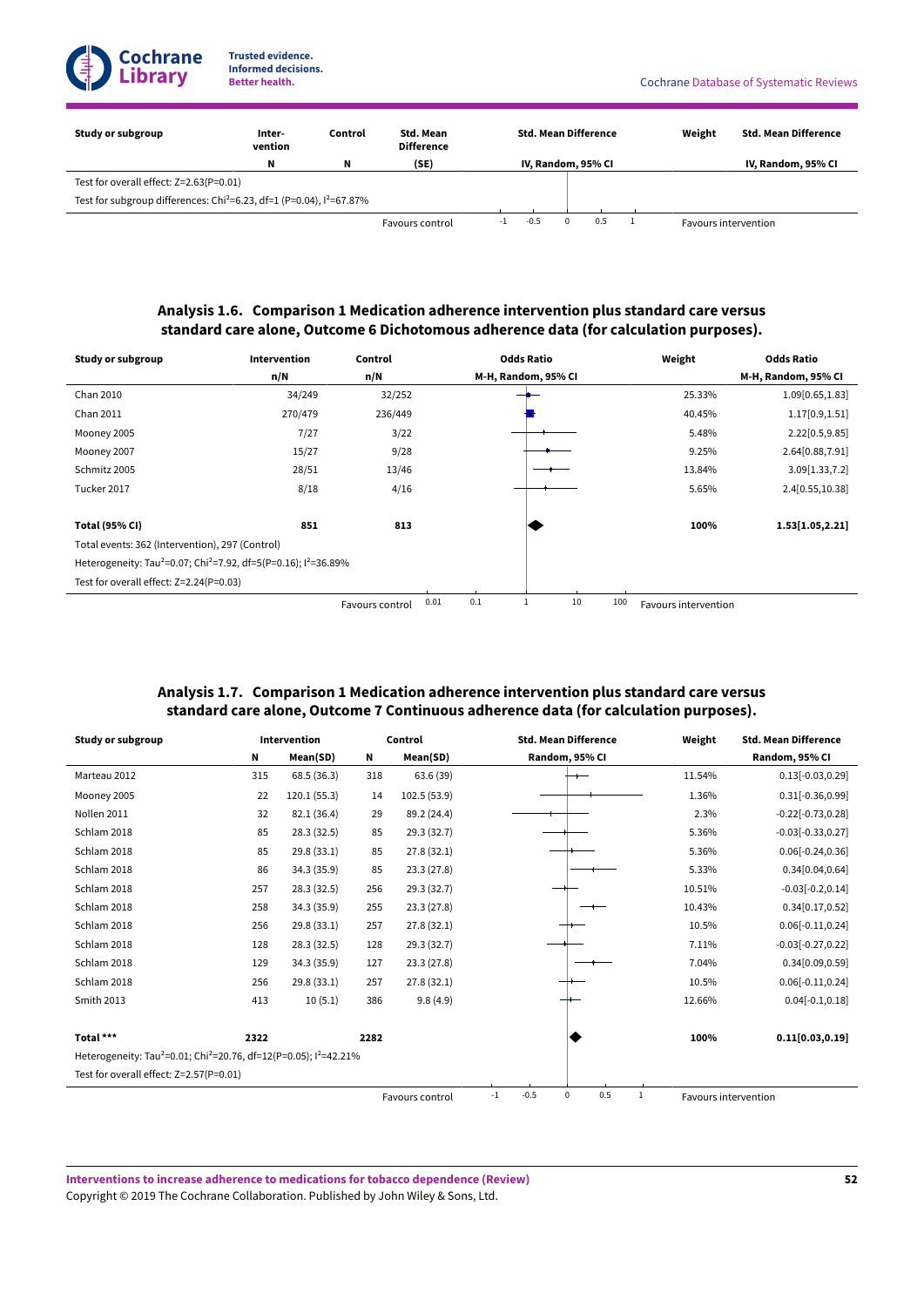

# **Analysis 1.8. Comparison 1 Medication adherence intervention plus standard care versus standard care alone, Outcome 8Short-term smoking abstinence (< 6 months).**

<span id="page-54-0"></span>

| Study or subgroup                                                                   | Intervention | Control         | <b>Risk Ratio</b>                                   | Weight<br><b>Risk Ratio</b> |                     |
|-------------------------------------------------------------------------------------|--------------|-----------------|-----------------------------------------------------|-----------------------------|---------------------|
|                                                                                     | n/N          | n/N             | M-H, Random, 95% CI                                 |                             | M-H, Random, 95% CI |
| Marteau 2012                                                                        | 151/315      | 147/318         |                                                     | 51.08%                      | 1.04 [0.88, 1.22]   |
| Mooney 2005                                                                         | 13/32        | 10/31           |                                                     | 3.2%                        | 1.26 [0.65, 2.44]   |
| Nollen 2011                                                                         | 8/36         | 9/36            |                                                     | 2.01%                       | 0.89[0.39,2.04]     |
| <b>Smith 2013</b>                                                                   | 172/502      | 150/485         |                                                     | 43.07%                      | 1.11[0.93, 1.33]    |
| Tucker 2017                                                                         | 6/20         | 2/20            |                                                     | 0.64%                       | 3[0.69, 13.12]      |
| <b>Total (95% CI)</b>                                                               | 905          | 890             |                                                     | 100%                        | 1.08[0.96,1.21]     |
| Total events: 350 (Intervention), 318 (Control)                                     |              |                 |                                                     |                             |                     |
| Heterogeneity: Tau <sup>2</sup> =0; Chi <sup>2</sup> =2.58, df=4(P=0.63); $1^2$ =0% |              |                 |                                                     |                             |                     |
| Test for overall effect: Z=1.24(P=0.21)                                             |              |                 |                                                     |                             |                     |
|                                                                                     |              | Favours control | 5<br>$0.1 \quad 0.2$<br>0.5<br>10<br>$\overline{2}$ | Favours intervention        |                     |

# **Analysis 1.9. Comparison 1 Medication adherence intervention plus standard care versus standard care alone, Outcome 9 Long-term smoking abstinence (≥ 6 months).**

<span id="page-54-1"></span>

| Study or subgroup                                                                                    | Intervention | Control         | <b>Risk Ratio</b>                        | Weight               | <b>Risk Ratio</b>   |
|------------------------------------------------------------------------------------------------------|--------------|-----------------|------------------------------------------|----------------------|---------------------|
|                                                                                                      | n/N          | n/N             | M-H, Random, 95% CI                      |                      | M-H, Random, 95% CI |
| Chan 2010                                                                                            | 33/249       | 24/252          |                                          | 9.87%                | 1.39 [0.85, 2.28]   |
| Chan 2011                                                                                            | 48/479       | 26/449          |                                          | 10.93%               | 1.73[1.09,2.74]     |
| Marteau 2012                                                                                         | 43/315       | 25/318          |                                          | 10.68%               | 1.74 $[1.09, 2.77]$ |
| Schlam 2018                                                                                          | 34/90        | 36/91           |                                          | 14.36%               | 0.95[0.66, 1.38]    |
| Schlam 2018                                                                                          | 36/91        | 33/91           |                                          | 14.13%               | 1.09[0.75,1.58]     |
| Schlam 2018                                                                                          | 34/90        | 35/91           |                                          | 14.18%               | 0.98[0.68, 1.42]    |
| <b>Smith 2013</b>                                                                                    | 184/502      | 182/485         |                                          | 25.85%               | 0.98[0.83, 1.15]    |
| <b>Total (95% CI)</b>                                                                                | 1816         | 1777            |                                          | 100%                 | 1.16[0.96, 1.4]     |
| Total events: 412 (Intervention), 361 (Control)                                                      |              |                 |                                          |                      |                     |
| Heterogeneity: Tau <sup>2</sup> =0.03; Chi <sup>2</sup> =11.51, df=6(P=0.07); l <sup>2</sup> =47.85% |              |                 |                                          |                      |                     |
| Test for overall effect: Z=1.56(P=0.12)                                                              |              |                 |                                          |                      |                     |
|                                                                                                      |              | Favours control | 0.7<br>1.5<br>0.5<br>$\overline{2}$<br>1 | Favours intervention |                     |

# <span id="page-54-2"></span>**A D D I T I O N A L T A B L E S**

# <span id="page-54-3"></span>**Table 1. Brief descriptions of adherence interventions**

| Brief description of specific intervention components in-<br><b>Addition-</b><br><b>Study</b><br>tended to increase adherence <sup>a</sup><br>time rel-<br>ative to<br>standard<br>care? | al contact<br>tion for<br>which ad-<br>herence<br>was tar-<br>geted | tion fo-<br>cused on<br>percep-<br>tions,<br>practical-<br>ities or<br>both | ipant-<br>or clini-<br>cian-cen-<br>tred in-<br>terven-<br>tion |
|------------------------------------------------------------------------------------------------------------------------------------------------------------------------------------------|---------------------------------------------------------------------|-----------------------------------------------------------------------------|-----------------------------------------------------------------|
|------------------------------------------------------------------------------------------------------------------------------------------------------------------------------------------|---------------------------------------------------------------------|-----------------------------------------------------------------------------|-----------------------------------------------------------------|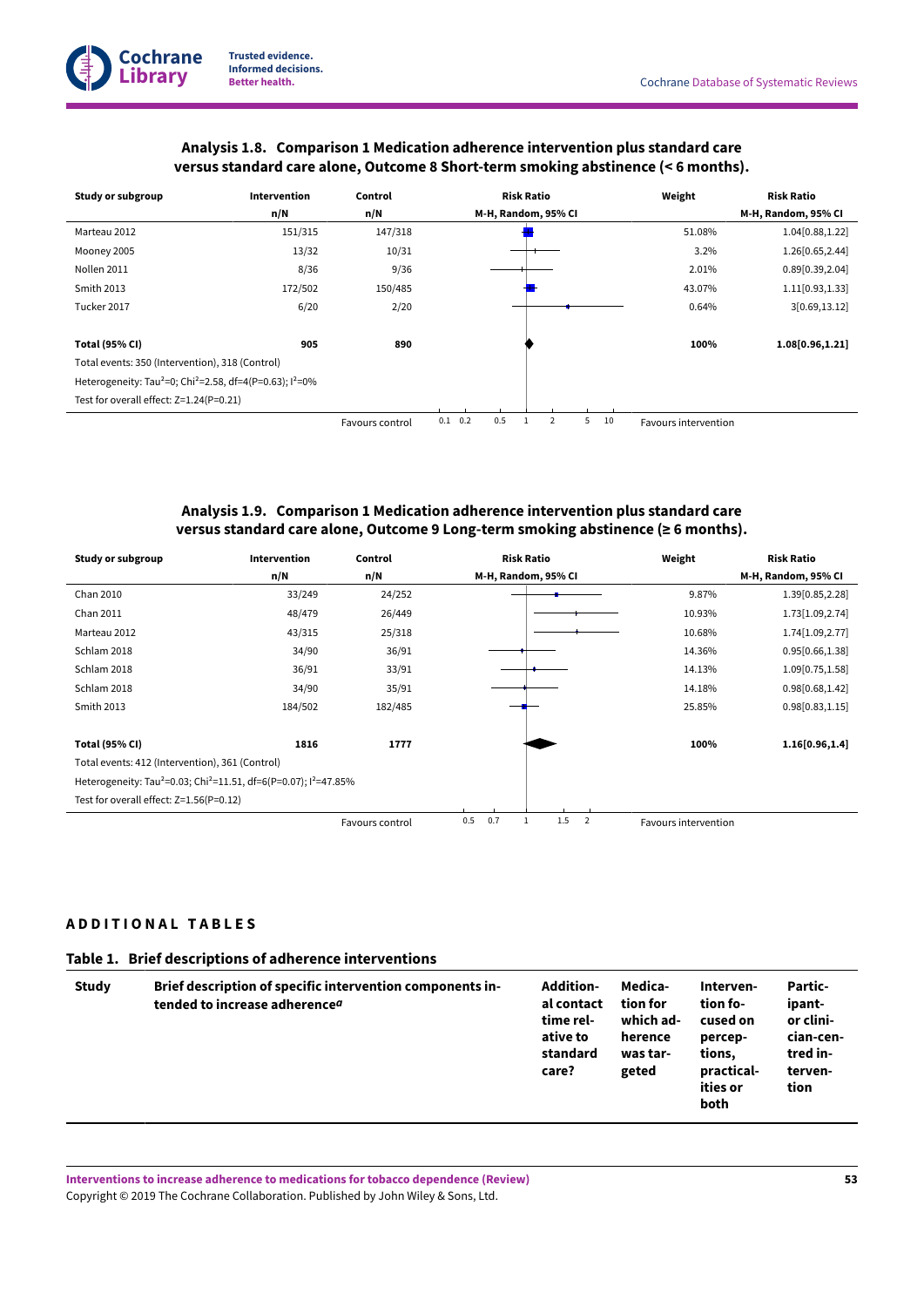# **Table 1. Brief descriptions of adherence interventions**  *(Continued)*

| <b>Chan 2010</b>      | Added counselling contact time to standard behavioural sup-<br>port, focusing specifically on medication adherence                                                    | Yes | <b>NRT</b>       | Practicali-<br>ties                             | Partici-<br>pant                         |
|-----------------------|-----------------------------------------------------------------------------------------------------------------------------------------------------------------------|-----|------------------|-------------------------------------------------|------------------------------------------|
| <b>Chan 2011</b>      | Added counselling contact time to standard behavioural sup-<br>port, focusing specifically on medication adherence                                                    | Yes | <b>NRT</b>       | Practicali-<br>ties                             | Partici-<br>pant                         |
| Marteau<br>2012       | Tailored and communicated about NRT dosage using a more<br>potent rationale (genotype vs phenotype)                                                                   | No  | <b>NRT</b>       | Percep-<br>tions                                | Clinician                                |
| Mooney<br>2005        | Personalised feedback of questionnaire responses regarding<br>medication                                                                                              | No  | <b>NRT</b>       | Percep-<br>tions                                | Partici-<br>pant                         |
| Mooney<br>2007        | Personalised feedback of externally validated medication ad-<br>herence                                                                                               | Yes | Bupropi-<br>on   | Practicali-<br>ties                             | Partici-<br>pant                         |
| <b>Nollen</b><br>2011 | Added counselling contact time to standard behavioural sup-<br>port, focusing specifically on medication adherence                                                    | Yes | Vareni-<br>cline | Both                                            | Clinician                                |
| Schlam<br>2018        | Added contact time to standard behavioural support with: 1.<br>medication adherence counselling; 2. automated reminder<br>calls; 3. electronic monitoring counselling |     | <b>NRT</b>       | 1. Percep-<br>tions<br>2. Both<br>3. Practical- | 1. Partici-<br>pant<br>2. Clini-<br>cian |
|                       |                                                                                                                                                                       |     |                  | ities                                           | 3. Partici-<br>pant                      |
| Schmitz<br>2005       | Personalised feedback of externally validated medication ad-<br>herence                                                                                               | Yes | Bupropi-<br>on   | Practicali-<br>ties                             | Partici-<br>pant                         |
| Smith<br>2013         | Added counselling contact time to standard behavioural sup-<br>port, focusing specifically on medication adherence                                                    | Yes | <b>NRT</b>       | Both                                            | Partici-<br>pant                         |
| <b>Tucker</b><br>2017 | Added contact time to standard behavioural support with mod-<br>ule focused on improving adherence to nicotine patch                                                  | Yes | <b>NRT</b>       | <b>Both</b>                                     | Partici-<br>pant                         |

*a*For further details see [Characteristics of included studies](#page-28-2) table. NRT: nicotine replacement therapy.

# <span id="page-55-0"></span>**A P P E N D I C E S**

# <span id="page-55-1"></span>**Appendix 1. CochraneTobacco Addiction GroupsSpecialized Register search strategy**

1. (adhere\* or complian\* or concord\* or discontinu\*):TI,AB,MH,EMT,KY,KW,XKY

2. Medication Adherence:MH,EMT,KY,KW,XKY

3. ((NRT or nicotine replacement therap\* or bupropion or wellbutrin or zyban or voxra or budeprion or aplenzin or amfebutamone or varenicline or chantix or champix) OR (nicotine adj7 (patch\* or gum\* or inhaler\* or inhalator\* or lozenge\* or microtab\* or tablet\* or spray\*))):TI,AB,MH,EMT,KY,KW,XKY

4. #1 OR #2

5. #3 AND #4

# <span id="page-55-2"></span>**Appendix 2.Taxonomy of possible interventions (adapted from Haynes 2008)**

• More instruction for patients, e.g. verbal, written or visual material; programmed learning and formal education sessions;

**Interventions to increase adherence to medications for tobacco dependence (Review)** Copyright © 2019 The Cochrane Collaboration. Published by John Wiley & Sons, Ltd.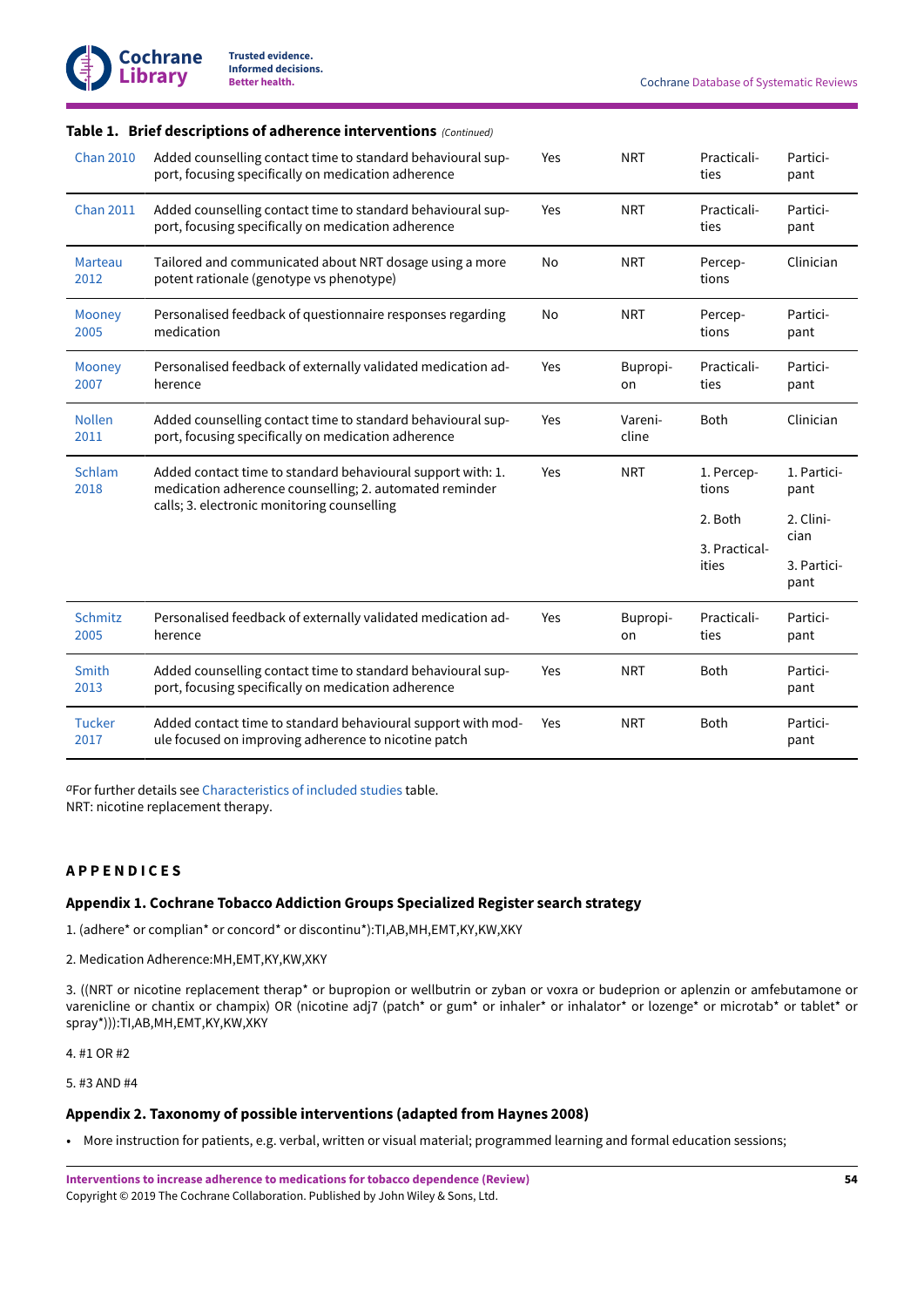

- counselling about the patients' target condition, the importance of therapy and compliance with therapy, the possible adverse effects, patient empowerment, couple-focused therapy to increase social support;
- automated telephone, computer-assisted patient monitoring and counselling;
- manual telephone follow-up;
- family intervention;
- various ways to increase the convenience of care, e.g. provision at the work site or at home;
- simplified dosing;
- involving patients more in their care through self-monitoring;
- reminders, e.g. programmed devices, and tailoring the regimen to daily habits;
- special 'reminder' medication packaging;
- dose-dispensing units of medication and medication charts;
- appointment and prescription refill reminders;
- reinforcement or rewards for both improved adherence and treatment response, e.g. reduced frequency of visits;
- different medication formulations, such as tablet versus syrup;
- crisis intervention conducted when necessary;
- direct observation of treatments (DOTS) by health workers or family members;
- lay health mentoring;
- augmented pharmacy services;
- psychological therapy, e.g. cognitive behaviour therapy, multisystemic therapy;
- mailed communications;
- group meetings.

# <span id="page-56-0"></span>**W H A T ' S N E W**

| <b>Date</b>  | Event                                                     | <b>Description</b>                |
|--------------|-----------------------------------------------------------|-----------------------------------|
| 18 July 2019 | New search has been performed                             | Updated searches: two new studies |
| 18 July 2019 | New citation required but conclusions<br>have not changed | Conclusions unchanged             |

# <span id="page-56-1"></span>**C O N T R I B U T I O N S O F A U T H O R S**

Draft the protocol: all authors.

Develop the search strategy: GJH, NL.

Search for trials: GJH, NL, FN.

Obtain copies of trials: GJH, FN.

Select which studies to include: GJH, FN, NL.

Extract data from studies: GJH, FN.

Enter data into Review Manager 5: GJH, FN.

Carry out the analysis: GJH, FN.

Interpret the analysis: all authors.

Draft the final review: all authors.

Update the review: GJH.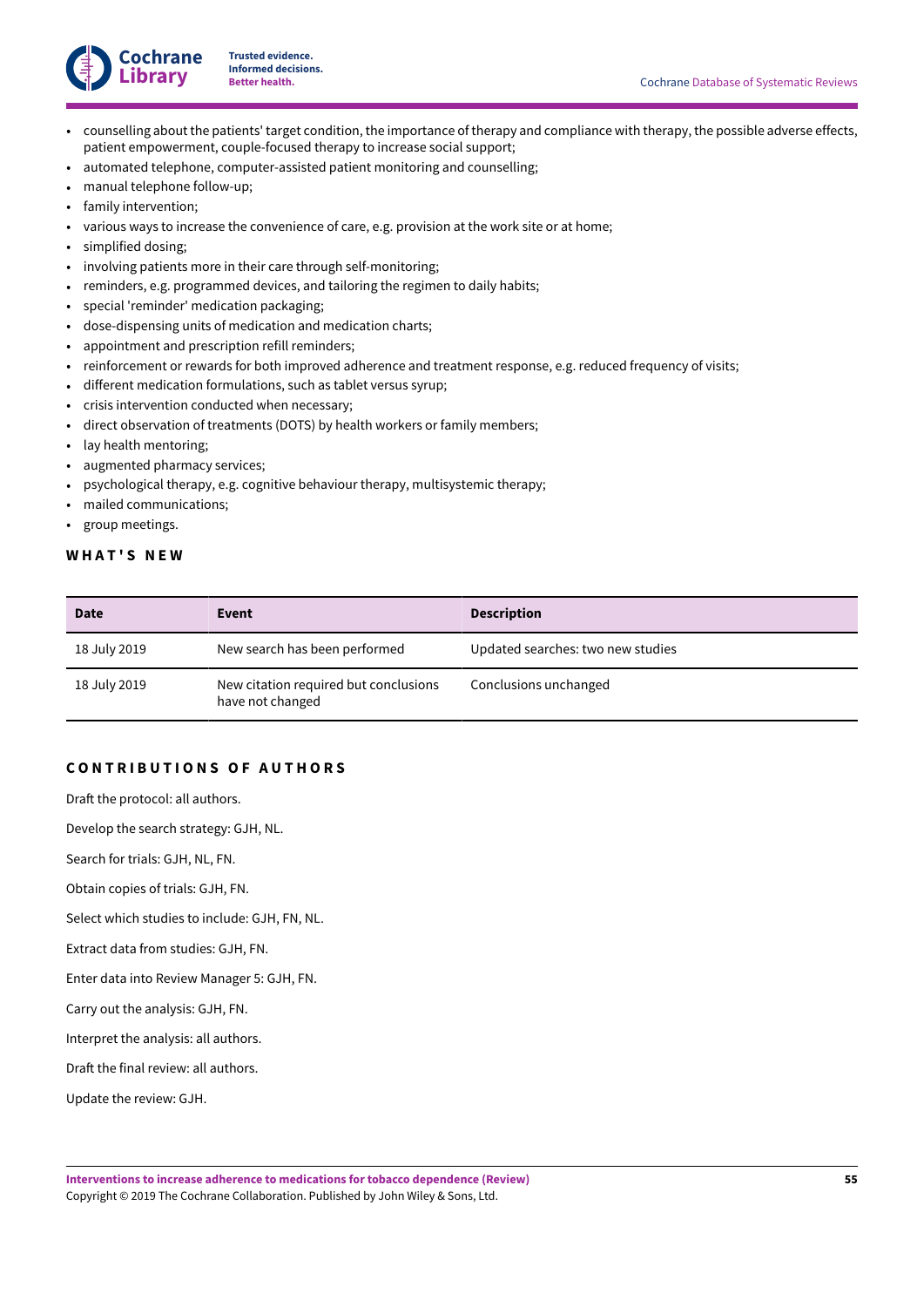# <span id="page-57-0"></span>**D E C L A R A T I O N S O F I N T E R E S T**

GJH is an author of one of the studies included in the review [\(Marteau](#page-24-7) 2012).

FN declares no competing interests.

AF declares researcher-led funding from Johnson and Johnson (Ethicon) being awarded to her institution.

NL is managing editor of the Cochrane Tobacco Addiction Group, although this is not deemed a conflict of interest.

PA is an author of one the studies included in the review [\(Marteau](#page-24-7) 2012). PA is also the co-ordinating editor of the Cochrane Tobacco Addiction Group, although this is not deemed a conflict of interest.

# <span id="page-57-1"></span>**S O U R C E S O F S U P P O R T**

### **Internal sources**

• University of Cambridge, UK.

Computer use, database access

• NIHR senior investigator, UK.

Paul Aveyard is an NIHR senior investigator.

• NIHR Oxford Biomedical Research Centre, UK.

Paul Aveyard is supported by the NIHR Oxford Biomedical Research Centre.

• NIHR Oxford CLAHRC, UK.

Paul Aveyard is supported by NIHR Oxford CLAHRC.

• NIHR Infrastructure funding, UK.

The Cochrane Tobacco Addiction Group is funded by the NIHR. The views and opinions expressed therein are those of the authors and do not necessarily reflect those of the Systematic Reviews Programme, NIHR, NHS or the Department of Health.

# **External sources**

• No sources of support supplied

# <span id="page-57-2"></span>**DIFFERENCES BETWEEN PROTOCOL AND REVIEW**

For the 2015 version of the review ([Hollands 2015b](#page-28-3)), the criteria for eligible interventions was refined between the protocol and the review. The original primary intention of the review was to examine the effect of interventions to increase adherence where this was the clearly intended focus of those intervening. However, this primary intention was not adequately reflected in the original criteria. As such, a large number of studies of interventions that could in theory alter adherence but where this was notthe researchers' intention would have been relevant for inclusion. Furthermore, this lack of clarity meant that most extant studies that featured any intervention in smokers would have to be examined at the full-text screening stage because a clear focus on increasing adherence (which can typically be derived from the title and abstract screening process) was not necessary for consideration for inclusion.

For the current update, we made additional changes to the original protocol.

Rather than including separate meta-analyses combining each of continuous outcome data and dichotomous outcome data for a given outcome, we produced a single meta-analysis that combined these using generic inverse variance methods. If a study reported both continuous and dichotomous outcomes that were similar in meeting other criteria, continuous data were used. In the previous version of the review, we had applied fixed-effect models to our pooling of the data. This was in line with the protocol, in which we stated that we intended to group substantially similar studies. In practice, there was considerable methodological and clinical variance between studies, reflecting different characteristics of settings, participant groups, interventions and measures. As such, a random-effects model was considered more appropriate.

We added formal coding of the focus of the content of the intervention, which while stated as an objective, had not been conducted for the previous version of this review. We coded studies by reference to two key factors: 1. focus on perceptions, practicalities, or both; 2. participant-centred or clinician-centred. This was then used as the basis for subgroup analyses to determine which types of interventions were most effective.

In the previous version of this review we proposed to assess the impact of using intention-to-treat data for adherence outcomes instead of using data for only those participants who remained engaged with treatment (the latter being our specified preferred approach). This

**Interventions to increase adherence to medications for tobacco dependence (Review)** Copyright © 2019 The Cochrane Collaboration. Published by John Wiley & Sons, Ltd.